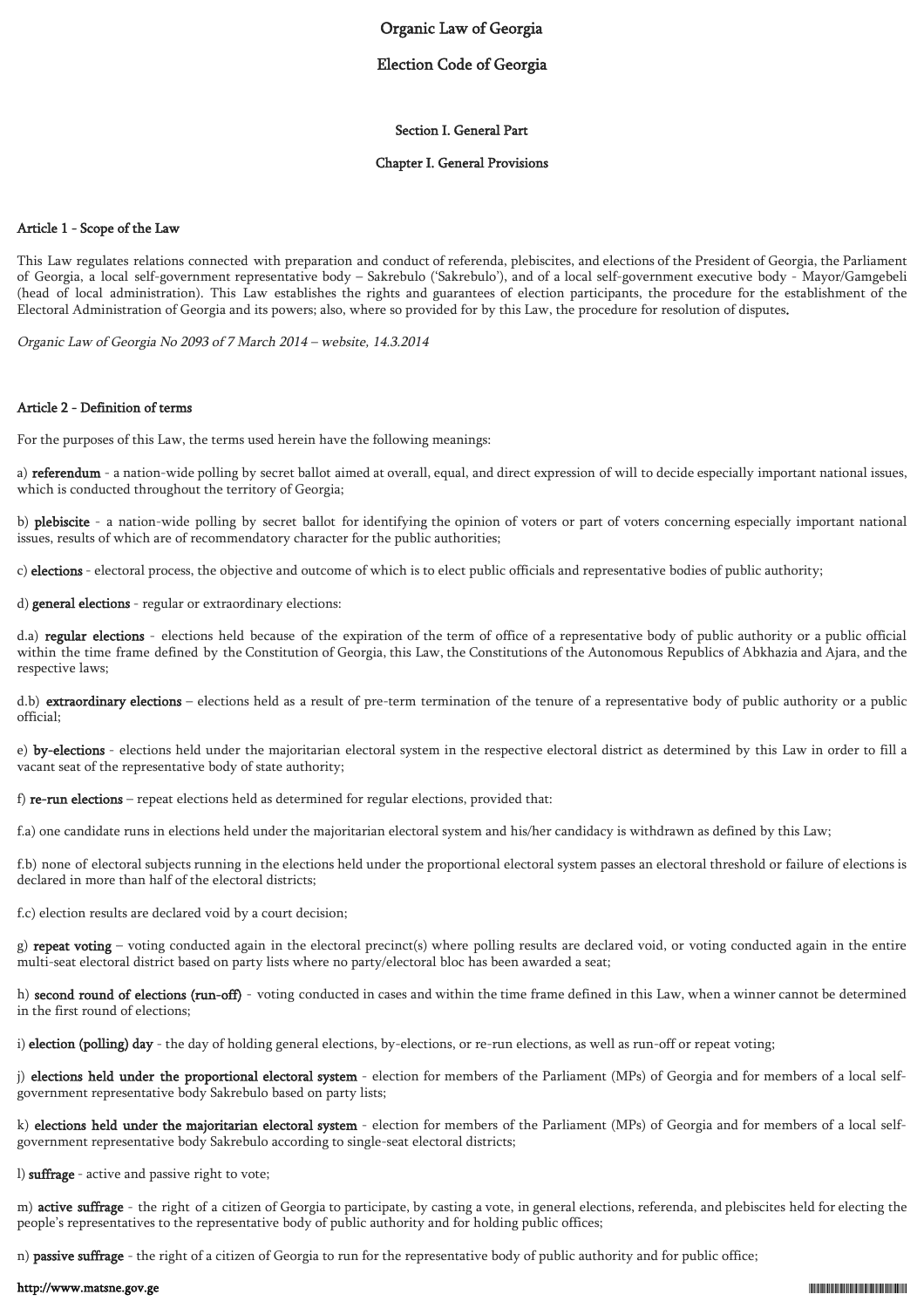o) electoral registration - registration of parties, electoral blocs, initiative groups of voters and candidates by the respective election commission in order to obtain the right to run in elections;

p) candidate for electoral subject - a person nominated for registration in the respective election commission to run in elections;

q) electoral subject - a party, electoral bloc, or initiative group of voters, or a candidate for member of public authority representative body or a candidate for public office registered by the respective election commission;

 $q^1$ ) qualified electoral subject (other than for the purposes of Article 51 of this Law) – a qualified party or an electoral bloc registered under this Law that includes a qualified party;

r) Electoral Administration of Georgia - the Central Election Commission of Georgia ('the CEC') and its staff, the Supreme Election Commissions of the Autonomous Republics of Abkhazia and Ajara ('the SEC') and their staff, the District Election Commissions (DECs) and the Precinct Election Commissions (PECs);

s) Electoral Administration officer - an election commission member and staff;

t) party - a political union of citizens acting under the Organic Law of Georgia on Political Unions of Citizens that is registered by the CEC to run in elections;

 $(t^{1})$  qualified party (other than for the purposes of Article 51 of this Law) – a party financed from the State Budget of Georgia under Article 30 of the Organic Law of Georgia on Political Unions of Citizens;

u) electoral bloc - a union of two or more parties registered by the CEC;

v) candidate for President of Georgia - a citizen of Georgia nominated by a party or an initiative group of voters registered by the CEC to run for the President of Georgia;

w) Mayoral/Gamgebeli candidate - a citizen of Georgia registered by the chairperson of the relevant election commission to run for Mayor/Gamgebeli;

x) candidate nominated under a party list - a citizen of Georgia entered in a party list registered by the respective election commission to run in elections for the Parliament of Georgia or for a local self-government representative body Sakrebulo;

y) **majoritarian candidate** - a citizen of Georgia nominated in an electoral district by a party/electoral bloc/initiative group of voters registered by the respective election commission to run in elections for the Parliament of Georgia or for a local self-government representative body Sakrebulo;

z) electoral district - an operation area (administrative electoral division) where elections and referenda are organised and held;

 $z_1$ ) **majoritarian electoral district** – a single-seat electoral district established for the election of the Parliament of Georgia;

z<sub>2</sub>) **local majoritarian electoral district** – a single-seat electoral district established for the election of the members of a local self-government representative body Sakrebulo under the majoritarian system;

z 3 ) electoral precinct - administrative electoral division established as determined by the legislation of Georgia for polling and vote counting during elections or referenda;

 $\rm z_4)$  **local self-government representative body Sakrebulo** – Sakrebulo of the capital of Georgia – Tbilisi, Sakrebulo of a self-governing community, and Sakrebulo of a self-governing city;

 $z_4^{-1}$ ) local self-government executive body – a Mayor of a self-governing city, a Gamgebeli of a self-governing community;

z<sub>5</sub>) **political official** - the President of Georgia, an MP of Georgia, the Prime Minister of Georgia, other members of the Government of Georgia and their

deputies, members of the Supreme Representative Bodies of the Autonomous Republics of Abkhazia and Ajara, heads of the Governments of the Autonomous Republics of Abkhazia and Ajara, as well as a member of a local self-government representative body and the head of its executive body, also State Trustee - the Governor;

 $z_{6}$ )  ${\bf political/pre-election\,\,adverting}$  - commercial broadcast by mass media ('the media') aimed at promoting/hindering the election of an electoral subject, where the electoral subject and/or its sequence number are displayed and which contains the signs of election campaign or appeals for or against the issue put forward for referendum/plebiscite;

z<sub>7</sub>) **election campaign** - a set of measures carried out by an electoral subject/candidate for electoral subject aimed at running in and winning elections;

z<sub>8</sub>) **canvassing** - appeal to voters in favour of or against an electoral subject/candidate, as well as any public action facilitating or impeding its election and/or containing signs of election campaign, including the participation in organisation/conduct of pre-electoral events, preservation or dissemination of election materials, work on the list of supporters, presence in the representations of political parties;

z<sub>9</sub>) **election/referendum campaign expense** - the sum of funds of an electoral subject/referendum participant for an election/referendum campaign, as well as all goods and services obtained free of charge (reflected in market prices), except for free air time cost as determined by this Law;

 $\rm z_{10})$  **information on the election/referendum campaign expense** - information on the election/referendum campaign expense, all goods and services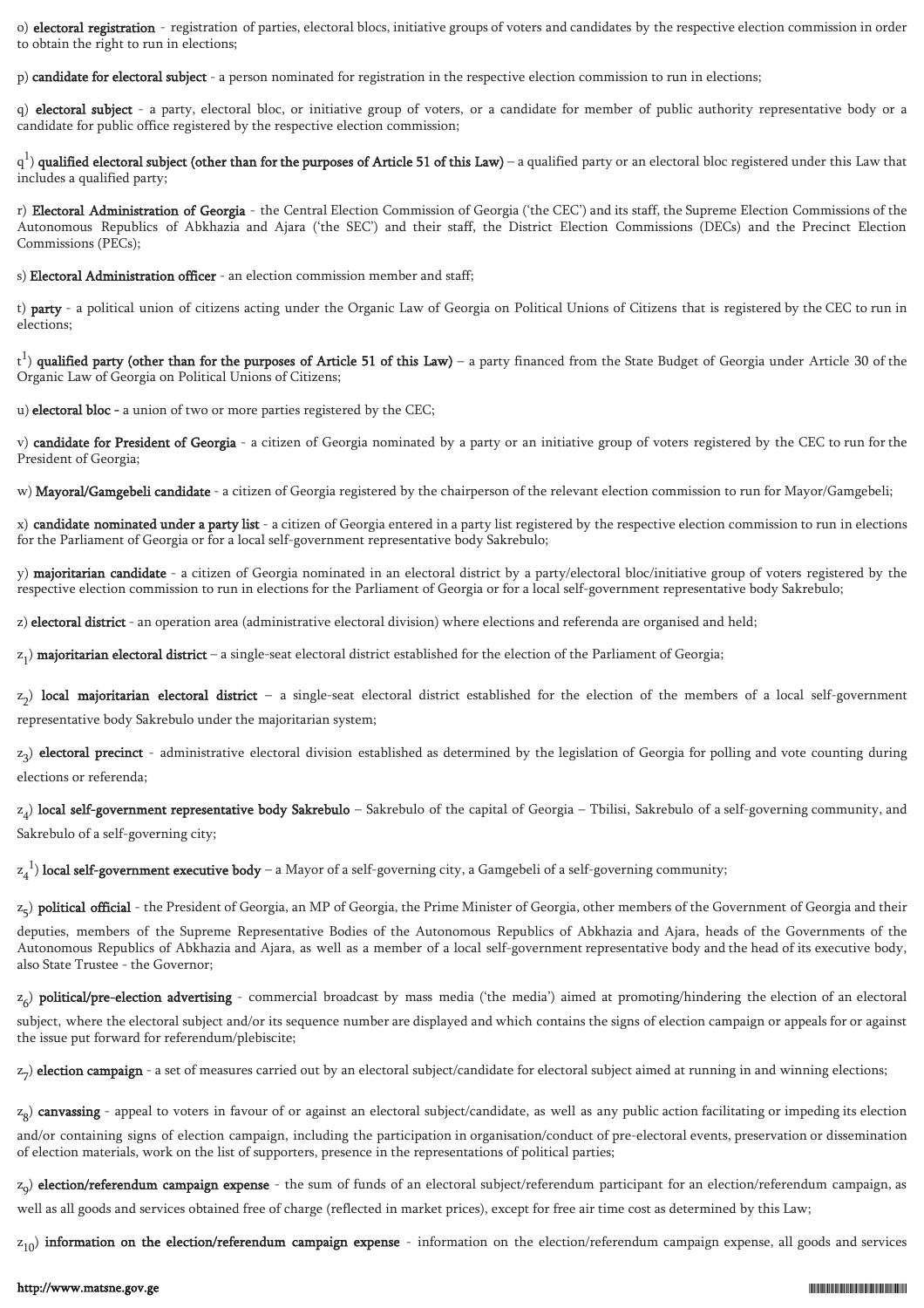received free of charge, donation source, amount and date of the receipt of donation;

 $\rm z_{11})$  **electoral donations** - funds deposited by natural persons to the account of the respective electoral subject during the election/referendum campaign, as well as all types of material value and services obtained free of charge, except for free air time cost as determined by this Law;

 $\rm z_{12}$ ) electoral documents - applications, complaints, letters, business correspondence, protocols, ballot papers, special envelopes, legislative acts of the Electoral Administration of Georgia, check-lists, registration books, lists of voters, voter invitation cards, and other documents incoming and outgoing at the election commissions;

 $\rm z_{13}$ ) **biometric registration** – taking a biometric photo and recording personal data (questionnaire survey) as determined by this Law, as well as holding a Georgian citizen's electronic identity card or a Georgian citizen's biometric passport, except when that document is issued after biometric registration under this Law;

 $z_{14}$ )  $\bf campalign\ material$  – a poster, flag, and any other material on which an electoral subject/candidate for electoral subject and/or its sequence number is depicted.

z<sub>15</sub>) **Agency** – the Legal Entity under Public Law (LEPL) – the Public Service Development Agency within the Ministry for Justice of Georgia;

 $z^{16}$ ) **Beneficiary of support** – persons defined under Article 12(4-5) of the Civil Code of Georgia.

Organic Law of Georgia No 878 of 27 July 2013 – website, 7.8.2013

Organic Law of Georgia No 864 of 25 July 2013 – website, 19.8.2013

Organic Law of Georgia No 2093 of 7 March 2014 – website, 14.3.2014

Organic Law of Georgia No 3402 of 20 March 2015 – website, 31.3.2015

# Article 3 - Basic principles for holding elections, referenda, and plebiscites

Basic principles for holding elections, referenda, and plebiscites in Georgia shall be:

a) universal suffrage to participate in elections/referenda/plebiscites:

a.a) any citizen of Georgia, who has attained the age of 18 before or on the day of an election/referendum/plebiscite and who meets the requirements defined by this Law, shall enjoy active suffrage, except for the persons who, under the Constitution of Georgia and/or this Law, have a restricted active suffrage;

a.b) any citizen of Georgia, meeting the requirements defined by this Law, shall enjoy passive suffrage, except for the persons who, under the Constitution of Georgia and/or this Law, have a restricted passive suffrage;

a.c) a citizen of Georgia who is placed in prison/penal institution under a court judgment, except for persons having committed a crime of little gravity; and a beneficiary of support if he/she is placed at an inpatient psychiatric facility under the Law of Georgia on Psychiatric Assistance, shall not be qualified to participate in elections, referenda and plebiscites;

[a.c) a citizen of Georgia who is placed in a penitentiary institution under a court judgment, except for persons having committed a crime of little gravity; and a beneficiary of support if he/she is placed at an inpatient psychiatric facility under the Law of Georgia on Psychiatric Assistance, shall not be qualified to participate in elections, referenda and plebiscites;(Shall become effective as from 1 July 2015)]

b) equal suffrage:

b.a) voters shall participate in elections, referenda, and plebiscites on equal grounds;

b.b) every voter of the same electoral district shall have an equal number of votes;

c) direct suffrage:

c.a) elections in Georgia shall be direct;

c.b) the President of Georgia, an MP of Georgia, a member of the Sakrebulo of a self-governing city/community, and the Mayor/Gamgebeli of a selfgoverning city/community shall be elected directly by voters;

- d) secrecy of ballot and free expression of the will of voters:
- d.a) elections, referenda, and plebiscites in Georgia shall be held by secret ballot;

d.b) any influence restricting a free expression of the will of voters, as well as any control over the expression of the will of voters shall be prohibited.

Organic Law of Georgia No 864 of 25 July 2013 – website, 19.8.2013

Organic Law of Georgia No 2093 of 7 March 2014 – website, 14.3.2014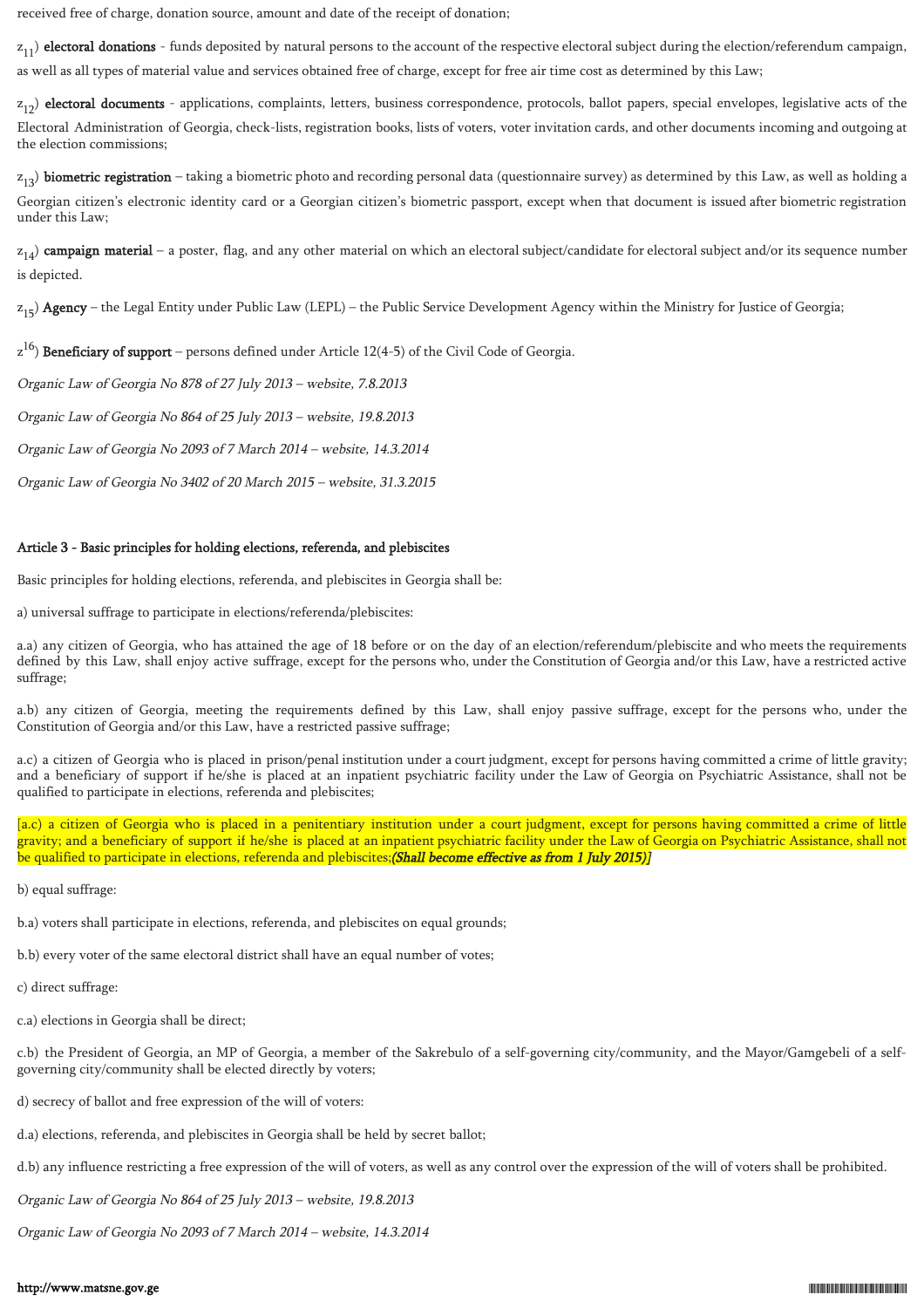Organic Law of Georgia No 3402 of 20 March 2015 – website, 31.3.2015

Organic Law of Georgia No 3562 of 1 May 2015 – website, 18.5.2015

# Article 4 - Publicity of elections

According to and for the purposes of this Law, the activities of the Electoral Administration of Georgia, electoral subjects, state authorities, and local self-government bodies shall be open and public.

### Article 5 - Calculation of terms under this Law

1. During elections, all the terms under this Law, including the terms for judicial recourse and for delivery of a court judgment, shall be counted in calendar days (including weekends and holidays as defined by the labour legislation of Georgia).

2. Expressions 'in N days from the given day', 'within N days period from the given day', 'not earlier/not later than N days from the given day', 'not earlier/not later than the  $N_{th}$  day from the given day' shall imply the beginning of counting from the day following the indicated day.

3. Expressions 'N days before the given day', 'not earlier/not later than N days before the given day', 'not earlier/not later than the  $N_{th}$  day before the given day' shall imply the beginning of counting from the day preceding the indicated day.

### Article 6 - Announcement of Election Day as a holiday

Regular elections/referenda/plebiscites, except for presidential elections, may be held on any day of the week. The polling day shall be announced as a holiday.

### Chapter II. Electoral Administration of Georgia and Its Powers

### Article 7 - Status, system, and composition of the Electoral Administration of Georgia

1. The Electoral Administration of Georgia is an independent administrative body that shall be independent from other public bodies, within its powers, and shall be established according to this Law. This Law shall define the powers and procedures for establishment of the Electoral Administration of Georgia.

2. The Electoral Administration of Georgia shall be composed of:

a) the CEC and its staff

b) the SEC and its staff

c) the DECs

d) the PECs.

3. The CEC is the supreme body of the Electoral Administration of Georgia that shall, within its powers, manage and control election commissions at all levels, and ensure the uniform application of the electoral legislation throughout the territory of Georgia.

4. If general elections and the elections for the Supreme Council of Ajara are held simultaneously, DECs and PECs formed for general elections shall perform the duties of DECs and PECs.

5. Members and staff of the CEC and the SEC, as well as members of DECs, except for the assisting personnel and freelance workers and except for the DEC members defined in Article 19(5) of this Law, shall be public servants and the Law of Georgia on Public Service shall apply thereto, unless otherwise determined by this Law.

### Article 8 - Election commission rules of operation

1. This Law and the respective commission regulations adopted by CEC ordinance, shall lay down the rules of operation for an election commission.

2. A session of an election commission shall be called by the chairperson or upon request of the deputy chairperson of the commission.

3. A session shall be authorised if attended by a majority of the total number of the election commission members.

4. A commission decision shall be deemed adopted if supported by a majority of the members present at the session (unless this Law provides for a higher quorum), but by not less than one-third of the total number of the election commission members. The decisions of an election commission regarding the decisions made by lower election commissions, including the nullification of electoral district/precinct results, the opening of packages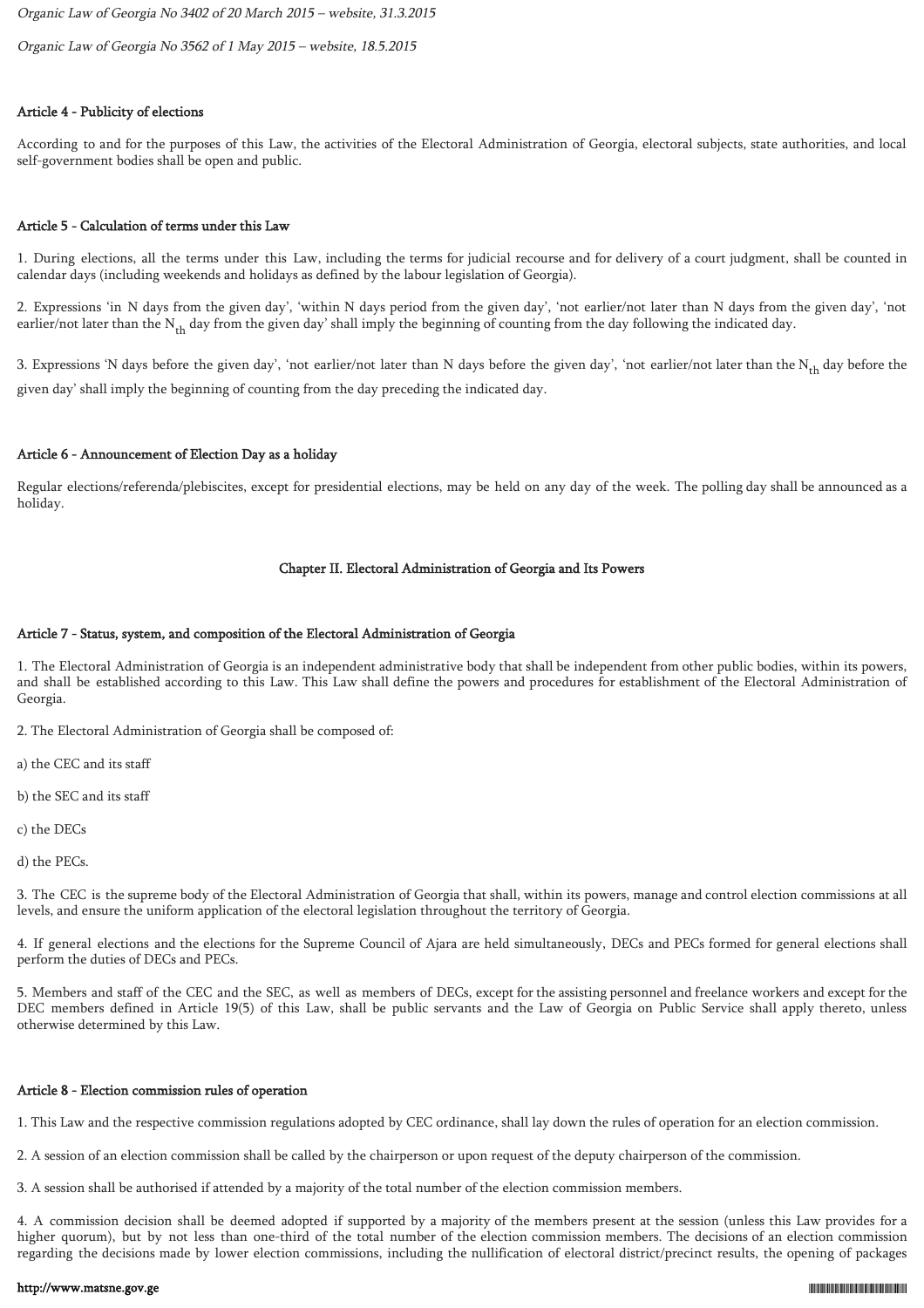received from the election commission, and the counting of election ballot papers, shall be adopted by not less than two-thirds of those present at the session.

5. In the case of an equal number of votes, the chairperson of the session shall cast the deciding vote.

6. Issues of human resources shall be resolved at the session by a majority vote of the total number of the election commission members.

7. The chairperson of the session and the secretary of the election commission shall sign minutes of sessions.

8. The session minutes shall be executed within one day from the session.

9. An election commission member who objects to the decision of the commission shall have the right to express his/her dissenting opinion in writing, which shall be attached to the minutes of the session. At the same time, a member having a dissenting opinion shall respect and obey the decision delivered by the commission. An election commission member shall have no right to impede, by his/her action/omission, the execution of a properly adopted decision.

10. An election commission shall accept, issue, and register electoral documents until 18:00 of the working day, except for cases defined by this Law.

11. Upon receipt of an application/complaint, the date and time of its receipt shall be recorded in the registration book of an election commission, as well as in the notice delivered to the applicant/complainant. The commission shall consider the application/complaint and shall make an appropriate decision.

12. The applicant shall confirm by signature in the registration book receipt of any document from an election commission.

13. An election commission shall have no right to consider an application/complaint if the deadlines and procedures for its submission are not met.

14. Electoral documents shall be available to the public. It is the duty of an election commission to make electoral documents and election information available to interested persons within two days after receiving such a request. If copies are requested, the amount and the payment procedures shall be regulated according to the legislation of Georgia.

15. Sessions of an election commission shall be open. Members of the higher election commission and commission representatives, staff members of the respective and higher election commissions, representatives of media accredited in the respective commission, one representative of electoral subjects in the respective commission, as well as one observer from a domestic observer organisation registered with the respective commission, one observer from an international organisation registered with the CEC, together with an interpreter, shall have the right to attend sessions of an election commission. In the case of any breach of order and obstruction of the work of an election commission, the commission may decide to remove the troublemaker, which shall be recorded in the minutes of the session.

16. The following individuals shall have the right to stay at a polling station:

- a) members of the CEC, DECs and PECs
- b) representatives of the CEC and DECs
- c) representative of an electoral subject

d) representatives of the press and media registered with the respective commissions

e) observers.

17. Everyone authorised to stay at a polling station shall carry a badge (certificate) indicating his/her identity and title.

18. In the case of any breach of order and obstruction of the work of an election commission, the commission may decide to remove the troublemaker from the administrative building, as well as from the session during the session. The decision shall be recorded in the minutes of the session.

19. An election commission member shall be obliged to participate in the commission activities as from the day of his/her appointment (election) in the respective commission.

20. A DEC or PEC member shall be obliged to sign a summary protocol of polling or election results. If the DEC or PEC member objects to the information reflected in the protocol, he/she may indicate the same in the respective section of the summary protocol of polling and election results and attach a written dissenting opinion to the protocol.

21. An election commission member is not the representative of his/her appointer/voter. An election commission member shall be independent in his/her activities and shall act only according to the Constitution of Georgia, law, and respective subordinate acts. Any pressure upon an election commission member or any interference in his/her activities with the aim of influencing his/her decision shall be prohibited and punishable by law.

22. If the commission chairperson and deputy chairperson are simultaneously, or the commission secretary is temporarily, unable to perform the duties defined by this Law, and if under the same Law an action falling within the exclusive authority of the chairperson or the secretary is to be carried out, the commission shall elect, without delay, under the procedures defined in this Law for the election of relevant officials, an acting chairperson or a secretary from among his/her staff. The powers of the acting chairperson of the commission shall cease once the commission chairperson or deputy chairperson is able to perform their duties, and the powers of the acting secretary of the commission shall cease once the commission secretary is able to perform his/her duties.

23. If an election commission does not have a chairperson or a deputy chairperson, the commission secretary shall call a session to elect the commission chairperson and shall chair the commission until the chairperson is elected, and if the commission does not have a secretary, the senior member of the commission shall call and chair the commission session until the chairperson is elected.

24. In the case of absence of the commission chairperson, or upon his/her instruction, the commission deputy chairperson shall perform his/her duties.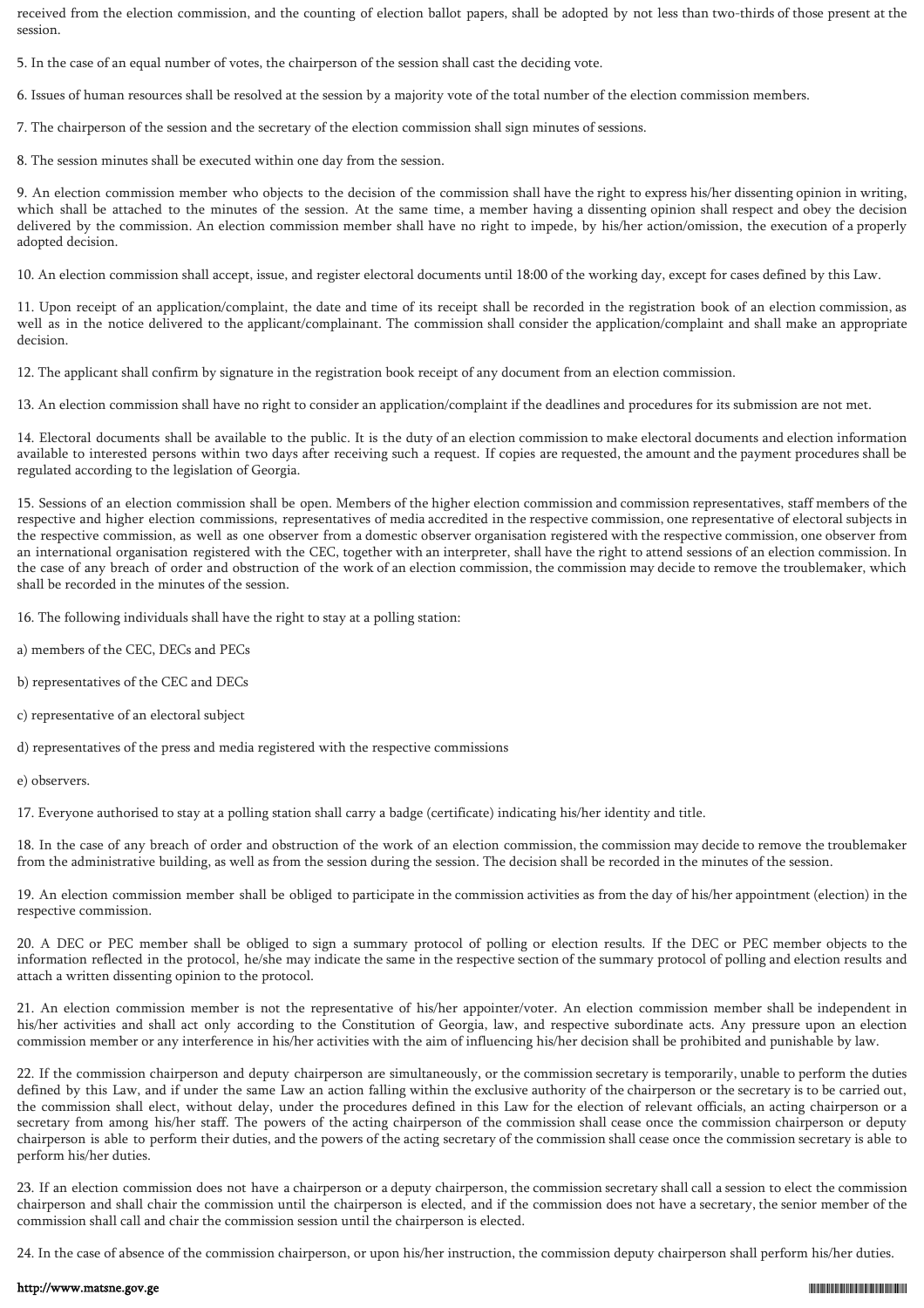25. Persons authorised to be present at a polling station shall have the right to conduct photo and video shooting of the polling station, except for the polling booths, without obstructing the electoral process.

### Article 9 - Remuneration

1. In the course of elections/referenda, members and head officers of the CEC and DEC, as well as the CEC staff and employees of the Legal Entity under Public Law (LEPL) – Center for Electoral Systems Development, Reforms, and Trainings shall receive double remuneration.

1<sup>1</sup>. During by-elections, double remuneration under the first paragraph of this article shall be paid only to DEC members and head officers in the electoral district where the by-elections are held.

2. PEC members and head officers (based on a higher DEC decree) shall receive salaries from the funds allocated for holding elections from the 30<sup>th</sup> day before Election Day, until the higher DEC draws up a summary protocol of polling results.

3. The CEC shall determine the salary amount paid to head officers and members of the CEC, DECs and PECs, as well as to the CEC staff members.

4. For a temporary DEC member or a PEC member, who:

a) is entered into the Integrated Database of Socially Vulnerable Families, the salary earned under this article shall not be included in the total family income and his/her state funding shall not be discontinued;

b) receive a social package under the Ordinance of the Government of Georgia on Determination of Social Packages, his/her social package shall not be discontinued. (Applies to legal relations arising from 15 April 2014)

Organic Law of Georgia No 157 of 26 December 2012 – website, 30.12.2012

Organic Law of Georgia No 2093 of 7 March 2014 – website, 14.3.2014

Organic Law of Georgia No 2485 of 29 May 2014 – website, 2.6.2014

# Article 10 - Composition of the CEC and procedures for electing the CEC Chairperson

1. The CEC shall be composed of a Chairperson and 12 members. The CEC Chairperson simultaneously shall act as a member of the CEC. Termination of the powers of the CEC Chairperson concurrently shall result in the termination of his/her membership. The Parliament of Georgia shall elect 5 members of the CEC, on the recommendation of the President of Georgia, while the parties shall appoint 7 members as defined by this Law.

2. On the recommendation of the President of Georgia, either the CEC members appointed by parties (except for a member appointed by the party obtaining the best results in the previous parliamentary elections) or the Parliament of Georgia shall elect the CEC Chairperson as provided for by this article. The term of office of the CEC Chairperson shall be five years.

3. The President of Georgia shall, after consultations with local non-entrepreneurial (non-commercial) legal entities, nominate 3 candidates for the CEC Chairperson to the CEC not later than 30 days before the term of office of the CEC Chairperson expires, and if the term of office of the CEC Chairperson terminates, not later than 15 days after the termination.

4. The candidate for CEC Chairperson shall be a capable citizen of Georgia, who has attained the age of 25, is non-partisan, has higher education, is fluent in the official language of Georgia, meets the requirements of Article 12(5) of this Law, this paragraph, and Article 17 of the Law of Georgia on Public Service, has work experience of not less than three years and holds a certificate of an Electoral Administration officer.

5. CEC members appointed by parties (except for a member appointed by the party with the best results in the previous parliamentary elections) shall decide to elect the CEC Chairperson within five days after the list of candidates is submitted. The senior member among those defined in this paragraph shall convene and preside over the session. Voting for the election of the CEC Chairperson shall be secret. Each voting member shall have one vote. All 3 candidates shall be put to vote simultaneously. Any candidate who receives 4 or more votes shall be deemed elected as the CEC Chairperson. The chairperson of the session/senior member of the CEC shall sign the minutes of the session and the CEC decree regarding the CEC Chairperson election.

6. Unless the CEC Chairperson is elected within the time frame defined by the fifth paragraph of this article, the Parliament of Georgia shall, within seven days, elect the CEC Chairperson out of the same 3 candidates nominated by the President of Georgia.

7. A CEC decree regarding the Chairperson election shall be sent to the Parliament of Georgia within seven days, and in the case defined by the sixth paragraph of this article, the decision of the Parliament of Georgia shall be submitted to the CEC within seven days.

# Article 11 - Procedures for electing the CEC Deputy Chairperson and Secretary

1. Not less than 2 members of the commission shall have the right to nominate the candidates for Deputy Chairperson and Secretary of the CEC.

2. The same candidate may be nominated only twice.

3. If the commission fails to elect the Deputy Chairperson and the Secretary within the time set, the commission member having received most votes during elections, and in the case of an equal number of votes, the person defined by casting lots, shall perform the duties of the Deputy Chairperson and the Secretary until they are elected.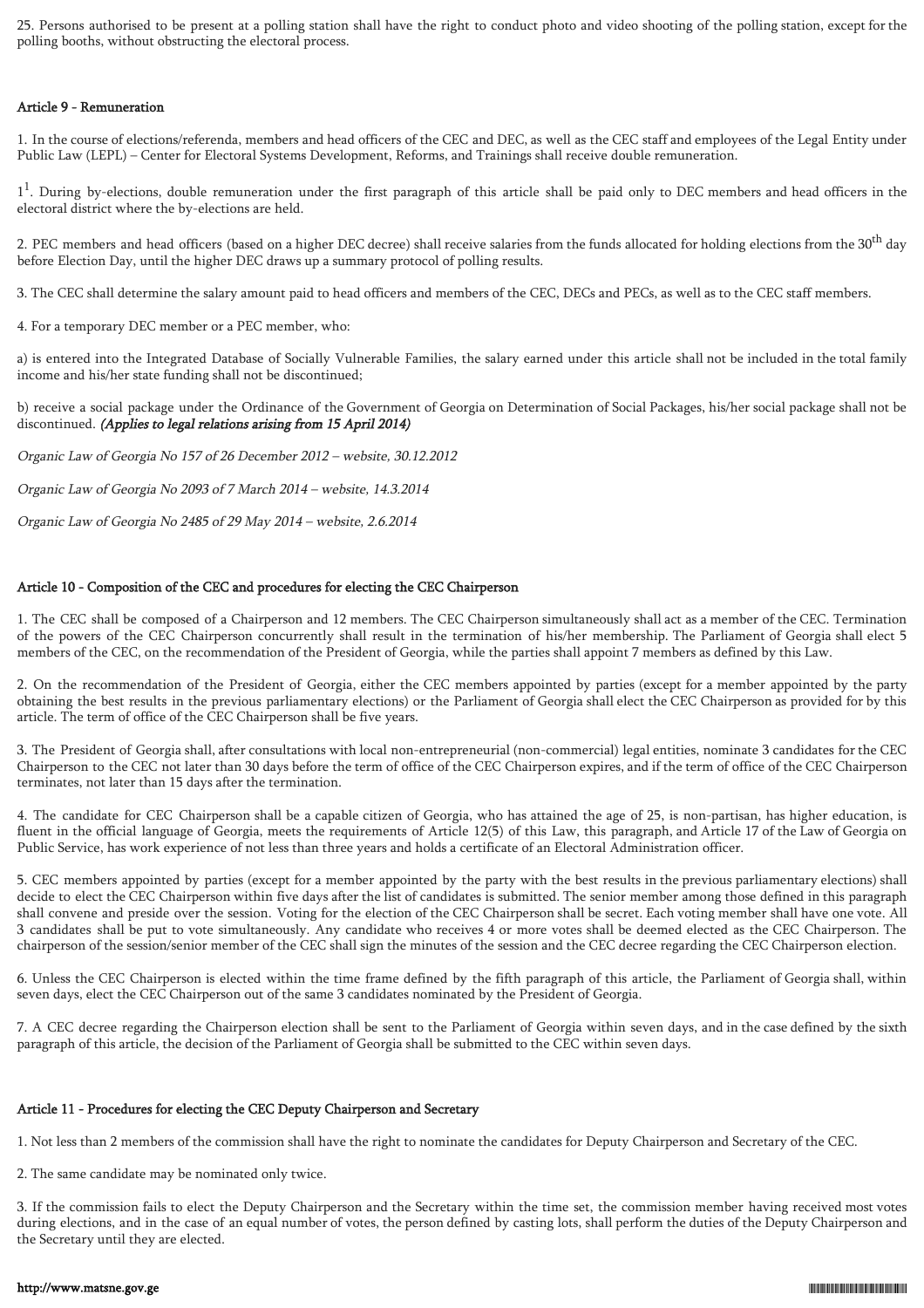# Article 12 - Procedures for electing CEC members

1. The President of Georgia shall select and submit to the Parliament of Georgia 5 candidates for CEC membership as determined in this article. The term of office of CEC members elected by the Parliament of Georgia shall be five years.

2. Selection of candidates for CEC membership shall be open.

3. The President of Georgia shall issue a decree for holding a competition and setting up a competition commission not later than 30 days before the term of office of the CEC members expire, and if a vacancy occurs, not later than 15 days from its occurrence. Half of the commission members shall be composed of the representatives of local non-governmental organisations (NGOs). Competition documents shall be submitted not later than 14 days after the competition is announced. If the above time frame coincides with the election period, the President of Georgia shall announce the competition not later than seven days following the announcement of the final results of election. The powers of a CEC member shall terminate once a new member is elected.

4. A candidate for CEC membership shall be a legally capable citizen of Georgia, who has attained the age of 25, is non-partisan, has higher education, is fluent in the official language of Georgia, has work experience of not less than three years, and holds a certificate of an Electoral Administration officer.

5. The following individuals may not be elected/appointed as a CEC member:

a) a person who does not hold a certificate of an Electoral Administration officer

b) a person who has been dismissed from a position in the Electoral Administration by the election commission or the court due to violating the electoral legislation of Georgia

c) a person who has violated the electoral legislation of Georgia and the violation is confirmed by the court

d) a person who has been convicted of a crime and whose conviction has not been expunged

e) an electoral subject/a candidate for electoral subject and its representative

f) an observer.

6. Unless a minimum of 2 people are nominated for a vacant position within the time frame determined by this Law, the competition shall continue until a minimum of 2 people are nominated for the vacant position.

7. The list of candidates shall be published within two days after the deadline for nominating candidates expires.

8. A competition commission shall present to the President of Georgia not less than 2 and not more than 3 candidates for CEC membership for each vacancy not later than five days after the deadline for nominating candidates expires. The President of Georgia shall make a decision on the selection of candidates and recommend 2 candidates to the Parliament of Georgia for one vacant CEC member position not later than seven days after the candidates are selected.

9. The Parliament of Georgia shall elect CEC members by a roll-call vote not later than 14 days after the President of Georgia recommends candidates for CEC membership to the Parliament of Georgia. Each candidate shall be put to a vote separately. The CEC member shall be deemed elected if supported by a majority of MPs of Georgia. If the number of elected persons exceeds the number of the positions to be occupied, the candidates with the best results shall be deemed elected. If a winner cannot be determined due to an equal number of votes, the candidates shall immediately be re-voted upon until a winner is determined among them.

10. If all the vacancies are not filled as a result of voting, the rest of the candidates shall be put to vote again. If the vacancy still remains unfilled, the President of Georgia shall, within three days, submit 2 candidates to the Parliament of Georgia for each unfilled vacancy from the list of other candidates participating in the competition. If the vacancy is still not filled, a competition shall be announced for the rest of the vacancies within three days and the nomination procedure shall start over.

11. The same candidate may be nominated only twice.

12. If the term of office of a CEC member elected by the Parliament of Georgia terminates early, for the purpose of electing his/her substitute, the President of Georgia shall, during the nearest session week of the Parliament of Georgia, submit once again to the Parliament of Georgia the names of candidates receiving not less than a majority of votes of the MPs of Georgia, or shall announce a competition not later than three days. The same procedure shall apply if such candidates do not exist.

13. A resolution of the Parliament of Georgia regarding the election of a CEC member shall be submitted to the CEC within seven days after its adoption.

# Article 13 - Procedure for appointing and terminating the term of office of CEC members by parties

1. Seven members of the CEC shall be appointed by parties as defined in this article.

2. Each member of the CEC shall be appointed by the political unions that receive funds from the State Budget according to Article 30 of the Organic Law of Georgia on Political Unions of Citizens.

3. If the number of the parties under the second paragraph of this article is more than 7, each CEC member shall be appointed by 7 parties receiving more funding than others. If several parties have equal funding, the party having the best results in the election shall have priority. If parties united in one electoral bloc receive equal funding, the party being ahead in the list of bloc members shall have priority.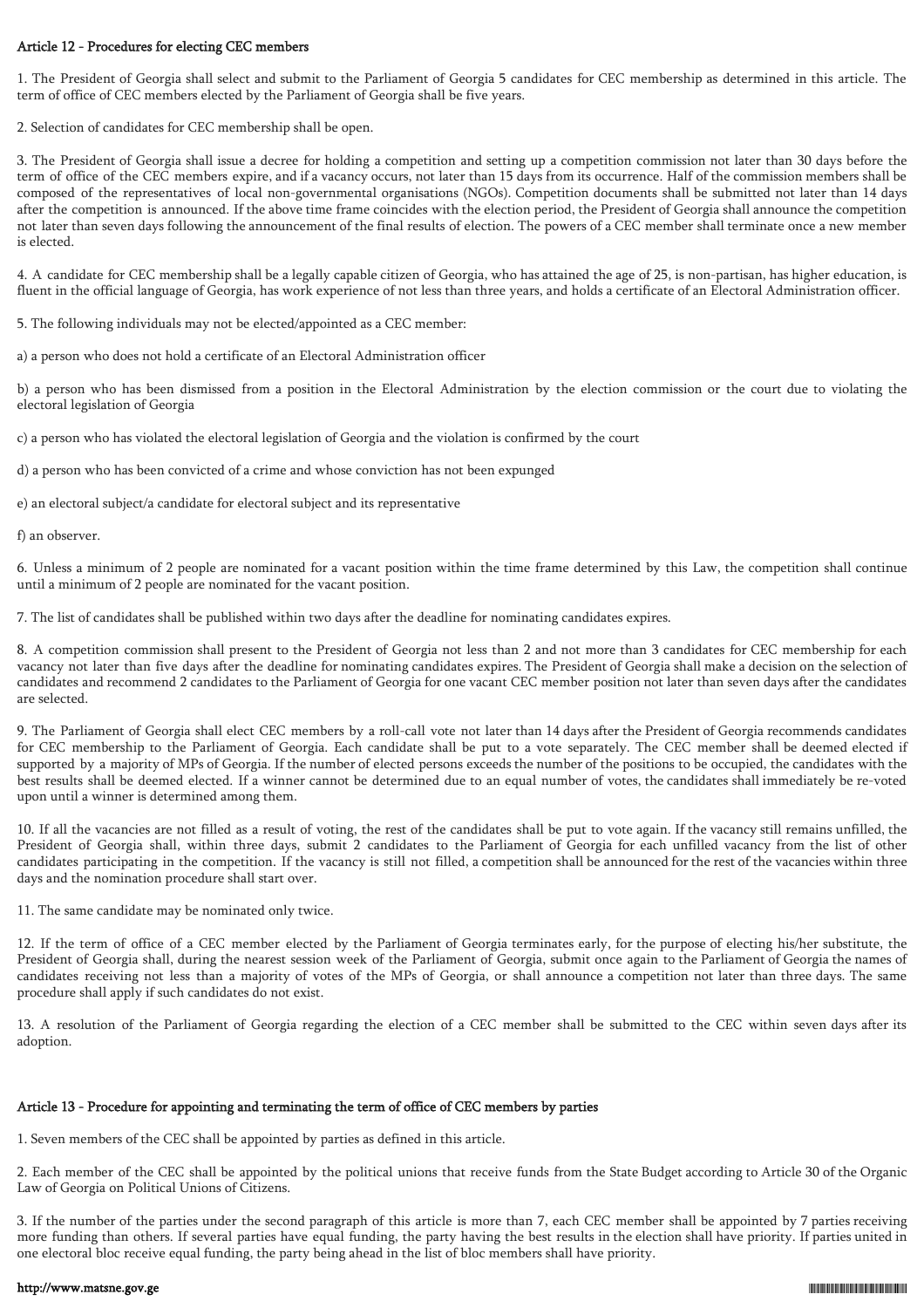4. If the number of the parties under the second paragraph of this article is less than 7, it shall be filled up to 7 with the subsequent parties having the best results (based on the descending order of the votes received), which ran in the election independently or were united in an electoral bloc and were on the top of the list of bloc members (if the party named first refuses to appoint a commission member, that right shall be given to the second party, etc.), provided that they receive more than 3% of votes participating in the election. If the number of parties authorised to appoint commission members is not filled up to 7 after those procedures, all parties referred to in this paragraph, based on their election results, shall have the right to appoint one more commission member in order to fill up the number of members to 7.

5. If funding of any party from the State Budget of Georgia terminates or if another party receives more funding than the former, the powers of the commission member appointed by that party shall cease and the number of members shall be filled up to 7 with representative(s) of the party (parties) receiving more funding. If there is no such party or if that (those) party (parties) refuse(s) to appoint a member, the procedure defined in the sixth paragraph of this article shall be applied.

6. A party may withdraw the CEC member appointed by it. No such withdrawal shall take place during the period from the day of calling elections to the day of summing up the final election results. A party may appoint a new CEC member within the above period only in the case of resignation or death of the appointed member.

Organic Law of Georgia No 877 of 27 July 2013 – website, 20.8.2013

# Article 14 - Powers of the CEC

1. The CEC shall:

a) ensure the conduct of elections, referenda, and plebiscites within its powers, oversee the process of implementation of the electoral legislation throughout the territory of Georgia, and ensure its uniform application;

b) adopt by ordinance the regulations of the Electoral Administration;

c) in exceptional cases, if it is impossible to meet certain requirements/terms defined in this Law, have the right to determine by ordinance electoral events and time frames for upcoming elections/polling, as well as to submit a proposal, if necessary, to the President of Georgia for fixing another date of elections according to this Law;

d) determine by decree the conditions and procedures for giving appropriate information to prisoners eligible to vote in prison/penal institutions;

[d) determine by decree the conditions and procedures for giving appropriate information to accused/convicted persons eligible to vote in penitentiary institutions; (Shall become effective as from 1 July 2015)]

e) establish by decree electoral districts and specify their boundaries;

f) where necessary, to solve the issues defined by this Law, have the right to create a special group by decree adopted by at least two-thirds of the total number of members, define the powers and the term of the group;

g) if any lower election commission does not or cannot fulfill the obligations under the legislation of Georgia, have the right to terminate the powers of the commission by decree adopted by at least two-thirds of the total number of members and create an interim group to be responsible for exercising the powers until a new commission is established;

h) determine by decree a schedule for electoral events according to the time frames defined by this Law;

i) call by decree extraordinary elections, re-run elections, by-elections, repeat voting, and second round of elections;

j) on its own initiative or based on an application/complaint, under the procedure determined in this Law for resolution of electoral disputes, verify the legality of decisions and acts of election commissions and their officials, and if any violation is identified, cancel or change the decisions and acts by its decree; decide by decree on opening of packages from the respective PEC and re-counting of ballot papers/lists of voters. If ballot papers are re-counted, the CEC shall notify thereof all the electoral subjects and observer organisations whose representatives attended the counting of ballot papers at an electoral precinct, and shall ensure, upon request, the attendance of their representatives at the re-counting process.

k) based on summary protocols of polling results of DECs and PECs, giving consideration to the final decision of the court about violations of the electoral legislation of Georgia, determine the results of elections for the Parliaments of Georgia (under party lists), elections for the President of Georgia, elections for the Tbilisi Sakrebulo, elections for the Mayor of Tbilisi, referenda/plebiscites, for which a CEC summary protocol of election results shall be drawn up;

l) grant by decree an election/referendum/plebiscite observer status to a non-entrepreneurial (non-commercial) legal entity defined in this Law, as well as to an international organisation, an organisation registered in another country, and a group of representatives of government agencies of another country;

m) determine by ordinance the procedure for distributing and utilizing state funds allocated for holding elections, referenda, and plebiscites;

n) determine by decree the form of election/referendum/plebiscite ballot papers; texts of ballot papers for parliamentary elections of Georgia, presidential elections of Georgia, mayoral and Sakrebulo elections of Tbilisi, and for referenda/plebiscites; types of election boxes, election envelopes, and election commission seals; types of electoral documents that are not covered by this Law but are essential for organizing elections;

o) be accountable to the Parliament of Georgia and submit a report to it within 60 days after summarising results of each election;

p) ensure computer processing of polling/election results received from DECs and provide their immediate posting on the CEC website, and if a decision is made according to subparagraph (j) of this paragraph, post the decision on the CEC website as well;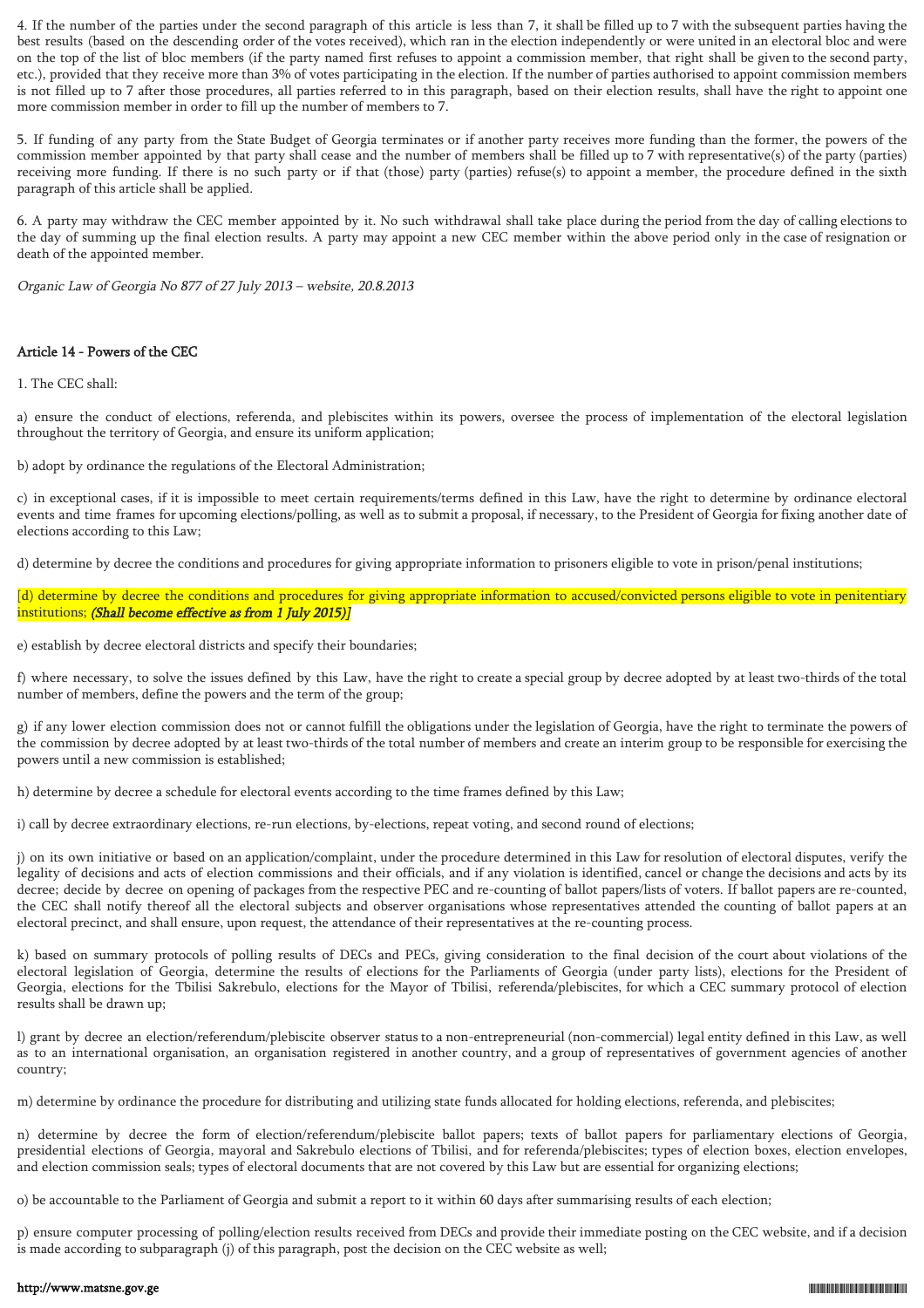q) manage the activities of DECs and hear their reports from time to time;

r) ensure publication of information materials on its official website and their distribution;

s) adopt by ordinance the regulations for certification of Electoral Administration officers and competitions for selecting CEC staff members and DEC members;

t) ensure monitoring of training conducted by LEPL Center for Electoral Systems Development, Reforms, and Training;

u) consider election-related applications and complaints as determined by this Law, and make appropriate decisions within its authority;

v) be responsible for creating a unified list of voters, for its computer processing, and for posting on the CEC official website the information designated as public (first name, last name; photo; date of birth; address as specified in the identity card of a citizen of Georgia; for internally displaced persons (IDPs) from the occupied territories of Georgia – an actual address as well; for individuals registered without indication of address, individuals removed from registration according to the place of residence and those whose registration has been declared invalid by decision of the Agency – the address of their actual residence; the date of registration of a voter in the unified list of voters). The lists of voters belonging to ethnic minorities in the electoral precinct shall also be posted on the CEC official website during the election period in the language that they understand;

w) determine by ordinance additional rule for making a unified list of voters and polling procedures;

x) approve by decree a staff list and cost estimation based on the recommendation of the CEC Chairperson;

y) approve by ordinance the procedures and conditions for special training of PEC members;

z) determine by decree the form for reporting on expenses related to DEC elections/referenda;

 $z_1$ ) maintain database for the election commission members who violated the electoral legislation of Georgia and the violation was confirmed by court,

who were dismissed from the Electoral Administration office by an election commission or court for violating the electoral legislation of Georgia, and who were imposed disciplinary liability measures for culpable non-performance or improper performance of their official duties;

z 2 ) approve by ordinance the regulations of LEPL Center for Electoral Systems Development, Reforms, and Trainings;

z 3 ) adopt by ordinance the Code of Ethics for the Electoral Administration officers;

 $z_4$ ) approve by decree a budget statement of the Electoral Administration of Georgia for the next year;

z 5 ) approve by decree strategic and annual action plans of the Electoral Administration of Georgia;

 $z_6$ ) determine by decree the conditions and procedures for the conduct of elections in the Armed Forces units of Georgia dislocated abroad;

z 7 ) approve by decree an additional procedure for completing and checking the list of supporters;

z 8 ) determine by decree a minimum number of signatures of supporters for the candidates nominated by an initiative group of voters;

z 9 ) exercise other powers granted by this Law.

2. All CEC ordinances shall be published in the Legislative Herald of Georgia ('Saqartvelos Sakanonmdeblo Matsne') and may also be published through other media. CEC ordinances relating to the issues defined in paragraph 1(f-l) of this article shall be published within three days after they are adopted.

3. The CEC may adopt ordinances on the issues falling within its authority, and regarding the election and other procedures that are not covered by this Law and/or other legislative acts.

Organic Law of Georgia No 2093 of 7 March 2014 – website, 14.3.2014

Organic Law of Georgia No 3562 of 1 May 2015 – website, 18.5.2015

# Article 15 - Powers of the CEC Chairperson, Deputy Chairperson, and Secretary

- 1. The CEC Chairperson shall be the senior official of the Electoral Administration of Georgia.
- 2. The CEC Chairperson shall:
- a) perform all administrative duties in the CEC;
- b) preside over CEC sessions;
- c) administer CEC funds;

d) under this Law, register parties and electoral blocs running in elections, as well as initiative groups of voters (for the election of the President of Georgia) and their representatives to the CEC;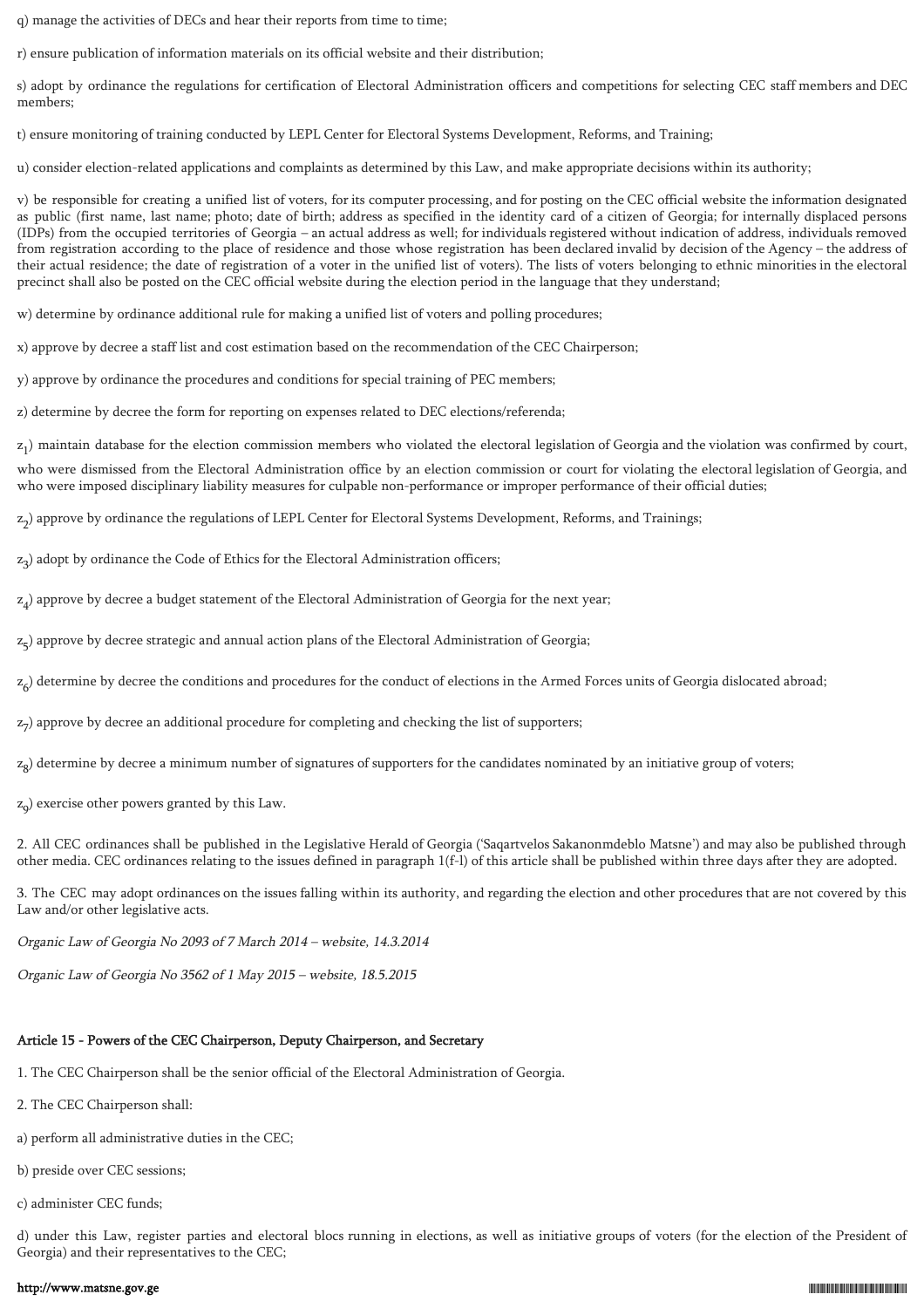e) register candidates for President of Georgia, party lists, and candidates for Mayor of Tbilisi;

f) issue respective certificates to the representatives of parties and electoral blocs running in elections, and to the representatives of initiative groups of voters (for the election of the President of Georgia);

g) issue respective certificates to candidates for President of Georgia and candidates for Mayor of Tbilisi;

h) issue respective certificates to the elected President of Georgia, the MPs of Georgia, the Mayor of Tbilisi, the Tbilisi Sakrebulo members; in the case of pre-term termination of office of an MP of Georgia or a member of the Tbilisi Sakrebulo, issue respective certificates to their successors;

i) furnish the Interim Credentials Commission of a newly elected Parliament of Georgia with all documents necessary for verifying the powers of elected MPs, and after setting up the respective Standing Committee, furnish the Standing Committee with the same documents;

j) exercise other powers granted by the electoral legislation of Georgia;

k) except for the issues falling within the authority of the CEC as defined by law, based on an order of the CEC Chairperson, assign administrative and financial duties to the head of a CEC structural unit for a particular period;

l) give assignments to the Deputy Chairperson, Secretary, other members and employees of the CEC staff according to the regulations of the Electoral Administration.

3. The CEC Deputy Chairperson shall:

a) perform duties assigned to the CEC Chairperson if the CEC does not have a Chairperson or the Chairperson is unable to perform his/her duties;

b) exercise certain powers of the CEC Chairperson by a decree of the CEC Chairperson and with the CEC consent (the decree shall clearly specify scopes and terms of assigned powers).

4. The CEC Secretary shall:

a) distribute all electoral documents and correspondence submitted and addressed to the CEC;

b) register the representatives of an electoral bloc/party independently running in elections for the Parliament of Georgia and for local self-government, as well as the representatives of a party and an initiative group of voters nominating the candidate for President of Georgia (for presidential elections of Georgia) to DECs and issue respective certificates thereto;

c) register observers appointed in the CEC by a non-entrepreneurial (non-commercial) legal entity/international organisation with a status of election/referendum/plebiscite observer, register observers sent by the state bodies of another country, and issue observer certificates to them;

d) accredit representatives of the media and issue accreditation cards to them by decree;

e) draft summary protocols of election results;

f) exercise other powers granted by the electoral legislation of Georgia.

# Article 16 - The CEC staff

1. The CEC staff shall ensure organisational, legal, and technical support of elections and referenda.

2. The CEC regulations shall determine the structure, rules of operation, and powers of the CEC staff.

3. An Electoral Administration officer (except for the commission members appointed by a party as defined in this Law) shall have limited involvement in party activities.

4. The CEC staff may not employ those who do not hold certificates of an Electoral Administration officer issued by the CEC, except for assisting and technical personnel, as well as office employees from the agencies, the activities of which are not directly linked with the electoral procedures. The CEC shall determine by ordinance the list of such agencies and personnel.

# Article 17 - Legal Entity under Public Law (LEPL) - Center for Electoral System Development, Reform, and Training

1. The Center for Electoral System Development, Reform, and Training ('the Training Center') is a legal entity under public law established on the basis of the Election Code. Powers of the Training Center shall be defined in the legislation of Georgia and the regulations of the Training Center.

2. The CEC shall exercise state control over the Training Center.

- 3. The following shall be the duties of the Training Center:
- a) support electoral reforms;
- b) draft, within its authority, proposals and recommendations for the improvement of electoral systems;

c) train and ensure professional development of Electoral Administration personnel and other interested individuals through close cooperation with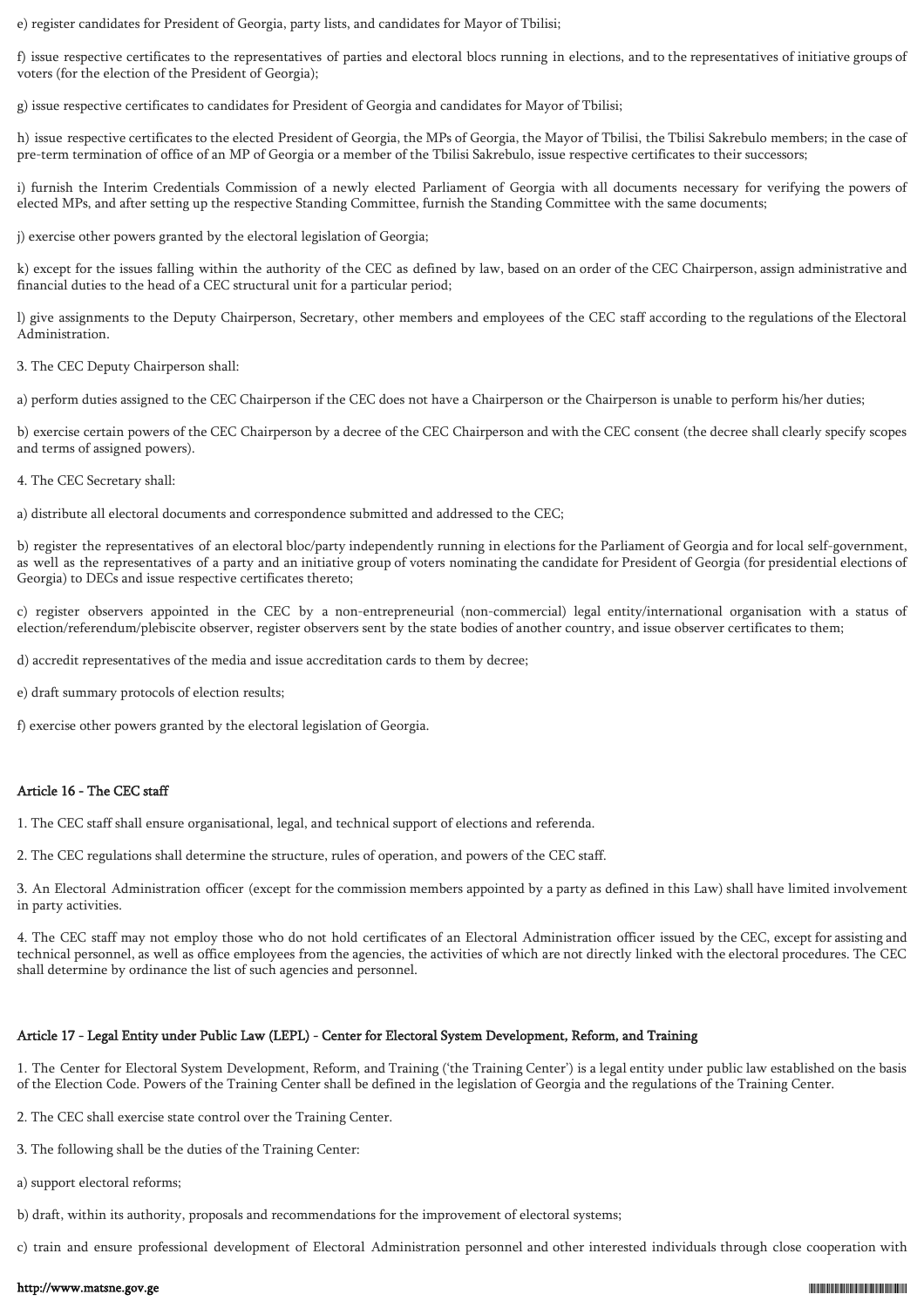local and international organisations;

d) exercise duties of the Fund provided for by Article  $30^1$  of the Organic Law of Georgia on Political Unions of Citizens;

e) provide certification of Electoral Administration officers as defined in a CEC ordinance;

f) conduct election monitoring within its competence.

4. The CEC Chairperson shall, with the consent of the CEC, appoint and dismiss the head of the Training Center. The CEC shall express its consent by decree.

### Article 18 - Electoral districts

The CEC shall determine electoral districts, their boundaries, names, and numbers as determined by this Law.

# Article 19 - Setting up of DECs

1. A DEC is a standing territorial body of the Electoral Administration of Georgia. The CEC shall set up DECs by a majority of the total number of CEC members. A DEC has an official seal with its name on it, stamp, independent balance sheet, and settlement and current bank accounts. The DEC chairperson and accountant are responsible for the DEC expenditure authorised by the CEC. A DEC may spend funds allocated for elections from any account opened with any commercial bank and/or its branch office.

2. The CEC may set up by decree at least 1 DEC in one or more self-governing units and 10 DECs in Tbilisi.

3. The DEC chairperson/member shall be elected for a term of five years, while the tenure of a DEC member elected by the CEC following the announcement of an election under the fifth paragraph of this article shall be determined for a period starting with their appointment and ending with the announcement of final results of the respective elections.

4. Five members of a DEC shall be elected for a five year-term by a majority vote of the total members of the CEC.

5. After announcing an election, 7 members of a DEC shall be appointed by the parties under Article 13 of this Law and 1 member shall be appointed by a majority vote of the total members of the CEC for a period ending with the announcement of final results of the respective elections.

6. The decision of a party on the appointment of a DEC member shall be submitted to the CEC within seven calendar days after calling elections. If the authorised parties fail to appoint DEC members within the time frame determined in this paragraph, the CEC may fill the number of DEC members to 13 on the day following the expiration of the time frame as determined by this Law.

7. A DEC shall elect head officers from among its members by a majority vote of the total number of DEC members.

8. A DEC shall not be placed in the same building as the offices of Governor (state trustee) Administration, Sakrebulo and Gamgeoba, political party (parties), court, and police.

 $8<sup>1</sup>$ . A party, or election headquarters of a party/electoral bloc/initiative group may not be located in the building where a DEC is located.

9. A DEC may hire as many assisting and technical personnel (except for an accountant) as determined by CEC decree after announcing an election until to the end of it.

10. A DEC may hire as many accountants as provided for by the ninth paragraph of this article until the end of the procedures defined in Article 53(5) of this Law.

Organic Law of Georgia No 2093 of 7 March 2014 – website, 14.3.2014

# Article 20 - Procedures for appointing/electing DEC members/head officers

1. A DEC shall consist of 13 members appointed/elected by the subjects defined by this Law under the procedure and within the time frame defined in this Law.

2. If there is a respective vacancy, a DEC shall elect DEC head officers at the first session from among the commission members, for the term of membership, by a majority vote of the total number of members, through roll-call voting.

3. Not less than 2 members of the commission shall have the right to nominate candidates for DEC chairperson, deputy chairperson, and secretary.

4. The same candidate may be nominated only twice.

5. If a DEC fails to elect a head officer within the established time frame, the commission member who receives the most votes during elections shall perform the duties of the head officer until he/she is elected; and in the case of equal votes, the person elected by casting lots shall perform the duties of the head officer.

6. The CEC shall issue a decree for the conduct of competition not later than 60 days before the term of office of a DEC member expires or not later than three days after his/her term of office terminates early.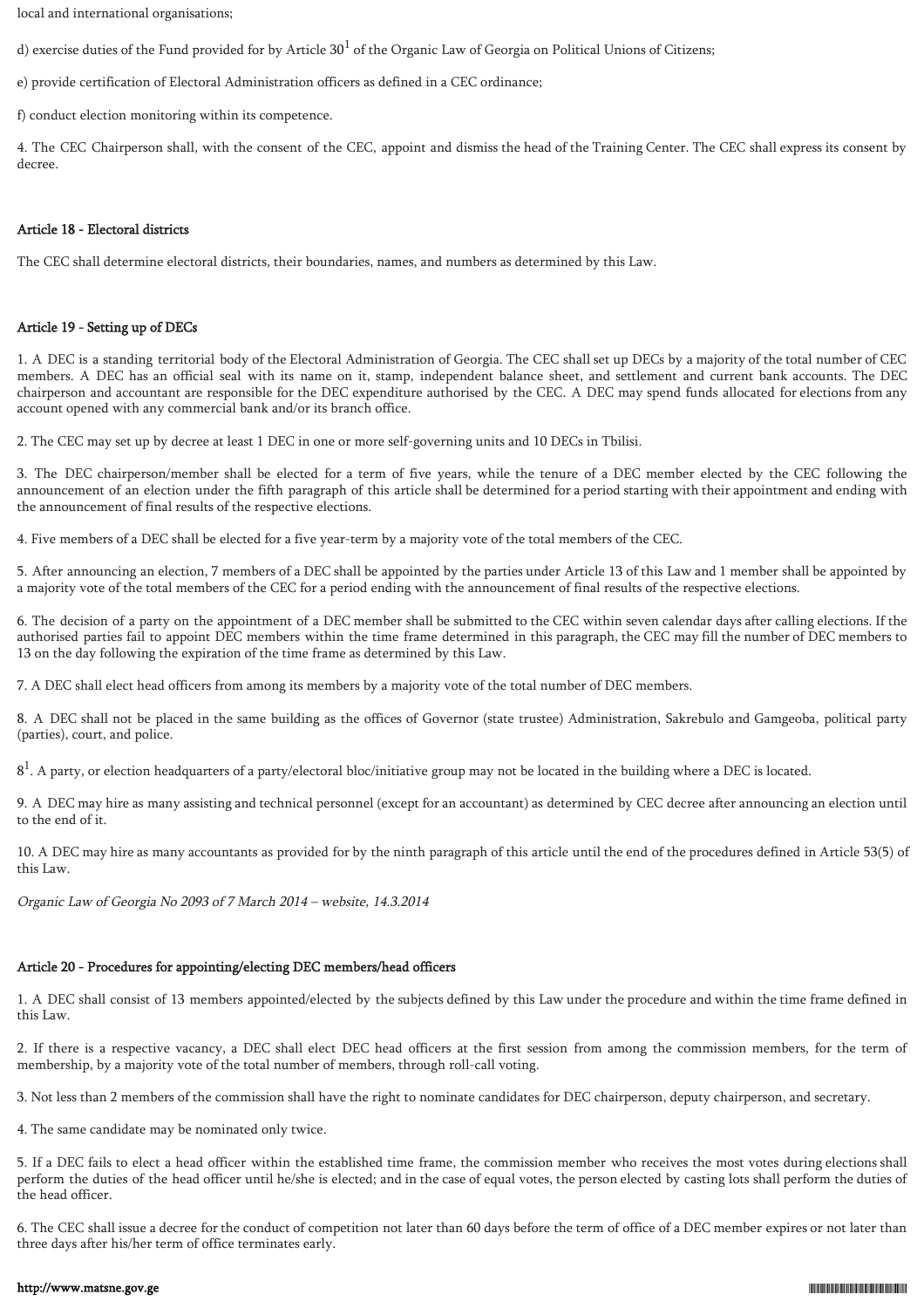7. The CEC shall elect a DEC member not earlier than 20 and not later than 10 days before the term of office of the DEC member expires. The DEC head officers shall be elected within the same time frame.

8. If the term of office of a DEC member elected by the CEC terminates early, the CEC shall elect the substitute within 15 days (and within seven days after announcing Election Day). The DEC head officers shall be elected within the same time frame if their term of office terminates early.

9. The term of office of one DEC member appointed by the CEC under Article 19(5) of this Law, and the term of office of commission members appointed by parties under Article 13 of this Law shall cease immediately after the final results of elections are announced.

10. Candidates for DEC membership shall be selected by open competition.

11. Candidates for DEC membership shall be non-partisan persons with higher education, fluent in the official language of Georgia, and holding a certificate of an Electoral Administration officer.

12. Any capable citizen of Georgia, who has attained the age of 21 and who meets the requirements of this Law, may participate in a competition. The deadline for submission of competition documents shall be as follows:

a) if the term of office expires - within 14 days after the competition is announced;

b) if the term of office terminates early - within 10 days after the competition is announced, and if elections are called - within two days after the competition is announced.

13. A competition application shall specify: first name and last name, education (higher), occupation, scientific degree (if any), address (according to a Georgian citizen's identity card (registration certificate)), work place and position, contact address and telephone number (if any) of a candidate, number and name of an electoral district, in which the candidate wants to become a DEC member. The candidate shall sign the application and shall enclose with it:

a) two photos

b) a copy of a Georgian citizen's identity card (registration certificate)

- c) a copy of a document of higher education of the candidate (scientific degree, if any)
- d) a copy of a certificate of an Electoral Administration officer

e) employment record and description of the election-related experience of the candidate (if any).

14. If the submitted documents are inconsistent with the requirements provided for by this article, the CEC Chairperson shall notify the candidate of it (specifying the discrepancy) within two days. The corrected documents shall be returned to the CEC within two days, but not later than the registration deadline.

15. The CEC shall publish the list of candidates on its official website after the deadline for receiving documents expires.

16. The CEC shall elect DEC members by a roll-call vote. Each candidate shall be voted on separately. A person supported by a majority vote of the total number of CEC members shall be deemed elected. If the number of elected candidates exceeds the number of available vacancies, candidates with the most votes shall be elected. If the winner cannot be determined due to an equal number of votes received by some candidates, the candidates shall be put to a vote immediately in order to determine the winner. If a winner is still not determined, he/she shall be determined by casting lots. If all the vacancies are not filled after polling, the rest of the candidates shall be put to a vote again. If all the vacancies are not yet filled, the competition for the rest of the vacancies shall be announced once again.

17. The following subjects may not be elected/appointed as a DEC member:

a) a person who has not been granted the certificate of an Electoral Administration officer

b) a person dismissed from the position at the Electoral Administration by the election commission or a court for violating the electoral legislation of Georgia

c) a person who violated electoral legislation and the violation was confirmed by a court

d) a person who has been convicted of a crime (except when a fine is imposed as a sanction) and whose conviction has not been expunged

e) an electoral subject/candidate and his/her representative

f) an election observer.

18. If a person is elected/appointed as a DEC member, he/she shall, within seven days, meet the requirements defined by this Law for the restriction of activities and official incompatibility.

Organic Law of Georgia No 2093 of 7 March 2014 – website, 14.3.2014

# Article 21 - Powers of DECs

A DEC shall:

a) ensure, within its powers, the conduct of elections, referenda, and plebiscites, oversee the process of implementation of the electoral legislation of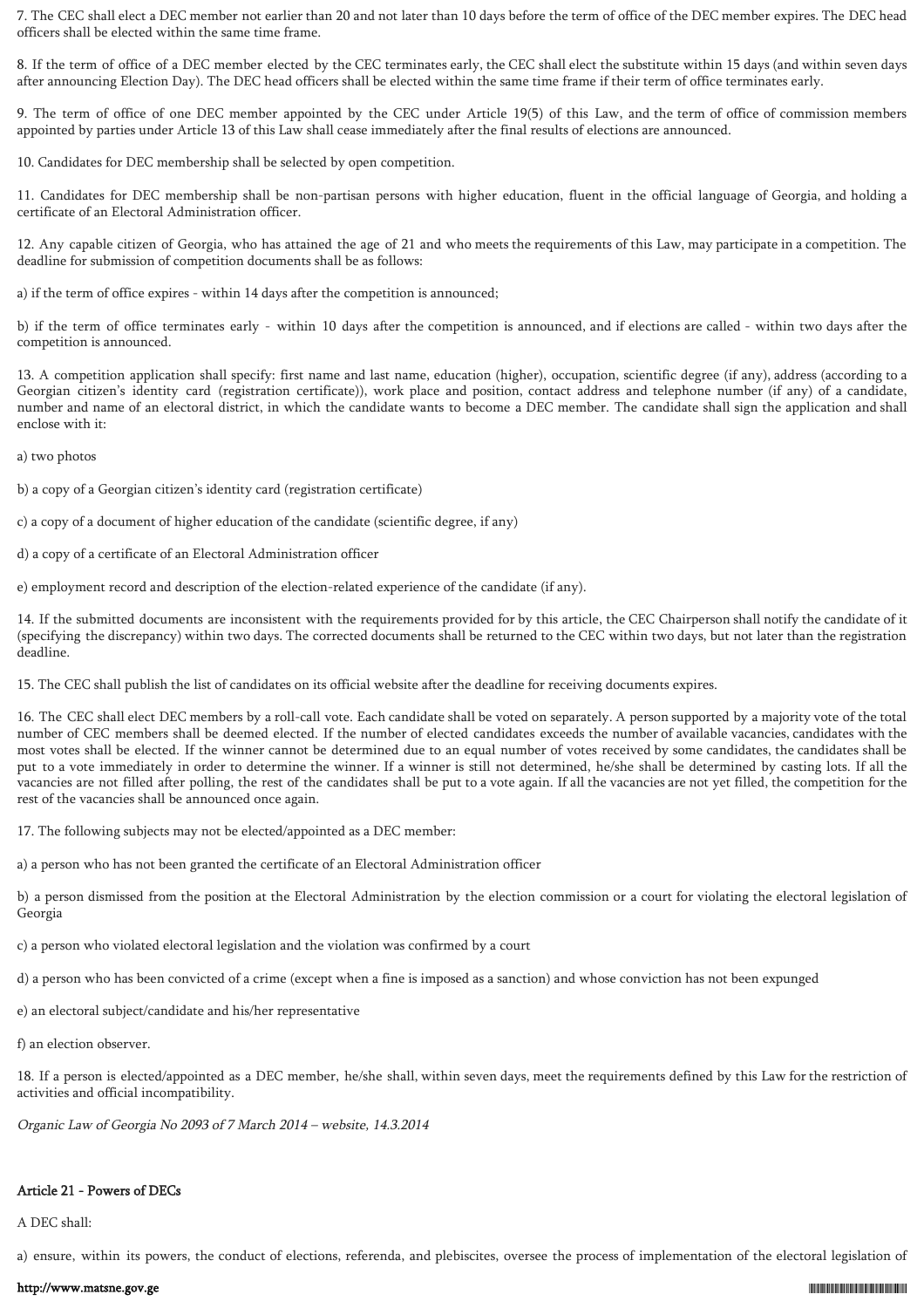Georgia, and ensure its uniform application;

b) establish and specify by decree the boundaries of electoral precincts;

c) if a lower PEC is unable or fails to perform the duties assigned to it under the legislation of Georgia, have the right to request the CEC to suspend the powers of that commission by a majority decision of the total number of DEC members;

d) determine by decree the text of ballot papers for the election of local self-government bodies to be held in the electoral district;

e) based on an application/complaint (if the application/complaint is filed under the procedure and within the time frame determined by this Law) or on its own initiative, verify the legality of actions and decisions made by PECs and their officials (including the accuracy of registration of election participants, counting of ballot papers, etc.), and if violations are determined, make respective decisions (including changing of data in the PEC summary protocol of polling results after the verification or annul polling results in an electoral precinct). If the violation results in the replacement of an elected person in a single-seat district or in the replacement of any candidate running in the second round of elections, or in the replacement of persons elected in a multi-seat district (when holding elections for local self-government bodies), or in the change of a decision to declare elections held or to declare failure of elections (according to a majoritarian electoral district and during elections of local self-government bodies), and if such a verification is not sufficient for the DEC to establish the legality of the results, the DEC shall make a decision to declare polling results in the respective electoral precinct void and apply to the CEC for setting the date for a repeat vote. If the DEC decides to recount votes, it shall notify all electoral subjects and observer organisations, representatives of which attended the counting of ballot papers at an electoral precinct, and shall ensure, upon request, the attendance of their representatives at the re-counting process;

f) based on summary protocols of polling results of PECs, giving consideration to the final decision about violations of the electoral legislation of Georgia, summarize electoral district voting results of respective elections/referenda/plebiscites and draw up a summary protocol of polling results of the DEC;

g) based on summary protocols of polling results of PECs, taking into account the decision of a district/city court on violations of the electoral legislation of Georgia, determine the results of elections held under the majoritarian system in majoritarian electoral districts during elections for the Parliament of Georgia, in electoral districts during elections for local self-government bodies (except for the Tbilisi Sakrebulo elections) and during Mayoral/Gamgebeli elections of a self-governing city (except for Tbilisi)/community, and draw up a summary protocol of polling results of the DEC;

h) grant by decree the status of a domestic observer of elections/referenda/plebiscites to local non-entrepreneurial (non-commercial) legal entities referred to in this Law;

i) ensure the conduct of extraordinary elections, re-run elections, repeat voting, and run-off elections;

j) ensure the release and publication of election-related information materials;

k) examine the election-related applications and complaints and make respective decisions within its powers;

l) facilitate the compiling of lists of voters as determined in this Law and ensure publicity thereof and accessibility thereto;

m) provide PEC members with workshops and training courses for professional development;

n) exercise other powers granted by this Law.

Organic Law of Georgia No 2093 of 7 March 2014 – website, 14.3.2014

# Article 22 - Powers of chairpersons, deputy chairpersons, and secretaries of DECs

1. The DEC chairperson shall:

a) perform full administrative duties at the DEC;

b) chair DEC sessions;

c) administer DEC funds;

d) give assignments to the deputy chairperson, secretary, other DEC members, and assisting and technical personnel according to the regulations of the Electoral Administration;

e) register initiative groups of voters, majoritarian candidates nominated in the electoral district by a party/electoral bloc/initiative group of voters. It shall also register party lists, and Mayoral/Gamgebeli candidates for elections of local self-government bodies (except for the Tbilisi Sakrebulo elections and Tbilisi Mayor elections);

f) issue respective certificates to candidates nominated by a party/electoral bloc/initiative group of voters;

g) issue relevant certificates to elected Sakrebulo members (except for Tbilisi Sakrebulo members) and if the term of office of the members is terminated, issue certificates to their successors, also to a Gamgebeli/Mayor (except for the Mayor of Tbilisi);

h) provide the CEC with all documents required for verification of powers of an elected Sakrebulo member, of a Mayor/Gamgebeli, also other electoral documents provided for by the electoral legislation of Georgia;

i) exercise other powers granted by the electoral legislation of Georgia.

2. The DEC deputy chairperson shall: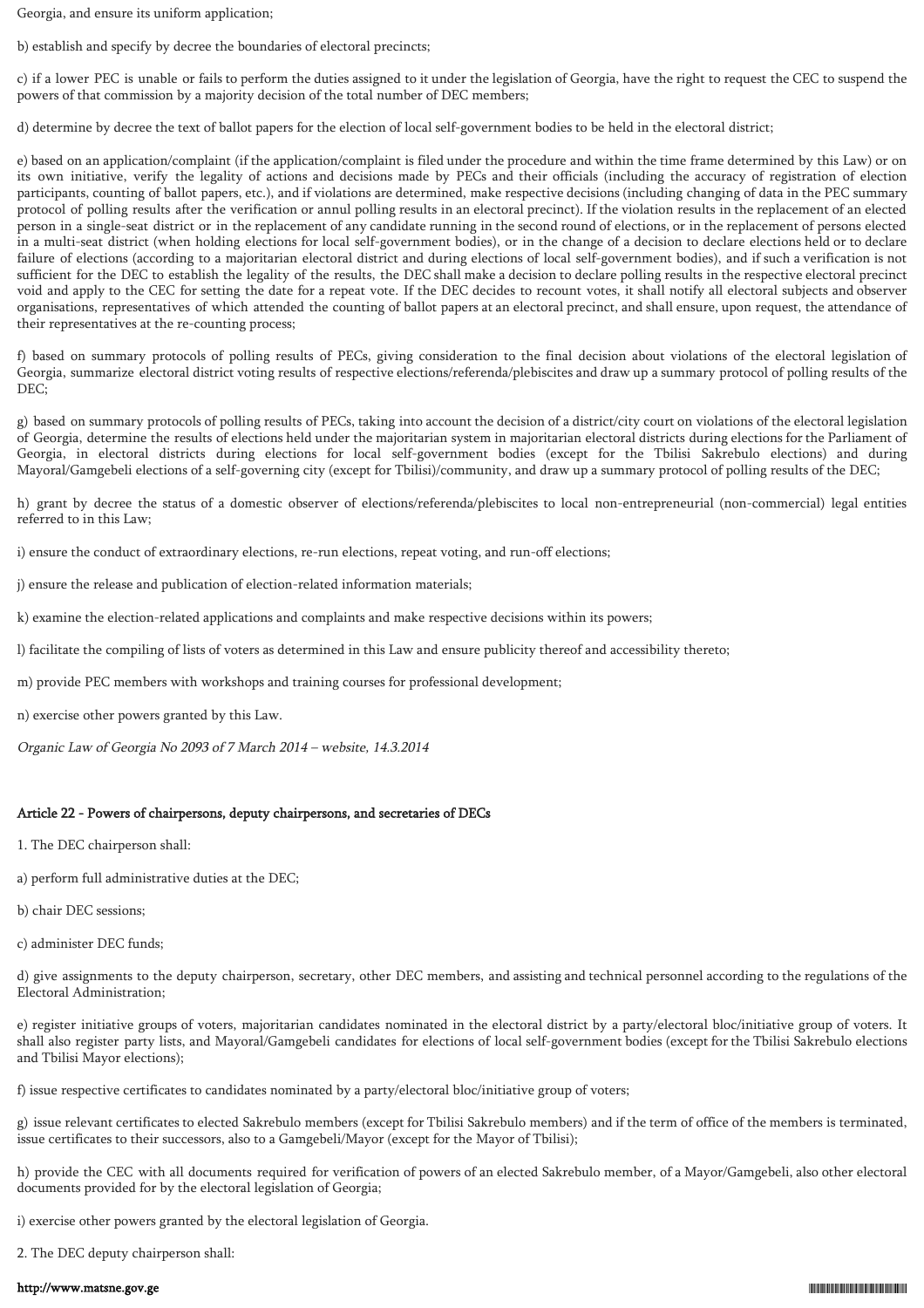a) perform the duties of the DEC chairperson if the DEC does not have a chairperson or the DEC chairperson is unable to perform his/her duties;

b) exercise certain powers granted by a decree of the DEC chairperson (the decree shall clearly specify scopes and terms of powers).

3. The DEC secretary shall:

a) distribute electoral documents and correspondence submitted and addressed to the DEC;

b) register the representatives of an electoral bloc/initiative group of voters/party independently running in elections to PECs and issue respective certificates to them;

c) register observers appointed by a non-entrepreneurial (non-commercial) legal entity with an election/referendum observer status in DECs and PECs and issue observer certificates to them;

d) accredit the media representatives and issue accreditation cards to them by its decree;

e) draw up minutes of election commission sessions, including the summary protocols of polling and election results;

f) exercise other powers granted by the electoral legislation of Georgia.

Organic Law of Georgia No 2093 of 7 March 2014 – website, 14.3.2014

### Article 23 - Electoral precincts

1. To conduct polling and count votes, an electoral district shall be divided into electoral precincts.

2. An electoral precinct shall be set up for not less than 20 and not more than 1 500 voters. The respective DEC shall set up electoral precincts, define their boundaries and numbers not later than July 1 of the election year, and shall publish, within two days, the respective information about the boundaries of the electoral precincts. Based on the data of local self-government bodies, the DEC shall define and specify the list and addresses of the residential buildings within the area of the electoral precinct, also the list and addresses of all facilities that may be used by the Electoral Administration for election purposes. If extraordinary elections of the Parliament of Georgia are called, the electoral precincts shall be set up not later than 40 days before Election Day.

3. Information about the boundaries of electoral precincts, specifying the addresses of all residential buildings (if any), shall be posted inside the DEC building.

4. In exceptional cases (a military unit with more than 50 voters (military servicemen, officers, persons with a special rank of the Georgian Ministry for Defense), hospital, and other inpatient facility with more than 50 voters, etc.), an electoral precinct may be set up not later than the  $15<sup>th</sup>$  day before the polling day. A hospital (inpatient facility) or a military unit with not more than 50 voters (patients, military servicemen) shall be assigned by DEC decree to the nearest electoral precinct. At the well-founded written request of the commander of a respective military unit and by DEC decree, an electoral precinct may be set up within the military unit, in which the number of voters does not exceed 50 military servicemen.

5. A relevant DEC shall specify the boundaries of electoral precincts, also the list and addresses of the buildings and structures referred to in the second paragraph of this article located within an electoral precinct not later than the 50th day before Election Day based on data and verification provided by the local self-government bodies acting in the territory of a self-governing city/community. The specified boundaries of electoral precincts shall be published immediately.

6. Electoral precincts within military units shall be set up under the procedure defined in this Law, according to the location of the military unit.

7. Electoral precincts abroad shall be set up by the CEC based on data provided by the Ministry for Foreign Affairs of Georgia, not later than the 30<sup>th</sup> day before Election Day, for not less than 20 and not more than 3 000 voters. The CEC shall summarize the results of the above electoral precincts in separate protocols.

8. A DEC shall, not later than the fifth day after setting up an electoral precinct, and within two days in the case provided for in the fourth paragraph of this article, publish on the CEC official website the numbers of electoral precincts, as well as addresses, telephone (fax) numbers, and other details of PECs.

Organic Law of Georgia No 901 of 29 July 2013 – website, 20.8.2013

Organic Law of Georgia No 2093 of 7 March 2014 – website, 14.3.2014

### Article 24 - Setting up of PECs

1. PECs shall be composed of 13 members appointed/elected by the subjects under this Law under the procedure and within the time frame defined by this Law.

2. A respective DEC shall elect 6 PEC members by a majority vote of the total number of DEC members.

3. The CEC shall elect 6 members of a PEC set up abroad by a majority vote of the total number of CEC members.

4. The subjects under this Law shall elect 7 PEC members as provided for by Article 13 of this Law.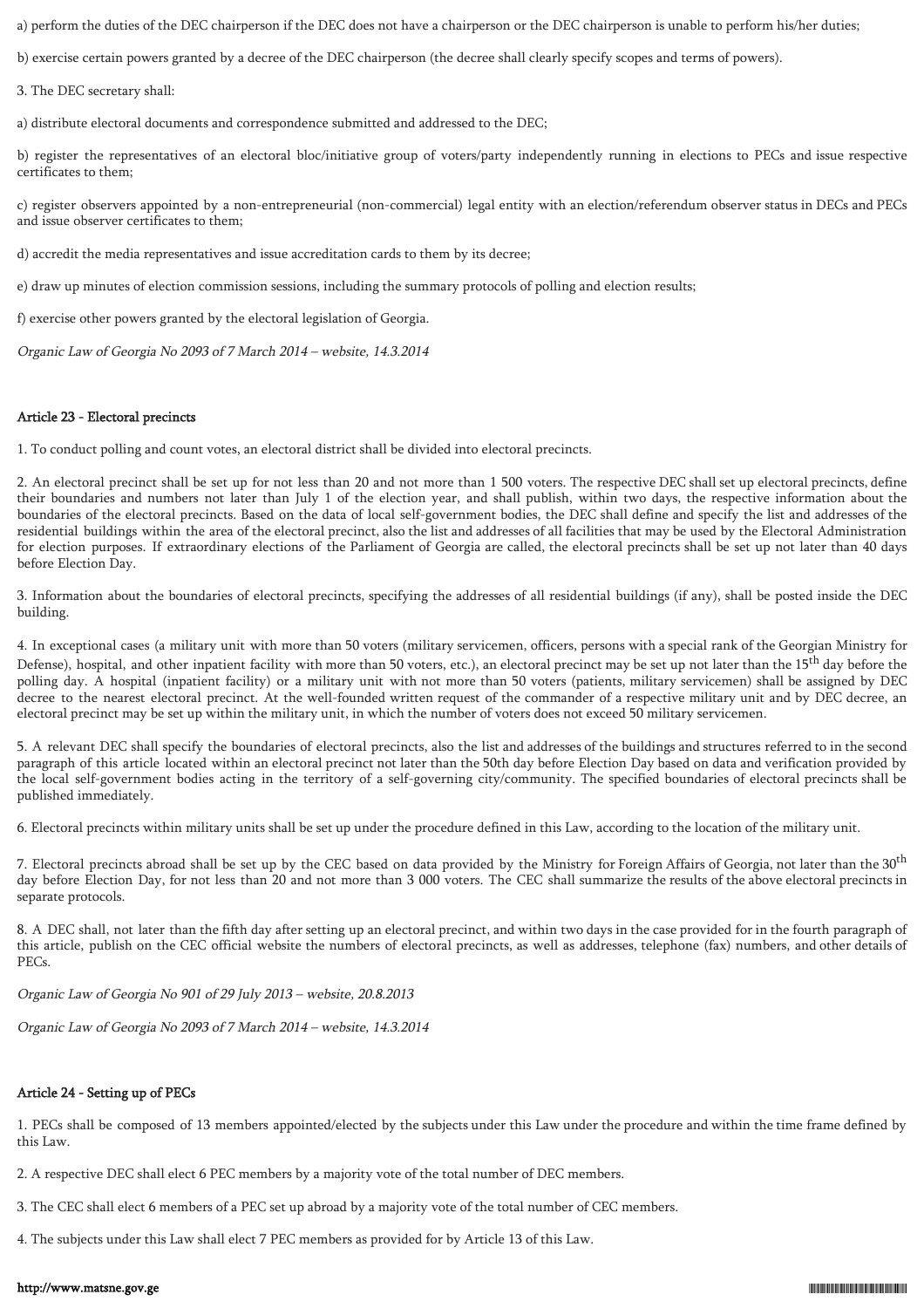5. The following subjects shall not be elected/appointed as PEC members:

a) a person dismissed from his/her position at the Electoral Administration of Georgia by the election commission or a court for violating the electoral legislation of Georgia

b) a person who violated the electoral legislation of Georgia and the violation was confirmed by the court

c) a person who has been convicted of a crime and whose conviction has not been expunged

d) an MP of Georgia or the head of staff of the Parliament of Georgia

e) ministers and deputy ministers of Georgia and the Autonomous Republics

f) heads of departments and divisions of the ministries

g) heads of local self-government representative and executive bodies – head of Sakrebulo, Gamgebeli (head of local municipality), Mayor, and their deputies

h) military personnel serving under the Ministry for Internal Affairs of Georgia, the Ministry for Defense of Georgia, and the Ministry for Corrections of Georgia; officers of the Georgian Intelligence Service, the Special State Protection Service of Georgia, and the Investigation Department at the Ministry for Finance of Georgia

i) judges and their assistants

j) employees of the Prosecutor's Office

k) electoral subjects/candidates and their representatives

l) election observers.

6. A public servant may be appointed as a PEC member, except for persons listed in paragraph 5(d-j) of this article. The requirements for incompatibility of office set by the Law of Georgia on Public Service shall not apply to the public servant. While acting in the capacity of a PEC member, the term of office of a public servant shall be suspended at his/her permanent place of work, for which purpose he/she shall be granted, as provided for by law, an unpaid leave or his/her paid leave at his/her request.

Organic Law of Georgia No 1788 of 13 December 2013 – website, 28.12.2013

Organic Law of Georgia No 2093 of 7 March 2014 – website, 14.3.2014

# Article 25 - Procedure for appointing/electing PEC members and head officers

1. If there is a vacancy for a PEC chairperson, deputy chairperson, or secretary, the PEC shall elect the PEC chairperson, deputy chairperson, and secretary at the first session from among the commission members, for the term of membership, by a majority vote of the total number of members, by a roll-call vote. Not less than 2 members shall have the right to nominate a candidate. At the same time, PEC head officers may not be the representatives of the same electoral subject.

2. If a PEC fails to elect its chairperson, deputy chairperson, or secretary within the established time frame, the commission member who receives the most votes during elections shall perform the duties of the chairperson, deputy chairperson, and secretary until he/she is elected; and in the case of equal votes, the person determined by casting lots shall perform the duties of the chairperson, deputy chairperson, and secretary.

3. The same candidate may be nominated only twice.

4. A DEC shall elect 6 PEC members not earlier than the 50<sup>th</sup> day and not later than the 46<sup>th</sup> day before Election Day, except for the extraordinary elections for the President of Georgia. In this case, the DEC shall elect 6 PEC members not earlier than the 38<sup>th</sup> day and not later than the 36<sup>th</sup> day before Election Day. Members of the PEC set up in exceptional cases shall be elected not earlier than the 10<sup>th</sup> day and not later than the 9<sup>th</sup> day before Election Day.

5. The CEC shall elect 6 members of the PEC set up abroad not earlier than the 24<sup>th</sup> day and not later than the 20<sup>th</sup> day before Election Day.

6. The decision of the party authorised under Article 24(4) of this Law regarding the appointment of a PEC member shall be submitted to the respective DEC not earlier than the 50<sup>th</sup> day and not later than the 46<sup>th</sup> day before Election Day, except for the extraordinary presidential elections. In this case, the decision of an authorised party regarding the appointment of a PEC member shall be submitted to the respective DEC not earlier than the 14<sup>th</sup> day and not later than the 9<sup>th</sup> day before Election Day; and for a commission operating outside the country, the same decision shall be submitted to the CEC after setting up the PEC, not later than the 20<sup>th</sup> day before Election Day.

7. The respective DEC shall publish the list of PEC members on the official CEC website not later than the 29<sup>th</sup> day before Election Day, and the list of members of an election commission set up in exceptional cases - not later than the 5<sup>th</sup> day before Election Day; the CEC shall publish the list of members of a commission set up abroad not later than the 10<sup>th</sup> day before Election Day.

8. If on the 30<sup>th</sup> day, and for the commissions set up in exceptional cases, on the eighth day, and for the commissions operating abroad, on the 19<sup>th</sup> day before Election Day there are less members in the PEC than required, the higher DEC (in the first two cases) and the CEC (in the third case) may elect commission members within three days from among the competing candidates or by announcing another competition. The CEC shall determine the procedure, conditions, and terms of the competition for PEC membership candidates by its decree.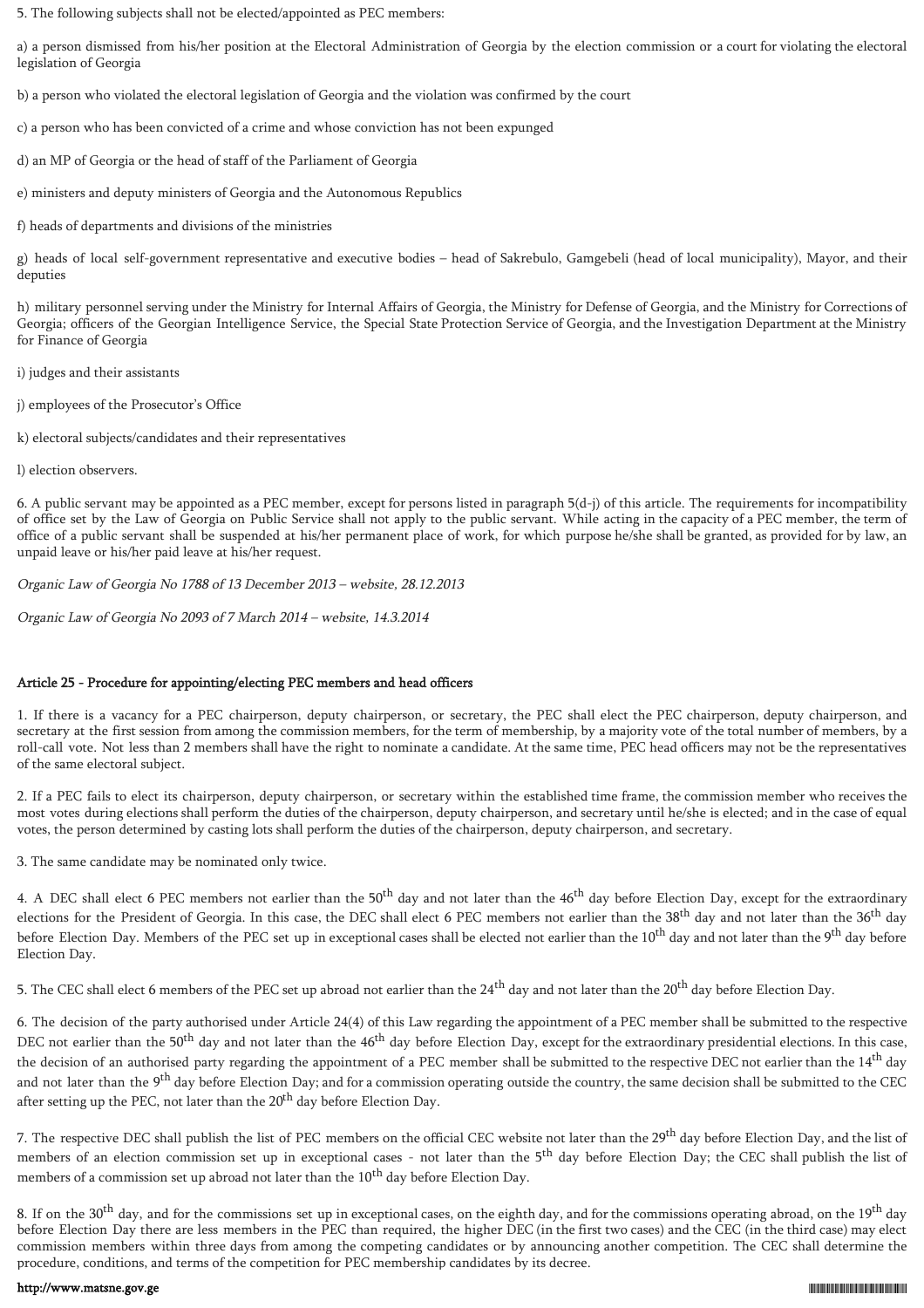9. The decision of an authorised party about withdrawal of a PEC member or appointment of his/her legal successor shall be submitted to the respective PEC and the higher DEC, and for the commissions operating abroad, the decision shall be submitted to the CEC.

10. If a party authorised to appoint the legal successor of a commission member fails to exercise this right after the term of office of the commission member terminates early, or if the term of office of a commission member elected by a DEC or the CEC terminates early and because of this there are fewer members in the commission than required, the DEC or the CEC may appoint a new candidate within five days after the deadline for nominating new candidates expire.

11. The CEC and DEC shall elect PEC members by roll-call vote. Each candidate shall be voted on separately. A person who is supported by a majority vote of the total number of the commission members shall be deemed elected. If the number of elected candidates exceeds the number of available vacancies, candidates with the most votes shall be elected. If the winner cannot be determined due to the equal number of votes received by some candidates, the candidates shall be put to a vote immediately to determine the winner. If a winner is still not determined, he/she shall be determined by casting lots. If all the vacancies are not filled after polling, the CEC shall make an appropriate decision.

12. A decision about the election/appointment of a PEC member shall indicate the first name and last name of the elected/appointed member, also the number of the PEC to which the candidate has been elected/appointed. A party decision on the appointment of a PEC member shall indicate the contact address and telephone number of the appointed commission member. A copy of the Georgian citizen's identity card of the appointed commission member shall be attached to the decision.

13. A candidate shall not be deemed a member of the commission if the deadlines for submission of respective documents defined in this article are not met and/or the documents submitted are incomplete or inaccurate, and if the deficiency in documents is not corrected within the time frame referred to in this paragraph. If the submitted documents do not meet the requirement defined by this article, the CEC or DEC chairperson shall, within two days, inform (specifying the discrepancy) the person who elected/appointed the commission member. Corrected documents shall be re-submitted to the respective DEC or the CEC within three days.

14. The term of office of a PEC member shall commence at the first session of the PEC and shall terminate upon drawing up of the summary protocol of polling results in the respective DEC.

- 15. (Deleted 25.7.2013, No 864)
- 16. (Deleted 25.7.2013, No 864)
- 17. (Deleted 25.7.2013, No 864)
- 18. (Deleted 25.7.2013, No 864)
- 19. (Deleted 25.7.2013, No 864)

20. The term of office of a PEC member shall terminate upon election of his/her substitute commission member.

21. The first session of a newly set up PEC shall be held not later than the 30<sup>th</sup> day before the general election day. In exceptional cases and in electoral precincts set up abroad, the first PEC session shall be held not later than the third day after the commission is set up. The relevant DEC chairperson shall call the first PEC session. An exception is the PEC set up abroad, the first session of which shall be called by the CEC Chairperson.

Organic Law of Georgia No 6571 of 28 June 2012 – website, 28.6.2012

Organic Law of Georgia No 864 of 25 July 2013 – website, 19.8.2013

Organic Law of Georgia No 2093 of 7 March 2014 – website, 14.3.2014

# Article 26 - Powers of PECs

1. A PEC is an interim territorial body of the Electoral Administration of Georgia, which is composed of the subjects referred to in Article 24 of this Law, officials appointed/elected by the CEC and the higher DEC.

2. A PEC shall:

a) within its powers, ensure the conduct of elections, referenda, and plebiscites in an electoral precinct, the implementation of the electoral legislation of Georgia, the compliance of the procedures under the electoral legislation of Georgia during polling, the exercise and the protection of the rights of voters, representatives, and observers guaranteed by the Constitution of Georgia and this Law;

b) verify the accuracy of the lists of voters, review complaints related to the lists of voters and if errors and inaccuracies are identified, apply to the higher DEC, not later than the following day, for making changes to the lists;

c) based on applications and complaints of voters, draw up a mobile ballot box list;

d) determine polling results at the PEC and draw up a summary protocol of polling results;

e) have the right to bring up a question to the higher DEC, by decision of a majority of the total number of its members, for declaring polling results void;

f) distribute voter invitation cards among voters;

g) be responsible for the posting of information under the electoral legislation of Georgia in electoral precincts, for the proper preparation of the place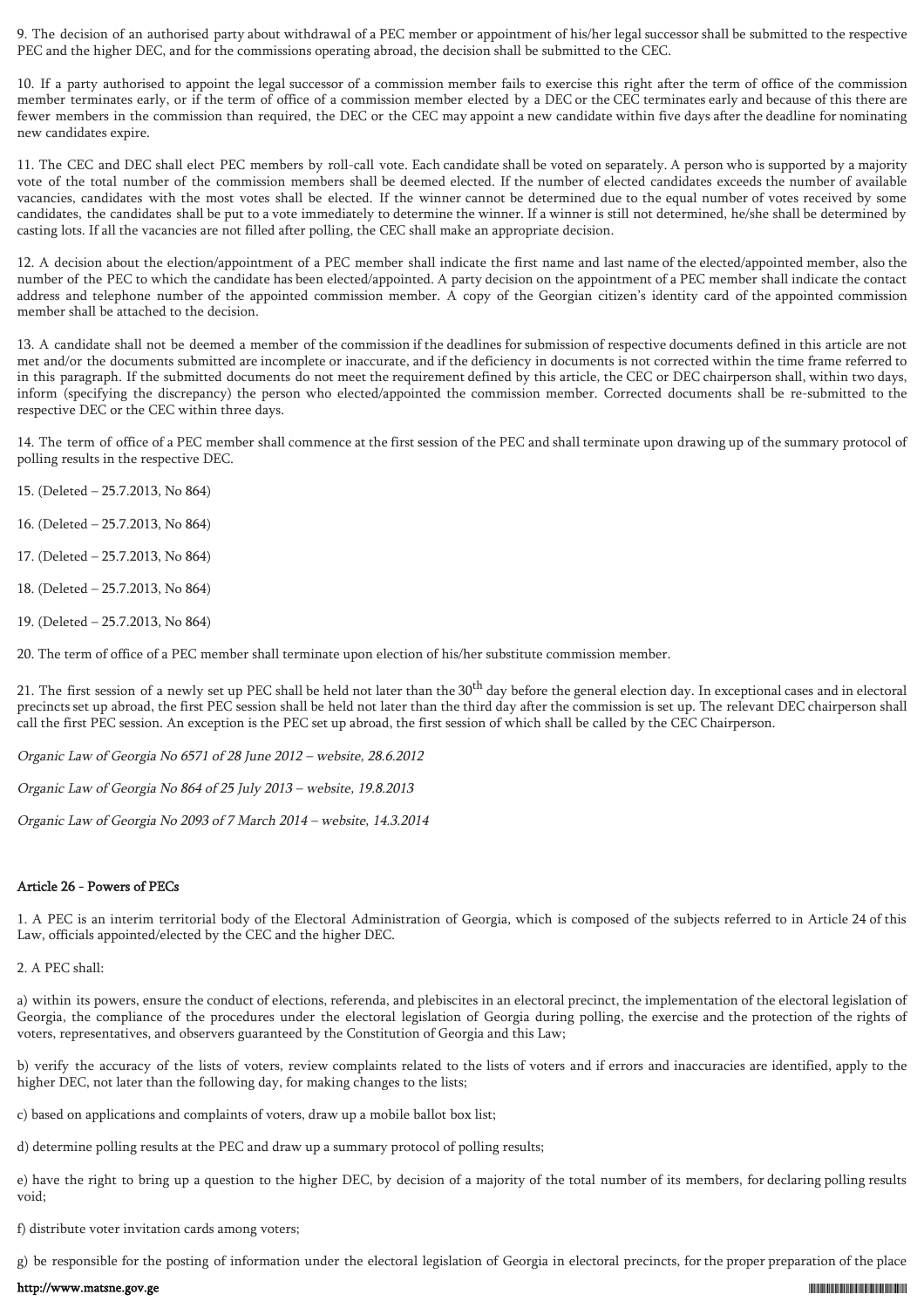where polling and ballot counting are to be conducted, and ensure the observance of order at the precinct;

h) on the polling day, review applications and complaints related to electoral process and polling preparation process and make respective decisions within its powers;

i) guarantee the unconditional exercise of suffrage for voters on the polling day and assume full responsibility for the protection of those rights;

j) cancel decisions made by the PEC chairperson regarding temporary closure of the polling station, cessation of the polling process, reopening of the polling station, and continuation of polling following its closure;

k) exercise other powers granted by the electoral legislation of Georgia.

3. All decrees issued by a PEC and its chairperson shall be posted at the electoral precinct on the following day.

### Article 27 - Powers of chairpersons, deputy chairpersons, and secretaries of PECs

- 1. The PEC chairperson shall:
- a) perform full administrative duties at the PEC;
- b) chair PEC sessions;
- c) receive and distribute electoral documents and correspondence submitted and addressed to the PEC;

d) assume personal responsibility for the storage and purposeful distribution of ballot papers, special envelopes, commission seals, summary protocols, and other electoral documents;

e) give assignments to the deputy chairperson, secretary and other members of the commission according to the regulations of the Electoral Administration;

f) organize the distribution of duties among commission members on the polling day by casting lots.

g) be responsible for keeping order inside the polling station and in the vicinity on the polling day;

- h) not allow persons authorised to be present at the polling station without wearing appropriate badges;
- i) submit all electoral documents to the higher DEC after polling results are summarised;
- j) exercise other powers granted by the electoral legislation of Georgia.
- 2. The PEC deputy chairperson shall:
- a) perform the duties of the PEC chairperson if the PEC does not have a chairperson or the PEC chairperson is unable to perform his/her duties;
- b) exercise certain powers granted by a decree of the PEC chairperson (the decree shall clearly specify scopes and terms of the powers).
- 3. The PEC secretary shall:
- a) draft the PEC decrees;
- b) be responsible for the release of public information;
- c) draw up minutes of PEC sessions, including summary protocols of polling results;
- d) exercise other powers granted by this Law.

4. If PEC members fail to fulfill the requirements defined by this Law, disciplinary measures provided for by Article 28(1)(2) shall be imposed on them.

# Article 28 - Disciplinary liability measures against PEC and DEC members

- 1. The following shall constitute disciplinary misconduct by DEC and PEC members:
- a) culpable non-performance or improper performance of official duties
- b) inflicting or culpably threatening to inflict property damage to the Electoral Administration of Georgia
- c) absence at work without a good reason
- d) having missed 3 consecutive PEC sessions without a good reason
- e) gross violation of the electoral legislation of Georgia and the respective election commission regulations
- f) refusal to perform the mandatory signing of summary protocols of polling and election results.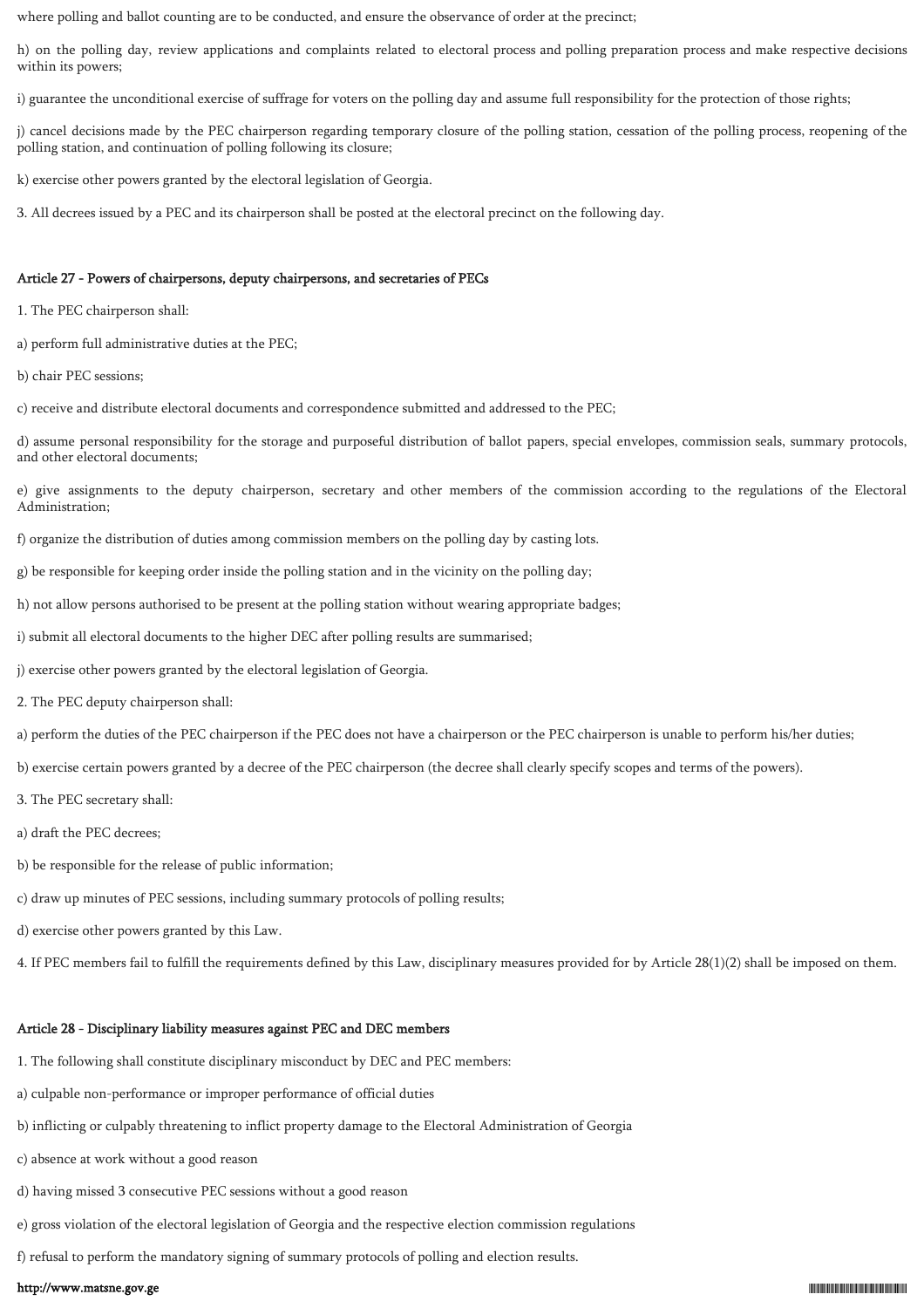2. The respective higher DEC may apply the following disciplinary measures against DEC and PEC members for any disciplinary misconduct:

a) verbal warning

b) written warning

c) withholding salary/part of salary

d) early termination of powers (except for members appointed by parties).

3. Only one disciplinary measure may be applied for one incident of misconduct.

4. The respective higher election commission shall apply simple administrative proceedings under the General Administrative Code of Georgia for imposing disciplinary measures against DEC and PEC members. Disciplinary measures imposed on an election commission member shall be appropriate to the gravity of the disciplinary misconduct committed by the commission member.

Organic Law of Georgia No 864 of 25 July 2013 – website, 19.8.2013

### Article 29 - Early termination of tenure of election commission members/head officers

1. The tenure of CEC Chairperson/member shall terminate early by a resolution of the Parliament of Georgia (except for the CEC members appointed by parties referred to in Article 13 and other cases defined by this Law), and for DEC or PEC members – by a decree of the higher election commission (except as provided for by the sixth paragraph of this article and Article 13 of this Law), provided that:

a) an election commission member fails, within seven days after his/her election, to cease activities and/or office that is incompatible with the commission member status;

b) an election commission member takes over a position incompatible with the commission member status under this Law;

c) the fact that an activity is incompatible with the status of the election commission member has been disclosed;

d) the data specified in the documents submitted for membership competition is inaccurate - from the day of the disclosure;

e) a member fails to fulfill the duties and powers of the CEC or DEC chairperson/member for two consecutive months or has not attended 3 consecutive sessions of the CEC or DEC without a good reason;

f) there is a guilty verdict of a court, or an election commission member violates the electoral legislation of Georgia and the violation is confirmed by a court – in the case of the entry into force of a court decision;

g) an election commission member is withdrawn by the party that appointed him/her as determined by this Law - in the case of the filing of an application for withdrawal;

h) the status of an election commission member, as a voter, is cancelled;

i) there are cases of systematic or gross violation of the electoral legislation of Georgia, regulations of the Electoral Administration, or there are other respective basis under the Law of Georgia on Public Service.

2. If the election commission chairperson, deputy chairperson, commission secretary is resigned:

a) an application of resignation of the CEC Chairperson shall be submitted to the Parliament of Georgia;

b) an application of resignation of the CEC Deputy Chairperson and Secretary shall be submitted to the CEC;

c) an application of resignation of DEC or PEC chairperson, deputy chairperson, secretary shall be submitted to the respective election commission.

3. The CEC Chairperson shall be dismissed early by a resolution of the Parliament of Georgia, and the CEC Deputy Chairperson, Secretary, DEC or PEC chairperson, deputy chairperson, and secretary shall be dismissed early by a decree of the respective election commission.

4. In the case of death of an elected CEC member, the Parliament of Georgia shall note that fact and include it in the plenary session protocol of the Parliament of Georgia. In the case of death of an elected DEC member, the CEC shall note that information and include it in the CEC session protocol.

5. Dismissal of an election commission chairperson, deputy chairperson, and secretary on the same grounds, also an application for early termination of tenure of an election commission member twice in a row within six months shall be prohibited.

6. The tenure of election commission members appointed by parties under the first paragraph of this article (except as provided in paragraph 1(g) of this article and Article 13 of this Law) shall terminate early by a court decision.

7. If one of the grounds referred to in the first paragraph of this article exists, the Parliament of Georgia shall discuss and decide upon the resignation, early termination of tenure of the election commission chairperson, deputy chairperson, or secretary within 15 days, or within five days when the decision is made by an authorised election commission. A decision shall be made according to the same procedure as applied during the election process.

8. Unless an application of resignation/early termination of powers is satisfied within the time frame provided for by this article, the election commission chairperson, deputy chairperson, or secretary shall be deemed to have resigned, and the tenure of the election commission member shall be deemed automatically terminated from the day following the expiration of the above time frame.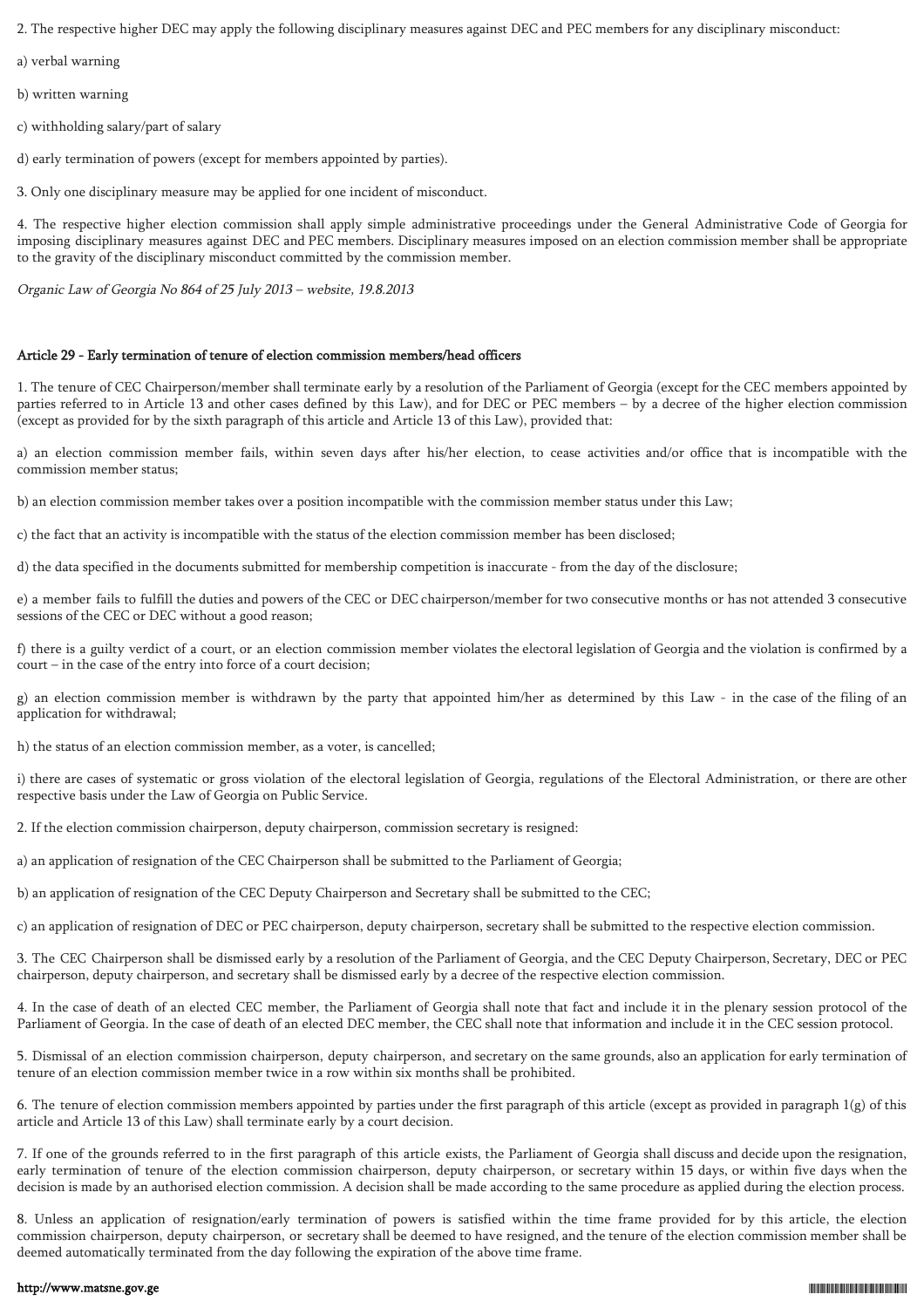9. An election commission member may not be withdrawn within 15 days before polling day.

# Article 30 - Legal acts of the Electoral Administration of Georgia

1. Legal acts of the Electoral Administration of Georgia shall be:

a) an ordinance and a decree of the CEC, an order and a decree of the CEC Chairperson, a decree of the CEC Secretary, a summary protocol of polling results of the CEC

b) a DEC decree, a decree of the commission chairperson, a decree of the commission secretary, a summary protocol of polling and election results of a DEC

c) a PEC decree, a decree of the commission chairperson, a summary protocol of polling results of a PEC.

2. A CEC ordinance is a subordinate normative act that may be passed only in cases directly defined by law. An ordinance may also be passed in exceptional cases, from the commencement until the end of elections, if it becomes necessary to resolve issues that are not covered by this Law but are required for holding elections. A manual, describing separate electoral procedures, may be adopted by an ordinance, which shall not contain standards that are new or different from the standards defined in this Law but may contain detailed description of the procedures determined by this Law.

3. A CEC ordinance shall be deemed adopted if supported by at least two-thirds of the total number of CEC members. An ordinance shall be signed by the Chairperson and Secretary of the respective CEC session. A CEC ordinance shall enter into force immediately after its publication in the Legislative Herald of Georgia ('Saqartvelos Sakanonmdeblo Matsne'), unless a later date is defined by the ordinance. A CEC ordinance shall not be adopted later than four days before polling day. A CEC ordinance may be appealed from the moment of its adoption. A CEC ordinance shall be placed on the CEC website within 24 hours following its adoption.

4. Decrees of an election commission, its chairperson, and secretary, summary protocols of polling results are individual administrative-legal acts adopted/issued in cases and within the scope defined in this Law and CEC ordinance. Commission decrees shall be signed by the chairperson of a respective commission session and the commission secretary, while other decrees shall be signed by the issuing official. Summary protocols shall be signed by authorised officers as defined in this Law. A commission decree shall be deemed adopted, unless other quorum is identified by this Law, if it is supported by a majority of those present at the session, but not less than one-third of all members of the commission.

5. An order of the CEC Chairperson is an individual legal act issued with regard to intra-agency issues including human resources.

6. Implementation of decisions of the CEC, DEC, PEC, and their member officials within their powers shall be mandatory respectively throughout the territory of Georgia, the electoral district, and the electoral precinct.

# Chapter III. Lists of Voters

# Article 31 - Unified list of voters and its formation procedure

1. The unified list of voters shall be a list of individuals having active suffrage and registered under the procedure defined by the legislation of Georgia and shall be divided by electoral precincts.

2. The unified list of voters shall include the following data of voters:

- a) first and last name
- b) date of birth (day, month, year)
- c) address (according to a Georgian citizen's identity card or the Agency database)
- d) personal number of a citizen of Georgia

e) actual place of residence (for IDPs from the occupied territories of Georgia or for individuals registered without an indication of address, for individuals removed from registration according to their place of residence, as well as for individuals whose registration has been declared invalid by a decision of the Agency, a temporary place of residence shall be indicated; for individuals living abroad, 'on a consular registry' shall be indicated, and, if individuals living abroad are not on a consular registry of Georgia, 'staying abroad' shall be indicated)

- f) date of entering in the unified list of voters
- g) photo (the latest digital photo available in the electronic database of the Agency)

h) sex.

3. All data shall be entered in the unified list of voters according to the place of their registration. IDPs from the occupied regions of Georgia shall be entered in the unified list of voters according to their actual place of residence.

4. The CEC shall be responsible for creation of a unified list of voters, its computer processing, and posting on the official CEC website of the information designated as public (first name, last name; photo; date of birth; address according to the Georgian citizen's identity card or according to the Agency database, also, an address of actual place of residence - for internally displaced persons (IDPs) from the occupied territories of Georgia, for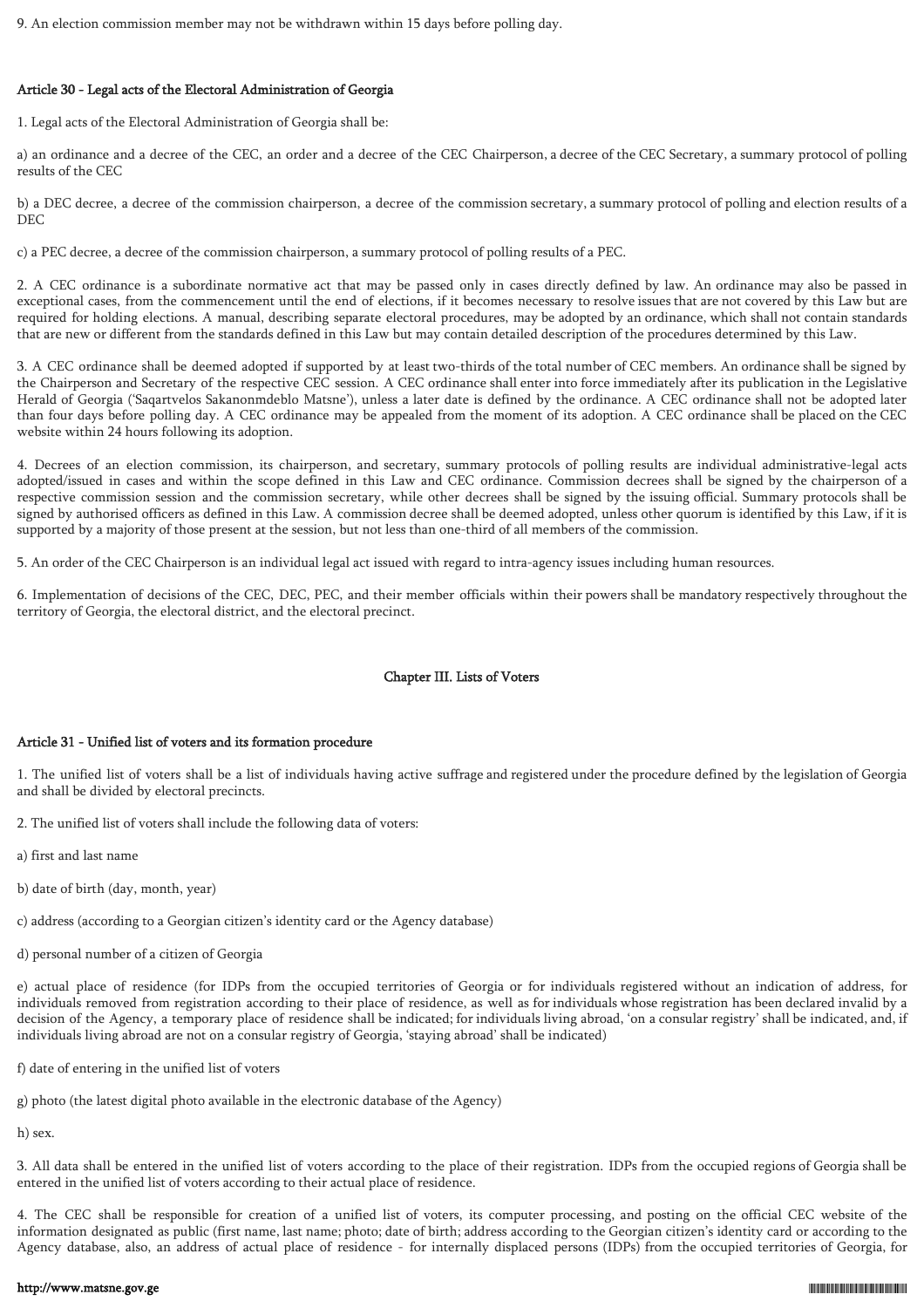individuals registered without an indication of address, individuals removed from registration according to their place of residence and for those whose registration has been declared invalid by a decision of the Agency; the date of registration of a voter in the unified list of voters).

5. The unified list of voters shall be drawn up based on the data:

a) held in the Agency database on the persons registered in their respective territories according to their place of residence, including the data on the persons who will have reached the age of 18 by Election Day, also based on the data of deceased persons. The unified list of voters shall not contain the data of persons whose identity documents last issued to them have been cancelled due to falsification or invalidation, or who have not obtained a valid ID card or passport of a Georgian citizen by the time of the current elections, unless those persons register at the Agency not later than the  $11<sup>th</sup>$  day before Election Day;

b) communicated by the local self-government bodies about deceased individuals whose relatives have not applied to the Agency for a death certificate, also based on data received about changes to street and house names/numbers;

c) communicated by the Ministry for Accommodation and Refugees of Georgia and/or its territorial agencies about IDPs from the occupied territories of Georgia;

d) communicated by the Ministry for Defense of Georgia, Ministry for Justice of Georgia, Ministry for Corrections of Georgia, Ministry for Internal Affairs of Georgia, Georgian Intelligence Service and Special State Protection Service about both conscript and contract military servicemen of the Armed Forces and military units of Georgia, whose service conditions require them to stay at an address different from their place of registration in a different electoral district;

e) communicated by the heads of consular offices of Georgia about the voters on a consular registry of Georgia;

f) communicated by the Legal Entity under Public Law – the Social Service Agency about persons who have been declared as beneficiaries of support by the court and who have been placed at an inpatient psychiatric facility under the Law of Georgia on Psychiatric Assistance;

g) communicated by the Ministry for Corrections of Georgia about persons who have been imprisoned as a preventive measure, who have been sentenced to prison for crimes of less gravity, also those who have been sentenced to prison for grave and/or especially grave crimes but who will be released from prison/detention facility on Election Day due to the expiration of their sentence.

[g) communicated by the Ministry for Corrections of Georgia about persons who have been imprisoned as a preventive measure, who have been sentenced to deprivation of liberty for crimes of less gravity, also those who have been sentenced to deprivation of liberty for grave and/or especially grave crimes but who will be released from a penitentiary institution on Election Day due to the expiration of their sentence. (Shall become effective as from 1 July 2015)]

6. In order for the CEC to update a unified list of voters and the electronic database of the list:

a) the agencies referred to in subparagraphs (a-c) of this article shall submit updated or new data to the CEC on eligible voters four times a year - on 1 February, 1 May, 15 July, and 1 November of each year while the agencies listed in subparagraphs (f) and (g) of the same paragraph shall submit updated or new data to the CEC on persons having no voting rights within the same time frames.

b) state/autonomous republic and local self-government bodies shall, within the scope of their authority, inform the CEC and the Agency within 10 days after making a decision to give a name to geographical objects – self-governing units, settlements, administrative units of a self-governing city, historically formed neighbourhoods, micro-districts, other territorial units, squares, avenues, highways, streets, lanes, cul-de-sacs, passages, embankments, esplanades, boulevards, and alleys.

7. A party or an electoral bloc having gone through the electoral registration, observer organisations, and voters defined in Article 39 of this Law shall have the right to access the version of the lists of voters available in the CEC, DECs or PECs that are designated as public information (a voter may request all data available only about himself/herself and members of his/her family and may amend it) and in the case of any discrepancy, to request amendments to the data of voters and the lists of voters not later than 16 days before Election Day, or during a non-election period – at any time. The data shall be published and copies shall be provided as defined by the legislation of Georgia for accessibility to and release of public information.

 $7<sup>1</sup>$ . A public version of the unified list of voters with photos shall be released to the persons indicated in the seventh paragraph of this article only in electronic form. To obtain the list, an authorised person shall present to the Agency an electronic storage device with adequate storage capacity.

8. During elections, the Electoral Administration shall verify the lists of voters. A DEC shall review the verification results and make respective decisions within two calendar days after filing an application, but not later than 14 days before Election Day. A decree issued by the same commission about the refusal to amend the data of voters/the lists of voters shall be well-founded and submitted to an applicant on the day following its publication, upon request.

9. A DEC decree for making amendments to the data of voters/the lists of voters shall be submitted to the CEC and respective PEC within two days.

10. A DEC decree about the refusal to amend the data of voters/the lists of voters may be appealed to any respective district/city court within two days. If a lawsuit is satisfied by the court, the court decision shall be submitted to the DEC within two days, but not later than the  $11<sup>th</sup>$  day before Election Day. The DEC shall immediately submit appropriate information to the CEC and the respective PEC. Election commissions shall immediately make respective amendments to the data of voters/lists of voters.

11. A PEC shall be provided with the public version of the unified list of voters not later than the day of its first meeting. The list shall be signed by a chairperson and a secretary of a DEC. The PEC shall also be provided with the final version of the updated lists (versions designated for election commissions and the version designated for public information) not later than the second day before Election Day. The public version of the unified list of voters (without photos) shall be immediately posted in a conspicuous place within PEC premises.

12. A DEC shall decide by decree the matter of registration of voters who have failed to go through registration within the time frame defined in law, provided that an application and other respective documents (entry in a Georgian citizen's passport about crossing the state border, certificate from an inpatient facility, certificate of release from prison facility) are submitted. The DEC shall review the application of a voter within two days after its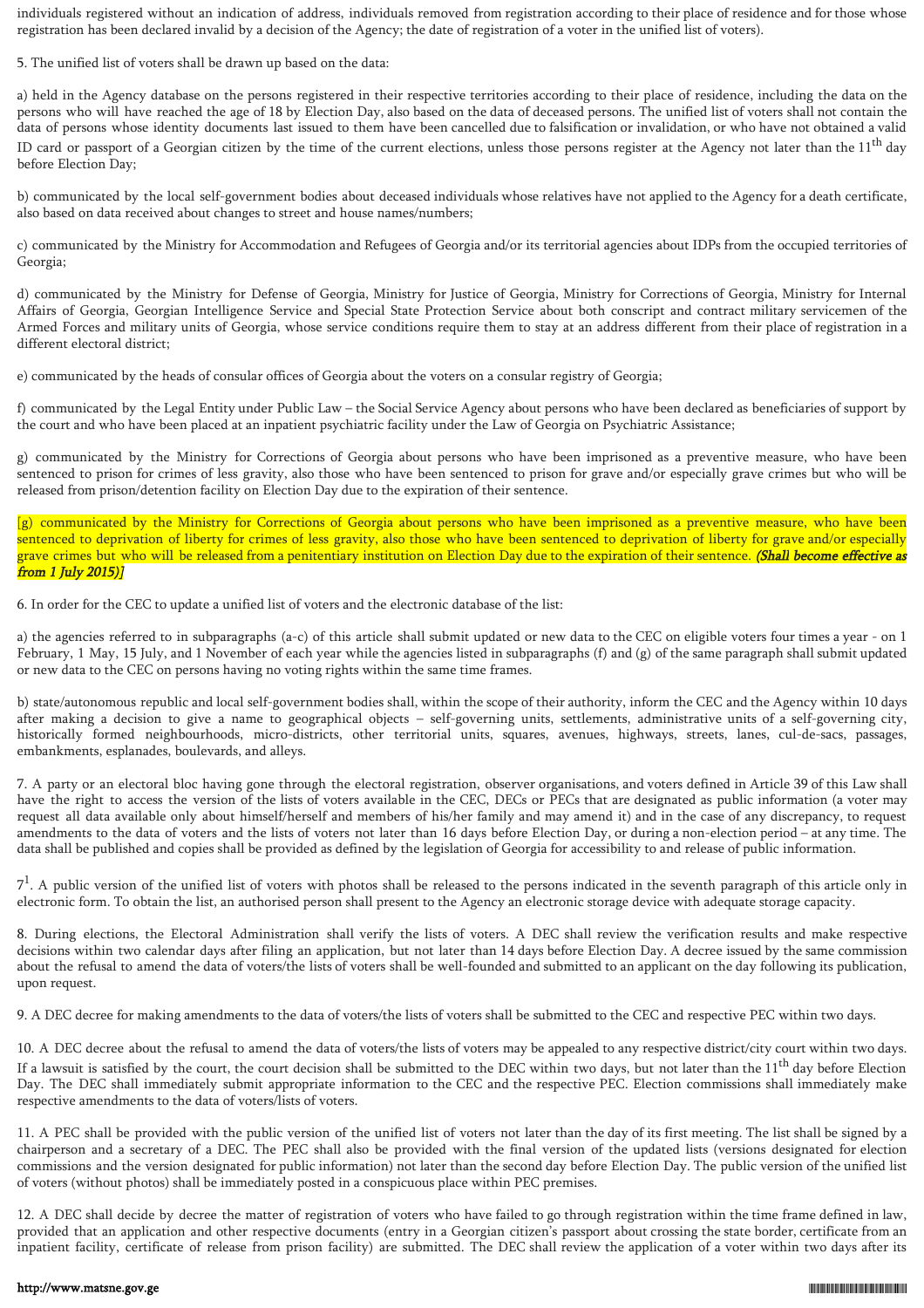submission, or immediately if less than two days are left before Election Day. The voter shall be notified of a negative decision immediately. If such voter applies to the Electoral Administration on polling day for participating in elections, the voter shall be registered by the respective PEC and shall attach photocopies of respective documents to the lists of voters.

[12. A DEC shall decide by decree the matter of registration of voters who have failed to go through registration within the time frame defined in law, provided that an application and other respective documents (entry in a Georgian citizen's passport about crossing the state border, certificate from an inpatient facility, certificate of release from a penitentiary institution) are submitted. The DEC shall review the application of a voter within two days after its submission, or immediately if less than two days are left before Election Day. The voter shall be notified of a negative decision immediately. If such voter applies to the Electoral Administration on polling day for participating in elections, the voter shall be registered by the respective PEC and shall attach photocopies of respective documents to the lists of voters. (Shall become effective as from 1 July 2015)]

13. It is prohibited to amend lists of voters within the last 10 days before Election Day, except as defined in the twelfth paragraph of this article, and any amendments from the  $13<sup>th</sup>$  to the  $10<sup>th</sup>$  day before Election Day may be made only by a court decision.

14. The CEC shall, within five days after calling elections and thereafter not later than the fifth day before polling, post the total number of voters in Georgia and in every electoral district in Georgia on its website.

Organic Law of Georgia No 864 of 25 July 2013 – website, 19.8.2013

Organic Law of Georgia No 1788 of 13 December 2013 – website, 28.12.2013

Organic Law of Georgia No 2093 of 7 March 2014 – website, 14.3.2014

Organic Law of Georgia No 2289 of 17 April 2014 – website, 17.4.2014

Organic Law of Georgia No 3402 of 20 March 2015 – website, 31.3.2015

Organic Law of Georgia No 3562 of 1 May 2015 – website, 18.5.2015

# Article 32 - Special lists of voters

1. Special lists of voters shall include:

a) Electoral Administration officers who are unable to vote in elections on the polling day according to their place of registration because of their activities in election commissions: the respective DEC shall enter Electoral Administration officers in the list of pre-defined electoral precincts not later than the fifth day before the polling day;

b) voters who undergo treatment in a hospital or in any other inpatient facility and who cannot be discharged from hospital on polling day because of their health problems: the head of the relevant medical institution shall draw up a list of those individuals and shall submit it to the respective DEC not later than the sixth day before the polling day;

c) voters serving a sentence in prison on the polling day. The head of an appropriate penal institution shall draw up a list of these individuals and shall submit it to the respective DEC not later than the sixth day before the polling day;

[c) voters serving a sentence in prison on the polling day. The head of an appropriate penitentiary institution shall draw up a list of these individuals and shall submit it to the respective DEC not later than the sixth day before the polling day; (Shall become effective as from 1 July 2015)]

d) conscripts and contract servicemen of military (paramilitary) forces and units of the Ministry for Defence of Georgia and the Ministry for Internal Affairs of Georgia, who due to their terms of service are required to stay at an address different from their place of registration and located in another election district. The commander of the appropriate military (paramilitary) unit shall draw up a list of those individuals and submit it to the respective DEC:

d.a) not later than 1 July of the next general election year;

d.b) in the case of extraordinary elections, within five days after elections are called;

d.c) not later than the sixth day before the polling day, taking into account the results of conscription.

e) voters who are staying abroad and who are registered with a consular office of Georgia on the polling day, also voters who are not registered with a consular office of Georgia but have gone through electoral registration in a PEC set up abroad or in a consular office not later than the 21<sup>st</sup> day before Election Day: the head of the relevant consular office shall draw up a list of those individuals and shall submit it to the CEC not later than the  $20^{\text{th}}$  day before the polling day. During the period of parliamentary and presidential elections, from the day of announcing an election until not later than the 21 st day before Election Day, voters shall be exempted from a consular fee charged for registration with a consular office;

f) individuals defined in the seventh paragraph of this article.

2. The head of the relevant institution shall be responsible for the accuracy of data entered in the special list of voters that shall be endorsed by his/her signature.

3. A DEC shall, by a decree, draw up and approve special lists of individuals defined in the first paragraph of this article, also based on its own data, not later than the third day before Election Day, and shall immediately submit them to the respective PEC.

4. If voters are entered in a special list of voters, a respective note shall be made in the unified list of voters of an electoral precinct and shall be endorsed by signatures of the PEC chairperson and secretary.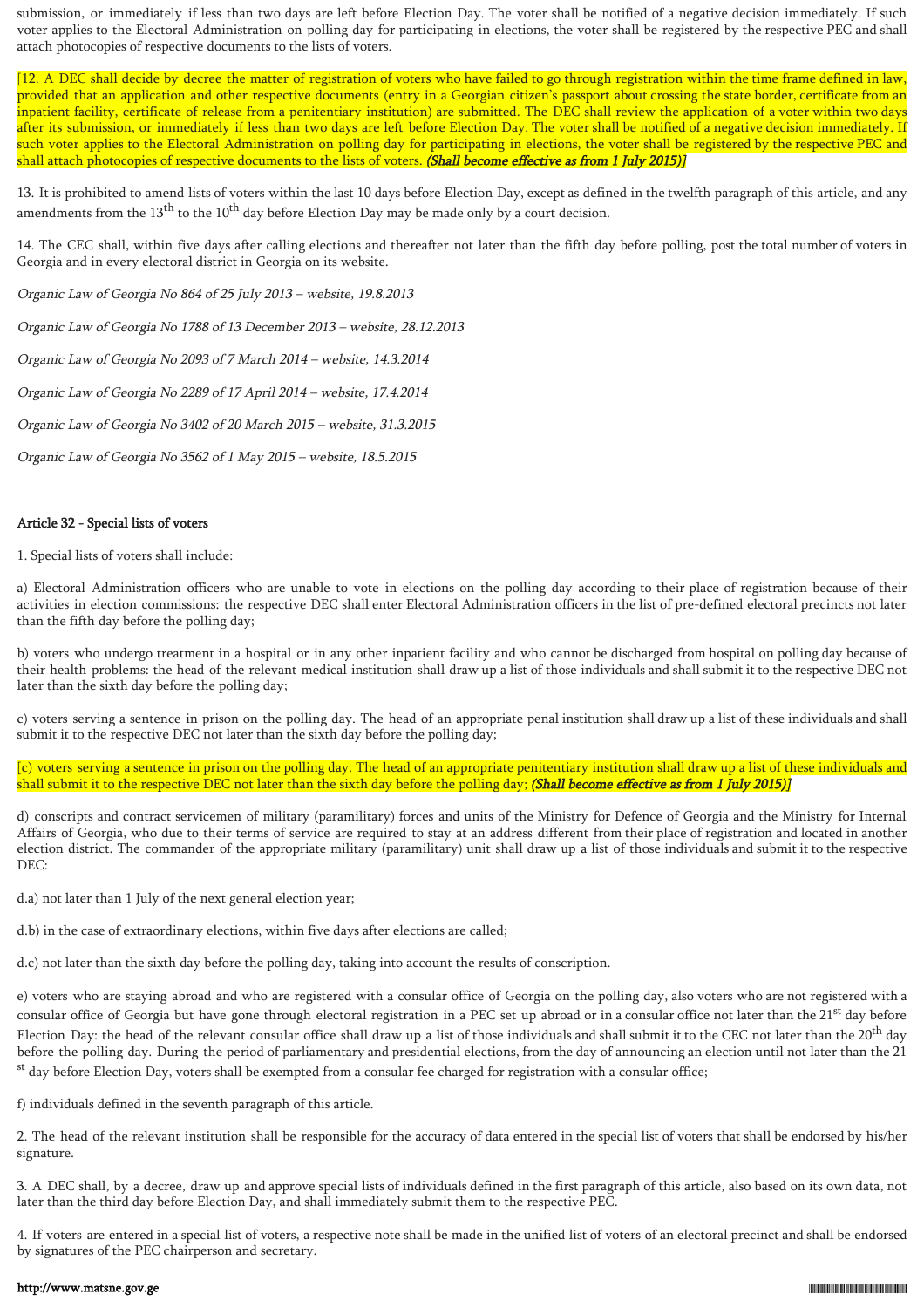5. Voters entered in a special list of voters shall vote in:

a) both majoritarian and proportional elections, provided that a voter changes his/her whereabouts within the same electoral district or the same local electoral district in the case of local self-government elections (except for voters defined in paragraph 1(d) of this article);

b) parliamentary elections of Georgia held through the proportional electoral system, as well as presidential elections and referenda of Georgia, provided that a voter casts his/her vote in another electoral district.

6. During the elections for Sakrebulo, or during the elections of a Mayor of a self-governing city (including Tbilisi) or a Gamgebeli of a self-governing community:

a) military servicemen of the Ministry for Defence of Georgia referred to in paragraph (1)(d) of this article, who on the polling day are deployed:

a.a) at a given location, permanently, for one year or more, on election day, shall participate in the Sakrebulo elections held under both majoritarian and proportional systems and in Mayoral/Gamgebeli elections as well;

a.b) at the permanent location for less than one year on election day, shall participate in Sakrebulo elections held under the proportional system, however, in the Mayoral/Gamgebeli elections and in Sakrebulo elections held under the majoritarian system the servicemen shall participate only if their location is within the borders of the electoral district/local majoritarian electoral district, respectively, in which they are registered according to their place of residence;

b) military servicemen of the Ministry for Internal Affairs of Georgia referred to in paragraph (1)(d) of this article, who on polling day are deployed at the relevant location shall participate in Sakrebulo elections held under the proportional system, however, in the Mayoral/Gamgebeli elections and in the Sakrebulo elections held under the majoritarian system, the servicemen shall participate only if their location is within the borders of the election district/local majoritarian election district, respectively, in which they are registered according to the place of residence.

7. To participate in elections for the Parliament of Georgia held under the proportional/majoritarian system and in elections for the President of Georgia, also in referenda, voters defined in paragraph 1(d) of this article entered into a special list of voters shall vote according to the location of the military unit. If a voter wishes to vote according to his/her place of registration, he/she shall, not later than 16 days before Election Day, apply to the respective PEC to be entered into the unified list of voters according to the place of registration.

 $7<sup>1</sup>$ . The special lists of voters shall contain the same data of the voters as are included in the unified list of voters. This shall not apply to voters specified in paragraph  $(1)(a - c)$  of this article, whose data are entered into the special list of voters without photos, and also to the voters specified in paragraph (1)(d.c) of this article, whose data may be entered in the special list of voters without photos.

8. If a voter is entered into a mobile ballot box list, the special list of voters shall specify 'mobile box', the reason for entering the voter into the list and shall be endorsed by signatures of the PEC chairperson and secretary.

Organic Law of Georgia No 2093 of 7 March 2014 – website, 14.3.2014 Organic Law of Georgia No 2289 of 17 April 2014 – website, 17.4.2014

Organic Law of Georgia No 3562 of 1 May 2015 – website, 18.5.2015

# Article 33 - Mobile ballot box list

1. A mobile ballot box list shall be drawn up based on unified and special lists of voters (except for the voters staying abroad on polling day) if:

a) a voter is unable to visit the polling station due to health problems;

b) a voter is in prison;

c) a voter is in hospital or in any other inpatient facility for treatment where no electoral precinct will be opened;

d) a voter is a military serviceman serving in a military unit at the state border of Georgia that is located far from the electoral precinct and where no electoral precinct will be opened;

e) a voter is within the territory of the electoral district but his/her location is difficult to access.

2. If a voter is unable to visit polling station on polling day, he/she shall apply to the PEC for mobile voting at least two days before the polling day. On the polling day, a DEC shall transfer information of any voter undergoing treatment at an inpatient facility to the respective PEC not later than two days before the polling day. The voter shall be entered into the mobile ballot box list after:

a) the PEC secretary registers and endorses with his/her signature a written application or telephoned verbal application of a voter specifying the precise time of the telephone call and the telephone number;

b) the transfer of a voter into the mobile ballot box list is specified in the unified or special lists of voters that shall be endorsed by signatures of the PEC chairperson and secretary.

3. Information of voters to be entered into the mobile ballot box list shall immediately be posted in a visible place within the electoral precinct. PEC members, representatives of electoral subjects, and observers shall have the right to verify whether the request for mobile voting is well-substantiated and shall raise a question before the PEC whether it is advisable to enter those individuals into the mobile ballot box list any time before Election Day. The PEC shall decide the above issue.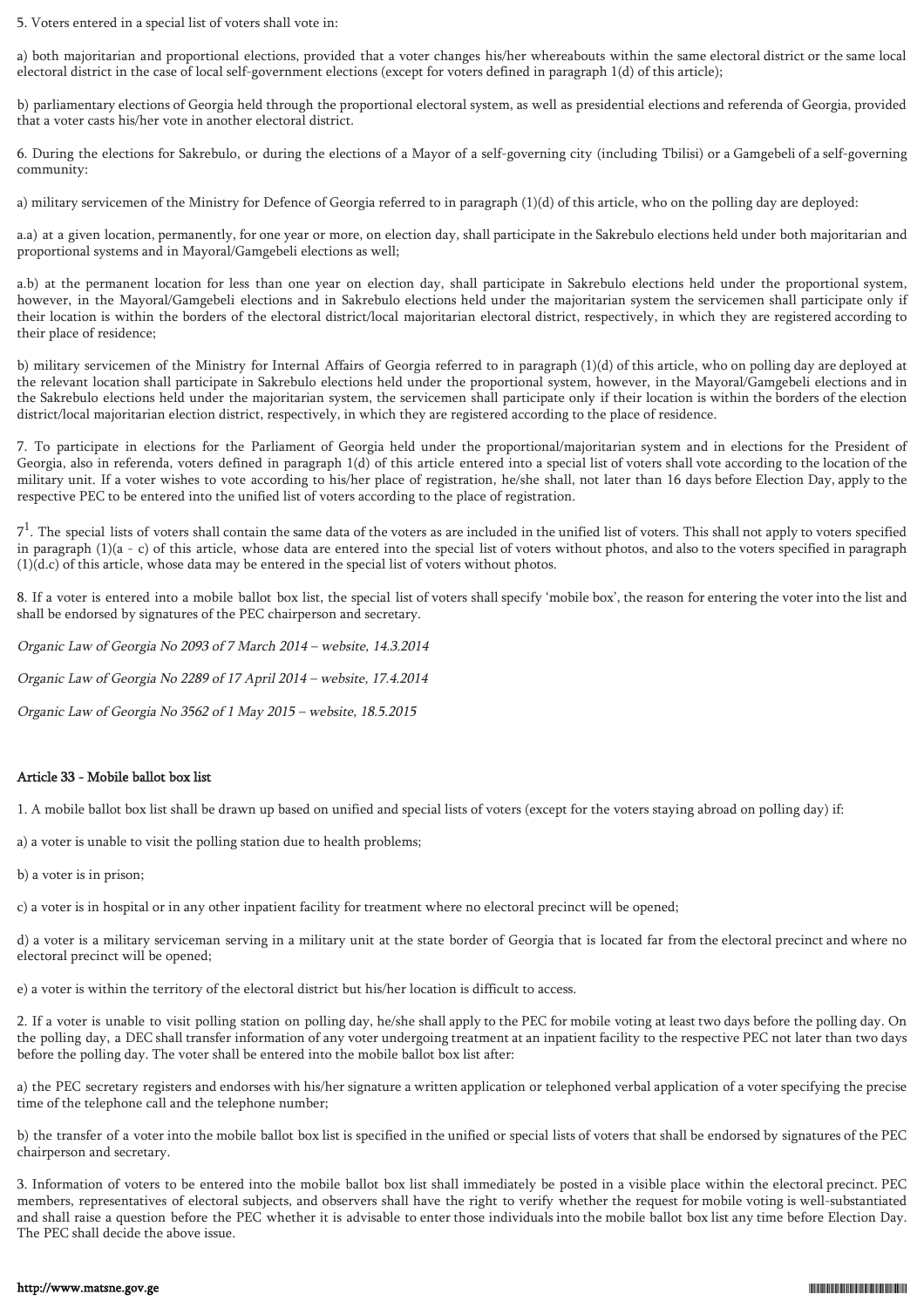4. Number of voters defined in paragraph 1(a) of this article shall not exceed 3 per cent of the voters on the unified list of voters per electoral precinct. After reaching the maximum number of voters, the respective DEC shall decide on adding more voters to the mobile ballot box list by the two-thirds of members attending the DEC session.

5. A mobile ballot box list shall contain the same data of voters that are entered in the unified list of voters, except for their photos, and the serial number of those voters shall be additionally indicated in the unified or special list of voters.

6. A mobile ballot box list shall be posted, as soon as it is drawn up, in a visible place within PEC premises and polling stations.

Organic Law of Georgia No 1273 of 20 September 2013 – website, 2.10.2013

Organic Law of Georgia No 2093 of 7 March 2014 – website, 14.3.2014

Organic Law of Georgia No 2289 of 17 April 2014 – website, 17.4.2014

### Article 34 - Publication of the lists of voters

1. The PEC shall, on the first day of the commission session, put up the lists of voters and the procedures defined by law for filing complaints about the lists of voters, as well as shall put up the mobile ballot box list, immediately after it is drawn up, in a conspicuous place at the PEC premises and polling stations. The PEC chairperson shall be responsible for failure to meet these requirements.

2. In the lists referred to in the first paragraph of this article, based on the verification of data entered into the lists within the time frame defined by this Law, the column 'Actual Status' alongside the last name of a voter who:

a) is registered in a consular office of Georgia abroad, shall specify 'on a consular registry';

b) is staying abroad but is not registered in a consular office of Georgia, shall specify 'abroad';

c) is doing fixed-term or contractual military service at the military forces and military units of Georgia, shall specify 'doing military service';

- d) is entered into a special list of voters, shall specify: 'member of commission', 'in hospital', or 'imprisoned';
- e) is entered into the mobile ballot box list, shall specify: 'mobile ballot box'.

#### Article 35 - Voter invitation cards

1. A PEC may, not later than two days before polling, issue a voter invitation card to all voters registered in the territory of the electoral precinct and entered into the list of voters, which shall specify the following:

- a) date and time of polling
- b) address, floor, and room numbers of polling stations
- c) number of a voter on the list of voters

d) procedures for filing an application by a voter for mobile voting because of health problems or other reason, telephone (fax) numbers of the PEC, and other information

- e) number of the electoral precinct
- f) first name, last name, date of birth (day, month, year) of a voter
- g) place of registration of a voter.
- 2. Failure to receive the voter invitation card may not constitute a basis for limiting the right to vote.

# Chapter IV. Registration of Electoral subjects and Lists of Supporters

# Article 36 - Registration of electoral subjects

1. In order to obtain the right to run in elections, the chairperson of the relevant election commission shall register electoral subjects based on procedures defined by this Law.

2. In order to be registered, electoral subjects shall submit an application and relevant documents to the respective election commission as defined in this Law.

3. The respective office of the election commission shall, within the time frame defined by this Law, examine the submitted documents and present a report to the commission chairperson who is authorised to make a decision on registration. If the submitted documents do not meet the requirements defined in this Law, the commission chairperson shall, within two days (unless another time frame is provided for by this Law), inform the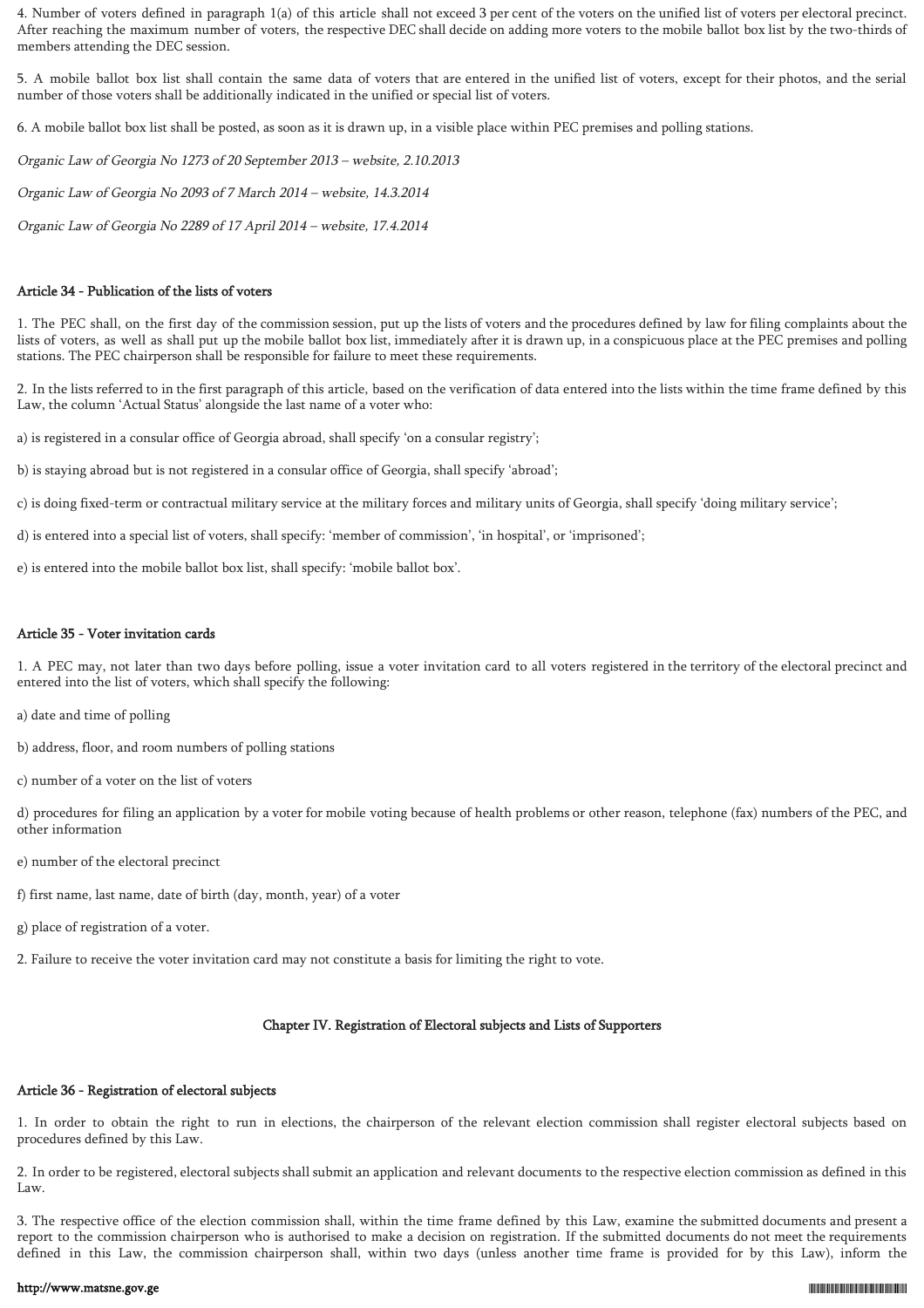representative of a party/electoral bloc/initiative group of voters about the decision (by specifying the discrepancy) and give them three days (unless another time frame is provided for by this Law) to adjust documents. The election commission shall, within two days after submission of documents (unless another time frame is provided for by this Law), re-examine corrected documents and decide upon registration. In the case of refusal to provide registration, the election commission shall forthwith communicate its decision to the representative of a party/electoral bloc/initiative group of voters that is authorised to be informed of the decision immediately upon request.

# Article 37 - Lists of supporters

1. Voters shall endorse the initiative of an electoral subject to run in an election by signing the form of the list of supporters.

- 2. The CEC shall by decree approve a sample of the form of the list of supporters.
- 3. The form of a list of supporters shall include the following data of a voter:
- a) first and last name
- b) date of birth (day/month/year)
- c) number of a Georgian citizen's identity card and personal number
- d) address (according to a Georgian citizen's identity card or the Agency database)
- e) date of signature
- f) signature.

4. The form of a list of supporters shall contain the first name and last name, address (according to the identity card of a citizen of Georgia or the Agency database), and contact telephone number of the person responsible for collecting signatures, as well as the date of completing the form. The person responsible for collecting signatures shall endorse the form by his/her signature.

5. The upper left corner of the form of the list of supporters shall specify the name (first and last name) of an electoral subject whose initiative to run in elections is supported by voters.

Organic Law of Georgia No 2093 of 7 March 2014 – website, 14.3.2014

# Article 38 - Verification of the lists of supporters

1. The CEC shall verify the lists of supporters of a party and a candidate for President of Georgia, and the respective DEC shall verify the lists of supporters of other candidates.

2. The election commission shall verify the signatures in turn on the forms of the lists of supporters. If the number of signatures of supporters is less than the minimum amount required or if the number of signatures of supporters, taking into account the signatures invalidated as a result of verification, is less than the minimum amount required, the invalidated part of the list of supporters shall be returned to the respective electoral subject and shall be given two days to correct the discrepancy. The election commission shall, as defined above, verify once again the corrected part of the lists of supporters submitted by the electoral subject. If the number of signatures of supporters is still less than the minimum amount required, the election commission shall completely invalidate the list of supporters and shall, by decree of the commission chairperson, refuse to register the electoral subject.

3. The signature of a voter in the list of supporters shall be considered invalid if:

- a) the first and last names are not specified or are incompletely specified;
- b) the date of birth (day, month, year) is not specified or is incompletely specified;
- c) the place of registration (settlement, street, building, and apartment number) is not specified or is incompletely specified;
- d) the date of signature is not specified or does not meet the deadline defined by this Law for drawing up the list of supporters;
- e) it is not signed or is signed by another person and this is confirmed in writing by the voter in whose stead the list was signed;
- f) a voter listed as a supporter of a candidate nominated in an electoral district is registered in an other electoral district;

g) a signatory, by an application submitted to the respective election commission, confirms that the list was signed by deception, intimidation, or under pressure, and the signature on the application was notarized;

- h) the personal number of a citizen of Georgia is specified incompletely or inaccurately.
- 4. A signature shall be considered invalid if it is made on a form not endorsed by the person in charge of collecting signatures or if such a form does not include data or includes incomplete data referred to in Article 37(4) of this Law.

5. The deadline for verifying the list of supporters of a party shall be 10 days after its submission, while the deadline for verifying the list of supporters of a candidate shall be three days after its submission.

6. Representatives of electoral subjects may attend the process of verification of the list of supporters.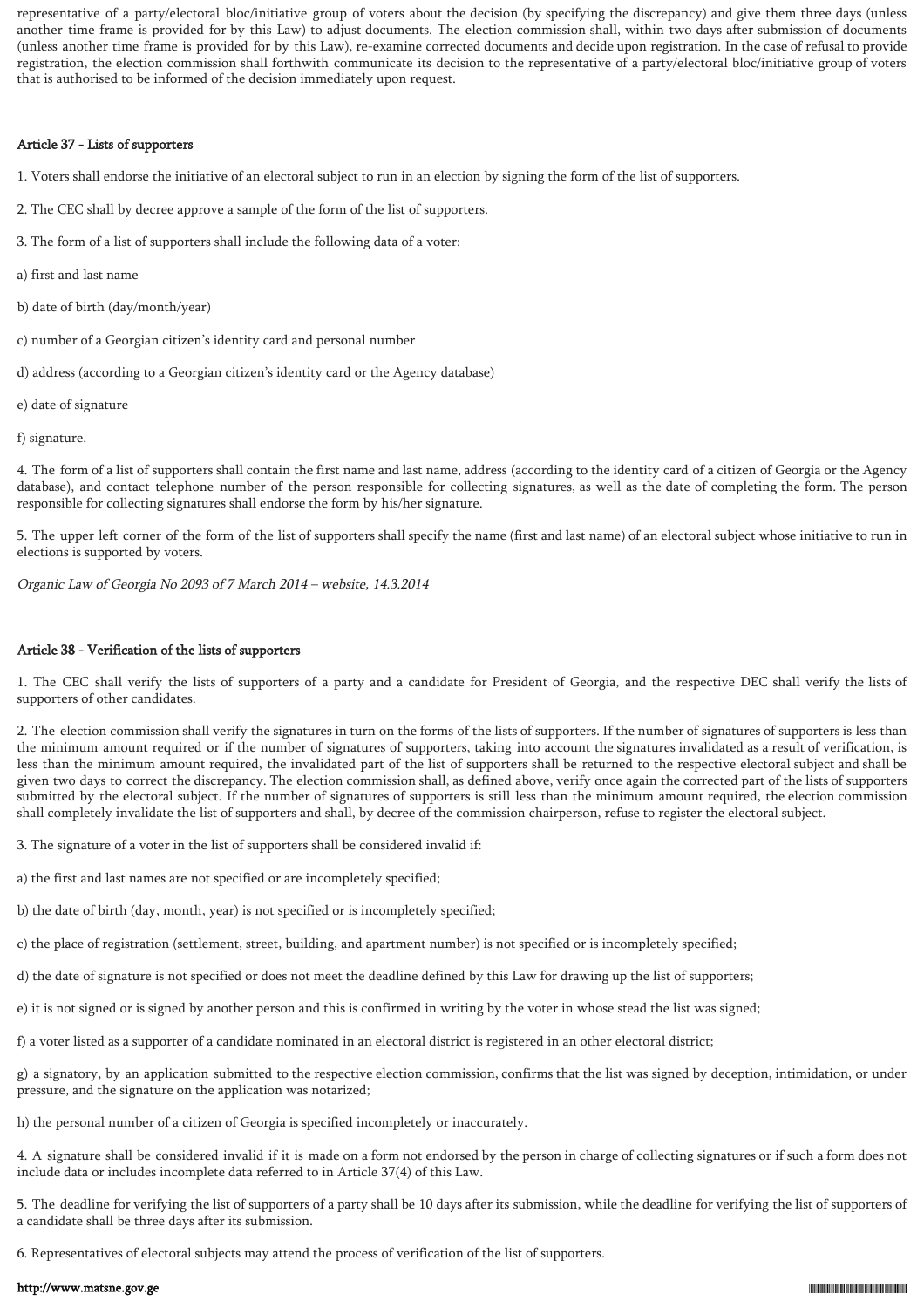7. Only the CEC members, respective DECs members, and appropriate officers of the CEC, as well as the court, if appealed to court, may have access to the lists of supporters. The lists of supporters shall be destroyed within 10 days after the expiration of the time frame for bringing a lawsuit to the court about electoral registration.

### Chapter V. Election Monitoring and Media

### Article 39 - Domestic and international observers

1. Domestic and international observer organisations shall have the right to observe elections provided they meet the terms and conditions defined in this Law and have been registered with the CEC or the relevant DEC.

2. A domestic observer organisation may be a local non-entrepreneurial (non-commercial) legal entity registered according to the legislation of Georgia not later than one year before the polling day with statutes and regulations (constituent documents) that provide for, at the time of registration, monitoring elections and/or protecting human rights. A domestic observer organisation shall be registered with the CEC or the respective DEC for the purpose of observing elections.

 3. A domestic observer organisation shall observe elections through its representative, domestic observer. An organisation is authorised to have not more than 1 observer at each electoral precinct at any one time.

4. Domestic observers of a domestic observer organisation may be any citizen of Georgia above the age of 18, except for:

- a) public/political officials
- b) MPs of Georgia
- c) members of a local self-government representative body Sakrebulo
- d) heads and deputy heads of the local self-government executive body

e) judges

f) staff of the Ministry for Internal Affairs of Georgia, the Ministry for Defense of Georgia, the Ministry for Corrections of Georgia, the Georgian Intelligence Service, and the Special State Protection Service of Georgia

- g) officials of the Prosecutor's Office
- h) electoral subjects and their representatives

i) members of an election commission.

5. An international observer organisation may be a representative of another country, an organisation registered in another country or an international organisation, the constituent document/statute of which provides for monitoring elections and/or protecting human rights and the activity of which is based on the following internationally recognized principles:

a) respect for the legislation, sovereignty of Georgia and international human rights norms

- b) non-interference with the election process
- c) political impartiality

d) financial independence from the participants of the election process and transparency of funding sources

e) implementation of the provisions recognized by the Declaration of Principles for International Election Observation.

6. An international observer organisation shall be registered with the CEC in order to monitor elections. In addition, the CEC shall be authorised to request additional information when registering an organisation in order to determine the compliance of the organisation's activity with the principles referred to in the fifth paragraph of this article. An international observer organisation shall observe elections through its representatives – international observers. One organisation may have not more than 2 international observers at the same time at each electoral precinct.

7. International observers defined in paragraph 6 of this article may be accompanied by an interpreter who shall be registered with the CEC together with international observers.

Organic Law of Georgia No 6571 of 28 June 2012 – website, 28.6.2012

Organic Law of Georgia No 1788 of 13 December 2013 – website, 28.12.2013

# Article 40 - Registration of observer organisations

1. The CEC shall register an international observer organisation as well as a domestic observer organisation observing elections in more than one electoral district.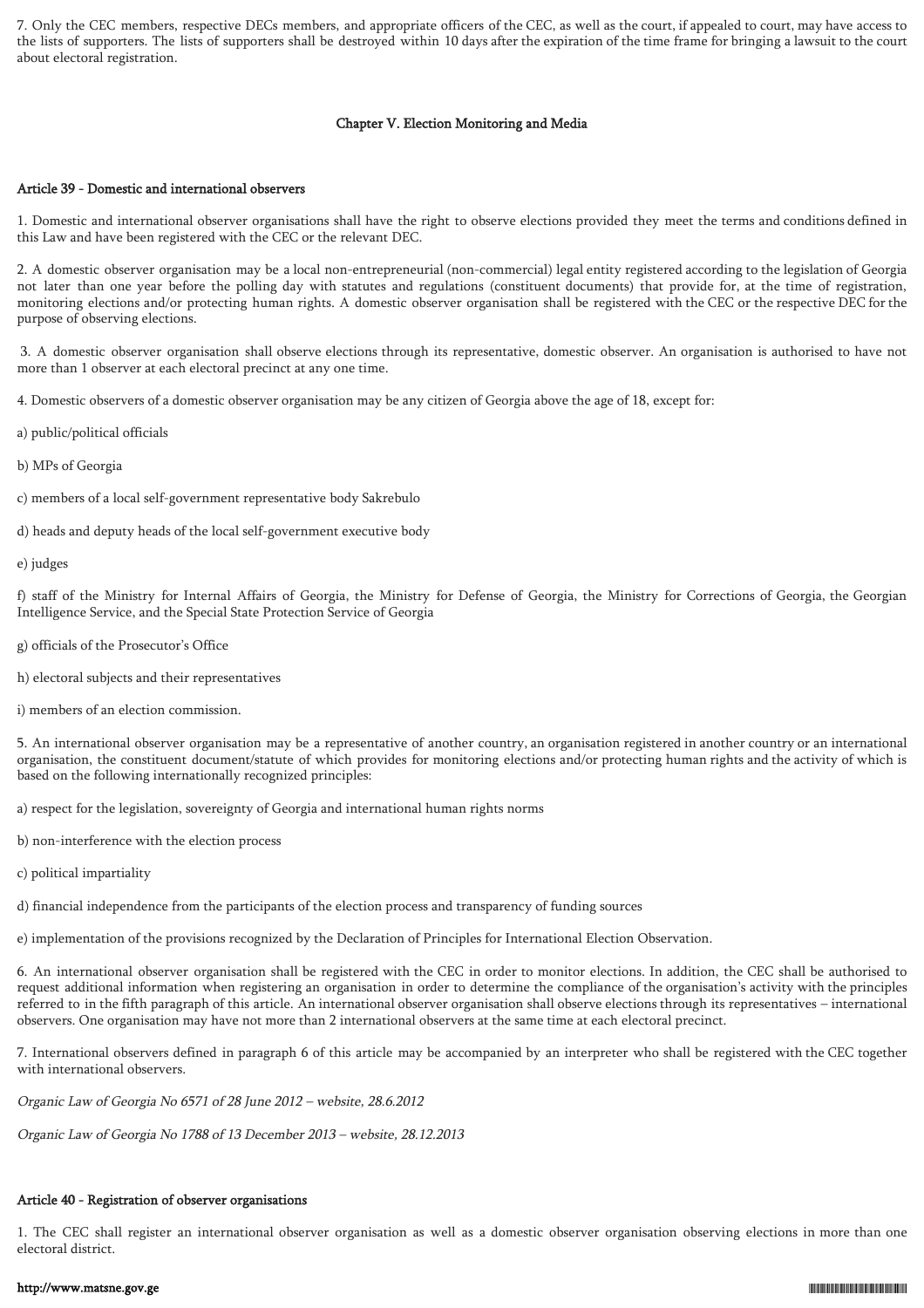2. The respective DEC shall register a domestic observer organisation observing elections in a particular electoral district.

3. In order to be registered, a domestic election observer organisation shall apply to the relevant election commission not later than the 10<sup>th</sup> day before the polling day and shall submit its constituent documents/statutes notarized according to the legislation of Georgia. The application shall include the name of the electoral district(s) where the organisation shall observe elections. The election commission shall make a decision on registration within five days after receipt of the application.

4. In order to be registered, an international observer organisation shall apply to the CEC not later than the seventh day before the polling day and shall submit a copy of its constituent document. If an observer (or group of observers) represents a foreign state authority, he/she/it shall only file an application and a proxy document. The CEC shall decide on the registration of an organisation, an observer (or group of observers) referred to in this paragraph within two days after the application is filed.

5. The election commission may not refuse to register an observer organisation if it meets the requirements of this Law. A decree of the election commission for the refusal of registration shall be well-founded and shall be delivered to the organisation not later than the day following the day of the decision. A decree of the election commission may be appealed to the court within two days after its receipt. The court shall render a decision within two days after the application is filed with the court.

6. An international observer organisation registered by the CEC shall submit information about observers and copies of their identity cards to the CEC Secretary not later than the second day before the polling day. A decree of the CEC shall determine the content and the form of that information.

7. A domestic observer organisation registered by the CEC shall submit a list of observers appointed at the CEC, DECs, and PECs to the CEC Secretary not later than the fifth day before the polling day. The list shall be accompanied by copies of identity cards of Georgian citizens held by domestic observers. A domestic observer organisation registered by the DEC shall submit a list of observers appointed to a DEC and/or its lower PEC to the DEC secretary within the same time frame. The list shall include the name (first and last name, and place of registration) of an observer.

8. A domestic observer registered with the CEC may observe elections at all election commissions of any level according to the procedures provided for by the third paragraph of Article 39 of this Law.

9. The election commission secretary shall, within two days after the list of observers is submitted, register observers nominated under this Law and shall issue an observer certificate to the observer organisation. An observer certificate shall at the same time serve as a badge to be worn by the observer.

10. An observer from a domestic observer organisation at a DEC and an observer observing elections at an electoral precinct within the territory of the electoral district shall, on the polling day, have the right to observe elections at any electoral precinct in the territory of the relevant electoral district as defined in the third paragraph of Article 39 of this Law.

Organic Law of Georgia No 6571 of 28 June 2012 – website, 28.6.2012

# Article 41 - Rights of observers

1. An observer shall have the right to:

a) attend and observe sessions of election commissions:

b) be present at the polling place at any time during polling day, move without restrictions within the precinct territory and observe all stages of the polling process from any point in the precinct in a free and unhindered manner;

c) replace another registered representative (if any) of the nominating organisation at any time on the polling day;

d) take part in the inspection of ballot boxes before they are sealed and after they are opened;

e) observe the registration of voters in the lists of voters, the issuance of ballot papers and special envelopes and the certification thereof, without disrupting the polling process;

f) attend the procedures of counting votes and summarising results;

g) observe the process of mobile voting;

h) observe the vote counting under such conditions in which ballot papers may be visible;

i) observe the process of compiling summary protocols of election results and other documents by the election commission;

j) address the DEC chairperson with an application (complaint) regarding issues related to the procedures of voting and polling, whereby the applicant requests a response to identified cases of specific violations;

k) request a voter to show how many ballot papers and special envelopes he/she has in hand;

l) appeal the actions of an election commission as defined in the legislation of Georgia;

m) observe the ballot box, the placing of special envelopes into the ballot box, the opening of ballot boxes, the counting of ballot papers, and the drawing up of protocols;

n) review the summary protocols of polling and election results drawn up by election commissions, request and receive the copies of such protocols from the relevant election commission.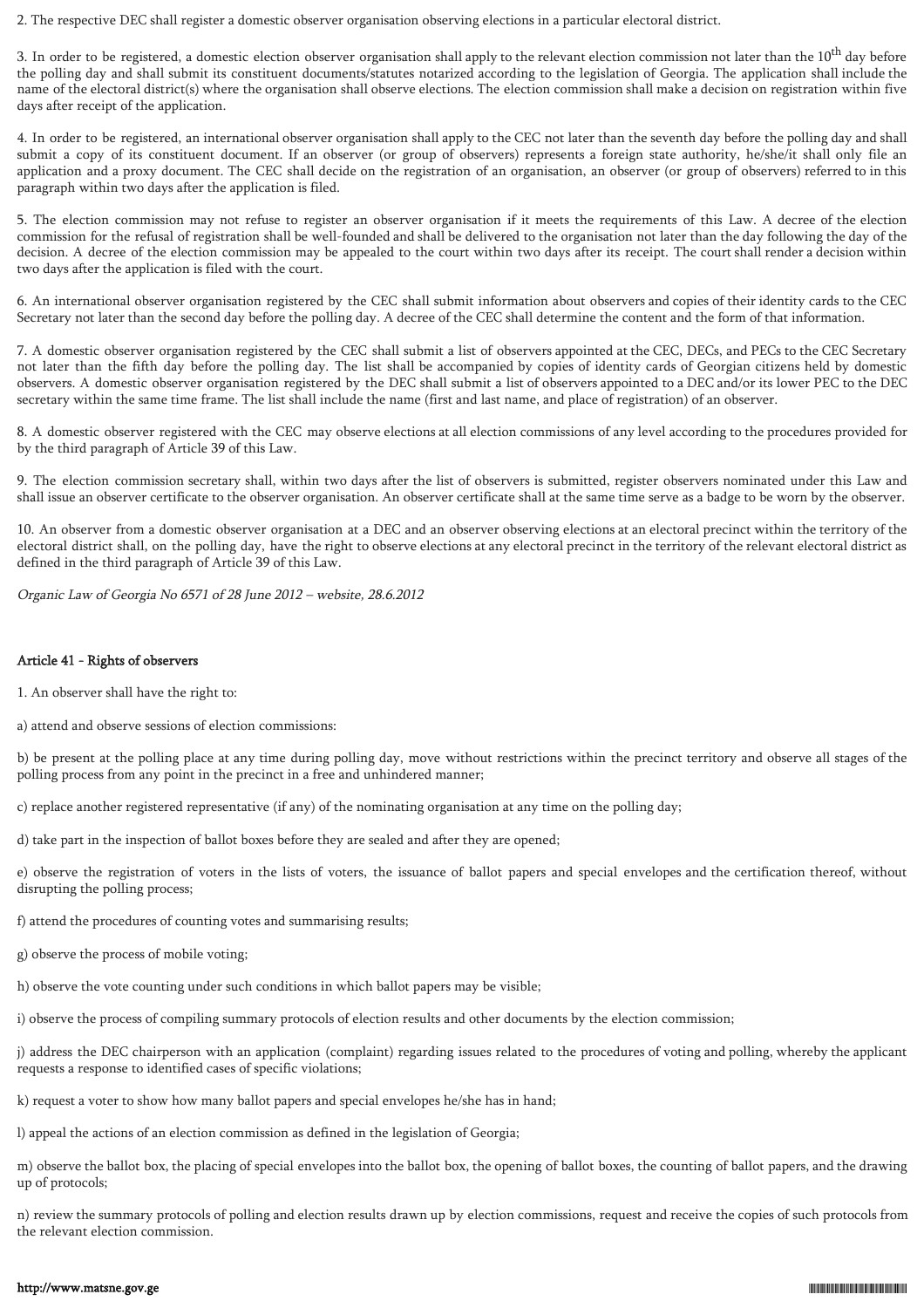- 2. An observer may not:
- a) interfere with the duties and activities of an election commission;
- b) influence the free expression of the will of voters;
- c) agitate in favour of or against an electoral subject;
- d) wear symbols and signs of any electoral subject;
- e) be without a badge in the polling station on polling day;
- f) breach other requirements of this Law.

3. The procedures defined in the electoral, administrative, and/or criminal legislation of Georgia shall define liability for the violation of rights granted to local/international observers, electoral subjects, and media representatives by this Law or liability for the interference with their activity.

4. Violation of the requirements of paragraph 2(a-d) of this article by an observer, electoral subject, and media representative shall give rise to liability as defined in the electoral legislation of Georgia.

5. An election commission shall provide all conditions for an observer to implement his/her powers regarding all procedures within the election commission, including during the process of counting ballot papers and summarising results.

# Article 42 - Representative of an electoral subject and his/her powers

1. A representative of an electoral subject (a party independently running in elections, an electoral bloc, an initiative group of voters) shall represent the electoral subject in its relationship with the respective election commission.

2. During one or several types of elections, a party, an electoral bloc, an initiative group of voters (during elections for the President of Georgia), and a candidate for the President of Georgia may each appoint only two representatives at every election commission. During the parliamentary and local selfgovernment elections of Georgia, an initiative group of voters may appoint two representatives to the respective district and precinct election commissions. The representatives appointed to the CEC and DEC may not concurrently be appointed to any other election commission.

3. The electoral subject referred to in the second paragraph of this article shall apply to the CEC Chairperson for appointment of a representative to the CEC. If the appropriate information is submitted in full, the CEC Chairperson shall register the representative of the electoral subject and issue the representative's certificate by decree within 24 hours. The certificate is at the same time a badge to be worn by the representative.

 $3<sup>1</sup>$ . The electoral subject referred to in the second paragraph of this article shall apply to the secretary of the higher election commission for appointment of a representative to an election commission (other than CEC). If the appropriate information is submitted in full, the secretary of the higher election commission shall register the representative of the electoral subject and issue the representative's certificate by decree within 24 hours, the certificate is at the same time a badge to be worn by the representative.

4. The head of a party/electoral bloc/the candidate for President of Georgia or any person authorised by him/her, the person representing a candidate for President of Georgia/an initiative group of voters to the higher commission shall sign an application for the appointment of a representative of an electoral subject. The application shall include first and last names, year of birth, address, contact telephone number (if any) of the representative.

5. Only 1 representative of the electoral subject shall have the right to attend sessions of the respective election commission, request to give a speech and express his/her opinion, make decisions on various issues, and enjoy other rights granted by this Law. On the polling day, the representative shall enjoy unlimited rights provided for by the first paragraph of Article 41 and the second paragraph of Article 67 of this Law.

6. An electoral subject shall have the right to withdraw and/or replace its representative at any time and inform the respective election commission thereof.

Organic Law of Georgia No 864 of 25 July 2013 – website, 19.8.2013

Organic Law of Georgia No 877 of 27 July 2013 – website, 20.8.2013

Organic Law of Georgia No 2093 of 7 March 2014 – website, 14.3.2014

# Article 43 - Funding of representatives of electoral subjects

1. To provide their representation at DECs and PECs on Election Day, a qualified electoral subject (a qualified party running independently, as well as an electoral bloc that includes a qualified party) shall receive GEL 100 for each electoral precinct and GEL 150 for each electoral district, and the electoral bloc uniting two or more qualified parties shall receive GEL 150 for each electoral precinct and GEL 200 for each electoral district. To provide their representation at DECs and PECs on Election Day, an electoral bloc, which does not include any qualified party, but the parties united in that bloc received in total 3% or more of the votes cast in at least one of the last general parliamentary or local self-government elections held under the proportional electoral system, shall receive GEL 100 for each electoral precinct and GEL 150 for each electoral district. The amount allocated for one electoral precinct shall be paid to the representative(s) appointed only for that precinct.

2. The CEC shall transfer the amount allocated for the electoral subject referred to in the first paragraph of this article into the account of the respective electoral subject not later than the third day before Election Day. The electoral subject may apportion the amount to the relevant representatives in district and precinct election commissions so as to fund the activity of not more than two representatives per commission; at the same time, the same representative shall not be paid the amount allocated for more than three electoral precincts.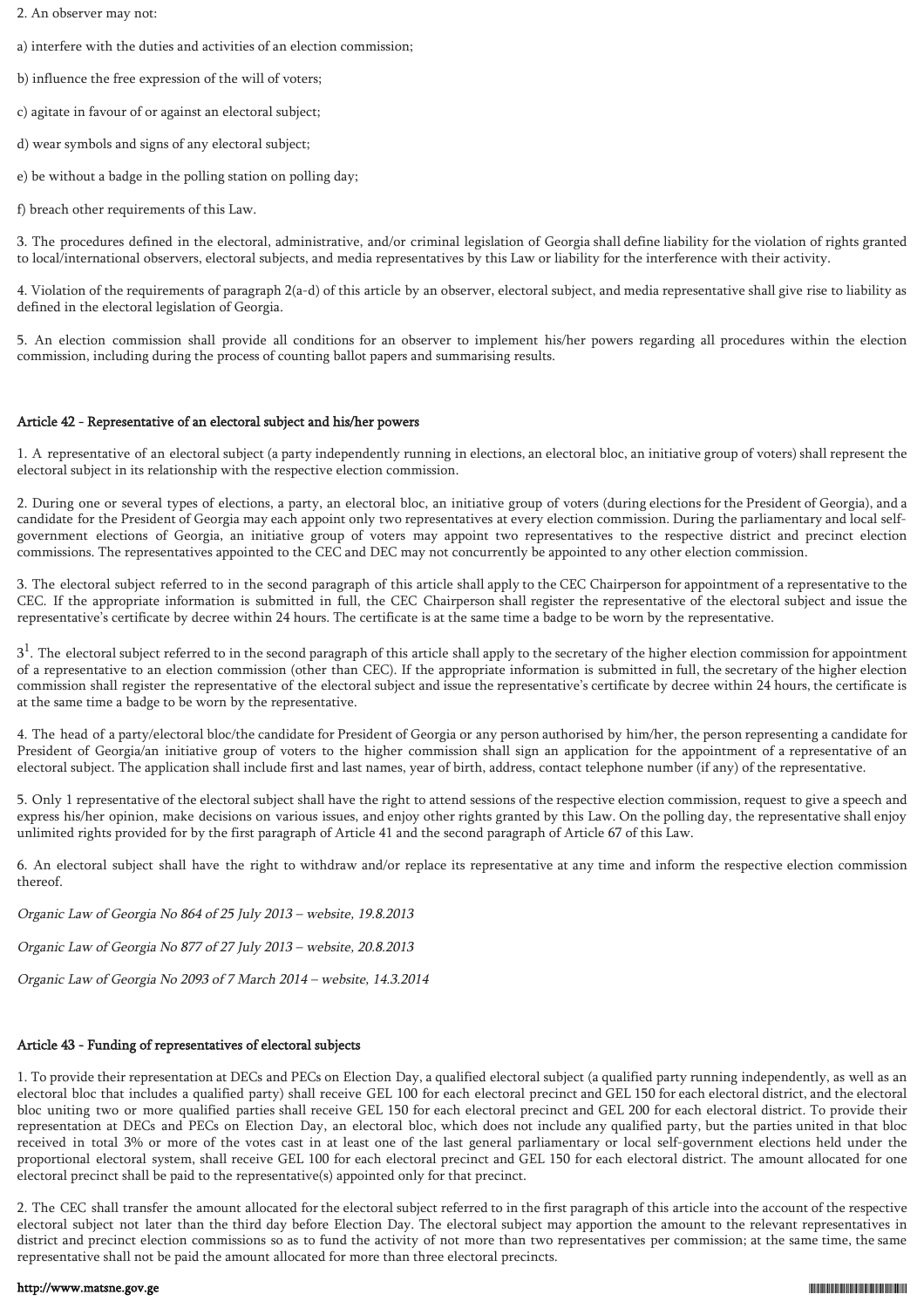3. If a political party receiving funds does not have a representative in an electoral district and/or electoral precinct and/or if the deposited funds are not fully appropriated, the party shall return the respective amount of funds to the State Budget of Georgia within 15 days after the election results are summarised.

4. The salary earned under this article by an electoral subject's representative who is entered into the Unified Database of Socially Vulnerable Families shall not be included in the total income of his/her family and shall not serve as the basis for discontinuation of his/her state financing. (Applies to legal relations arising from 1 September 2013)

Organic Law of Georgia No 877 of 27 July 2013 – website, 20.8.2013

Organic Law of Georgia No 2093 of 7 March 2014 – website, 14.3.2014

### Article 44 - Representatives of the press and other media

1. Representatives of the press and other media accredited to the respective election commission may attend sessions of the election commission and be present at the polling stations on polling day.

2. The CEC Secretary or the secretaries of respective DECs shall provide the accreditation of representatives of the press and other media operating in the territory of several electoral districts, while the secretary of the respective DEC shall provide the accreditation of media representatives operating in the territory of one electoral district.

3. An application for accreditation of representatives of the press and other media shall be submitted to the respective election commission not later than three days before polling day.

4. The secretary of the respective election commission shall decide, within one day after filing an application, on the accreditation of representatives of the press and other media and shall issue respective certificates to the accredited representatives within one day after the decision. In the case of refusal of accreditation, the secretary shall issue a respective decree (the refusal of accreditation shall be duly justified in the decree) within the same time frame.

5. The same press and other media organisation may have not more than 3 representatives at any one time at the electoral precinct on polling day.

# Chapter VI. Election Campaign

# Article 45 – Election campaign (canvassing)

1. Election campaign (canvassing) shall begin as soon as a legal act calling elections is issued and published. Political parties and candidates for electoral subject shall enjoy equal rights and have equal obligations as defined in this Law.

2. During the election campaign (canvassing) period a political party, a candidate for electoral subject, or an electoral subject may produce pre-election slogans, statements, inscriptions, papers, photo materials, etc. It is prohibited to prevent their dissemination and seizure, as well as to seize vehicles and other means equipped with special devices used for campaigning purposes, or to prevent their application for election campaigning purposes.

3. Political parties, candidates for electoral subject, electoral subjects, and their supporters may present a program for further activity. The election program shall not contain propaganda for war or violence, appeal for change or overthrow of the existing state and social order by violence, for violation of the territorial integrity of Georgia, for national strife and enmity, or for religious or ethnic confrontation.

4. Any individual may conduct and participate in election campaigning, except for:

a) election commission members

b) judges

c) public officers of the Ministry for Internal Affairs and the Ministry for Defense, the Prosecutor's Office, the Intelligence Service, and the Special State Protection Service of Georgia

- d) the Auditor General
- e) the Public Defender of Georgia
- f) aliens and foreign organisations
- g) charitable and religious organisations

h) public officers of state authorities and local self-government bodies during normal business hours and/or when they are directly performing their duties

i) members of the Georgian National Communications Commission (GNCC) and the Georgian National Energy and Water Supply Regulatory Commission (GNEWSRC).

5. It is prohibited to conduct election campaign (canvassing) in the premises of the following institutions: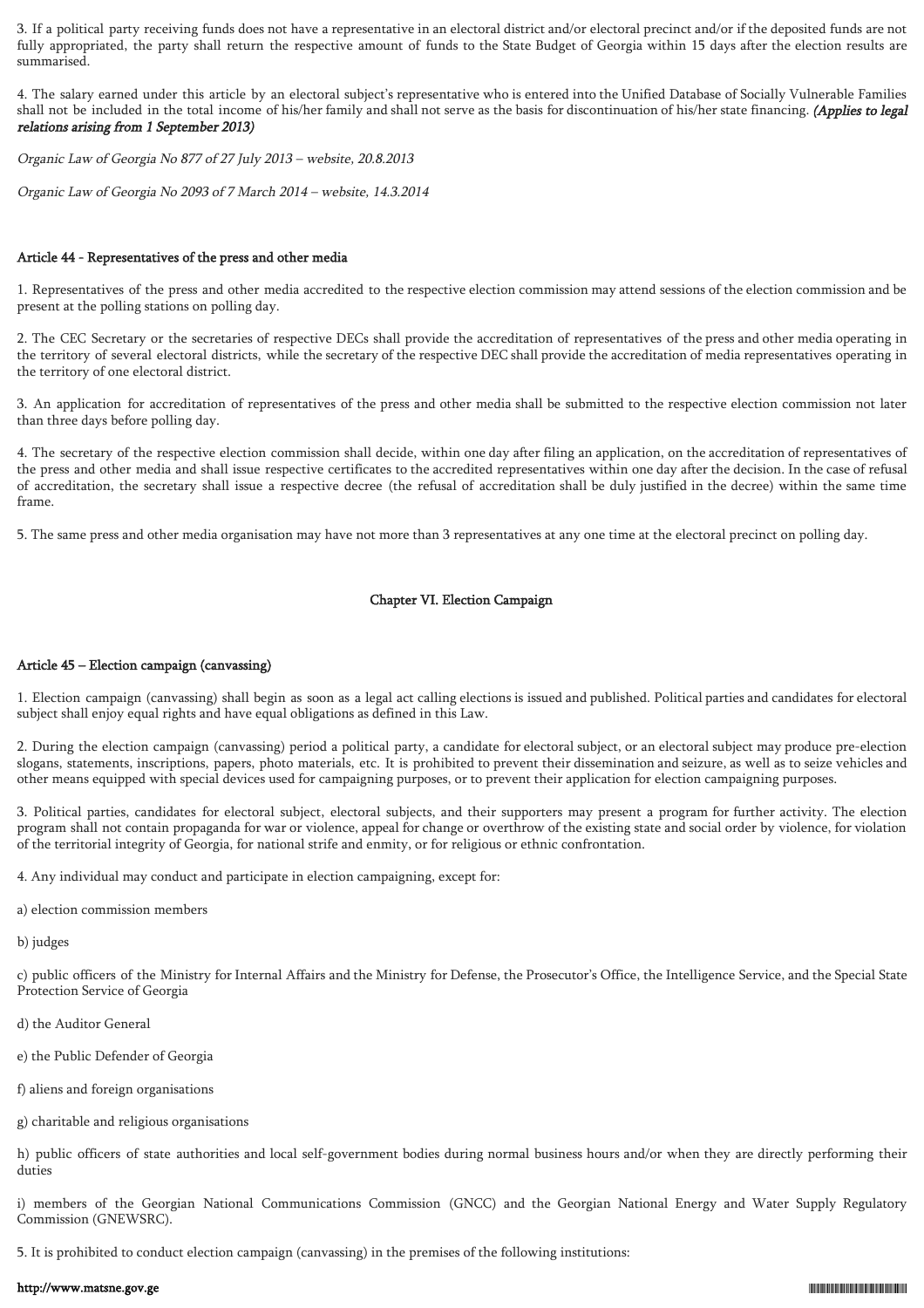a) executive agencies of Georgia

b) courts

c) military units.

6. Local self-government bodies shall be obliged to support political parties/electoral subjects to organize and hold meetings and gatherings with voters, public debates and discussions, assemblies and manifestations, and to ensure the safety of those events.

7. It is prohibited to carry on election campaigning at any event/presentation funded from the State Budget of Georgia/the budget of local self-governing unit. That action shall be regarded as the use of administrative resources.

8. In order to conduct mass electoral events, the premises administered by state authorities or local self-government bodies shall be available free of charge for the election commissions.

9. Local self-government bodies shall draw up, within five days after the commencement of election campaign, a list of premises where election campaign (canvassing) is likely to be conducted and shall submit it to the DEC. The DEC shall make public the list of premises allocated by the local selfgovernment bodies within two days after the receipt thereof, shall ensure equal availability of the premises for all political parties and electoral subjects, and shall draw up a schedule, in agreement with political parties and electoral subjects, for the electoral events (if the events of different electoral subjects coincide and the electoral subjects fail to come to agreement, the sequence of events shall be determined by casting lots). The list of premises allocated by local self-government bodies shall be also posted on the CEC website.

10. A DEC shall give a well-grounded written response to any respective application filed by an electoral subject for the use of premises within 24 hours from filing the application. Any failure to give a response within the above time frame shall be regarded as the consent to the application.

11. It is prohibited to conduct election campaign at the polling station on polling day.

Organic Law of Georgia No 6571 of 28 June 2012 – website, 28.6.2012

Organic Law of Georgia No 6551 of 22 June 2012 – website, 29.6.2012

Organic Law of Georgia No 878 of 27 July 2013 – website, 7.8.2013

Organic Law of Georgia No 1273 of 20 September 2013 – website, 2.10.2013

# Article 46 - Campaign materials

1. Campaign materials may be displayed on buildings and premises and other facilities with the consent of their owners or possessors.

2. It is prohibited to place/post campaign materials on cultural buildings, premises of cultural heritage, in the interior and exterior of premises of state authorities, local self-government bodies, courts, the Prosecutor's Office, military units, and police, as well as on traffic signs.

3. Bookmaking regarding any election-related issue is prohibited.

4. Local self-government bodies shall determine the list of premises, as provided for by the second paragraph of this article, where the campaign materials are prohibited to be placed, as well as shall determine the places and/or install stands for posting and displaying campaign materials. Stands must be of such a size that all electoral subjects are provided with equal conditions for the display of campaign materials.

5. Local self-government bodies shall publish the information about places and/or installed stands designated for posting and displaying campaign materials according to this article not later than 10 days before calling elections.

6. Printed campaign materials shall specify the names and addresses of organisations that manufactured and ordered them, as well as information of circulation, sequence number, and date of issue. It is prohibited to disseminate printed campaign materials without indicating the above information. An electoral subject shall be required to indicate the sequence number on printed campaign materials only after having been assigned that number.

7. Copies of printed campaign materials shall be submitted to the election commission, where an electoral subject was registered for elections, not later than the fifth day after the day of issuing the campaign materials referred to in the sixth paragraph of this article.

 $7<sup>1</sup>$ . Removal, tearing off, covering, or damaging campaign materials, unless they are located in a forbidden place, shall be prohibited and punishable by this Law.

8. The relevant electoral subject shall, within 15 days after the official publication of final results of elections, ensure the removal of campaign materials. Otherwise, the electoral subject shall be held liable under the legislation of Georgia.

Organic Law of Georgia No 6571 of 28 June 2012 – website, 28.6.2012

Organic Law of Georgia No 878 of 27 July 2013 – website, 7.8.2013

Organic Law of Georgia No 2093 of 7 March 2014 – website, 14.3.2014

# Article 47 - Bribery of voters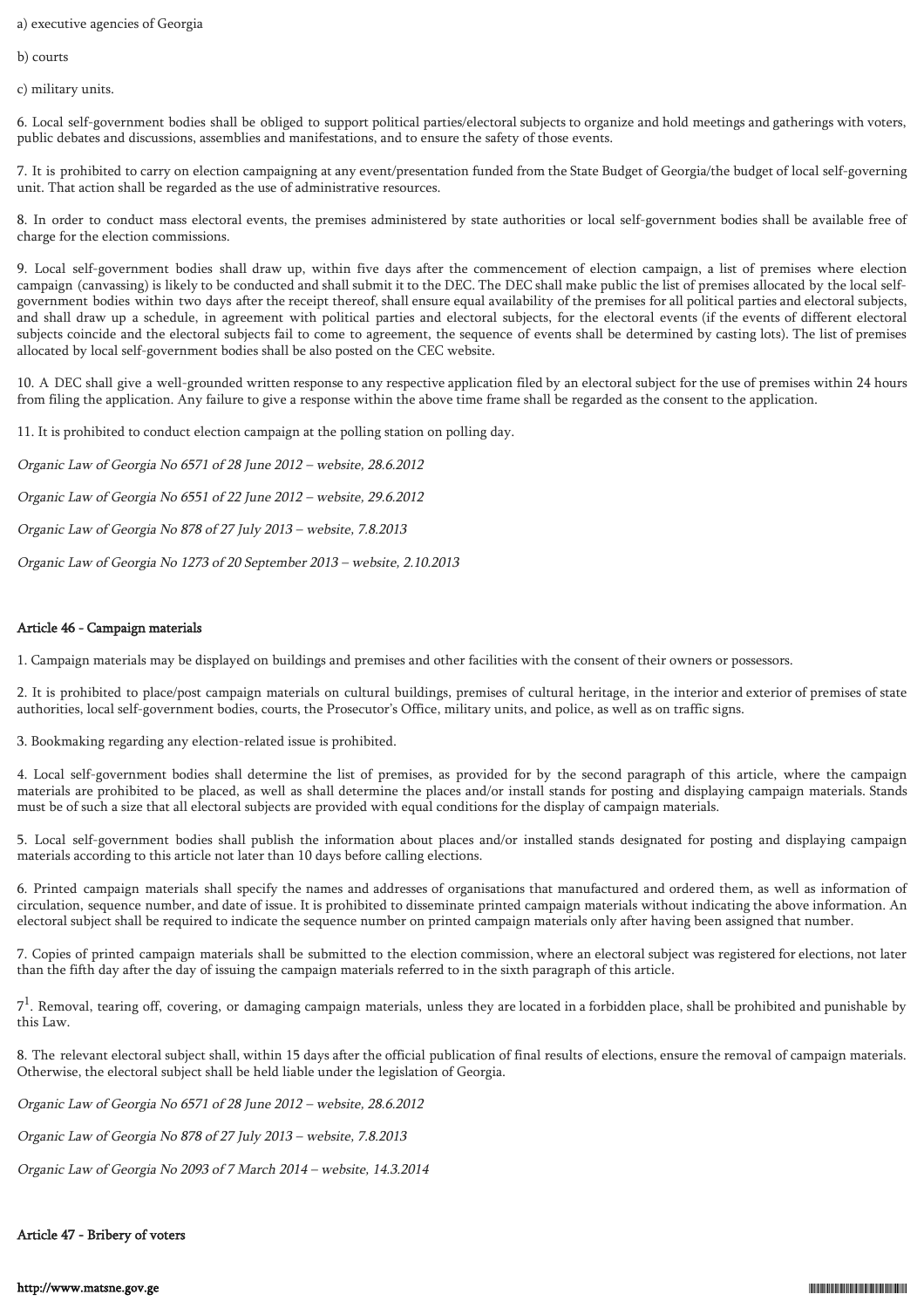1. From the moment of publication of the respective legal act calling elections until the publication of final results of elections, it is prohibited:

a) for electoral subjects, candidates for electoral subject, and their representatives to give funds, gifts, and other material possessions (irrespective of their value) to the citizens of Georgia, personally or through other persons; to sell goods to electoral subjects, candidates for electoral subject, and their representatives at a preferential price; to distribute or disseminate goods free of charge (except for campaign materials defined by this Law) among electoral subjects, candidates for electoral subject, and their representatives; and to motivate Georgian citizens by promising to give them funds, securities, and other material possessions (irrespective of their value);

b) for individuals or legal entities to perform such work or to provide such services through utilizing personal funds and/or electoral subject funds (except for the performance of work or the provision of services defined in the Law of Georgia on State Procurement) that fall within the competence of the state authorities and/or local self-government bodies of Georgia under the legislation of Georgia.

2. Registration of the electoral subject that, personally or through any representative or any other individual or legal entity acting in his/her behalf, has carried out prohibited activities provided for by this article shall be revoked by a court decision if those facts are confirmed.

### Article 48 - Prohibition of the use of administrative resources during canvassing and election campaign

1. Any person having the right to participate in canvassing according to Article 45(4) of this Law shall be prohibited from using administrative resources in the course of the election campaign in support of or against any political party, candidate for electoral subject, or electoral subject. In addition, it is prohibited to:

a) use premises occupied by state authorities and local self-government bodies, also by organisations funded from the State Budget of Georgia, provided that other political parties, candidates for electoral subject, or electoral subjects are unable to use similar premises under the same conditions;

b) use means of communication, information services, and other kinds of equipment designated for state authorities and local self-government bodies, also for organisations funded from the State Budget of Georgia (except for political parties);

c) use means of transportation owned by state authorities or local self-government bodies.

2. Restrictions provided for by paragraph 1(c) of this article shall not apply to the use of service vehicles by public political officials that are protected by the Special State Security Service as defined in this Law.

3. In order to ensure that public officers prevent and respond to violations of the electoral legislation of Georgia, an interagency commission shall be set up under the auspices of the Ministry for Justice of Georgia.

4. An interagency commission for the next general elections shall be set up not later than 1 July of the election year, while for the extraordinary, byelections, or re-run elections for the Parliament of Georgia, or for the extraordinary or re-run elections for the President of Georgia an interagency commission shall be set up within three days after calling the elections.

 $4<sup>1</sup>$ . An interagency commission shall cease its activities as from the day when the CEC officially publishes final results of elections.

5. The composition of an interagency commission shall be determined by an order of the Minister for Justice of Georgia, while the rules of operation of the interagency commission shall be determined by its statute approved by the Minister for Justice of Georgia. The interagency commission shall be convened by the commission chairperson when necessary, but at least once in two weeks, and after the registration period for electoral subjects expires at least once a week.

6. Qualified electoral subjects, as well as political unions that inform an interagency commission about any violation of the electoral legislation by public officers shall participate in the commission activity with deliberative vote.

7. An interagency commission shall consider issues related to information disseminated through the media about violation of electoral legislation by public officers, as well as information about violations reported to the interagency commission by political unions (electoral subjects), or observer organisations.

8. In order to ensure the publicity of activities of interagency commissions, the representatives of domestic and international observer organisations may be invited to the commission session.

9. If any statement of violation is confirmed, the commission shall have the right to recommend to any public officer, an administrative body, or the CEC to take respective measures within a reasonable time.

Organic Law of Georgia No 878 of 27 July 2013 – website, 7.8.2013

Organic Law of Georgia No 1698 of 11 December 2013 – website, 25.12.2013

Organic Law of Georgia No 2093 of 7 March 2014 – website, 14.3.2014

# Article 49 - Prohibition of the use of budgetary funds, office, or official position

1. A person having the right to participate in canvassing, who holds an office within the state authorities or local government bodies, shall be prohibited to use his/her official status or capacity in the course of canvassing and election campaign in support of or against any political party, candidate for electoral subject, or electoral subject. For the purposes of this article, the above-stated shall include:

a) getting any career subordinate or otherwise dependent person involved in an activity that may support to presentation and/or election of a candidate;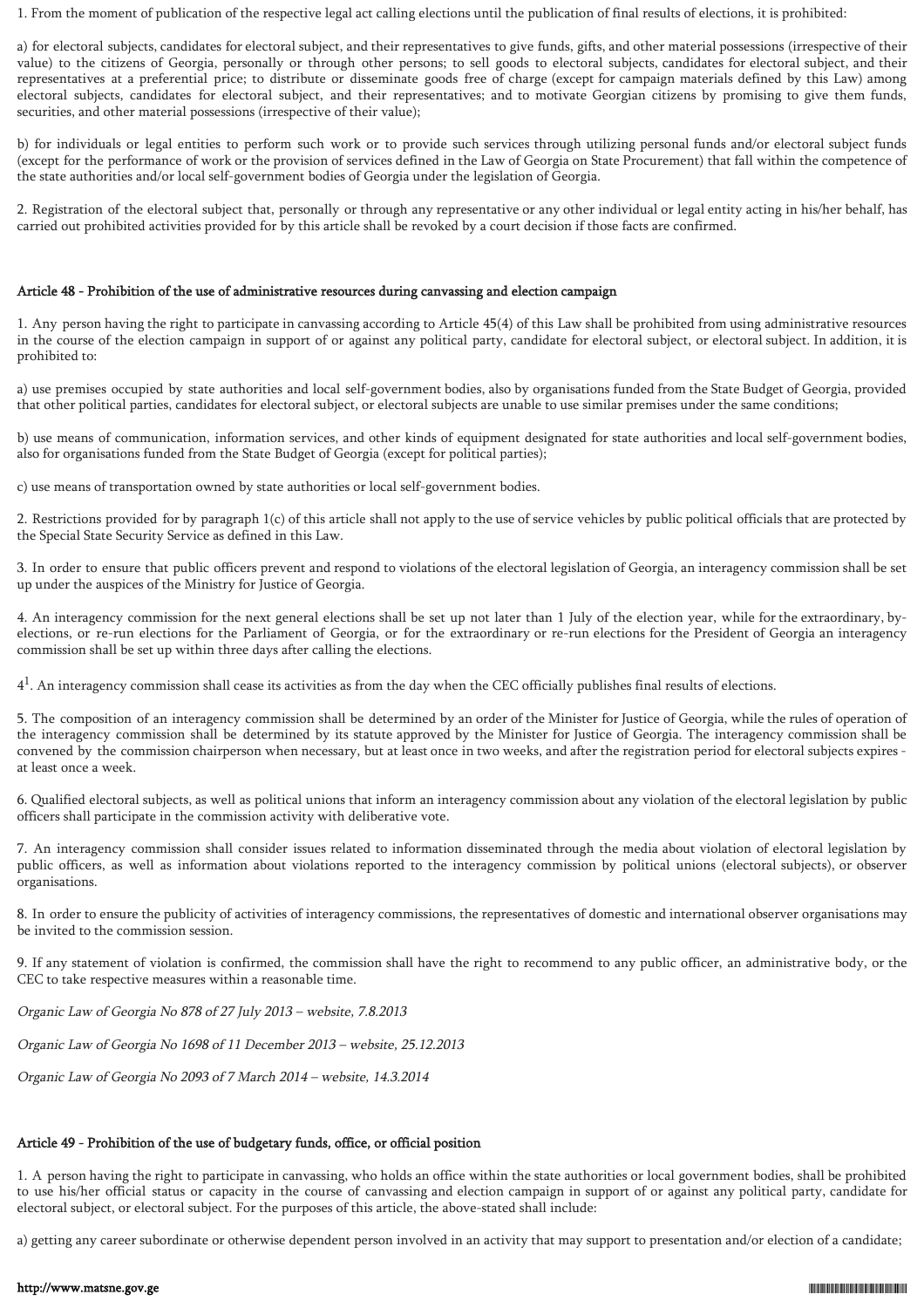b) collecting signatures and conducting canvassing during business trips funded by state authorities or local self-government bodies;

c) conducting canvassing during working hours and/or in the course of performing official duties.

2. The restriction provided for by paragraph 1(c) of this article shall not apply to public political officials determined by this Law, as well as to the cases where TV and radio broadcasters use air-time allotted for election campaign.

3. From the  $60^{\text{th}}$  day before and including Election Day, it is prohibited to implement such projects/programs that have not been previously included in the State Budget of Georgia, the republic budget of any Autonomous Republic of Georgia, or the budget of any local self-government unit, except when projects/programs are funded within the allocations provided for by the respective program code of the respective budget and/or by the funds from such allocations, as well as by the funds allocated by donors at least 60 days before Election Day. If the procedures under this paragraph are not met, an authorised person may apply to the court to suspend expenses.

4. From the  $60<sup>th</sup>$  day before and including Election Day, it is prohibited to increase the amount of welfare benefits (pensions, hardship allowances, allowances, etc.), except for benefits the increase of which was provided for by the legislation of Georgia at least 60 days before Election Day. It is also prohibited to fund the welfare benefits (pensions, hardship allowances, allowances, etc.) that were not provided for by the legislation of Georgia at least 60 days before Election Day. If the procedures under this paragraph are not met, an authorised person may apply to the court to suspend expenses.

5. The third and fourth paragraphs of this article shall not apply to financing the setting up of electoral precincts by state and/or local self-government bodies under this Law and to financing the measures for remediation of the consequences of natural disasters or other force majeure circumstances. During by-elections, the above paragraphs shall apply only to the electoral precincts, where by-elections are held.

6. In the course of canvassing, it is prohibited to produce, by funds from the State Budget/local self-government unit budget of Georgia, campaign materials, video or audio materials, or to create the website or any part thereof where any electoral subject/political party or its sequence number assigned during elections is displayed and/or which comprise materials in support of/against any electoral subject/political party. It is also prohibited to show an electoral subject/political party or a sequence number assigned thereto during elections in a public service announcement (PSA) made by funds from the State Budget/local self-government unit budget of Georgia in the course of any election campaigning.

7. From the expiration of the registration term for electoral subjects until the end of polling day, it is prohibited to reshuffle head officers of any local self-government body, police, and the Prosecutor's Office, except when the term of their office has expired and/or they violate the law.

Organic Law of Georgia No 878 of 27 July 2013 – website, 7.8.2013

Organic Law of Georgia No 2289 of 17 April 2014 – website, 17.4.2014

### Article 50 - General regulations for election campaigning media coverage

1. Broadcast licence holders, not later than from the 50<sup>th</sup> day before polling until the polling day, including the Public Broadcaster and Ajara TV and Radio of the Public Broadcaster shall meet the following conditions:

a) if airtime is allotted for pre-election campaigning and political advertising, publicly announce and weekly submit to the GNCC the following information: from and until what date and at what intervals the airtime is allotted, its duration and schedule of the allotted airtime during one day, the airtime fee, and service provided;

b) paid airtime allotted by any TV or radio broadcaster during one day may not exceed 15% of its total daily broadcasting time and none of electoral subjects shall be granted more than one-third of this time. The paid airtime fee shall be equal for all electoral subjects (both for qualified and unqualified subjects);

c) when broadcasting a political/pre-election advertisement, the screen corner shall display the inscription 'paid political advertising' or 'free political advertising'. Such advertisements shall have be accompanied with the sign language translation which shall be arranged for by the electoral subject presenting the advertisement;

d) during the period referred to herein, political advertising may not be broadcast at any other time, except the time interval allotted for these purposes.

2. From the announcement of elections until the summarisation of election results, newspapers funded by the central or local budget shall meet the following conditions:

a) if a newspaper allocates space for election campaigning and political advertising, it shall weekly publish the following information in the same newspaper: from what date, at what intervals and until when the newspaper space is allocated, the size of the space allocated in one newspaper, and in the case of free newspaper space, the share of free space out of the total space allocated, the space fee, and service provided;

b) no electoral subject shall be granted more than one-third of the newspaper space in one newspaper publication or over a period of one week;

c) the space fee shall be equal for all electoral subjects;

d) when publishing a campaign letter and a political advertisement, an inscription 'paid political advertising' or 'free political advertising' shall be made above the heading and in the corner of the advertisement;

e) during the period referred to in this paragraph, a political advertisement shall not be published in violation of the requirements provided for by this paragraph.

3. All newspapers, except for the ones referred to in the second paragraph of this article, shall have the right to allot pre-election advertising time to any electoral subject under any conditions.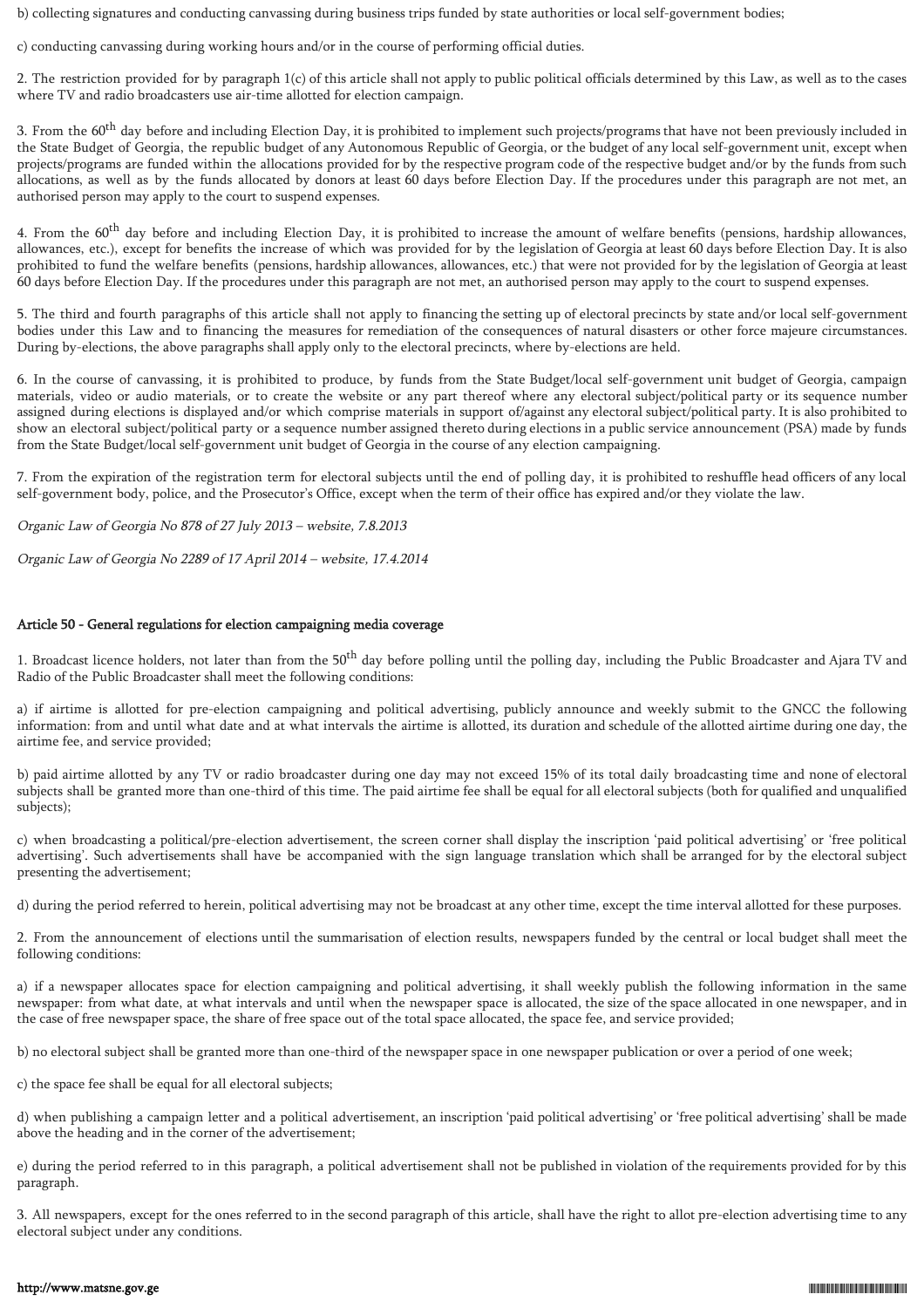4. If any electoral subject fails to use its airtime or newspaper space, a broadcast licence holder, the Public Broadcaster, Ajara TV and Radio of the Public Broadcaster, and a newspaper shall have the right to distribute this time or space equally among other electoral subjects.

5. It is prohibited to publish public opinion poll results with regard to elections, except for the possible number of voters in elections and the number of voters participating in elections on polling day, within 48 hours before polling day and until 20:00 of that day. From the day of calling elections until the publication of final results of elections by the CEC and during one month thereafter, the following shall be indicated when publishing public opinion poll results with regard to elections: the person ordering the poll (name according to public or electoral registration and legal address if a legal entity or a state body has ordered the public opinion poll; and first name, last name, and address according to a Georgian citizen's identity card if an individual has ordered the public opinion poll), whether the poll is paid or free of charge, the organisation conducting the public opinion poll (name according to public or electoral registration and legal address), date of the poll, methods used, exact formulation of the questions put in the poll, possible margin of errors.

Organic Law of Georgia No 834 of 12 July 2013 – website, 25.7.2013

Organic Law of Georgia No 2093 of 7 March 2014 – website, 14.3.2014

# Article 51 - Information support to election campaigning

1. In the course of election campaigning, when broadcasting social-political programs and elections, a broadcaster shall observe the principle of impartiality and fairness according to the Law of Georgia on Broadcasting, the Code of Conduct of Broadcasters, and this Law.

2. A general broadcaster intending to cover election campaigning shall broadcast pre-election debates in a non-discriminatory manner and with the participation of all qualified electoral subjects in the course of the election campaigning within its coverage area.

3. The obligations provided for by this Law for equal allotment of airtime, creation of equal conditions for participating in debates, and for setting equal conditions for election advertising shall apply only to the broadcasters referred to in paragraphs  $(5, 6 \text{ and } 6^1)$  of this article and only in relation to qualified electoral subjects; in the case provided for in paragraph ( $6^1$ ) of this article the obligations shall also apply in relation to the electoral subjects referred to in subparagraph (c) of the same paragraph.

4. For the purposes of this article, a qualified electoral subject shall be an electoral subject, the affiliated party of which meets the following requirements:

a) independently ran in the previous parliamentary election and received not less than 4% of votes;

b) independently ran in the previous election for local self-government held under the proportional system and received not less than 3% of votes throughout the country;

c) was the first member in the list of the electoral bloc that received in the previous parliamentary election not less than 4% of the votes;

d) was the first member in the list of the electoral bloc that received in the previous local self- government election held under the proportional system not less than 3% of votes throughout the country.

5. During the election campaign in their respective coverage areas, the Public Broadcaster, Ajara TV and Radio of the Public Broadcaster, as well as any community broadcasting licensee shall broadcast in every hour (for not more 60 seconds), free of charge and without discrimination, the pre-election advertisements presented to them by each qualified electoral subject. The airtime not used by an electoral subject may not be added to other airtime allotted to the electoral subject.

6. During the general election campaign, a national broadcaster holding a general broadcasting license shall broadcast every three hours, for at least 90 seconds, free of charge and without discrimination, the pre-election advertisements submitted to the broadcaster by each qualified electoral subject. The airtime not used by an electoral subject may not be added to any other airtime allotted to the electoral subject.

 $6<sup>1</sup>$ . A broadcaster, other than the ones referred to in the fifth and sixth paragraphs of this article, shall broadcast pre-election advertising free of charge for the last 30 days until the Election Day if during the election campaign within its coverage area it airs any paid pre-election advertising of the electoral subject specified in Article 30(12) of the Organic Law of Georgia on Political Associations of Citizens. In that case, the broadcaster shall allot time to pre-election advertising free of charge (if the paid advertising is aired during the prime time as defined by the Law of Georgia on Broadcasting, the free advertising shall be aired in the proportion provided for below and in the same time period, on the same day or, in agreement with the client, on another day. In all other cases, free advertising shall be broadcast in a three-hour interval from the time of broadcasting paid advertising in the broadcasting network, on the same day or, in agreement with the client, on another day. The free advertising airtime not used by an electoral subject may not be added to other advertising airtime allotted to such subject):

a) for the above electoral subject, the time equal to the advertising time purchased by the electoral subject. The time shall be distributed so as not to take up more than 90 seconds in three hours;

b) for the qualified electoral subjects specified in the fourth paragraph of this article, other than the electoral subjects provided for in Article 30(12) of the Organic Law of Georgia on Political Associations of Citizens – the time, which equals the total advertising time purchased by the subjects referred to in subparagraph (a) of this paragraph divided by the number of these subjects and which must be equally apportioned among the subjects referred to in subparagraph (b) of this paragraph, provided that the time allotted to one electoral subject does not take up more than 90 seconds in three hours;

c) for the qualified electoral subjects defined in paragraph (2)( $q^1$ ) of this Law, other than the qualified electoral subjects specified in the fourth paragraph of this article, the time twice as much as the total advertising time purchased under this paragraph, which must be equally apportioned among the electoral subjects, provided that the time allotted to one subject does not take up more than 90 seconds in three hours.

 $6^2$ . The broadcasters referred to in paragraph  $(6^1)$  of this article willing to air paid pre-election advertising shall provide the CEC and Georgian National Communications Commission, not later than the 55<sup>th</sup> day before Election Day, with information on the proposed paid pre-election advertising airing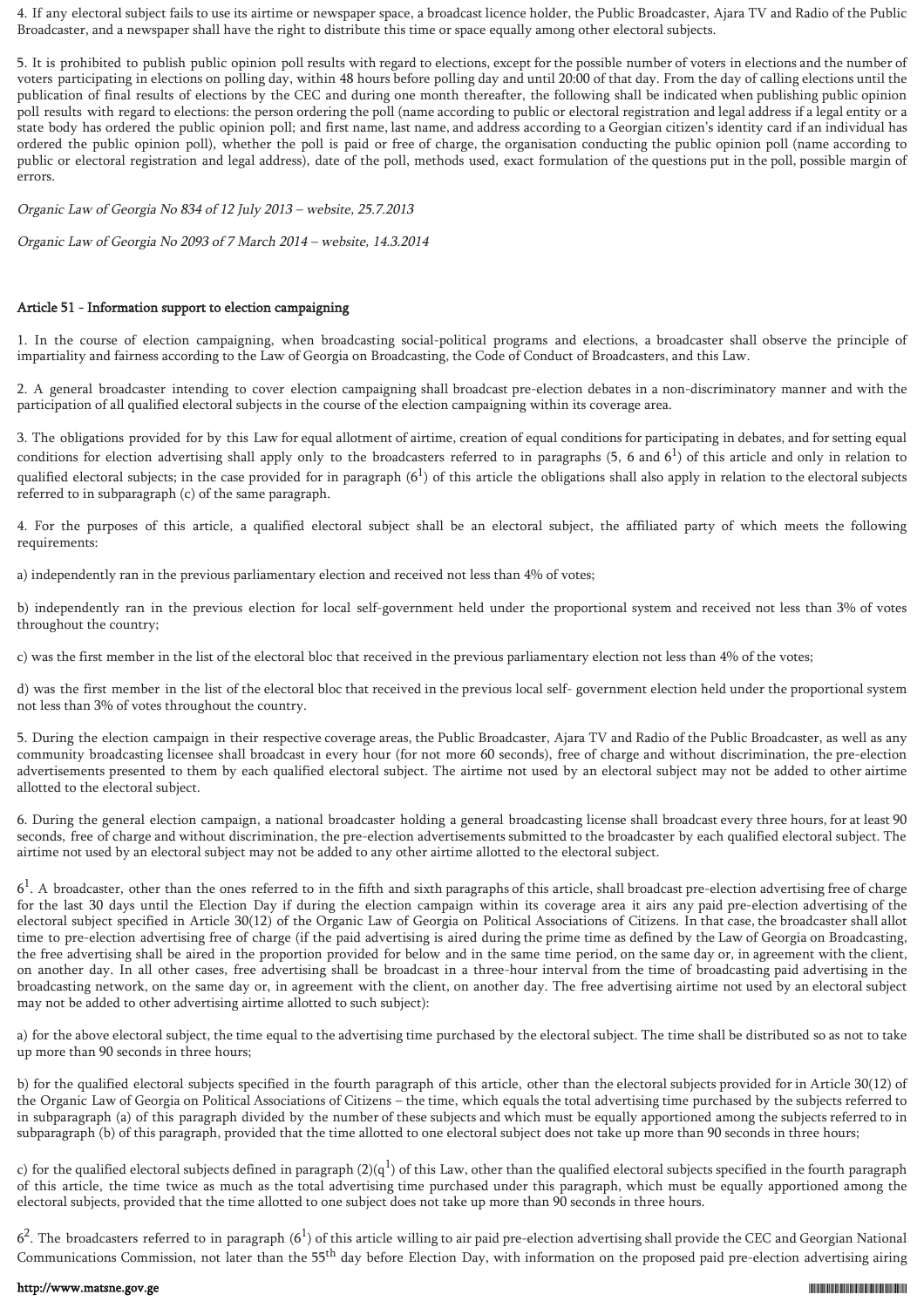schedule and the advertising time price, which will be posted on the official CEC website within one day. An electoral subject indicated in Article 30(12) of the Organic Law of Georgia on Political Associations of Citizens shall provide the CEC and the relevant broadcaster, not later than the 40<sup>th</sup> day before Election Day, with information on the purchase of advertising time from each particular broadcaster according to the above schedule (the information shall contain dates, airtime intervals for the advertising to be aired during the day and the duration of the advertising time to be purchased). A broadcaster, from whom the electoral subject purchased advertising time, shall provide the CEC and Georgian National Communications Commission, not later than the 38<sup>th</sup> day before Election Day, with information on the free advertising airtime allotted under paragraph (6<sup>1</sup>) of this article (such information shall contain dates, airtime intervals for the advertising to be aired during the day and the duration of the advertising time), as well as information on the schedule for airing advertising within the advertising time allotted to each qualified electoral subject specified in paragraph  $(6^1)(b)$ and (c) of this article. The CEC shall post the above information on its official website within one day. An electoral subject eligible to receive free advertising time shall give the relevant broadcaster at least two days prior notice of the intention to use its due time and submit the advertising at the time agreed with the broadcaster.

 $6<sup>3</sup>$ . The Public Broadcaster shall arrange for sign language translation for its programmes aired in connection with elections during the election campaign period.

7. For the purposes of this article, a qualified electoral subject for presidential elections shall be considered a candidate nominated by a political union funded from the State Budget of Georgia according to Article 30 of the Organic Law of Georgia on Political Unions of Citizens based on the results of the previous parliamentary or local self-government elections.

8. A broadcaster shall have the right to recognize as a qualified electoral subject the political party that, according to the public opinion poll conducted throughout the territory of Georgia according to the terms and conditions referred to in this article, has gained not less than 4% of votes in not less than 5 public opinion polls conducted during the election year or in the public opinion poll conducted a month before elections. Discriminatory use of sociological surveys by any broadcaster shall not be permitted.

9. A local broadcaster shall be obliged to recognize a political party/bloc as a qualified electoral subject if:

a) it meets the requirements referred to in the fourth paragraph of this article;

b) its candidate(s) won the previous parliamentary elections held in the majoritarian electoral district falling within the local broadcaster's coverage area, the candidate(s) moved to the second round of elections or received not less than 25% of votes;

c) it received not less than 25% of votes in elections for Sakrebulo.

10. A local broadcaster shall have the right to recognize the following as a qualified electoral subject:

a) a political party that obtained not less than 10% votes in the previous parliamentary or local self-government elections held in the respective majoritarian electoral district;

b) a political party that enjoys support of not less than 25% of voters according to the public opinion poll conducted in the respective majoritarian electoral district as defined by this Law, as identified by not less than two successive surveys conducted during the election year;

c) a majoritarian candidate nominated by an initiative group of voters that enjoys support of not less than 25% of voters according to the public opinion poll conducted in the respective majoritarian electoral district as defined in this Law, as identified by not less than two successive surveys conducted during the election year.

11. For the purposes of this Law, a public opinion poll shall meet the following requirements:

a) it shall be based on the acknowledged scientific methodology of representative random selection that provides 95% credibility of results with a margin of error not exceeding 3%;

b) it shall be published after double-checking the credibility of the methodology of the public opinion poll and objectivity of its results;

c) it shall be feasible to provide convincing scientific explanation if there are significant discrepancies or changes in the results of the same or other comparative public opinion polls;

d) it shall not constitute a tool for manipulating public opinion or fundraising and it shall not be conducted via telephone, mail, and/or internet;

e) it shall be based on transparent methodology that enables providing an independent double-check of the results;

f) while publishing the results, the following shall be specified:

- f.a) an organisation having conducted a public opinion poll
- f. b) a person having ordered or funded a public opinion poll
- f. c) the exact formulation and sequence of questions put in a public opinion poll
- f.d) the time of conducting field opinion poll
- f.e) the number of individuals interviewed and the method of selection
- f.f) in what area or among what category of people the selection was conducted
- f.g) whether the survey is based on the opinions of all respondents

f.h) the number of respondents who refused to participate in the poll, who did not answer a question, or who could not be interviewed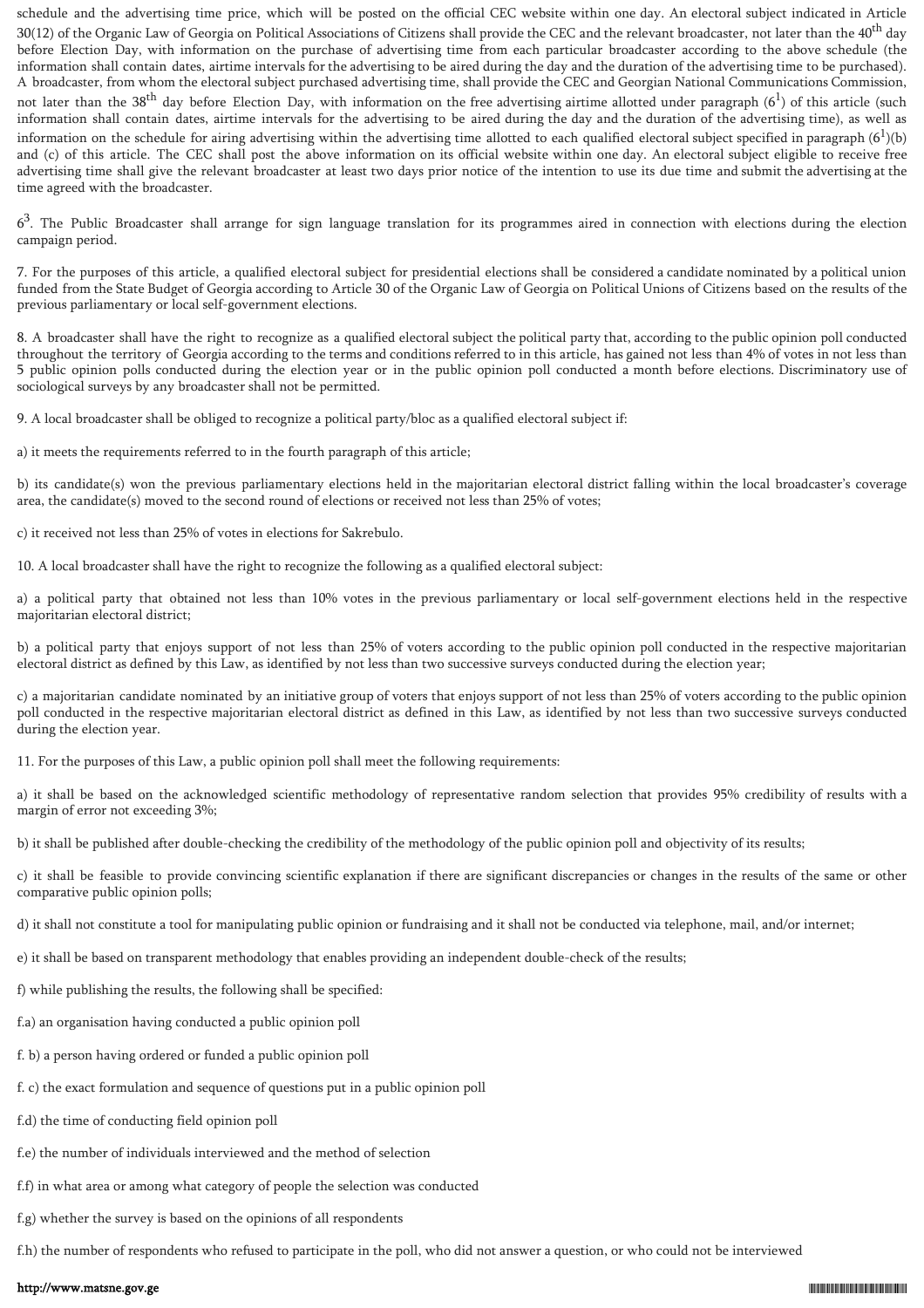f.i) the sample size

f.j) the margin of error

f.k) information about any other factors that might have caused a significant impact on the results.

12. The Public Broadcaster and Ajara TV and Radio of the Public Broadcaster (legal entities under public law) shall be obliged to allot airtime for preelection advertising for all other parties and electoral blocs, other than the qualified electoral subjects, and the airtime shall be equally distributed among these subjects.

13. If the parties united in an electoral bloc used free airtime before uniting in the bloc, the free advertising time used thereby (except for the free airtime period of the party being the first in the list of the bloc) shall be deducted from the free airtime period to be allotted for the bloc, as an electoral subject, following its creation.

14. The obligation to allot free airtime provided for by this article shall be solely applied to the local broadcaster in the course of by-elections.

15. The GNCC shall determine the procedure for participation and use of the media in the electoral process, shall supervise the observance of provisions under this Law by any broadcaster, and shall give respective response to violations of those provisions. The GNCC shall purchase the services necessary for media monitoring according to the legislation of Georgia.

16. It is prohibited to broadcast any paid and/or free pre-election advertising through TV or radio on polling day.

17. Within the period from the entry into force of a legal act of the President of Georgia concerning the appointment of an election date to Election Day, a person authorised to broadcast shall be obliged to include in the package offered to customers the Public Broadcaster, Ajara TV and Radio of the Public Broadcaster, a common broadcaster licensed under the Law of Georgia on Broadcasting that broadcasts within the service delivery area of the person authorised to broadcast (for satellite broadcasting the broadcasting area, for the purposes of this article, shall be the entire territory of Georgia), and a common broadcast licence holder that is available for at least 20% of the population of Georgia. In this case, a person authorised to broadcast may not have the right to claim compensation from the broadcaster for the transmission of a broadcast channel, while a person authorised to broadcast shall ensure to transmit broadcast channels referred to in this paragraph to customers under equal and non-discriminative financial conditions.

18. A person authorised to broadcast may, under the seventeenth paragraph of this article, within the period from the entry into force of a legal act of the President of Georgia concerning the appointment of an election date to Election Day, provide the transit of broadcasting referred to in the seventeenth paragraph of this article without permission of the respective broadcaster.

19. A person authorised to broadcast shall be obliged to comply with the obligations provided for by the seventeenth paragraph of this article within three days after the entry into force of a legal act of the President of Georgia concerning the appointment of an election date. If a person authorised to broadcast fails to comply with the obligations under this article, it shall be given a warning. Any failure to eliminate the violation within three days after being warned or any repeated failure to comply with the obligations shall lead to the suspension of authorised broadcasting for a period of one year.

20. The GNCC shall consider and decide the imposition of administrative punishments referred to in the nineteenth paragraph of this article on its own initiative or based on an application of the respective broadcaster within 48 hours after identifying the fact of default on obligations or after the receipt of the respective application of the same broadcaster.

21. Rights and obligations referred to in paragraphs 17-20 of this article shall apply to the person authorised to broadcasts and the broadcasters acting within the relevant area in the following cases: prior to the second round of voting if the second round of elections is appointed, and for the respective time frame during by-elections.

Organic Law of Georgia No 6605 of 29 June 2012 – website, 16.7.2012

Organic Law of Georgia No 834 of 12 July 2013 – website, 25.7.2013

Organic Law of Georgia No 877 of 27 July 2013 – website, 20.8.2013

Organic Law of Georgia No 2093 of 7 March 2014 – website, 14.3.2014

# Chapter VII. Election/Referendum Funding

# Article 52 - Financial support for preparation and conduct of elections/referenda

1. Costs incurred by the Electoral Administration of Georgia for preparation and conduct of elections/referenda, as well as its activity carried out within the term of its office shall be funded from the State Budget of Georgia.

2. The CEC shall, on an annual basis and according to the procedures defined by this Law, submit to the Parliament of Georgia a budget statement of the Electoral Administration of Georgia for the following year in order to determine the budgetary financing for the following year.

3. If the budgetary funds allocated for the preparation and conduct of elections/referenda are not deposited into the CEC account within the time frame established by this Law, the CEC shall have the right to file an action in the district/city court of Georgia.

4. Enforcement of the allocation of funds to the CEC may not be carried out from the State Budget of Georgia intended for enforcement of court judgments.

5. The Electoral Administration of Georgia, represented by the CEC, may receive grants from persons duly authorised by law. The grant shall be used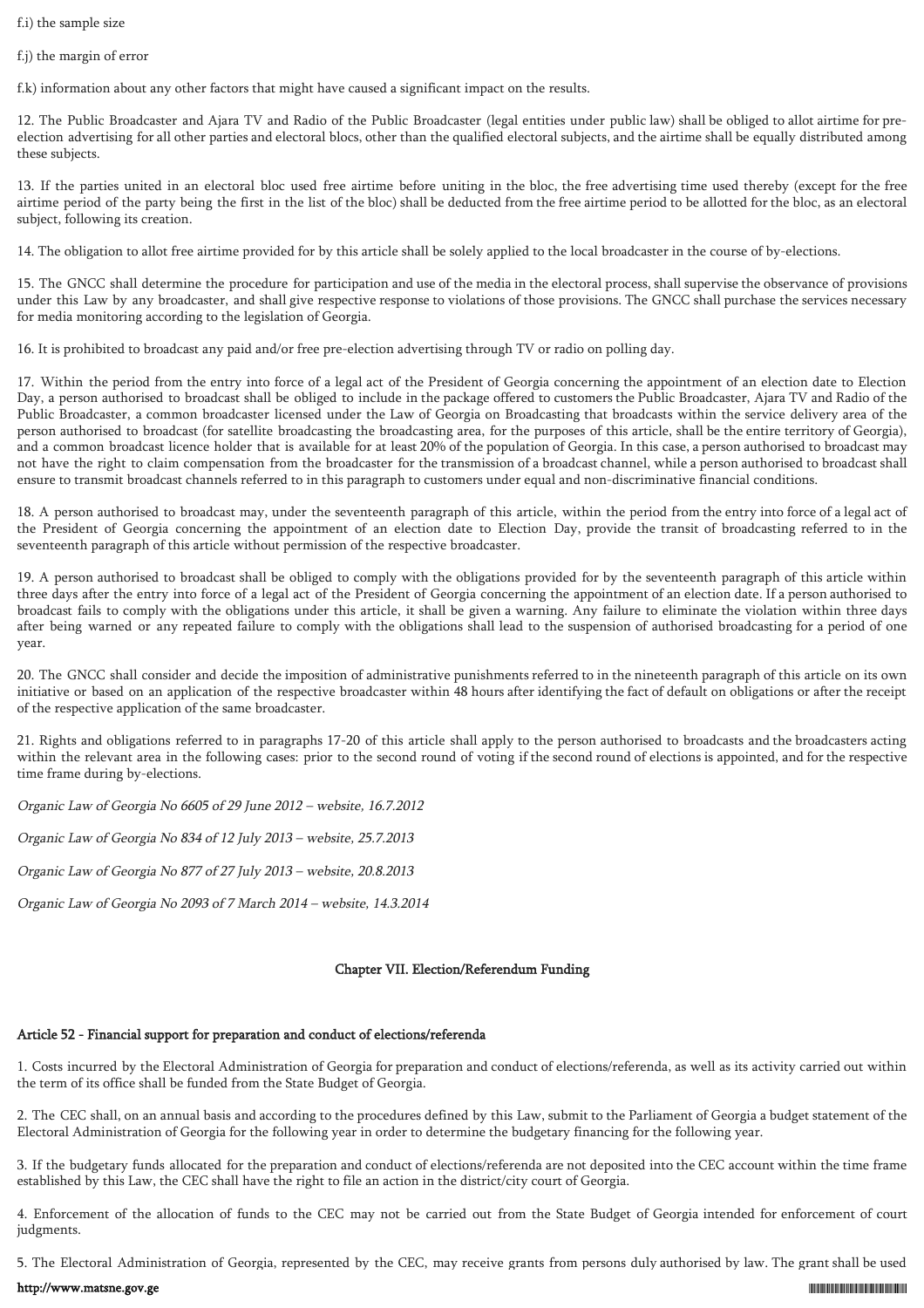according to the agreement between the CEC and the authorised person.

6. For the purpose of unimpeded conduct of elections during an election/referendum, the Electoral Administration of Georgia shall have the right to conduct state procurement under simplified procedures as provided for by the Law of Georgia on State Procurement.

7. Lodging a complaint against actions/decisions of the CEC or a tender commission regarding state procurement during the election/pre-election period may not result in the suspension of procurement procedures.

### Article 53 - Funds necessary for elections/referenda

1. The CEC shall, not later than 55 days before polling, submit to the Ministry for Finance of Georgia a plan for funding the preparation and conduct of elections/referenda.

2. The Ministry for Finance of Georgia shall, not later than 50 days before polling day, according the submitted plan, deposit into the CEC account the funds allocated from the State Budget of Georgia for elections/referenda.

3. The CEC shall by ordinance regulate the distribution and use of election funds, necessary for the conduct of elections, by election commissions.

4. The CEC shall, not later than 45 days before polling day, deposit funds allocated for a DEC into its current account.

5. A DEC shall, not later than 30 days after polling, cease all settlements with organisations and individuals and shall, within 10 days, deposit funds remaining in its account into the CEC account. A DEC shall, within two weeks after depositing the account balance funds, submit a financial report to the CEC.

# Article 54 - Election/referendum campaign expense

1. An election/referendum campaign shall be funded from:

a) the funds of a political union if the party independently participates in the election/referendum;

b) the funds of the first party on the list of an electoral bloc if political unions come together as one electoral subject;

c) the election funds opened by an initiative group of voters to fund the campaign of an independent candidate.

2. The campaign expense shall mean the amount of funds designated for the election/referendum campaign of an electoral subject, as well as all types of goods and services obtained free of charge (calculated at market prices), except for the cost of free airtime, as defined by this Law.

3. A candidate nominated by an electoral subject shall use the fund of the electoral subject nominating the candidate.

4. An electoral subject shall be obliged to submit to the State Audit Office of Georgia the information about the bank account, from which the necessary costs shall be funded for an election campaign.

5. Election/referendum campaign funds shall be the money deposited into the relevant bank account, as well as all goods and services received free of charge (calculated at market prices).

6. During elections, an electoral subject may not use other financial means than the respective funds.

7. Restrictions defined by the Organic Law of Georgia on Political Unions of Citizens shall apply to the election/referendum campaign funds and sources of funding, except for the exclusion provided for by the eighth paragraph of this article.

8. Where an electoral bloc finances the election campaign, the parties united in the electoral bloc may, without restriction, transfer funds available in the fund of their political unions into the fund of the political union that is registered as number one on the list of the bloc.

Organic Law of Georgia No 6551 of 22 June 2012 – website, 29.6.2012

# Article 55 – Legislation on transparency of election/referendum campaign expense

Transparency of election/referendum campaign expense shall be guaranteed by the provisions of the Organic Law of Georgia on Political Unions of Citizens. This Law shall apply to all electoral subject campaign expenses, including funding of campaigns of independent candidates.

# Article 56 - Financing of an election campaign fund from the State Budget of Georgia

1. An electoral subject that obtains 5% or more of votes in a parliamentary election conducted under the proportional electoral system, or 10% or more of votes in the first round of a presidential election shall receive a one-time amount of not more than GEL 1,000,000 from the State Budget of Georgia to cover election campaign expenses incurred in both rounds. An electoral subject that obtains 3% or more of votes in the general elections for a Sakrebulo (the number of votes shall be calculated according to the votes obtained in the elections held under the proportional electoral system across the whole country) shall receive a one-time amount of not more than GEL 500 000 from the State Budget of Georgia to cover election campaign expenses incurred in both rounds of Sakrebulo/Mayoral/Gamgebeli elections. These electoral subjects shall receive such funding according to the information on election campaign expenses submitted by them, after submitting a report referred to in Article 57 of this Law.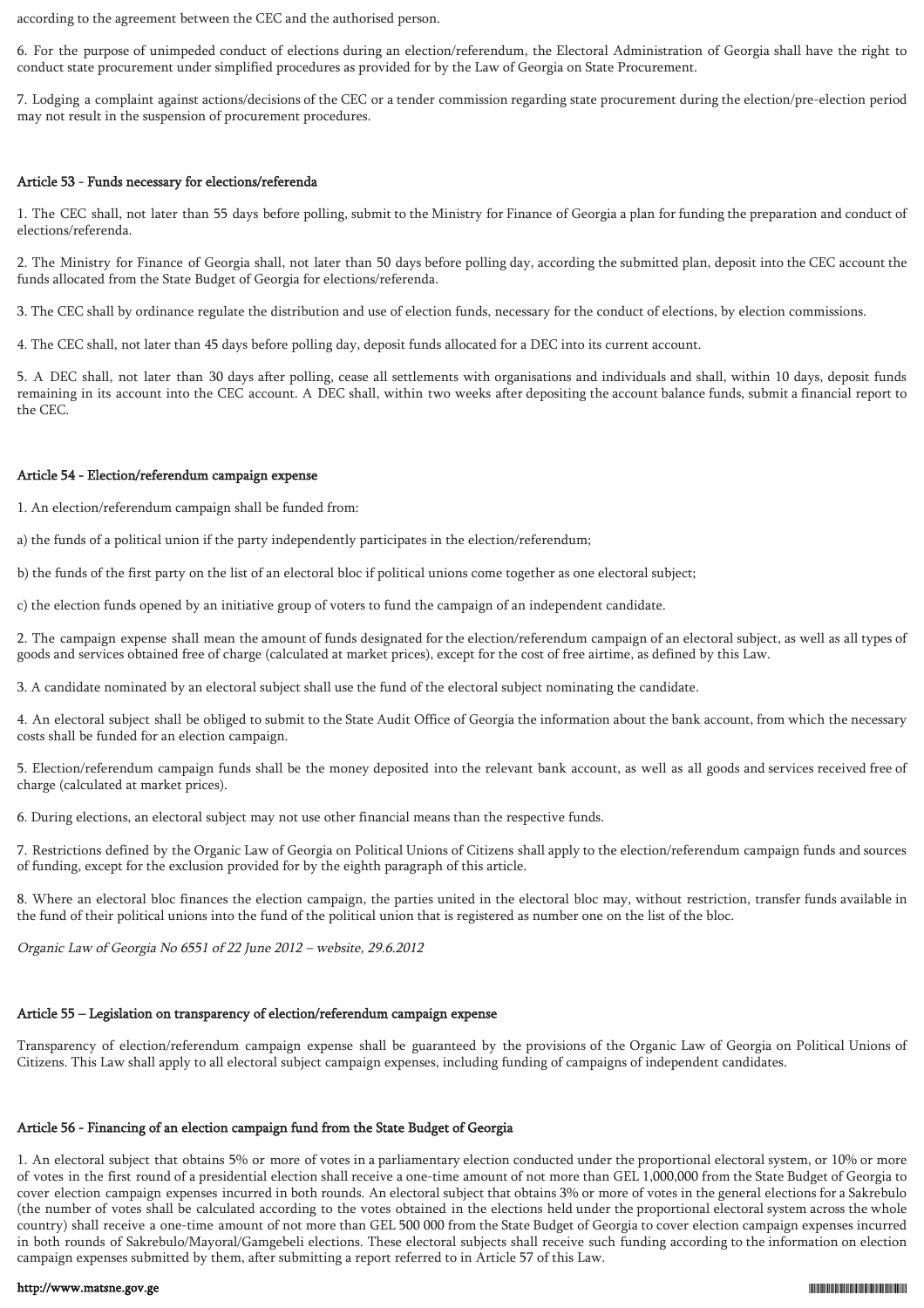2. To finance election campaign expenses from the State Budget of Georgia, an electoral subject shall apply in writing to the CEC within not later than 38 days before Election Day.

3. The relevant funds provided for by the first paragraph of this article shall be deposited into the account of an electoral subject not later than the 15<sup>th</sup> day following the summarisation of election results, based on the CEC summary protocol of election results.

4. To provide financial support to the election campaign of political parties, additional funds shall be allocated from the State Budget of Georgia to cover TV advertising expenses. Only those parties that became eligible for funding based on the results of the last general elections shall receive the sum provided for in this paragraph. To calculate the amount of the sum allocated to a party under this paragraph, the number of the votes obtained by the electoral subject in question in the last general elections shall be multiplied by three and divided by the number of the political associations making up the electoral subject. At the same time, the amount of the sum allocated for a party or an electoral bloc (regardless of the number of parties making up the bloc) running independently in the elections shall not exceed GEL 600 000. At least 15% of the sum allocated to the electoral subject shall be used for pre-election advertising in at least 7 broadcasters who are not national broadcasters.

5. The CEC shall pay broadcasters the expenses referred to in the fourth paragraph of this article based on a contract between a broadcaster and an electoral subject, within 10 business days after the contract is presented to the CEC.

Organic Law of Georgia No 877 of 27 July 2013 – website, 20.8.2013

Organic Law of Georgia No 2093 of 7 March 2014 – website, 14.3.2014

# Article 57 - Report of election campaign expense

1. Once an electoral bloc is registered with the CEC, political unions united in the bloc shall be obliged to suspend activities of their party funds and use solely the fund of the party being the first on the list of the electoral bloc.

2. An electoral subject, once in three weeks following the registration, shall be obliged to publish information, in the forms defined, about the sources, amounts, and dates of receipt of donations.

3. Electoral subjects shall, not later than one month after the announcement of final results of elections, submit to the State Audit Office a report of funds having been used up to the time of reporting, together with an audit (audit firm) report, specifying the source of funds. The electoral subjects that have received, based on preliminary data, the required number of votes as defined by this Law, shall submit the same to the State Audit Office not later than 18 days after the polling day. Any auditor (audit firm) operating in the territory of Georgia may carry out an audit.

4. Political unions united in an electoral bloc shall submit to the State Audit Office, together with the reports of their election campaign expense, a bank document evidencing the suspension of financial operations of the accounts of their funds.

5. Electoral subjects that nominated majoritarian candidates running in the second round of elections, not later than one month after the publication of final results of the second round, shall submit, in the form established by the State Audit Office, the information about the funds remaining unused by the electoral subject; while the electoral subjects that have received, based on preliminary data, the required number of votes as defined by this Law, shall submit the same not later than the eighth day after polling.

6. If the electoral subjects having received the required number of votes as provided for by this Law fail to submit a report of their election campaign funds within the specified time frame, or if any violation of the requirements provided for by law is confirmed, the State Audit Office shall notify the electoral subjects in writing and request them to remedy the deficiency and submit detailed information about the relevant violations in writing. If the State Audit Office deems that the violation is of an essential nature and could have affected the election results, it may recommend to the relevant election commission to apply to court and request to summarize election results without taking into account the votes received by that electoral subject.

7. The State Audit Office shall determine the form of a report for funds used for elections and the procedure for its completion.

Organic Law of Georgia No 6551 of 22 June 2012 – website, 29.6.2012

Organic Law of Georgia No 877 of 27 July 2013 – website, 20.8.2013

# Chapter VIII. Polling

# Article 58 - Arrangement of a polling station

1. The state authorities and local self-government bodies shall provide the premises and inventory required for the preparation and the conduct of elections to electoral commissions for temporary use free of charge. Furthermore, the above bodies shall cover the utility costs of the premises provided.

 $[1^{\overline{1}}]$ . If an appropriate building is available, the building for an election precinct shall be accessible for every voter, and where such building is not available, the building allocated for the election precinct shall, where possible, be adapted by the allocating body for the polling day to ensure accessibility for every voter. (Shall become effective as from the day of scheduling regular parliamentary elections for 2016)]

2. A PEC may not be established and a polling place may not be allocated in the same premises where the following are located:

a) a party

b) state authorities or local self-government bodies, except when there are no other appropriate premises within the territory of an electoral precinct for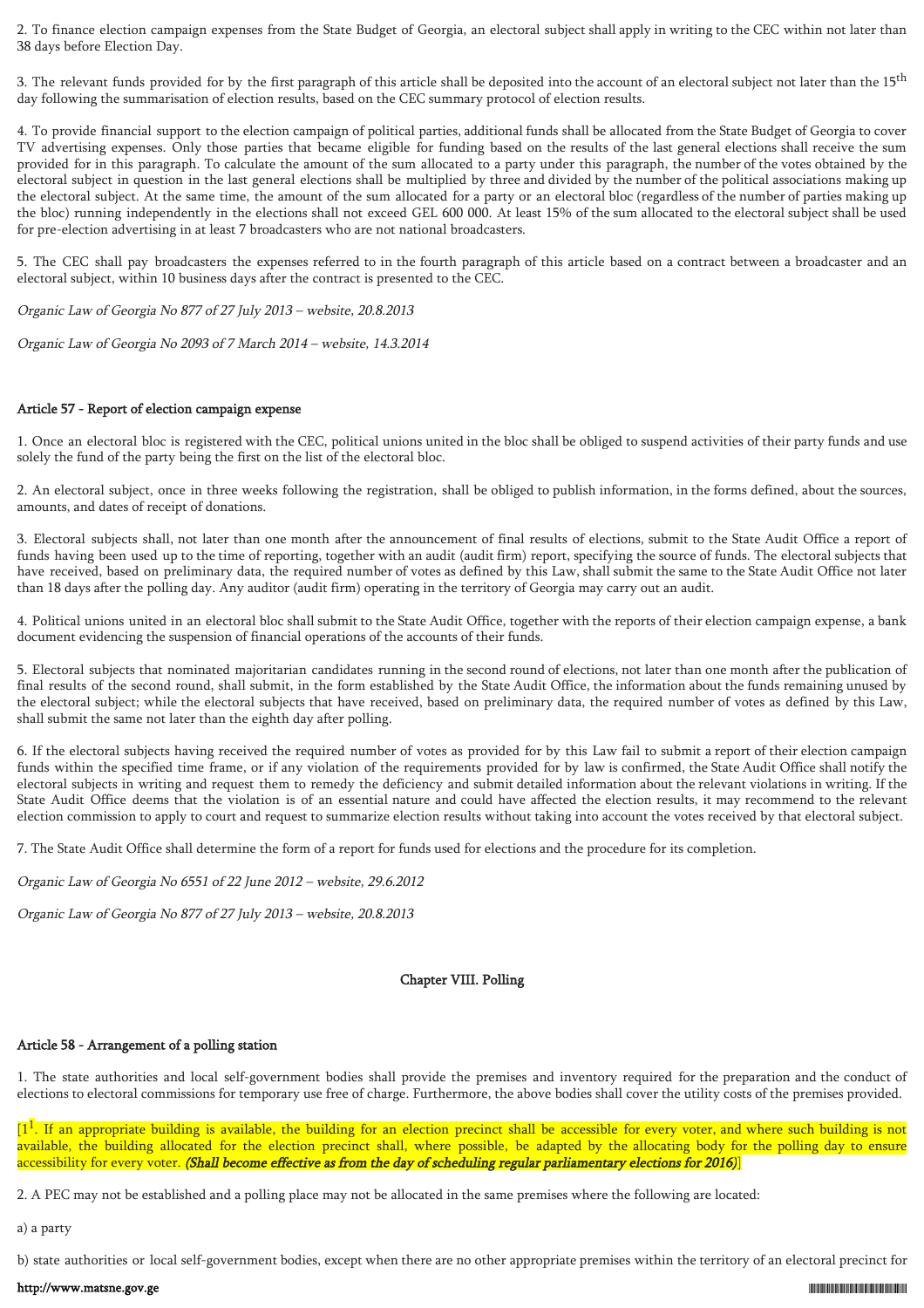the conduct of polling according to this Law; a DEC shall make an appropriate decision

c) police departments (except for PECs formed in exceptional cases).

 $2<sup>1</sup>$ . A party or the headquarters of a party/electoral bloc/initiative group of voters may not be located in the building where the election commission is located.

3. (Deleted – 7.3.2014, No 2093).

4. At a polling station:

a) polling booths shall be set up so as to ensure that voters can complete ballot papers in secret. At least one booth with one pen shall be provided for every 500 voters;

b) places shall be allocated for registration of voters and special envelopes;

c) a transparent ballot box shall be installed in a visible place;

d) lists of voters, party lists, lists of candidates, procedures for filling out a ballot paper established by the CEC, as well as an extract from this Law defining the cases when a ballot paper is deemed invalid, and demonstration protocol(s) of polling results shall be posted in a visible place.

5. If any electoral subject entered into a ballot paper no longer runs in elections, a notice thereof shall be posted in a visible place both at the polling station and in the secret ballot booth (room).

6. In order to ensure that polling is secret, photo and video filming in a polling booth shall be prohibited.

Organic Law of Georgia No 2093 of 7 March 2014 – website, 14.3.2014

# Article 59 - Keeping order at polling stations on polling day

1. The PEC chairperson shall be responsible for keeping order at the polling station on polling day.

2. Decisions made by the PEC chairperson for keeping order at a polling station shall be binding upon all members of the election commission, upon all persons authorised to be present at the polling station and upon voters.

3. No armed individual may enter a polling station.

4. If the commission operations are hindered and order is violated, a PEC may expel a troublemaker from the place where the PEC is located. The chairperson and members of the commission shall sign a respective act drawn up for the expulsion. The act shall specify the first and last names of the troublemaker, as well as the numbers of the electoral district and electoral precinct, and account of the violation and the exact time of its commitment.

5. A PEC shall decide to remove a representative of an electoral subject from the premises.

6. If the polling process or safe movement of electoral documents under this Law is threatened at a polling station or its adjacent territory, at the request of the PEC chairperson, police officers may be summoned to the polling station and its adjacent territory. Police officers shall leave the polling station and adjacent territory with the consent of the PEC chairperson as soon as the disturbance of public order is removed.

# Article 60 - Polling time and place

1. Polling shall take place at a polling station on the election (polling) day from 8:00 to 20:00 hours.

2. It is prohibited to lock the polling station during voting or to terminate or suspend voting, except when it is impossible to ensure the universal and equal suffrage and free expression of the will of voters.

3. The PEC chairperson shall unilaterally decide to close a polling station temporarily, to terminate or suspend polling, to re-open the polling station, and to resume polling, and he/she shall be fully responsible for making such a decision.

4. In the case of the temporary closure of a polling station, a PEC shall, immediately after polling is terminated or suspended, decide to approve or revoke the decision made by the PEC chairperson. After suspension of polling, the PEC shall have the right to decide to terminate polling and to close the electoral precinct. The PEC shall make the above decisions by a decree specifying the cause and the time of temporary closure of the polling station, termination, or suspension of polling. As soon as the cause of temporary closure of the polling place or suspension of polling is removed, the polling process shall be resumed by a decree of the commission chairperson. If polling is declared terminated, it shall not be resumed.

5. A voter may stay at the polling station only during the time required for voting.

6. A PEC shall declare polling completed any time before 20:00 at electoral precincts set up at military units, hospitals, and other inpatient facilities and hard-to-access areas, provided all voters on the list of voters participated in the polling.

7. It is prohibited to conduct polling before the day or after the day of polling, except for the cases provided for by the legislation of Georgia.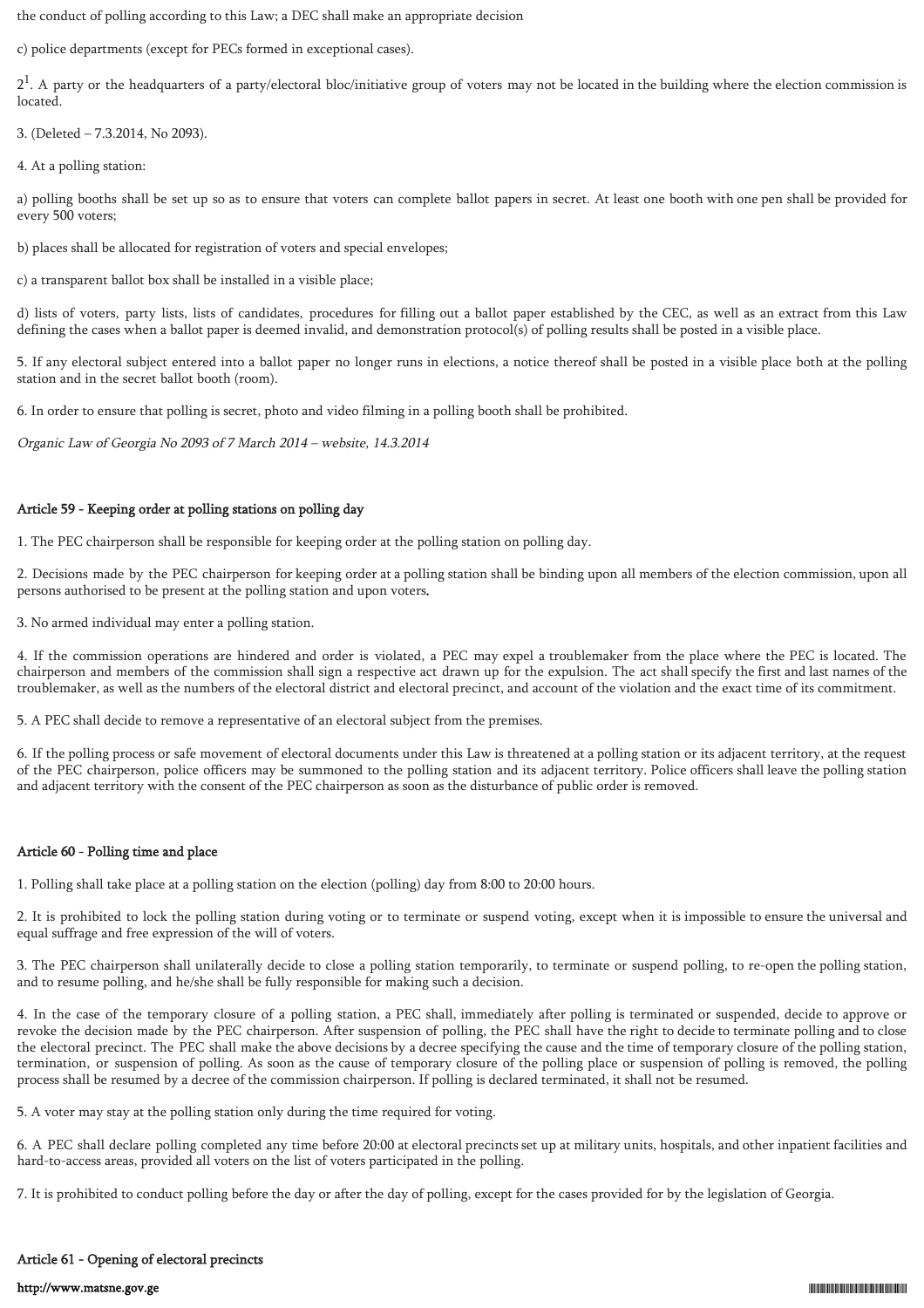1. An electoral precinct shall open at 7:00 a.m. If by this time the number of PEC members is less than 7, the higher DEC shall be immediately informed thereof, and it shall immediately make an appropriate decision.

2. Polling procedures from the time of opening an electoral precinct up to the time of starting polling shall be carried out in the following sequence:

a) immediately after opening an electoral precinct the polling day log-book shall be opened. All persons authorised to be present at the polling place shall sign the first and second pages of the book, and if necessary, the tenth and following pages as well;

b) the PEC chairperson shall inspect the integrity of the sealed package that contains a special seal of the PEC;

c) the PEC chairperson shall prepare papers for casting lots on same kind of sheets with the same pen, shall set a special PEC seal thereto and shall fold the papers so that the text inside cannot be read. The total number of blank and filled out papers shall be equal to the number of commission members participating in casting of lots. The commission chairperson shall conduct casting of lots in the presence of the commission members and persons authorised to be present at a polling station. The commission chairperson/deputy chairperson/secretary may not participate in the casting of lots. The papers shall be thrown onto the table and the commission members participating in casting of lots shall pick them up one by one;

d) the commission chairperson shall identify, by casting lots, 2 commission members from among the members appointed by parties to accompany a mobile ballot box (if necessary); moreover, those persons may not be the election commission members nominated by one electoral subject;

e) another casting of lots shall be conducted to assign other duties to the commission members, in which the following members shall be selected:

e.a) a commission member responsible for regulation of the flow of voters at a polling room and for verification of the inking of voters

e.b) commission members registering voters (at least 1 member per 300 voters) who shall also issue ballot papers after signing and sealing the assigned place on the reverse side of a ballot paper

e.c) a member of the commission supervising ballot boxes and special envelopes

f) after the casting of lots is finished, the PEC secretary shall make a note on the 3<sup>rd</sup> page of the polling day log-book about the results of assigning duties by casting lots;

g) the duties of a commission member defined by casting lots may be delegated to another commission member only with permission of the commission chairperson and that shall be noted by the commission secretary on the  $5<sup>th</sup>$  page of the polling day log-book by specifying the time.

3. If the number of commission members in terms of the duties to be assigned appears on the polling day to be:

a) less by one member, the number of members of the commission registering voters shall be reduced;

b) less by two members, the commission deputy chairperson shall perform the duties of the commission member regulating the flow of voters in the polling room;

c) less by three members, the commission chairperson shall perform the duties of the member of the commission supervising ballot boxes and special envelopes.

4. The DEC shall decide the matter of remuneration of a PEC member who appears before the commission after the end of the lot casting procedure, while the PEC chairperson shall decide the issue of assigning duties to that person.

5. The commission chairperson shall select, by casting lots, not more than 2 representatives from among the electoral subjects present at the polling station, who shall observe the process of registering complaints. If the representatives find (identify) any violation during the registration of complaints, the commission shall decide on registration of the complaint under the determined procedure. Moreover, representatives selected through casting lots and a registrar of complaints (commission secretary) may not be a person nominated by one and the same electoral subject.

6. After the completion of casting lots, the PEC chairperson shall:

a) announce the number of voters according to unified and special lists, including mobile ballot box list;

b) check the integrity of packages of ballot papers and special envelopes and announce the number of ballot papers and special envelopes received;

c) check and put a seal with a unique number on main and mobile ballot boxes as determined by the CEC.

7. Each registrar of voters shall be given a notebook containing all types of ballot papers that shall be confirmed with signatures of the commission chairperson and the registrar on a front page. After all ballot papers are issued from the notebook, another notebook shall be given to the registrar, and so on.

8. (Deleted – 7.3.2014, No 2093).

9. The PEC secretary shall announce the data referred to in paragraph 6(a)(b) of this article and shall incorporate (except for the number of special envelopes) it into the demonstration protocol of polling results and the polling day log-book.

10. The first voter and all PEC members present shall sign control sheets that shall specify the precise time of inserting them into ballot boxes and first name, last name, place of registration and Georgian citizen's personal number of the first voter. Before polling starts, the commission chairperson and secretary shall fill out control sheets (except for the data of the first voter) in three copies. The commission chairperson shall insert one copy of the control sheet into the main ballot box after the first voter appears, the second copy shall be inserted into a mobile ballot box, and the third copy shall be kept for the purpose of further comparison with the control sheets in the ballot boxes.

11. Polling shall start at 8:00 a.m. on the polling day.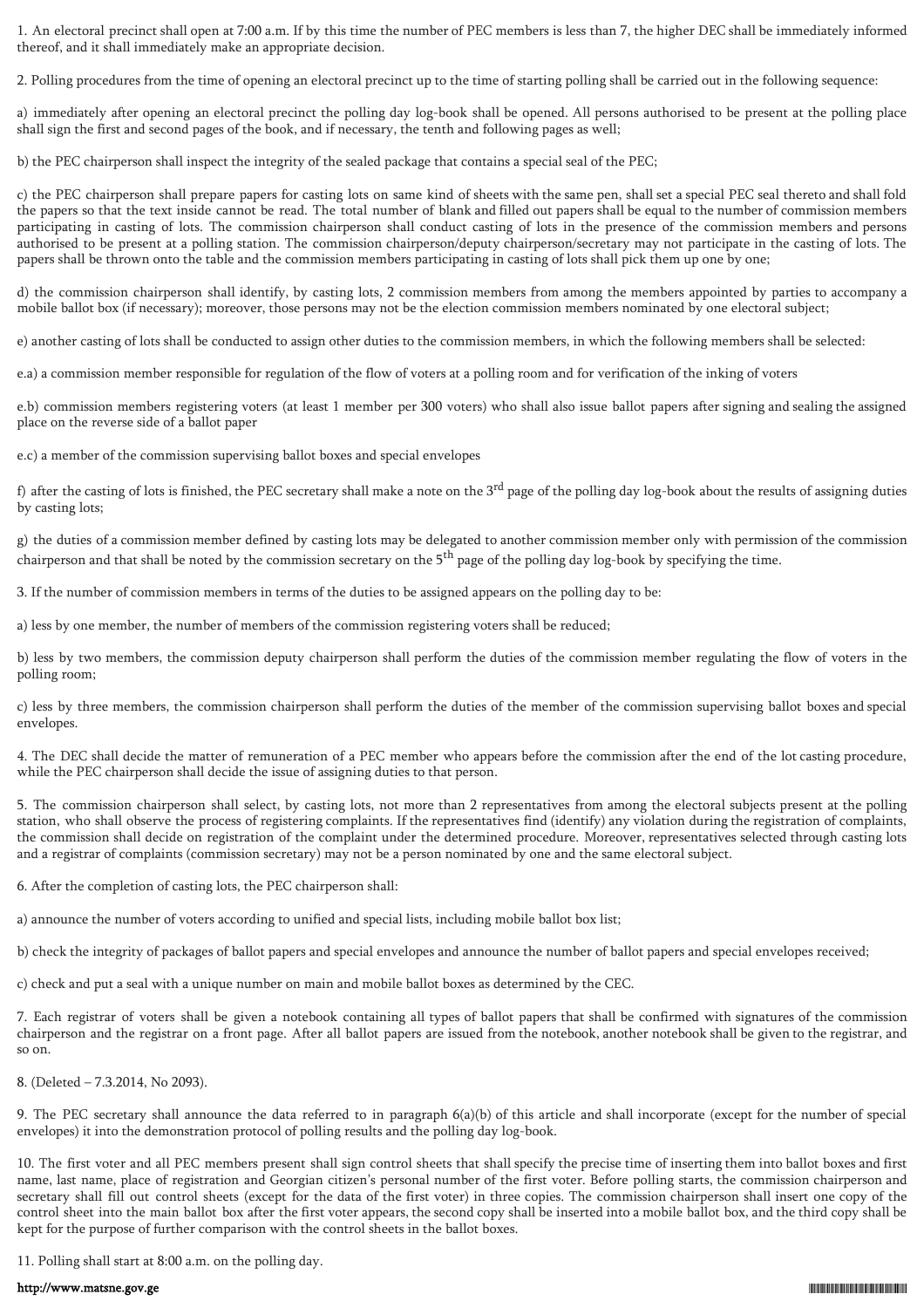Organic Law of Georgia No 864 of 25 July 2013 – website, 19.8.2013

Organic Law of Georgia No 2093 of 7 March 2014 – website, 14.3.2014

## Article 62 - Polling day log-book

1. The polling process at an electoral precinct as well as claims, complaints, and comments concerning the progress of polling shall be recorded in a polling day log-book ('the log-book').

2. The log-book shall be maintained in the Georgian language, while for those electoral districts for which ballot papers are also printed in other languages understandable to the local population, the log-book may also be maintained in the respective language.

3. The log-book shall be delivered to the commission secretary who is, together with the commission chairperson, in charge of recording every election procedure during the polling day in the log-book and of specifying the time of implementation thereof.

4. One copy of the log-book together with ballot papers shall be delivered to PECs.

5. The log-book shall be bound with a lace; the lace shall be sealed, the sheet to be sealed shall be signed by the DEC chairperson and secretary, and shall be affixed with a DEC seal. Every page of the log-book shall be numbered and the number of the electoral district and the electoral precinct shall be specified on each page.

6. The PEC secretary shall record on page 4 of the log-book the amount of unused ballot papers and envelopes delivered to persons accompanying a mobile ballot box that remain in the ballot box after polling.

7. The commission secretary shall record on page 5 of the log-book the information regarding temporary delegation of a commission member's duties defined by casting lots to another member of the commission.

8. The commission secretary shall record on pages 6 and 9 of the log-book every set of data to be entered into the summary protocol when summarising polling results.

9. All persons authorised to be present at a polling place may record in the log-book all claims, complaints, and comments related to the polling procedure on the polling day (page 10 and the following pages of the log-book shall be used for this purpose), and may specify witnesses (if any). Persons making records in the log-book shall specify their first and last names, and address as provided on the identity card of a citizen of Georgia.

10. No one shall have the right to prevent any person authorised to be present at a polling place from making records in the log-book.

11. The log-book shall be closed after polling results are summarised. It shall be signed by the chairperson and the secretary of the PEC and certified with the PEC seal. The log-book shall be sealed together with applications/complaints received and forwarded to the higher DEC together with the sealed documents specified in Article  $67(5^1)$  and the summary protocol(s) of a PEC.

Organic Law of Georgia No 2289 of 17 April 2014 – website, 17.4.2014

## Article 63 - Ballot papers and special envelopes

1. Ballot papers shall be printed under a CEC decree and according to the sample established by the CEC in the Georgian language, while in Abkhazia ballot papers shall be printed in the Georgian and Abkhazian languages, and if necessary, in other languages understandable to the local population.

2. For electoral precincts the CEC shall ensure the use of technologies that allow voters with vision disabilities to complete a ballot paper independently.

3. The CEC shall ensure the printing of ballot papers and the production of ballot boxes (main and mobile), while the relevant DEC shall be responsible for the accuracy of the data to be entered into ballot papers for the elections of a local self-government representative body Sakrebulo (except for the Tbilisi (capital city of Georgia) self-government body Sakrebulo). Ballot papers shall be printed under permanent supervision of observers and persons authorised by the CEC and DECs. Two commission members appointed by decree of the respective election commission and observer organisations registered under this Law may observe the process of printing of ballot papers (at every place of printing). The observer organisations shall agree upon nominating not more than 3 observers.

4. The respective election commission shall, within two days after adoption of the appropriate decree, publish data about the place where ballot papers are printed and ballot boxes are produced, as well as about the persons responsible for printing ballot papers and producing ballot boxes.

5. A person printing the ballot papers shall be personally responsible for the precise compliance of the number of ballot papers printed and transferred to the relevant election commission with the number of ballot papers ordered in order to make sure that no extra ballot papers are printed and disseminated.

6. The chairperson and secretary of an election commission shall be personally responsible for the storage and proper distribution of ballot papers in the election commission.

7. In order to provide a precise recording of ballot papers, each type of ballot paper shall be numbered sequentially (the number shall be specified on the counterfoil of a ballot paper; a ballot paper and its counterfoil shall be separated from each other by a perforated line) and bound in 50 copies in the form of a notebook. Each notebook shall specify on its cover page the type of ballot paper, the lines for a notebook number, numbers of ballot papers in the notebook, numbers and names of electoral districts and electoral precincts, the lines for signatures of a PEC chairperson and a PEC member (registrar of voters), to whom the notebook is to be delivered, as well as the line for recording the number of unused ballot papers.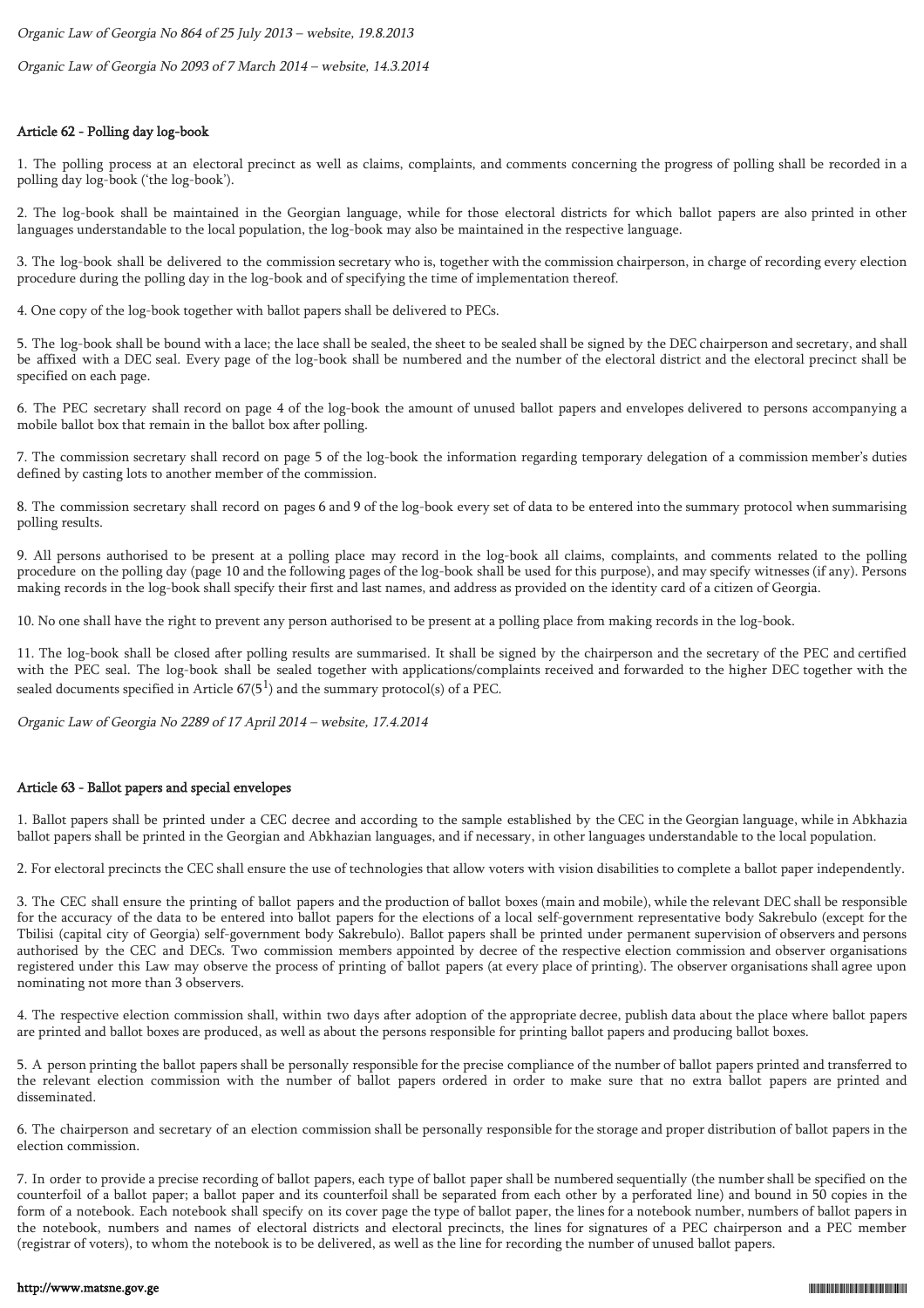8. The number of special envelopes delivered to each PEC shall equal to the total number of voters in an electoral precinct, while the number of ballot paper notebooks shall be equal to a multiple number of 50 of the total number of voters in an electoral precinct.

9. The CEC shall transfer ballot papers and special envelopes to DECs not later than two days before polling day. On the other hand, the DEC shall transfer ballot papers and special envelopes to PECs not later than 12 hours before polling starts.

10. The number of ballot papers and special envelopes shall be precisely registered. Two copies of a delivery and acceptance certificate shall be drawn up after the CEC transfers ballot papers and special envelopes to a DEC and the DEC transfers them to a PEC. A delivery and acceptance certificate shall specify the names of the commissions having transferred and having received ballot papers and special envelopes, the amount of special envelopes, the type of ballot papers, the amount of ballot paper notebooks (specifying their numbers and the numbers of ballot papers), the identity of persons having issued and having received them. A delivery and acceptance certificate shall be signed by the persons having issued and having received the documents (one copy of the certificate shall remain with the commission having transferred ballot papers and special envelopes, while another copy shall be given to the commission having received the ballot papers and special envelopes). A representative of the election commission that is given ballot papers and special envelopes shall request one copy of a delivery and acceptance certificate to be transferred to the respective DEC/PEC. A delivery and acceptance certificate shall represent public information.

11. Signatories to a delivery and acceptance certificate referred to in the tenth paragraph of this article shall, before drawing it up, and after determining the compliance of ballot paper information, count ballot papers and enter data into the delivery and acceptance certificate. Thereafter, ballot papers shall be sealed again and that shall be endorsed by the signatures of the parties.

12. The front page of a ballot paper shall include:

a) the name of an election/referendum and the date of the election/referendum;

b) the name and the number of an electoral district;

c) the number of an electoral precinct (on counterfoil of a ballot paper and on ballot paper itself);

d) during elections held under the proportional system – the serial number and name of the party/electoral bloc independently running in the elections; during the elections for the President of Georgia, the Mayor of a self-governing city (including Tbilisi), the Gamgebeli of a self-governing community and during the elections held under the majoritarian system – the serial number, first name, and last name of a candidate, and the name of a nominating electoral subject. If a presidential candidate of Georgia or any majoritarian candidate is nominated by an initiative group of voters, the word 'independent' shall be indicated next to the serial number in the ballot paper;

e) a referendum paper shall also specify the question to citizens concerning the referendum issue and options of possible answer: 'yes' and 'no';

f) the procedure for filling out a ballot paper.

13. If it turns out that a ballot paper was supposed to be in another electoral precinct/district or the quantity thereof does not comply with the one determined in advance, or it has a typographical or other defect, the higher election commission shall be immediately notified thereof, while the relevant election commission may, by an appropriate certificate, enter the actual number of ballot papers into the summary protocol.

14. The reverse page of a ballot paper shall specify the following:

a) the place for affixing a signature by the registrar of voters;

b) the place for affixing a special stamp by the registrar of voters.

15. If an electoral subject is withdrawn from an election, a stamp 'withdrawn from election' shall be placed on a ballot paper after the name of an electoral subject.

16. Ballot papers are state property. It is prohibited to take ballot papers out of a polling station, to take them away, or to destroy them on the polling day without permission.

17. Ballot papers shall be printed on a paper with protective signs and only the CEC shall have the right to order and purchase such papers.

18. The violation of the restrictions provided for by the sixteenth paragraph of this article, as well as the dissemination and use of forged ballot papers, is a criminal offence punishable by law.

19. A PEC shall issue a ballot paper(s) and special envelopes based on a list of voters against a Georgian citizen's identity card, passport of a citizen of Georgia, refugee certificate for IDPs from the occupied territories of Georgia (together with the identity card of a citizen of Georgia).

20. Each voter shall be given one special envelope and the appropriate amount of ballot papers on the polling day.

21. Voters shall be given two types of ballot papers during elections for the Parliament of Georgia – one for majoritarian and the other for proportional elections.

22. A commission member acting as a registrar of voters shall endorse the issuance of a ballot paper(s) by his/her signature on the list of voters.

23. Voters shall endorse receipt of a ballot paper(s) by his/her signature on the list of voters.

Organic Law of Georgia No 2093 of 7 March 2014 – website, 14.3.2014

## Article 64 - Inking of voters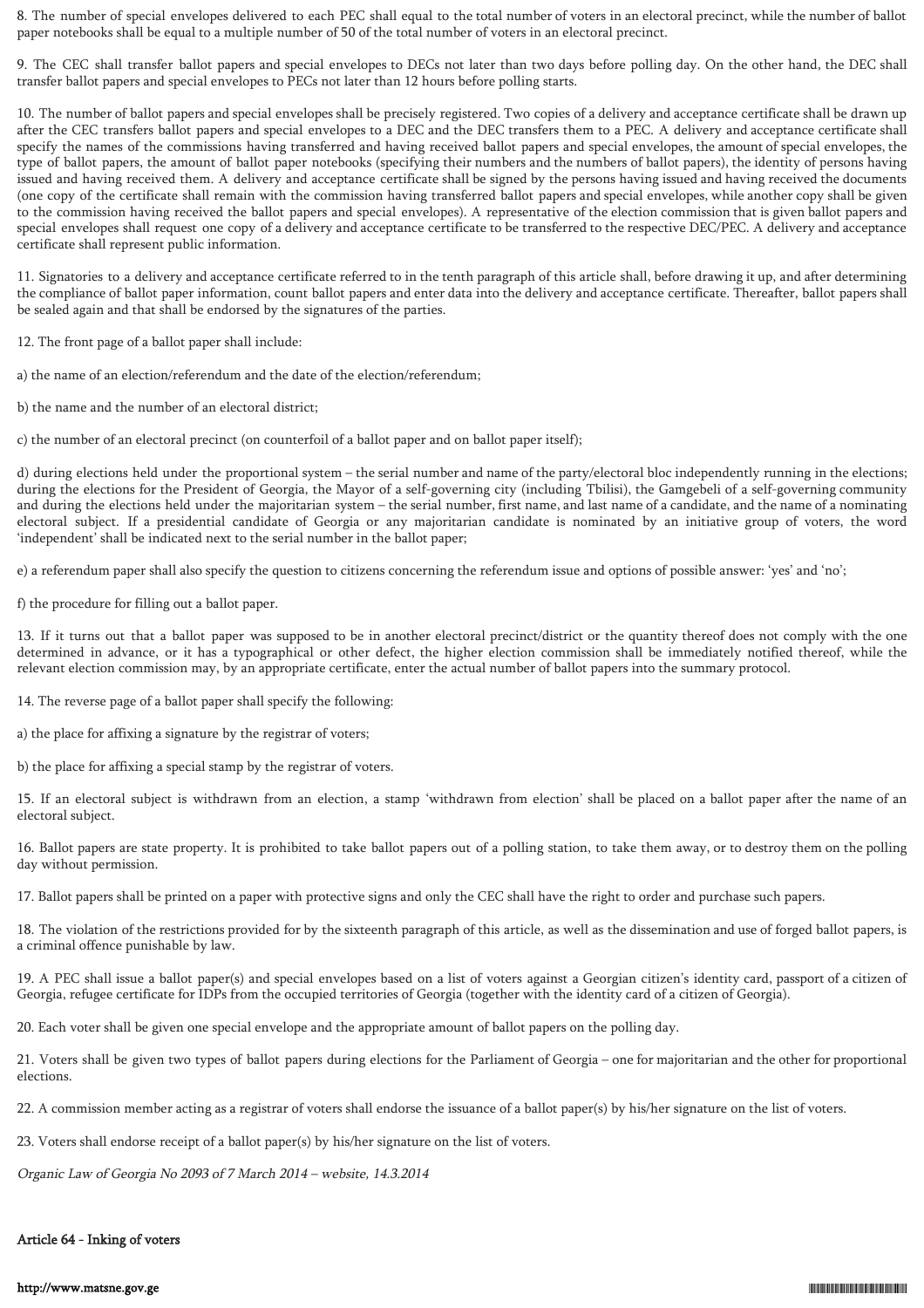1. Inking of voters shall be conducted in every electoral precinct (except for the cases referred to in the fifth paragraph of this article), which implies applying of invisible and nonhazardous indelible ink on the voter's right thumbnail or forefinger nail (in the case of impossibility to perform this action, the invisible and indelible ink shall be applied on the voter's right nail of another finger, and if this is also impossible, the same procedure shall be conducted on the left hand).

2. A voter shall go through the inking verification procedure provided by the respective election commission member upon entering a polling room. The commission member shall illuminate the place for inking with a special device and after making sure that a voter has not been inked before, he/she shall grant the voter the right to participate in polling. If the device determines that a voter has been inked before, the voter shall be restricted from participating in polling and his/her name shall be recorded in the log-book.

3. A voter who has gone through the inking verification procedure shall move to the registration desk, where the registrar of voters shall ink a voter and issue a ballot paper(s). In the case of refusal to inking, a voter shall have no right to vote and a ballot paper(s) shall not be issued to him/her.

4. If a member of the election commission, an observer present at an electoral precinct and/or a representative of an electoral subject becomes suspicious of the inking or inking verification procedure, he/she shall have the right to require the repeated conduct of the procedure referred to in the second and/or third paragraph of this article. The same persons shall have the right to require respective responses to any identified violation of the inking procedure.

5. Inking shall not apply to prisons/penal institutions, hospitals and other inpatient facilities (for patients), or to mobile voters.

[5. Inking shall not apply to penitentiary institutions, hospitals and other inpatient facilities (for patients), or to mobile voters. (Shall become effective as from 1 July 2015)]

6. A voter who has gone through the inking procedure and has participated in an election may not vote again at the same or another electoral precinct.

7. An individual violating the requirements referred to in this article shall be held liable under the legislation of Georgia.

Organic Law of Georgia No 3562 of 1 May 2015 – website, 18.5.2015

## Article 65 - Conduct of polling

1. Each voter shall vote personally. It is restricted to vote in the place of another person.

2. Voting shall be conducted under the procedure and in the sequence as follows:

a) on entering the polling room, a voter shall be checked for ink; if a voter is not inked, he/she shall be allowed to vote. A commission member responsible for regulating the voters flow in the polling room shall allow a voter into the polling room only after the voter presents his/her identity document and if not more than two voters are standing at the registration desk that is designated for that voter;

b) after entering the polling room a voter shall go to the registration desk corresponding to the first letter of his/her last name in the list of voters, and shall present to the registrar of voters a Georgian citizen's ID card or passport; an internally displaced person (IDP) from the occupied territories of Georgia shall additionally present an IDP card. The registrar of voters shall check that the voter's registration data in the presented document(s) correspond to the data on the lists of voters, and that the voter's face and the photos in the presented document(s) and the photos in the lists of voters match. If the match is verified, the registrar of voters shall ink the voter and sign in a respective box in the list of voters, after which the voter will confirm the receipt of ballot paper(s) by his/her signature. When issuing a ballot paper(s), a registrar of voters shall sign in the appropriate box on the back of the ballot paper(s) and certify the ballot paper(s) with a special seal;

c) after endorsing a ballot paper(s), a voter shall enter a secret polling booth and fill out the ballot paper(s) as defined by this Law. After filling out the ballot paper(s), the voter shall fold it (them) so that it is impossible to see who/what he/she voted for;

d) a voter shall take the folded ballot paper(s) to a desk standing separately, shall independently take a special envelope and put the ballot paper(s) therein. Only a voter shall have the right to put a ballot paper(s) in a special envelope. An election commission member may not open the filled out ballot paper(s) or otherwise violate the secrecy of voting;

e) not more than 1 voter at a time shall be allowed at a ballot box;

f) a commission member supervising a ballot box and special envelopes shall be permanently present by the ballot box. He/she shall keep closed the ballot box opening for inserting envelopes and shall open it only after making sure that a voter has only one envelope in hand;

g) after the end of the election, the ballot box opening for inserting envelopes shall be sealed.

 $2<sup>1</sup>$ . If the verification under paragraph (2)(b) of this article confirms that the registration data (except for a photo) contained in the presented document(s) correspond to the data contained in the list of voters, but the registrar of voters considers that the face of the voter does not match the photo in the presented document or the photo in the list of voters, the registrar of voters shall apply to the PEC chairperson. The PEC chairperson shall allow the voter to vote after performing the procedure specified in paragraph  $(2^2)$  of this article.

# 2<sup>2</sup>. If the PEC chairperson:

a) confirms inconsistency defined in paragraph (2<sup>1</sup>) of this article, the PEC secretary shall make a record in the log-book, on a specially designated page, specifying the fact of inconsistency, the voter's name, last name and serial number in the list of voters. That record shall be certified by the signatures of a PEC chairperson and a PEC secretary. The PEC secretary shall attach the photocopy of the document presented by the voter to the log-book, and certify it with his/her signature;

b) does not confirm the inconsistency defined in the paragraph  $(2^1)$  of this article but the registrar of voters, who detected the inconsistency, does not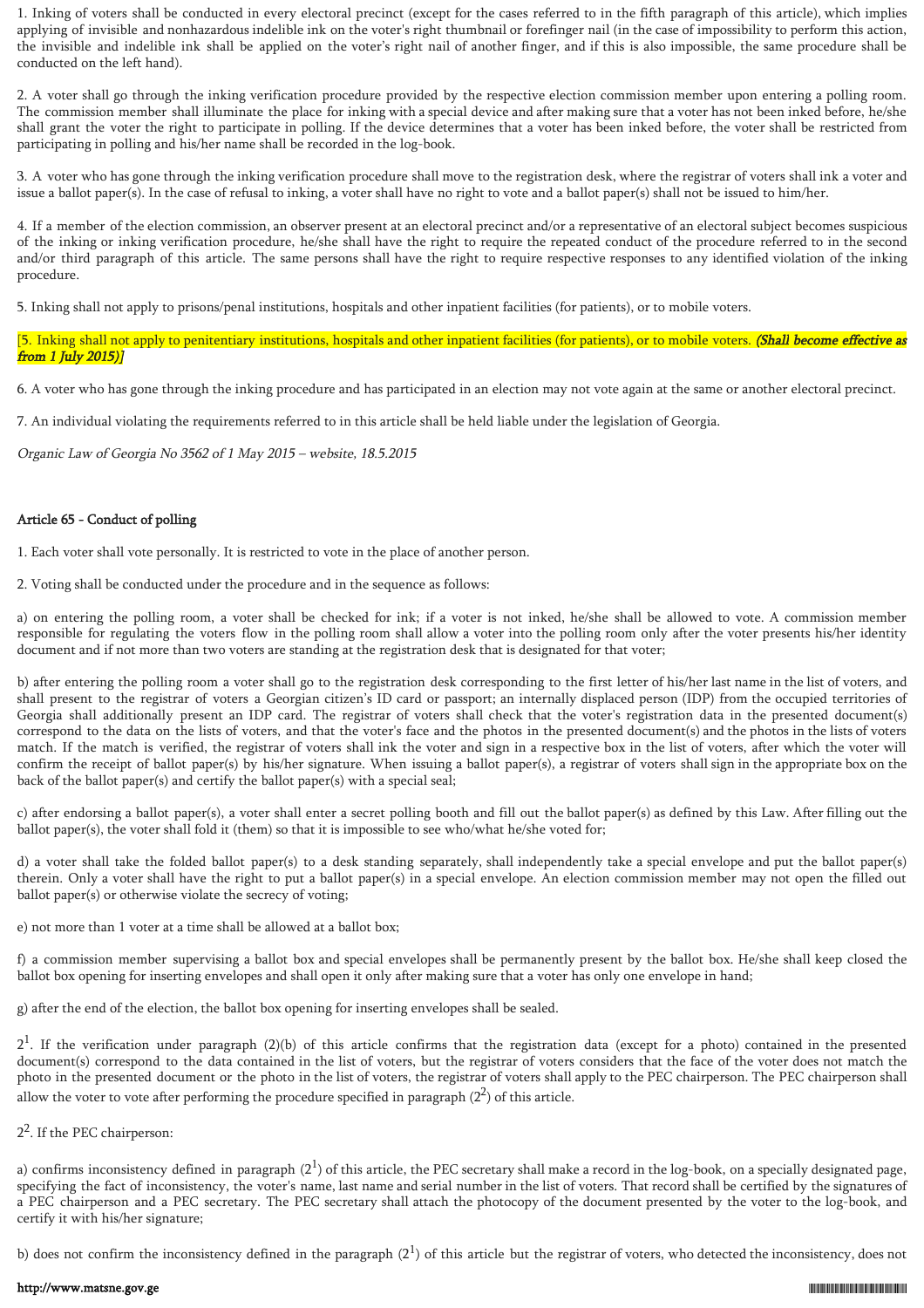agree with him/her, the registrar of voters shall record and certify with signature his/her special opinion in the log-book, on a specially designated page, after which the PEC secretary shall add to that record the voter's name, surname and the serial number in the list of voters and certify the record with his/her signature. The PEC secretary shall attach the photocopy of the document presented by the voter to the logbook, and certify it with his/her signature.

3. It is restricted for any other person to be present at the moment of filling out a ballot paper. A voter who is unable to fill out a ballot paper independently may ask any person for help in the secret polling booth except for:

a) a member of an election commission

b) a candidate

c) a representative of an electoral subject

d) an observer.

4. If a voter or a PEC member spoils a ballot paper or a special envelope, he/she shall inform the PEC chairperson thereof, re-submit the spoiled ballot paper/special envelope, and get a new one. A corner of the spoiled ballot paper/special envelope shall be cut off in the presence of a voter, the word 'spoiled' shall be written thereon, and then the spoiled ballot paper/special envelope shall be signed by the PEC chairperson and stored separately.

5. Members of a PEC and persons authorised to be present at a polling place may require a voter, before he/she goes into the polling booth and places the ballot paper(s) into a special envelope, to show them that he/she has the exact number of ballot papers and special envelopes in hand as defined by this Law. A voter shall be obliged to comply with this requirement.

6. A PEC secretary shall, on the polling day, count the number of signatures of voters in the list of voters twice, at 12:00 and at 17:00, and record the number of signatures of voters in the PEC demonstration protocol and log-book.

7. If the seal integrity of a ballot box is lost during elections, a PEC shall stop the voting process and shall decide by decree whether or not to re-seal the ballot box and resume polling.

8. A polling place shall be closed at 20:00. Voters standing in the line by that time may vote. For this purpose, one of the election commission members shall, by order of the PEC chairperson, register the first and last names of voters waiting in the line and inform the PEC chairperson about the number thereof, while the commission secretary shall enter the number of voters standing in the line into the log-book. The PEC chairperson shall announce that only voters standing in the line have the right to vote.

9. After closing a polling place, authorised persons of a PEC set up for exceptional cases shall take the ballot box and electoral documents of an electoral precinct established for exceptional cases to a polling place pre-designated by a DEC.

Organic Law of Georgia No 2289 of 17 April 2014 – website, 17.4.2014

## Article 66 - Mobile voting

1. The mobile voting procedure shall start at 9:00 and end at 19:00. A mobile ballot box shall be returned to an electoral precinct not later than 20:00.

2. Persons referred to in Article 33 of this Law shall have the right to cast a vote through mobile voting.

3. From 9:00 on polling day, the PEC chairperson shall provide the election commission members accompanying a mobile ballot box with the mobile ballot box list, special envelopes, and necessary number of ballot papers signed and sealed with a special seal by the registrar of voters.

4. Two members of a PEC selected by casting lots and persons authorised to be present at a polling place shall participate, at their own discretion, in polling conducted according to the location of voters.

5. If a vehicle is used during mobile voting, a PEC shall allocate space in the vehicle for 2 observers selected by casting lots from among persons authorised to be present at a polling station.

6. A voter shall cast a vote through mobile voting in case his/her actual whereabouts is assigned to the territory of an electoral precinct where he/she is registered.

7. One transparent mobile ballot box shall be used to conduct polling according to the actual whereabouts of voters. The PEC secretary shall enter into the log-book the amount of ballot papers and special envelopes delivered to the election commission members accompanying a mobile ballot box. After the end of polling, the amount of ballot papers and special envelopes in a ballot box as well as unused ones shall be summarised in order to make a comparison thereafter. After the completion of the above procedure, a corner of each unused ballot paper and special envelope shall be cut off, the word 'spoiled' shall be written thereon, and then it shall be signed by the PEC chairperson and stored separately. All procedures related to polling at an electoral precinct shall apply to mobile voting as well. The powers of representatives and observers shall also be identical.

8. If, in the cases provided for by Article 33 of this Law, both the place of registration and the actual whereabouts of a voter are assigned to one and the same electoral district, the voter shall have the right to participate in elections held under the proportional and majoritarian electoral systems and a respective ballot paper and special envelope shall be issued to him/her. Otherwise, a voter shall have the right to participate only in elections held under the proportional electoral system.

9. Polling procedures referred to in the eighth paragraph of this article shall be conducted by the PEC on the territory where there is a military unit, a hospital or other inpatient facility or a penitentiary establishment, in which a voter is located.

10. After the end of polling, the mobile ballot box opening shall be sealed so that it cannot be opened without damaging the seal.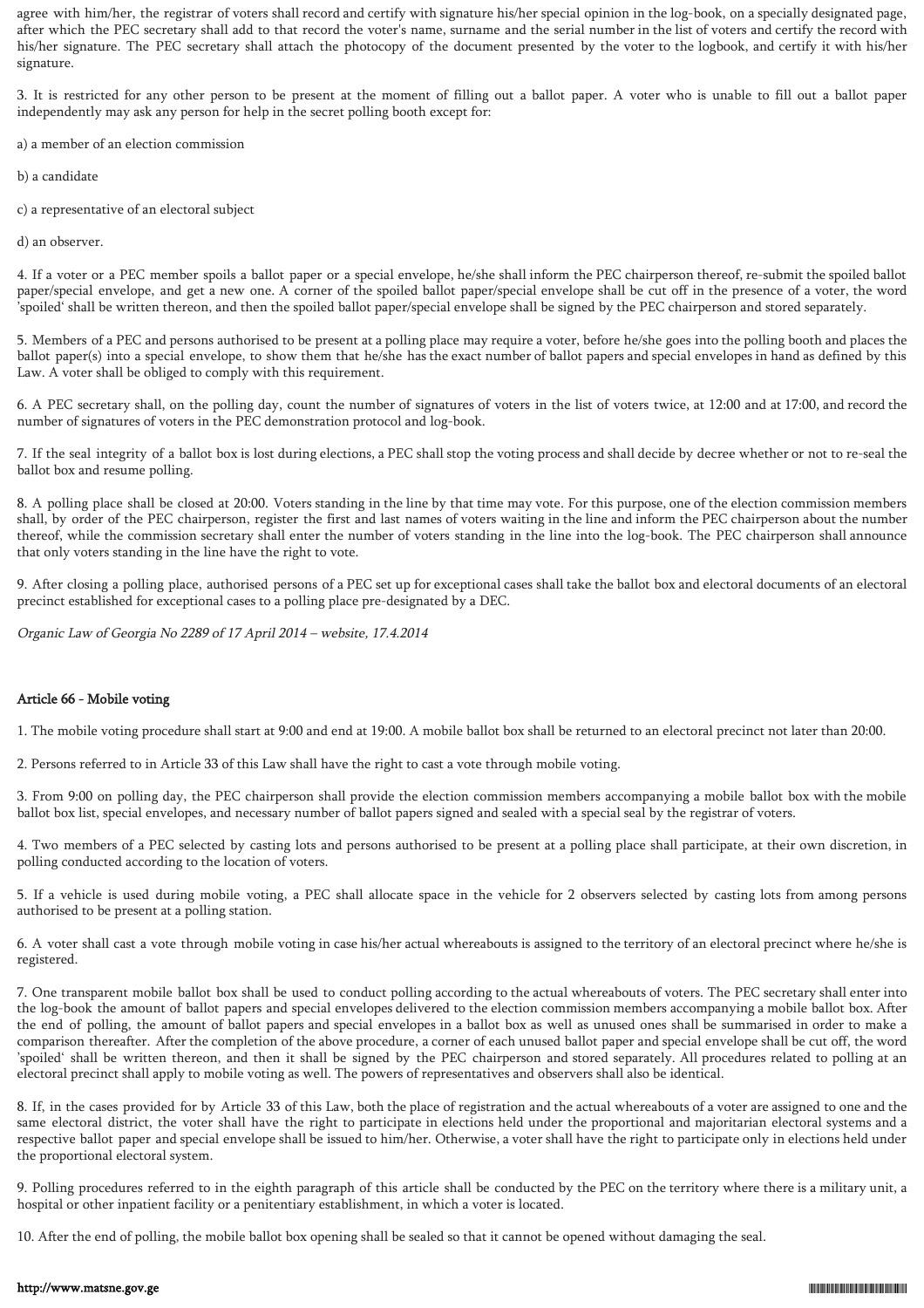11. Polling procedure through mobile voting may not take place for the voters staying abroad on polling day.

Organic Law of Georgia No 1273 of 20 September 2013 – website, 2.10.2013

## Article 67 - Procedures to be conducted before opening ballot boxes

1. After the end of polling, a PEC chairperson shall select by lot at least 3 counting officers under Article 61(2)(c) of this Law, while observers shall select from within their members not more than 2 supervisors by mutual agreement (if observers fail to come to an agreement, the PEC chairperson shall select 2 supervisors from among the observers by lot).

2. The commission chairperson shall select by casting lots not more than 2 representatives from among the representatives present at an electoral precinct who shall participate in the process of counting valid and/or invalid ballot papers, together with the counting officers selected from among the commission members by casting lots. Moreover, representatives of the electoral subjects who are at the same time the counting officers selected by casting lots from among the commission members appointed by the same electoral subjects shall not participate in casting lots for above-mentioned representatives.

3. Counting officers shall sequentially count the total number of voters participating in polling by unified, special, and mobile ballot box lists of voters. The PEC secretary shall immediately incorporate the results into a demonstration protocol and a polling day log-book, and then wrap and seal separately the unified, special, and mobile ballot box lists of voters.

4. The commission secretary shall cut an edge off any unused ballot paper. Unused and spoiled ballot papers shall be bound in separate packages. Each package shall specify the name and number of an electoral precinct, and the type of ballot paper.

5. Packages shall be sealed and signed by counting officers and the PEC chairperson.

 $5<sup>1</sup>$ . Upon the completion of the above procedures, the PEC secretary shall record the number of cases defined in Article 65(2<sup>2</sup>), the number of documents attached to the log-book and shall enter the relevant data into the log-book. Then the secretary shall pack and seal the documents, indicate the number of the electoral precinct, the type of the document and sign the sealed package.

6. Polling procedures at an electoral precinct set up in exceptional cases shall be conducted according to the general procedures. After the end of polling, a PEC established in exceptional cases shall seal the ballot box opening, list of voters, and unused and spoiled ballot papers. The ballot box, list of voters, and sealed unused and spoiled ballot papers shall immediately be submitted to an electoral precinct (main electoral precinct) pre-designated by decree of a DEC.

7. The main electoral precinct shall open the ballot box of an electoral precinct established in exceptional cases defined in the eighth paragraph of this article, and shall mix special envelopes and ballot papers from that box with the special envelopes and ballot papers available at the main electoral precinct.

8. A ballot box of an electoral precinct established in exceptional cases shall be opened after mobile and main ballot boxes of the main electoral precinct are opened. The results of the main electoral precinct and the electoral precinct established in exceptional cases shall be recorded in one summary protocol.

Organic Law of Georgia No 6571 of 28 June 2012 – website, 28.6.2012

Organic Law of Georgia No 2093 of 7 March 2014 – website, 14.3.2014

Organic Law of Georgia No 2289 of 17 April 2014 – website, 17.4.2014

## Article 68 - Opening of ballot boxes

1. The PEC chairperson shall check the seal integrity on a ballot box in the presence of PEC members and persons authorised to be present at a polling place.

2. If the seal integrity is lost but a PEC considers that this has not led to violation of the requirements of this Law, the procedure of summarising results shall be resumed under a PEC decree. Otherwise, a ballot box shall be sealed and the PEC decree and the sealed ballot box shall immediately be submitted to the higher DEC.

3. Counting officers shall move ballot boxes to a desk standing separately and take their places on opposite sides so as to maintain two meters distance between PEC members and persons authorised to be present at the polling station. Two supervisors and two representatives selected from among the observers shall stand next to counting officers.

4. A PEC shall first open mobile ballot boxes. Counting officers shall take special envelopes from the mobile ballot box and place them on the desk, check whether there is a control sheet in the mobile ballot box and compare it with the control sheet kept with the PEC for comparison. If any difference between the two control sheets is identified or if the control sheet is missing in the mobile ballot box, all special envelopes and ballot papers shall be bundled in one package and labeled 'invalid' and then submitted to the higher DEC after the polling and vote counting procedures are completed at the electoral precinct. After this procedure, counting officers shall open the main ballot box.

5. Counting officers shall take special envelopes and ballot papers from the main ballot box and place them on a separate desk, check whether there is a control sheet in the main ballot box and compare it with the control sheet kept by the PEC chairperson for comparison. If any difference between the two control sheets is identified or the control sheet is missing in the main ballot box, all special envelopes and ballot papers shall be bundled in one package and sealed. A respective protocol shall be drawn up and immediately submitted to the higher DEC. If violations do not occur, counting officers shall mix special envelopes from the main and mobile ballot boxes and start counting ballot papers.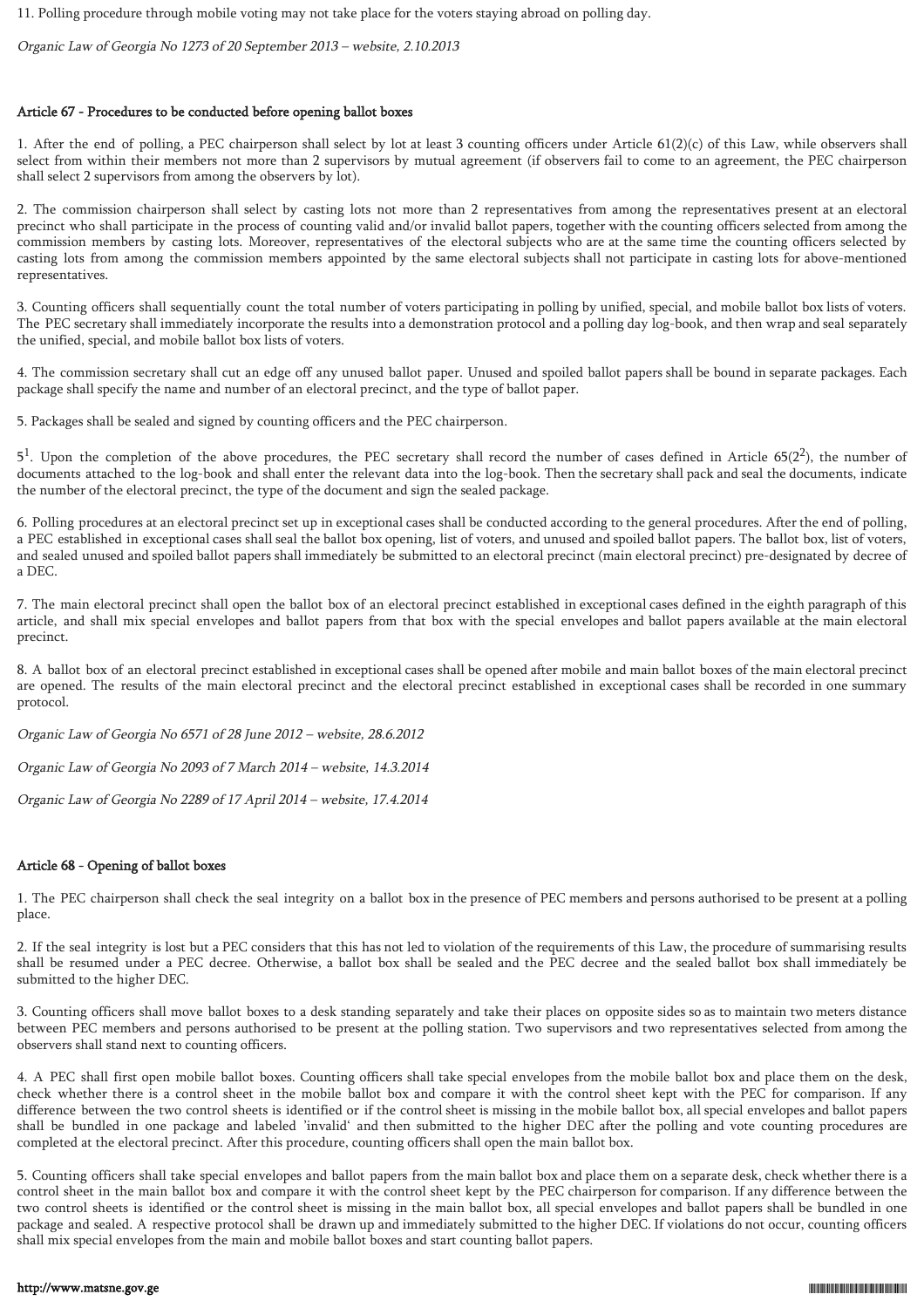## Article 69 - Counting of votes

1. A PEC shall count ballot papers in compliance with the following procedure:

a) the first counting officer shall take a ballot paper out of a special envelope, announce for whom the vote has been cast and transfer one type of ballot paper to the second counting officer, another type of ballot paper to the third counting officer, etc., while he/she shall place special envelopes separately. Counting officers shall sort ballot papers separately by the votes given to each electoral subject;

b) unidentified type of ballot papers and ballot papers deemed by counting officers invalid shall be placed separately from ballot papers raising doubt about their validity.

2. One of supervisors selected from among observers shall stand next to the second counting officer as referred to in paragraph 1(a) of this article, and another supervisor shall stand next to the third counting officer as referred to in the same subparagraph. Supervisors shall have the right to observe the entire procedure of counting votes, make remarks on errors, require rectification of errors, and unless the requirement is met, appeal the PEC action to the higher DEC, and thereafter in court. Persons authorised to be present at a polling station may require the counting officer to put aside any ballot paper raising doubt about its validity.

3. A standard ballot paper shall be deemed invalid only in the following cases:

- a) the ballot paper is not endorsed by the signature and special seal of a registrar of voters;
- b) it is impossible to determine for which electoral subject a voter cast a vote;
- c) the number of ballot papers in a special envelope exceeds the number required;
- d) the special envelope does not comply with the sample;
- e) the ballot paper in a ballot box is without a special envelope;
- f) the ballot paper was intended for another electoral precinct.

4. Any corrections, changes, or amendments to a ballot paper after a voter casts a vote shall give rise to liability under the legislation of Georgia.

5. Ballot papers raising doubt about their validity shall be verified after all ballot papers are sorted into different categories. A PEC shall decide by voting whether each ballot paper is valid. Ballot papers that are deemed valid shall be added to the pile of valid ballot papers, while ballot papers that are deemed invalid shall be added to the pile of invalid ballot papers.

6. After the procedure referred to in the fifth paragraph of this article, the ballot papers that have been determined to be invalid shall be counted and labeled 'invalid'. Such ballot papers shall be bundled in a package and signed by counting officers and the PEC chairperson, and the PEC secretary shall immediately enter the quantity thereof in the demonstration protocol and the log-book. Valid ballot papers intended for another electoral precinct shall be packed in a separate bundle and the quantity thereof shall be entered only in the log-book.

7. Each package of ballot papers shall be packed and sealed in an envelope of appropriate size. The number of the electoral precinct and the type and quantity of ballot papers contained therein shall be specified on each package.

8. After the procedure referred to in the seventh paragraph of this article, the number of votes cast for each electoral subject shall be counted and ballot papers shall be packed according to the procedure referred to in the ninth paragraph of this article. The bundle of ballot papers belonging to each electoral subject shall separately be wrapped and sealed. The number of votes obtained by each electoral subject shall immediately be recorded by the PEC secretary in the demonstration protocol and the log-book.

9. Every 10 ballot papers shall be bound with metal clips and each package, either complete or incomplete, shall specify on the top of the package the quantity of ballot papers in the package. The packages shall be bound in a single bundle. The bundles shall specify on the top of the bundle the name and the number of an electoral precinct, the information about an electoral subject(s) (name, first and last names), the number of votes received by an electoral subject(s), and the number of ballot papers in the bundle.

## Article 70 - Summary protocols of polling and election results

1. Polling and elections results shall be entered in summary protocols of polling and election results of the CEC, DECs, and PECs.

2. A summary protocol is an individual administrative-legal act evidencing the polling and election results. A summary protocol and its copy, certified as defined by this Law, shall have equal legal force.

3. It is prohibited to modify data in a summary protocol. The higher election commission shall consider whether a summary protocol is void. Modification of any summary protocol data shall give rise to liability of the respective election commission chairperson and secretary as defined by this Law.

4. If any mistake is made during filling out a summary protocol, in order to correct it, an inscription 'corrected' shall immediately be put alongside the respective data in a summary protocol. An election commission shall draw up an amendment protocol that shall specify the amended data entered into a summary protocol and the date and time of drawing up the protocol. All members of an election commission attending the session shall sign the amendment protocol. A commission seal shall be put on the amendment protocol, the amendment protocol shall be registered in the election commission registration book, and shall be attached to the summary protocol in which data were amended.

5. Each type of summary protocols (summary protocols of PEC polling results and summary protocols of DEC polling and election results) shall be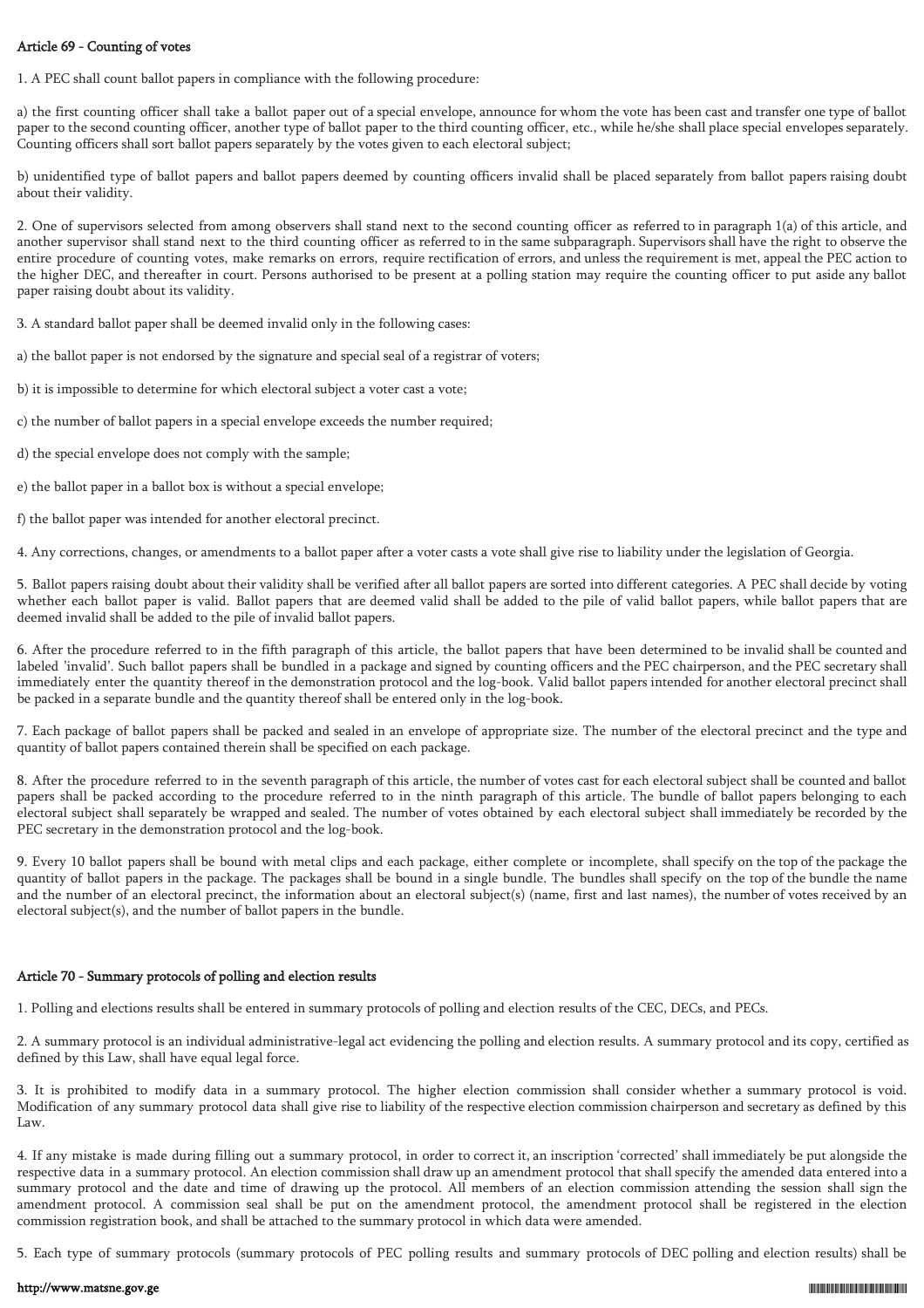assigned individual numbers that shall not be reiterated.

6. Summary protocols shall be registered accurately. The CEC shall ensure the printing of summary protocols. Summary protocols shall be printed under the constant supervision of observers and persons authorised by the CEC. The person printing summary protocols shall be solely responsible for exact compliance of the number of printed protocols transferred to the CEC with that of ordered protocols in order to prevent printing and dissemination of an excess number of protocols.

7. An election commission chairperson shall be responsible for keeping the protocols in the election commission and for distributing them as required.

8. A DEC shall provide a PEC with each type of summary protocol of polling results at an electoral precinct.

9. Summary protocols shall be printed on paper with protective markings that can only be ordered and purchased by the CEC.

10. Summary protocols shall be printed in the Georgian language, while in Abkhazia they shall be printed in the Abkhazian language, and for electoral districts for which ballot papers have been printed in a different language understandable to the local population, summary protocols shall be printed in the corresponding language.

# Article 71 - Drawing up summary protocols of polling results by PECs

1. Upon determination of all data referred to in the third paragraph of this article, the PEC secretary shall, in agreement with the PEC chairperson and according to all available information, draw up each type of summary protocol of polling results.

2. Two summary protocols shall be drawn up during the Parliamentary elections of Georgia and the elections to a Sakrebulo. One protocol shall be prepared according to the results of the elections held under the proportional electoral system, and the other protocol shall be prepared according to results of the elections held under the majoritarian electoral system. During the elections for the President of Georgia, for the Mayor of a self-governing city (including Tbilisi), the Gamgebeli of a self-governing community and during by-elections, one summary protocol shall be prepared.

- 3. A summary protocol of polling results shall specify the following:
- a) the number and the name of an electoral district, the number of an electoral precinct
- b) the number of an electoral precinct set up in exceptional cases (if any) that is attached to the main electoral precinct
- c) the name of elections/referenda
- d) the polling date (it shall also specify if it is a repeat voting or the second round of elections)
- e) the numbers of seals of PECs and registrars of voters
- f) the number of voters in an unified list
- g) the number of voters in a special list
- h) the number of signatures of voters participating in elections in the list of voters at 12:00 and 17:00
- i) the total number of voters participating in elections (according to signatures in the lists of voters)
- j) the number of received ballot papers
- k) the number of invalid ballot papers
- l) the name of electoral subjects, the number of votes cast therefor
- m) the date and time of drawing up of the protocol

n) the protocol data, with which a PEC member disagrees (a commission member shall make this note in the column 'dissenting opinion' and shall sign it).

4. All PEC members shall be obliged to sign a summary protocol of polling results, thus evidencing their presence at an electoral precinct. The protocol shall be endorsed by the PEC seal.

5. If a PEC member does not agree with the data entered in a PEC summary protocol of polling results, he/she shall have the right to attach his/her dissenting opinion to the protocol in writing.

6. If a PEC member expresses a dissenting opinion, it is still the PEC member's duty to sign a summary protocol of polling results.

7. A summary protocol of polling results (attached with dissenting opinions of PEC members), together with a sealed package of ballot papers and lists of voters, shall immediately be submitted to the higher DEC, and the higher DEC shall submit the same protocol, together with the DEC summary protocol, to the CEC.

8. A PEC shall be responsible for posting a copy of a summary protocol of polling results for public review. A PEC shall, if requested, immediately give a copy of the protocol (attached with dissenting opinions of commission members) to representatives of a party/electoral bloc/initiative group of voters or to a PEC member appointed by a party and to observers from an observer organisation. The copy of a protocol shall be certified by the PEC seal and signatures of the PEC chairperson and secretary (these protocols shall have the same legal force as PEC summary protocols for polling results). Any representative/observer shall endorse the receipt of a protocol by signing in the PEC log-book.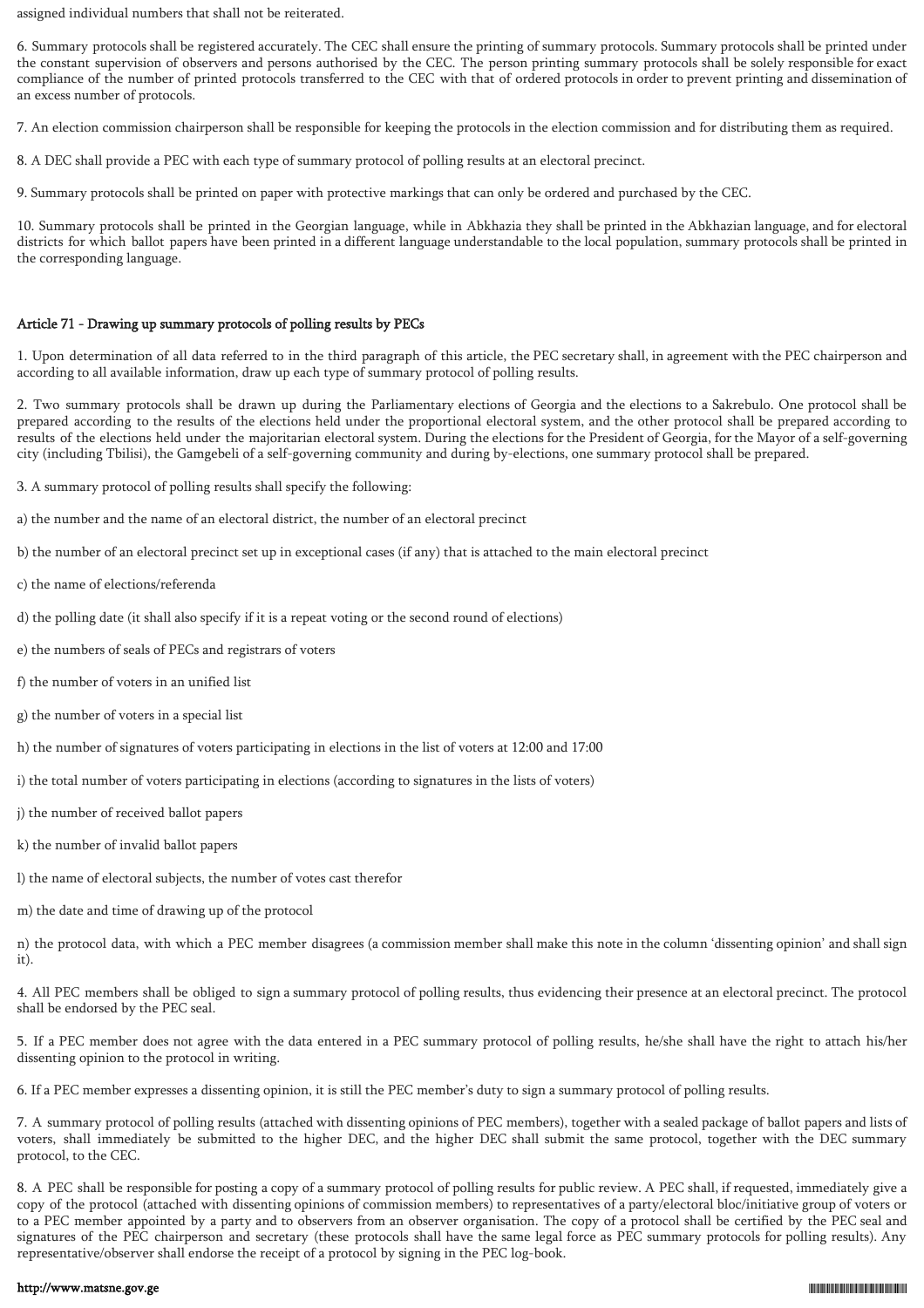9. From the day following the polling day, a DEC shall issue the copies of summary protocols for polling results. Those copies shall be endorsed by signatures of the DEC chairperson and secretary and by the DEC seal (those protocols shall have the same legal force as PEC summary protocols for polling results). Any representative/observer shall endorse the receipt of a protocol by signing in the DEC log-book.

10. Failure to issue a summary protocol of polling results, if requested as defined by this Law, shall give rise to the liability of authorised persons of a commission as defined by this Law.

11. A summary protocol of polling results, together with lists of voters and signatures of the voters participating in polling, shall be delivered to a DEC. A DEC, on the other hand, shall deliver the same lists to the CEC that shall sort and archive them.

12. After the completion of all polling procedures, the registration book of a PEC shall be closed, signed by the PEC chairperson and secretary, and endorsed by a PEC seal.

13. A PEC seal shall be sealed in a separate package. The package shall be signed by the PEC chairperson, its secretary, and other PEC members.

14. It is the duty of a PEC to submit immediately the copy of a summary protocol of polling results, upon filling it out, to the CEC through all technical means available (including fax, where possible).

Organic Law of Georgia No 2093 of 7 March 2014 – website, 14.3.2014

## Article 72 - Procedures for drawing up and submitting applications/complaints on polling day

1. An application/complaint shall be delivered to the PEC chairperson, his/her deputy, or the secretary of the commission. The commission secretary shall register the application/complaint in the log-book and send a notice (signed by the secretary) to the applicant/complainant specifying the date, time, and registration number of the application/complaint submitted to the commission.

- 2. An application/complaint shall include:
- a) the date and time of drawing up the application/complaint
- b) the first name, last name, and place of registration of the applicant/complainant
- c) the number of the electoral precinct
- d) if there is a witness his/her first name, last name, and place of registration
- e) the essence and time of the violation
- f) if an offender is identified all possible data obtained about him/her
- g) an explanation by the offender (if any)
- h) other additional information.

3. The PEC chairperson shall immediately respond to the application/complaint and eliminate any existing violation. If the commission chairperson fails to eliminate the violation, or otherwise refuses to respond to the application/complaint, the applicant/complainant has the right to immediately submit the application/complaint about the violation to the respective higher DEC. The DEC shall be required to take respective measures to eliminate the violation, and in the course of examination of the application/complaint, discuss the possibility of annulling the polling results of the respective precinct.

4. If the PEC eliminates the violation identified in the application/complaint, the respective note 'violation eliminated' shall be made in the log-book specifying the exact time.

## Article 73 - Applications and complaints about violation of polling and vote counting procedures

1. An application/complaint about a violation of polling procedure in an electoral precinct shall be drafted immediately upon identifying any violation of this Law as defined by Article 72 of this Law, from 7:00 until a ballot box is opened on polling day.

2. An application/complaint about violations that occurred during the procedure of counting votes or summarising polling results and requesting a revision or annulment of polling results shall be drawn up within the period from opening a ballot box until drafting a summary protocol of polling results as defined by Article 72 of this Law.

3. A PEC secretary shall register the application/complaint referred to in the second paragraph of this article in a log-book. The PEC shall forward the application/complaint to the higher DEC within two days after the polling day (according to the procedure contained in this Law for submitting documents to DECs). The applicant/complainant may submit their application/complaint about the same violation directly to the DEC within the same time frame.

Organic Law of Georgia No 2093 of 7 March 2014 – website, 14.3.2014

## Article 74 - Consideration of applications/complaints about counting votes and summarising polling results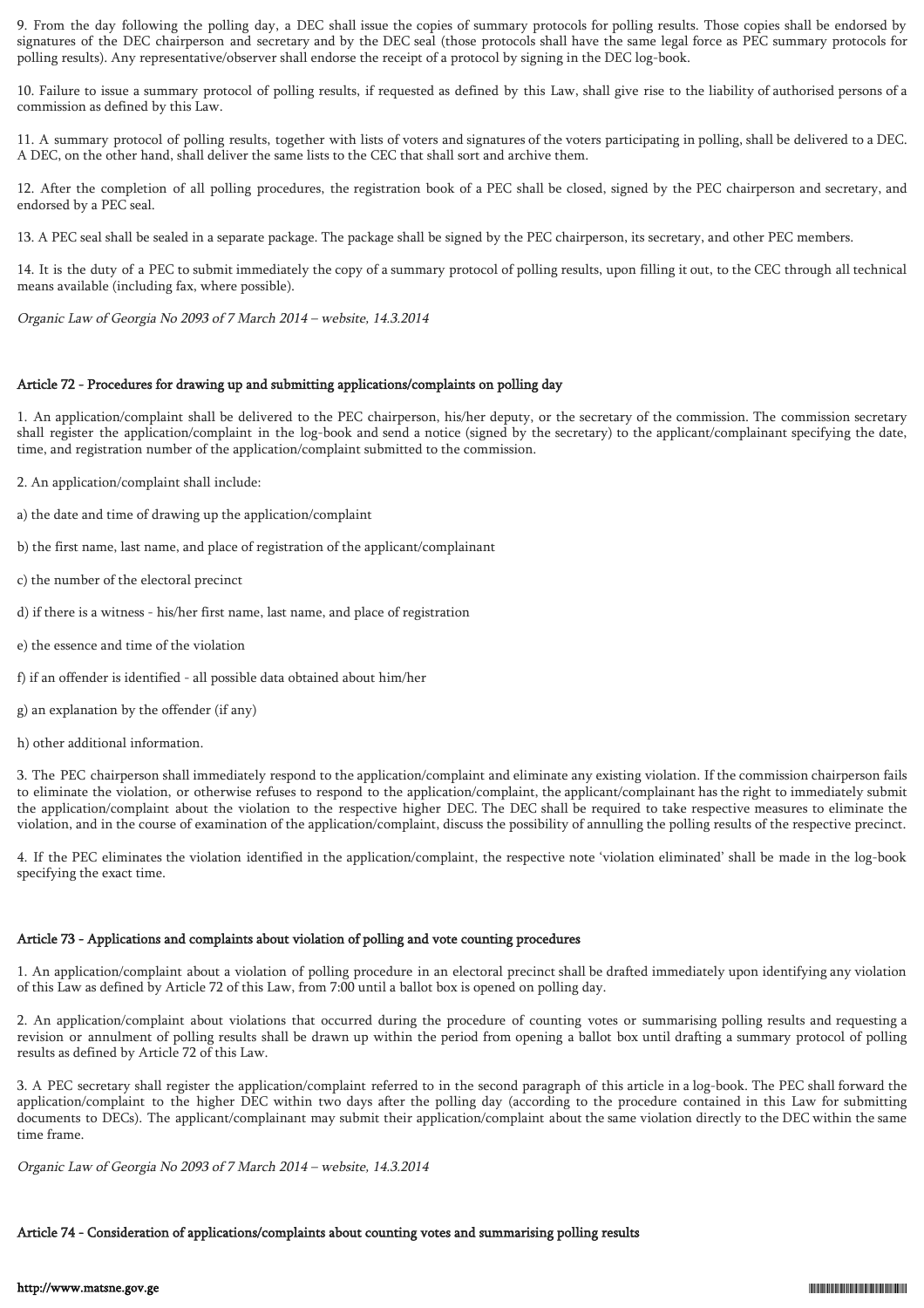1. A DEC secretary shall, upon the receipt of an application/complaint referred to in Article 73 of this Law, register the application/complaint in the DEC registration book. The commission shall review the application/complaint and make a decision within two days after its registration with the DEC. The DEC shall deliver a decision by issuing a decree that may be appealed only in court under this Law.

2. If the procedure for submission of information referred to in paragraph 2(a-d) of Article 72 of this Law is not met, the respective official who is in charge of receiving applications/complaints in an election commission shall identify the omission for the applicant/complainant and define a reasonable term for its rectification. The commission secretary shall make a respective note thereof in the commission registration book. The note shall be signed by the applicant/complainant and the respective official of the commission. Unless the omission is rectified within the period defined, the respective election commission shall apply the procedure referred to in the fifth paragraph of this article.

3. The applicant/complainant shall have the right to rectify any omission within the period established by an authorised official of the election commission by submitting a similar application/complaint about the violation where the grounds for the omission shall be eliminated and/or the applicant shall submit an application specifying the data of the determined omission.

4. If the omission is rectified, a respective note shall be made in the registration book of the election commission specifying the exact time and date of rectification, and it shall be signed by the person rectifying the omission and the respective official of the commission.

5. An application/complaint submitted in violation of the procedures referred to in Articles 72 and 73 of this Law and the third and fourth paragraphs of this article shall not be considered upon a decision made by the respective election commission.

Organic Law of Georgia No 2093 of 7 March 2014 – website, 14.3.2014

### Article 75 - Summarisation of polling and election results in DECs

1. Based on the summary protocols of PECs, and taking into account the results of the examination of the violations of the electoral legislation of Georgia, a DEC shall summarise polling results of a referendum, of the elections for the President of Georgia, for the Parliament of Georgia, for a Sakrebulo, for the Mayor/Gamgebeli not later than the 11<sup>th</sup> day after polling day. The DEC shall also determine the results of the Parliamentary elections of Georgia and those of Mayoral/Gamgebeli elections, and shall draw up summary protocols on polling and election results in electoral districts. Those protocols shall be forwarded to the CEC not later than the following day.

2. A summary protocol of the DEC polling/election results shall include the following:

a) the number and name of the electoral district

b) the name of the election/referendum

c) the polling date (it shall also specify if it is a repeat voting or a second round of election)

d) the number of voters in the electoral district

e) the number of voters in the electoral district participating in the election

f) the number of received ballot papers

g) the number of invalid ballot papers

h) the names of electoral subjects, and the number of votes cast for electoral subjects

i) the number of valid ballot papers (the total number of votes cast for all electoral subjects)

j) the identifying number of the electoral precinct where polling results were annulled, the total number of voters in the same precinct and the basis for annulment of polling results

k) the number of ballot papers issued to the electoral precincts where polling results were annulled

l) the date and time of drawing up a protocol

m) the protocol data with which a DEC member disagrees (this note shall be made and signed by the commission member in the box 'dissenting opinion')

n) the data enumerated in a summary protocol of election results in this paragraph, as well as the names of the person(s) elected, the names of persons advanced to the second round, and the name of the person elected in the second round.

3. If a DEC annuls polling results of any electoral precinct(s) and if the total number of voters in this precinct(s) is such that a repeat voting shall not affect the identification of person(s) elected or person(s) moved to the second round, the DEC shall determine who is the person elected or who is the person(s) moved to the second round without taking into account the results from that precinct(s).

4. All DEC members attending the commission session shall be obliged to sign a summary protocol of polling/election results. The protocol shall be endorsed by the DEC seal.

5. If a DEC member disagrees with the data included in a summary protocol, he/she may specify in the protocol with what he/she disagrees, and may attach a written dissenting opinion to the protocol.

6. The DEC secretary shall include the data referred to in this article, upon determination, in the demonstration protocol posted at a visible and accessible place in the DEC.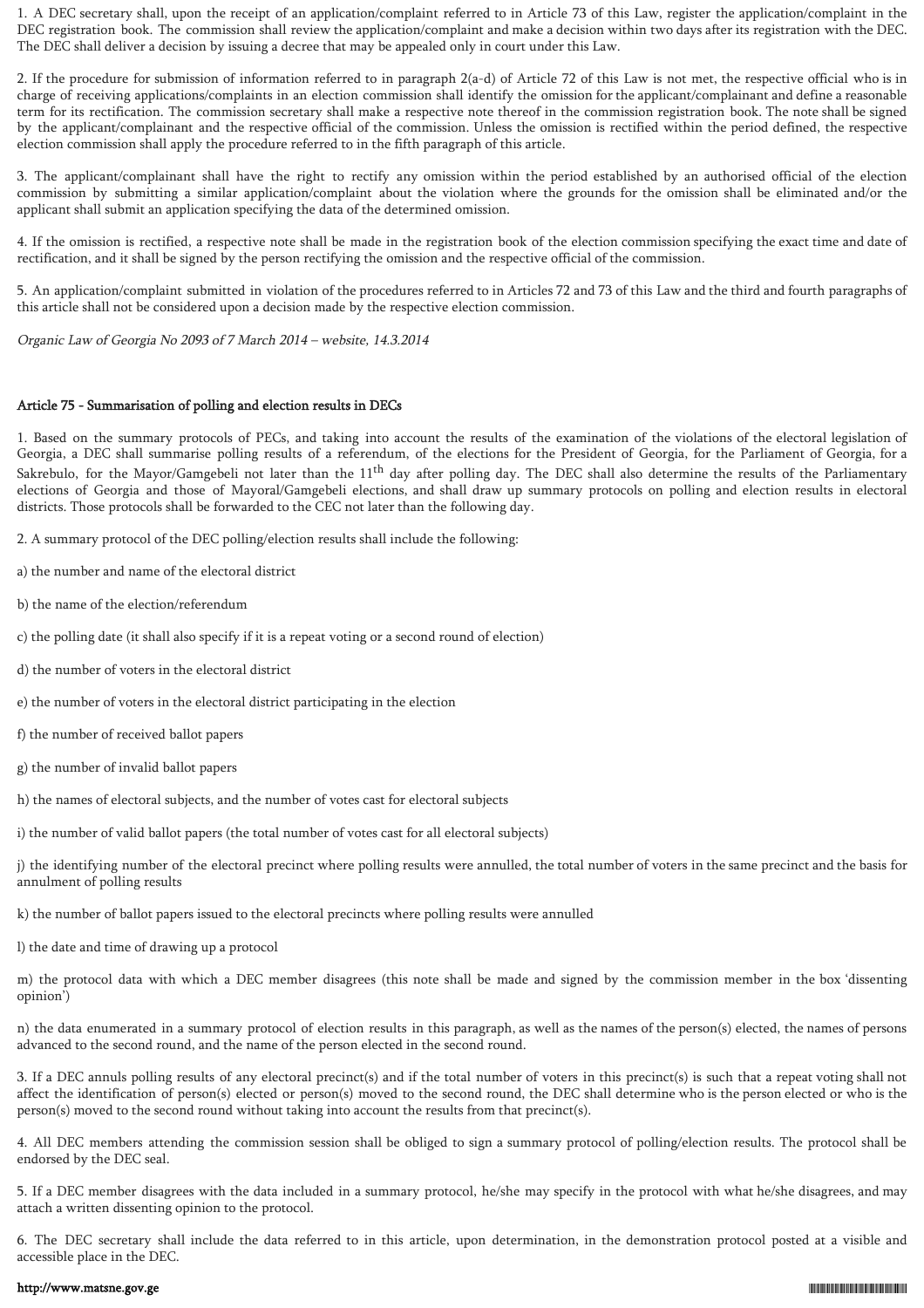7. A DEC summary protocol of polling/election results (attached with dissenting opinions of DEC members), as well as DEC decrees about amending PEC summary protocols (if such amendments have been made) shall immediately be submitted to the CEC.

8. A copy of a DEC summary protocol (attached with dissenting opinions of DEC members) shall, upon request, immediately be submitted to representatives of a party/electoral bloc/initiative group of voters and to observers from an observer organisation. The copy of the protocol shall be endorsed by the DEC seal and the signatures of the DEC chairperson and secretary (those protocols shall have the same legal force as DEC summary protocols). The representative/observer shall confirm the receipt of the protocol by signing in the log-book.

9. If a certified copy of a summary protocol that is requested as defined by this Law is not issued, it shall give rise to liability of the commission chairperson and secretary under the legislation of Georgia.

10. Within seven days after polling results are summarised, the DEC secretary shall open the sealed log-books of PECs, make photocopies of the pages of the log-book that contain records provided for in Article 65(2<sup>2</sup>) and 67(5<sup>1</sup>) of this Law (after this procedure the log-book must be sealed again), certify the records with his/her signature and transfer them together with relevant sealed documents (photocopies of ID cards and passports) to the CEC.

Organic Law of Georgia No 2093 of 7 March 2014 – website, 14.3.2014

Organic Law of Georgia No 2289 of 17 April 2014 – website, 17.4.2014

## Article 76 - Summarisation of election results at the CEC

1. The CEC shall, based on protocols received from DECs and PECs, and not later than the  $19<sup>th</sup>$  day after polling, summarise at its meetings the results of elections for the Parliament of Georgia, the President of Georgia, the Mayor of Tbilisi and the Sakrebulo of Tbilisi and prepare a summary protocol on those results.

2. The CEC shall summarize election results and draw up a summary protocol of election results specifying the following:

a) the number of voters

- b) the number of voters participating in the election
- c) the number of ballot papers deemed invalid
- d) the number of votes cast for electoral subjects.

3. A summary protocol of election results shall be signed by the CEC Chairperson and the CEC Secretary. One counterpart of the protocol shall be kept with the CEC and the other counterpart shall be given to the authorities defined by this Law. Copies of the protocol shall be given to all persons concerned.

4. The CEC shall ensure the posting of summary protocols of polling results on the CEC website at the same time when summary protocols from electoral precincts are received. The Electoral Administration officers shall be prohibited to make announcements about preliminary results of elections, unless the results are duly published on the CEC website.

5. It is prohibited to summarize election results by the CEC until election disputes pending in the courts of common jurisdiction are resolved, without giving full consideration to the court decisions.

6. In the case of any application/complaint and/or dissenting opinion of any CEC member, the CEC may summarize election results based on PEC summary protocols.

7. Upon summarising the final results of elections, the CEC shall post information about election results on its website by each electoral precinct. The CEC shall, not later than the following day, give this information to the press and other media.

8. The CEC shall make the protocols referred to in Article 71(14) of this Law public, as well as shall ensure the immediate publication thereof on the CEC website. At the same time, if electoral precinct results have been appealed to the court as defined by the legislation of Georgia, the CEC shall be obliged to make proper note thereof in the respective protocol published on the website immediately after the official notification.

9. In any elections, after receiving from DECs the documents defined in Article 75(10) of this Law, the CEC shall process the documents within 40 days after polling day and draw up a separate document for each case: each document shall contain a certified copy of the respective page of the log-book and the attached relevant documents. The materials shall be transferred to the Agency not later than the 45<sup>th</sup> day after polling day. The agency shall study the materials in order to verify the identity of the persons in question. If the verification reveals that a person participated or attempted to participate in the elections with counterfeit or other person's documents, the person shall be held liable under Article  $164^2$  of the Criminal Code of Georgia.

Organic Law of Georgia No 2093 of 7 March 2014 – website, 14.3.2014

Organic Law of Georgia No 2289 of 17 April 2014 – website, 17.4.2014

## Chapter IX. Electoral Dispute Resolution

## Article 77 - Term and procedure for appeal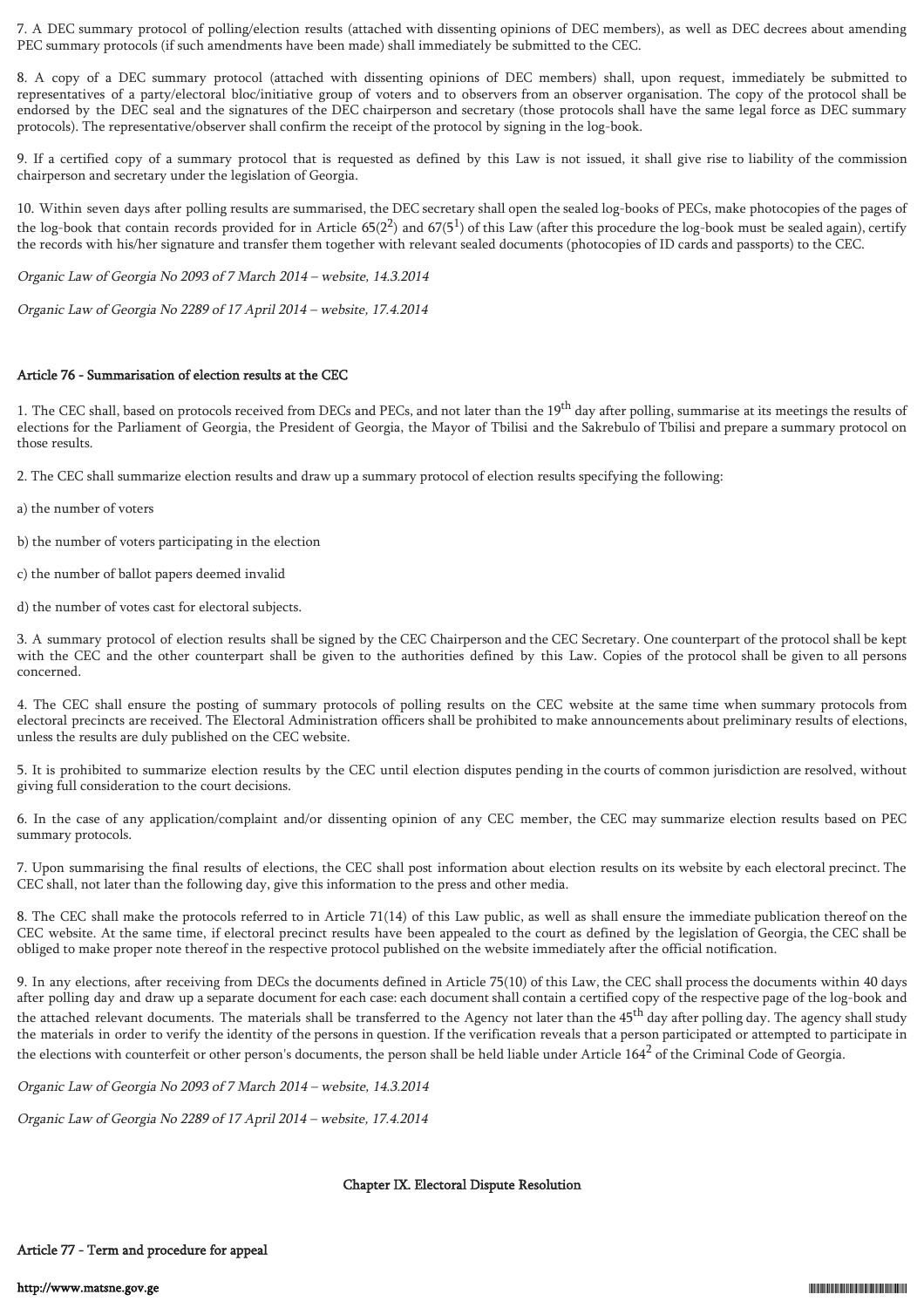1. Violation of the electoral legislation of Georgia may be appealed to the respective election commission. The decision of an election commission may be appealed only to a higher election commission or to the court under the procedure and within the time frames as defined in this Law, unless otherwise provided for hereby.

2. Decisions of PEC/head of PEC may be appealed to the relevant DEC within two days after decisions are made. The DEC shall examine the appeal within two days. The decision of the DEC may be appealed to the relevant district/city court within two days. The district/city court shall examine the appeal within two days. The decision of the district/city court may be appealed to the Court of Appeals within one day after the decision is made. The Court of Appeals shall examine the appeal within one day. The decision of the Court of Appeals shall be final and may not be appealed.

3. If a DEC decision is appealed to the CEC based on the appeal of a PEC decision, an application/complaint shall not be considered.

4. Decisions of DEC/DEC head officers may be appealed to the CEC within one calendar day after decisions are made. The CEC shall examine the appeal within one calendar day. The decision of the CEC may be appealed to the Tbilisi City Court within one calendar day after its delivery. The Tbilisi City Court shall examine the appeal within two calendar days. The decision of the Tbilisi City Court may be appealed to the Court of Appeals within one calendar day after the decision is delivered. The Court of Appeals shall deliver its decision within one calendar day after filing the appeal. The decision of the Court of Appeals shall be final and may not subject to appeal.

5. A decision of the CEC/CEC head officers may be appealed to the Tbilisi City Court within two calendar days after the decision is delivered. The Tbilisi City Court shall examine the appeal within two calendar days. The decision of the Tbilisi City Court may be appealed to the Court of Appeals within two calendar days after the decision is delivered. The Court of Appeals shall deliver its decision within two calendar days after filing the appeal. The decision of the Court of Appeals shall be final and may not subject to appeal.

 $5<sup>1</sup>$ . A decision adopted by the GNCC according to Article 51(19) of this Law or failure by the GNCC to adopt a decision may be appealed to the Tbilisi City Court within 48 hours after its announcement as defined by the Code of Administrative Offences of Georgia. The Tbilisi City Court shall consider the complaint within two calendar days. The decision of the Tbilisi City Court may be appealed to the Tbilisi Court of Appeals within 48 hours after the decision is delivered. The Tbilisi Court of Appeals shall deliver its decision within two calendar days after filing the complaint. The decision delivered by the Tbilisi Appeal Court shall be final and may not subject to appeal.

6. If a lawsuit/complaint is lodged with the court, the court shall immediately inform a DEC/CEC about receipt of the lawsuit/complaint and about the decision once it is delivered. The decision of the District/City Court shall be given to parties before 12:00 on the following day.

7. If a party fails to appear at the court hearing, the court shall deliver its decision based on an inquiry into case materials and according to the provisions of Articles 4, 17, and 19 of the Administrative Procedures Code of Georgia.

8. An application/lawsuit/complaint shall be considered to be lodged with an election commission/court from the moment it is registered with the respective election commission/court.

9. Lodging of an application/lawsuit/complaint with the election commission/court shall not suspend the validity of the appealed decision.

10. It is prohibited to extend time frames for appeal and dispute resolution as determined in this article, unless otherwise defined by this Law.

11. An application/lawsuit/complaint, as referred to in Article 78 of this Law, submitted to the election commission/court concerning election disputes by the persons other than those specified in the same Article, shall not be considered.

12. The legislation of Georgia shall determine the time frames and procedures for appealing election commission decisions and violations of the electoral legislation of Georgia. The legislation of Georgia shall also define the time frame for examining an application/lawsuit/complaint and delivering a decision, as well as the group of claimants, unless otherwise defined by this Law.

13. The time frames and procedures for appealing violations of electoral legislation during elections held within the competence of the Supreme Election Commission of an Autonomous Republic shall be determined under the procedure defined by the legislation of the Autonomous Republic.

14. Applicants/observer organisations/electoral subjects shall be informed about the time and place of consideration of the complaint by an election commission according to the requirements defined by this Law.

15. If an applicant is an observer organisation or its representative registered with an election commission, the respective observer or the observer organisation registered with the election commission shall be notified of the time and place of consideration of the complaint.

16. If the applicant is an electoral subject or its appointed representative, the appointed representative of the electoral subject, based on Article 42 of this Law, shall be notified of the time and place of the consideration of the complaint.

17. If the applicant is a member of an election commission, he/she shall be personally informed of the consideration of the complaint.

18. Parties shall be required to clearly specify the applicant's contact number (home and/or cell phone numbers), as well as fax number and email address (if any) in the complaint.

19. Parties may be summoned to the consideration of a complaint either in writing or by telephone (including cell phone, text message), email, fax, or other technical means in order to meet the time frames for examination of complaints as defined by this Law. Summoning a party through technical means shall be confirmed by:

a) contacting the person at the telephone number specified thereby;

b) sending an e-mail, fax, or text message with acknowledgement of receipt through the relevant technical means. If such acknowledgement is received, the party shall be deemed to be summoned. The party shall also be deemed summoned if it is impossible to contact him/her through the technical means referred to in the complaint (if the cell phone, fax, computer is switched off, etc.).

20. When a party is summoned by any technical means, a report shall be drawn up and attached to the complaint submitted at a commission session.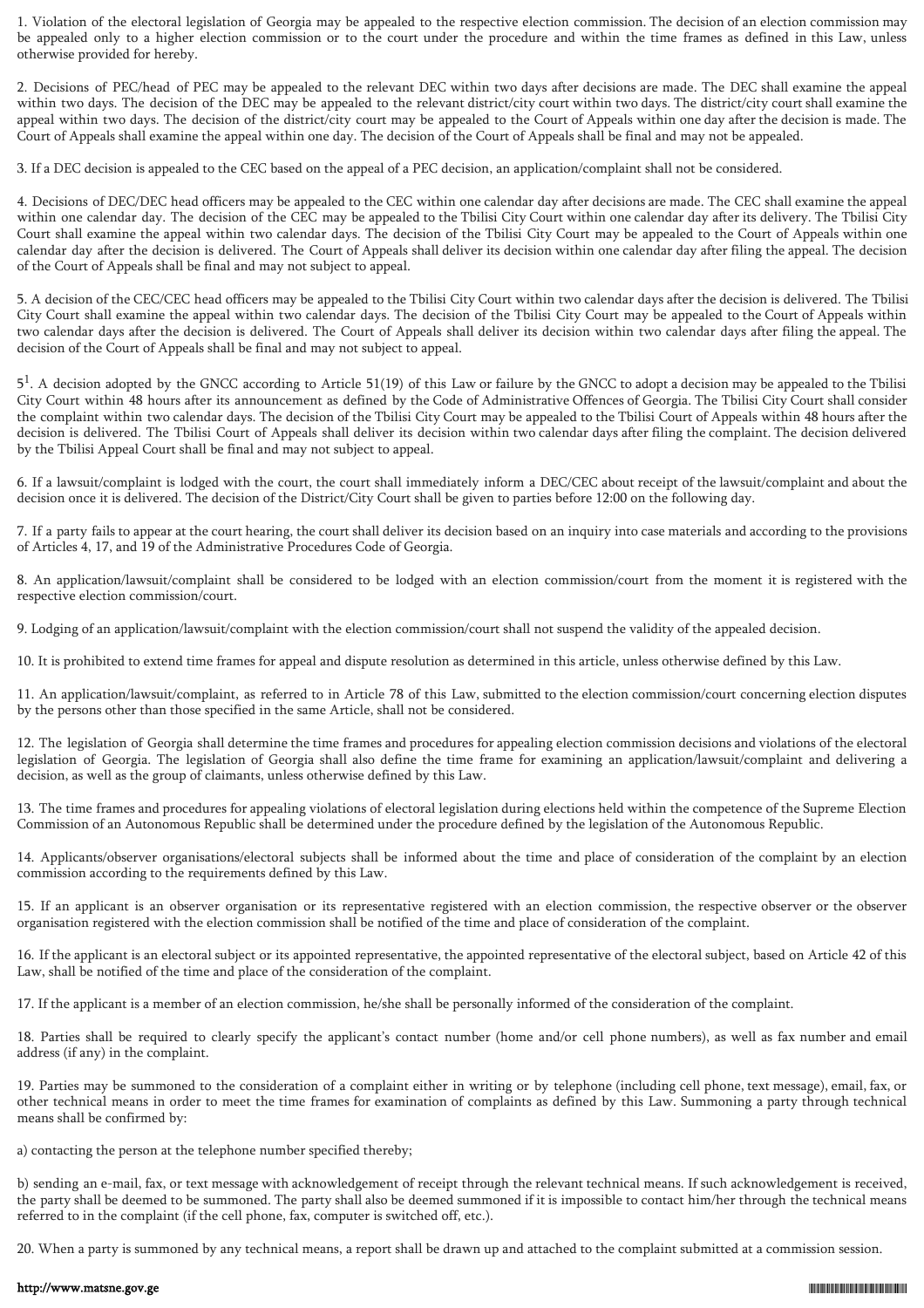21. The CEC report shall be drawn up and signed by an officer and the head of Legal Department of the CEC.

22. A report in a lower election commission shall be drawn up by one of the commission members by order of the commission chairperson, and shall be signed by that member and the chairperson of the commission.

23. The Electoral Administration of Georgia shall be obliged to inform a party of the time and place of examination of a case not later than three hours before the examination commences.

24. The form of a report shall be approved by the CEC decree.

25. The failure of a party to appear shall not be the grounds for postponing the consideration of a complaint.

26. A party attending the commission session shall be provided with draft documents and copies related to the consideration of the complaint, as well as draft documents and copies that will be presented at the commission session prior to the commencement of the session.

27. A party shall have the right to participate in the process of consideration of a complaint as defined in the electoral legislation of Georgia.

28. A decision whether or not to consider a complaint shall be made based on an accurate inquiry into and study of the evidence submitted by the parties and the materials obtained by the Electoral Administration of Georgia on its own initiative.

29. A party participating in the process of consideration of a complaint, upon request, shall be provided with the decision about the complaint (except for minutes of a commission session) not later than 12:00 of the day following adoption of the decision, taking into account the time frames for drawing up the respective documents as defined in the legislation of Georgia.

30. A written commission decision shall be sent to a party who has failed to appear at the consideration of a complaint, notwithstanding that he/she has been summoned.

31. If a party fails to appear at a commission session during consideration of a complaint, the date of serving a written document of delivered decision upon that party shall not be basis for starting an appeal period for the commission decision.

32. An election commission shall be obliged to specify in its decision the term and place (name and address of an institution) to which the decision may be appealed.

Organic Law of Georgia No 6605 of 29 June 2012 – website, 16.7.2012

Organic Law of Georgia No 2093 of 7 March 2014 – website, 14.3.2014

## Article 78 - Electoral disputes and group of claimants

1. The Organic Law of Georgia on the Constitutional Court of Georgia and the Law of Georgia on Constitutional Legal Proceedings shall define the standards regulating elections and the time frames and procedures for lodging a constitutional claim with the Constitutional Court of Georgia concerning the constitutionality of elections held or to be held based on the above standards.

2. A representative of any registered (for election purposes) party/electoral block/initiative group of voters to a respective election commission, an organisation with observer status, a member of the respective DEC or PEC, or a citizen whose application for being entered into the list of voters has not been satisfied by the election commission, shall have the right to file a complaint with the court concerning the lists of voters.

3. A representative of any registered (for election purposes) party/electoral block to the CEC, an organisation with observer status, or a member of the CEC shall have the right to file a complaint with the court concerning the establishment of electoral districts within the time frame defined by this Law.

4. A representative of any registered (for election purposes) party/electoral block to a respective DEC, an organisation with observer status, or a member of the respective DEC shall have the right to file a complaint with the court concerning the establishment of electoral districts within the time frame defined by this Law.

5. An individual determined by the legislation of Georgia shall have the right to file a complaint with the court concerning the appointment/election of a member of the CEC/DEC within the time frame defined by this Law.

6. A representative of any registered (for election purposes) party/electoral block/initiative group of voters to a respective DEC, an organisation with observer status, or a member of a respective DEC or PEC shall have the right to file a complaint with the court concerning the appointment/election of a PEC member within the time frame defined by this Law.

7. A registered (for election purposes) party/electoral bloc, an organisation with observer status, or a member of a respective or higher election commission, whose term of office terminates early, shall have the right to file a complaint with the court concerning the decree of an election commission and its chairperson for pre-term termination of the term of office of an election commission member or an election commission head officer, as well as concerning the failure to adopt a decision about pre-term termination of the term of office (if there is the basis referred to in Article 29 of this Law), within the time frame defined by this Law.

8. A member of the CEC, a representative of any registered (for election purposes) party/electoral bloc to the CEC, an organisation with observer status, or more than half of the commission members, whose term of office terminated early under a decree, shall have the right to file a complaint with the court concerning the CEC decree for pre-term termination of the term of office of a lower election commission, as well as concerning the failure to adopt a decision about pre-term termination of the term of office.

9. The CEC shall have the right to file a complaint with the court concerning the failure to deposit funds allocated for elections from the State Budget of Georgia, within the time frame defined by this Law, to the CEC account. The claim shall be lodged within 10 calendar days after the expiration of the above time frame.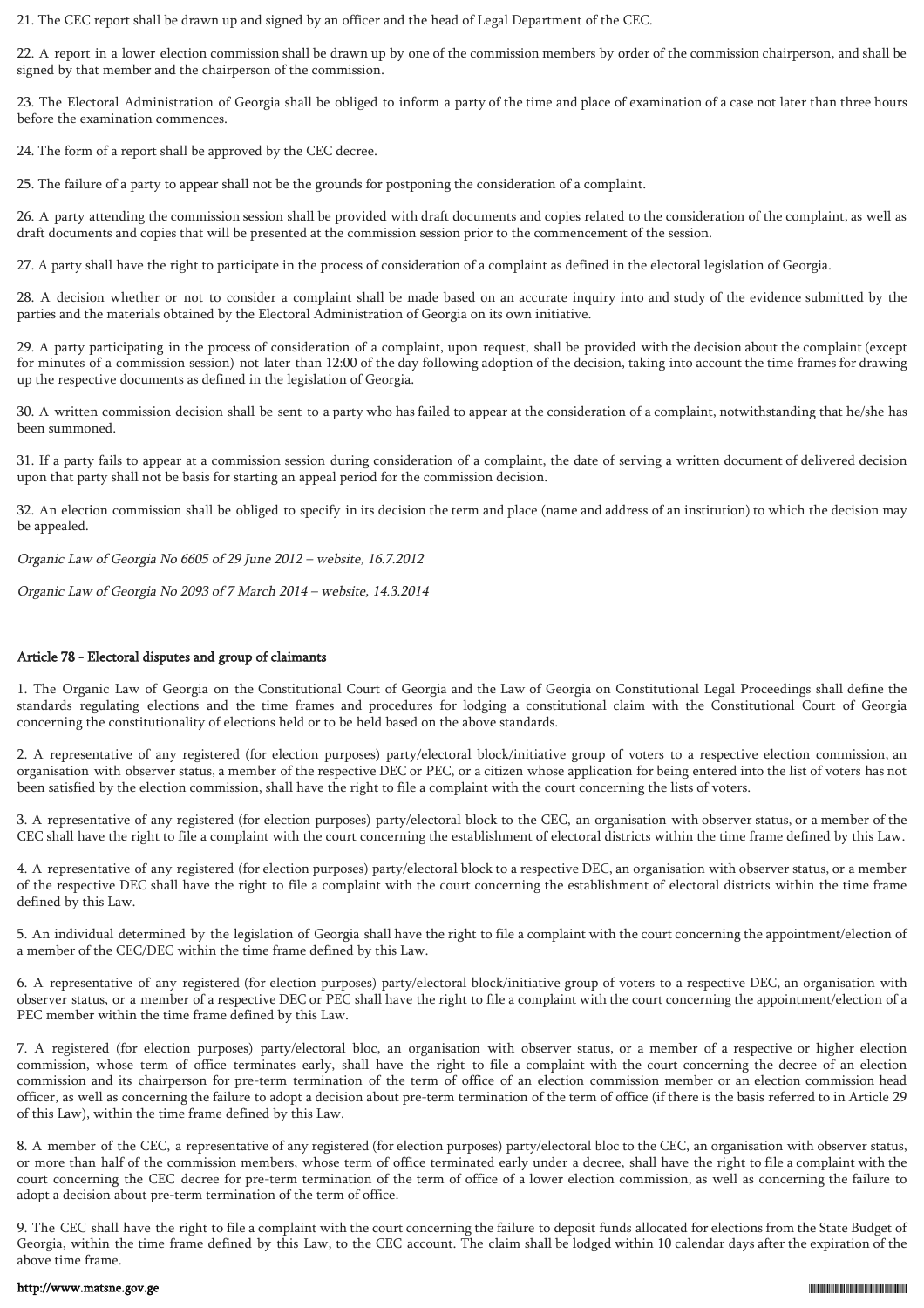10. The following entities shall have the right to file a complaint with the court concerning the electoral registration of a party, electoral bloc, initiative group of voters, and their representatives:

a) a party, an electoral bloc, a representative of an initiative group of voters to the CEC (during elections for the President of Georgia), if the CEC chairperson did not register the party, the electoral bloc, the initiative group of voters or their representatives, or cancelled their registration;

b) a party, an electoral bloc, a representative of an initiative group of voters to the respective DEC (during elections for a local self-government representative body Sakrebulo and the Parliament of Georgia through the majoritarian electoral system), provided the DEC chairperson failed to register the initiative group of voters, or their representatives, or provided the CEC cancelled their registration;

c) a party, an electoral bloc, a representative of an initiative group of voters to the CEC (during elections for the President of Georgia), at least 2 persons with observer status (appointed as observers to the CEC), if they believe that the party, the electoral bloc, or the initiative group of voters have been registered in violation of the requirements of the electoral legislation of Georgia;

d) a party, an electoral bloc, a representative of an initiative group of voters to the respective DEC (during elections for the Parliament of Georgia and for a Sakrebulo held under the majoritarian electoral system), at least 2 persons with observer status (appointed as observers in the respective electoral district), if they believe that the initiative group of voters has been registered in violation of the requirements of the electoral legislation of Georgia.

11. The following entities may file a complaint with the court concerning a decree of an election commission chairperson on the registration of a candidate for President of Georgia, of a party list submitted by a party/an electoral bloc running independently in the elections, of individual candidates entered into the list, of a candidate nominated in a single-seat electoral district, and of a Mayoral/Gamgebeli candidate:

a) a party/an electoral bloc running independently in elections, a majoritarian candidate, a representative of an initiative group of voters to the CEC (during elections for the President of Georgia), a representative of an initiative group of voters to the respective DEC (during elections for the Parliament of Georgia and for a Sakrebulo held under the majoritarian electoral system), if the CEC Chairperson did not register the candidate for President of Georgia, the candidate for Mayor of Tbilisi, the party list presented by the party/the electoral bloc, individual candidates entered into the list, and if the DEC chairperson did not register the candidates nominated by a party/an electoral bloc, or by an initiative group of voters during elections for the Parliament of Georgia, or did not register a party list presented by a party/an electoral bloc, or individual candidates entered into the list, or the candidates nominated by a party/an electoral bloc/an initiative group of voters during Sakrebulo elections, or the Mayoral/Gamgebeli candidates nominated by a party/an electoral bloc during elections for Mayor/Gamgebeli of a self-governing city (other than Tbilisi)/community, and/or if the chairpersons of the above commissions cancelled their registration;

b) a party registered for elections and independently running in the elections, a registered electoral bloc, a representative of a registered initiative group of voters to the CEC (during elections for the President of Georgia), or at least 2 persons with observer status (appointed as observers to the CEC), if they believe that the CEC Chairperson registered a party/electoral bloc list, individual candidates entered into a party/electoral bloc list, a candidate for President of Georgia, or a candidate for Mayor of Tbilisi in violation of the requirements of the electoral legislation of Georgia, and also if individual candidates entered into the party/electoral bloc list fail to meet the requirements referred to in the Constitution of Georgia and other legislative acts of Georgia or those requirements have been fulfilled in violation of the procedure defined by the legislation of Georgia;

c) a party registered for elections and independently running in the elections, a registered electoral bloc, a representative of an initiative group of voters to the respective DEC (during elections for the Parliament of Georgia and for a Sakrebulo held under the majoritarian electoral system), or at least 2 persons with observer status (appointed as observers to the DEC), if they believe that the DEC chairperson registered a party/electoral bloc list, individual candidates nominated under the majoritarian system or entered into the party/electoral bloc list, or Mayoral/Gamgebeli candidates of a selfgoverning city (other than Tbilisi)/community in violation of the requirements defined in the electoral legislation of Georgia, and also if individual candidates nominated through the majoritarian system or entered into the party/electoral bloc list fail to meet the requirements of the Constitution of Georgia and other legislative acts of Georgia or those requirements have been met in violation of the procedure defined by the legislation of Georgia;

12. The following entities shall have the right to file a complaint with the court concerning the CEC decree for registration of domestic and international observer organisations: the domestic or the international observer organisation if the CEC has not registered the organisation, a party/electoral bloc having gone through electoral registration, a representative of a registered initiative group of voters to the CEC, a registered organisation with observer status, provided the entities admit that the observer organisation was registered in violation of the electoral legislation of Georgia.

13. The following entities shall have the right to file a complaint with the court concerning a DEC decree for registration of a domestic observer organisation: the domestic observer organisation if the CEC failed to register the organisation, a party/electoral bloc having gone through the electoral registration, a representative of a registered initiative group of voters to the DEC, a registered organisation with observer status, provided the entities admit that the observer organisation was registered in violation of the electoral legislation of Georgia.

14. The following entities shall have the right to file a complaint with the court concerning the CEC/DEC secretary decree for accreditation of representatives of the press and other media: the representatives of the press and other media, whose applications for accreditation have not been satisfied by the election commission, a party/electoral bloc having gone through electoral registration, a representative of an initiative group of voters to the respective election commission, or an organisation with observer status.

15. The following entities may file a complaint with the court concerning the actions referred to in Article 47(1) of this Law:

a) a party, an electoral bloc, a representative of an initiative group of voters to the CEC (during elections for the President of Georgia), an organisation with an observer status, an election commission, if the complaint concerns the violation of the above procedure by a party, an electoral bloc, a candidate for President of Georgia or by a candidate for Mayor of Tbilisi;

b) a party, an electoral bloc, a representative of an initiative group of voters to the respective DEC (during elections for a Sakrebulo, and the Parliament of Georgia held under the majoritarian electoral system), a majoritarian candidate, a Mayoral/Gamgebeli candidate, an organisation with observer status, an election commission, if the complaint concerns the violation of the above procedures by the candidate nominated in the electoral district.

16. A person determined by the legislation of Georgia shall have the right to file a complaint concerning the violation of the provisions of Article 46(3) and Article 50(1-4) of this Law by the press and other media.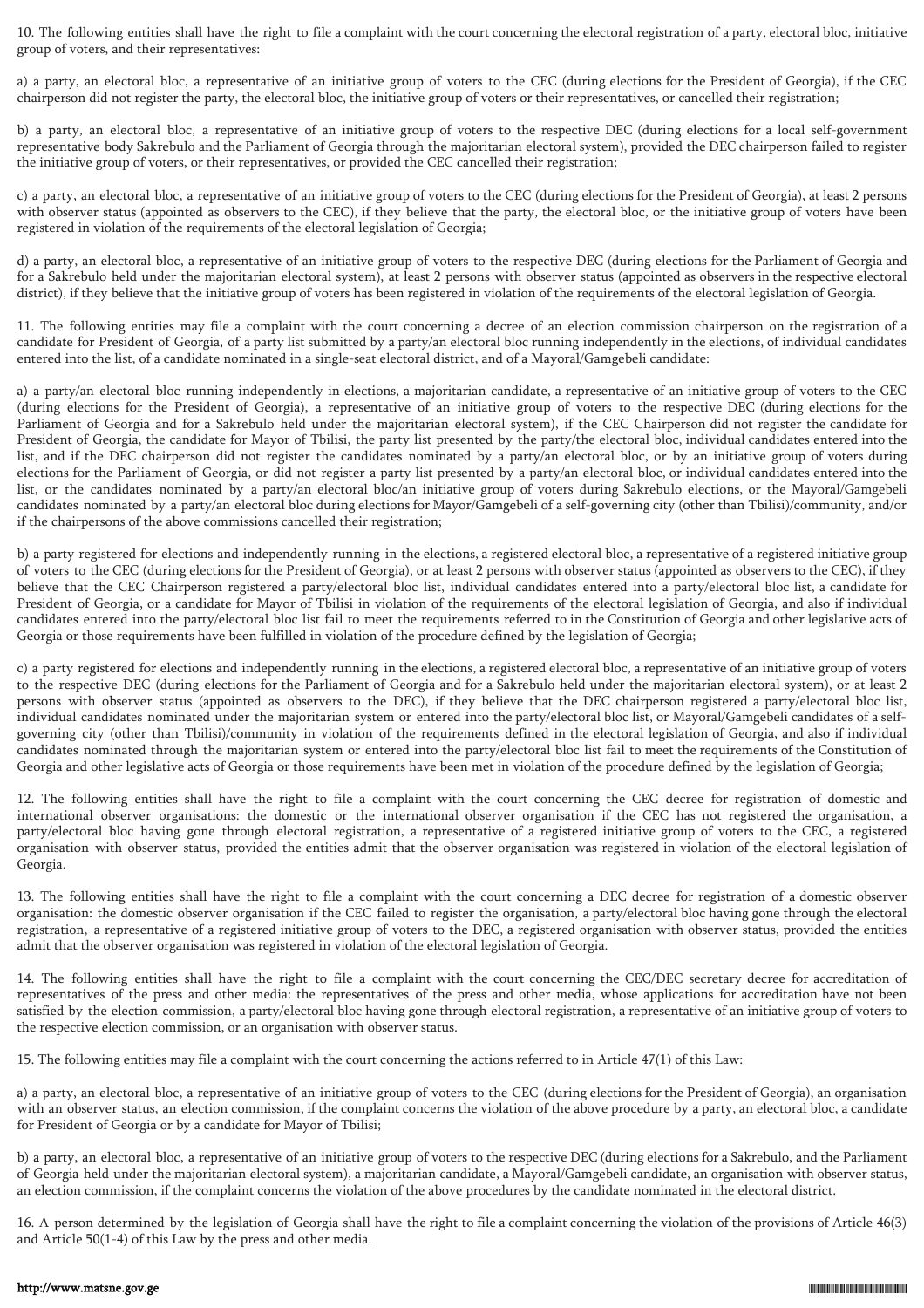$16<sup>1</sup>$ . Persons determined by Article 51(17) of this Law shall have the right to file a complaint with the court concerning a decision of the GNCC or failure by the GNCC to adopt a decision referred to in Article 51(19) of this Law.

17. If the provisions of Articles 48 and 118 of this Law are violated, the following entities may file a complaint with the court concerning a decree of an election commission chairperson: a party, an electoral bloc or an initiative group of voters nominating a candidate, the candidate in relation to whom the decree has been issued, a representative to the CEC of any other party, electoral bloc or initiative group of voters registered for elections (during elections for the President of Georgia), an organisation with observer status, a representative of an initiative group of voters to the DEC (in the case of a majoritarian candidate), unless the commission confirms the above violation.

18. (Deleted - 25.7.2013, No 864).

19. A complaint concerning the issues referred to in the seventeenth paragraph of this article shall be filed with the respective district/city court not later than the day following polling day. The court shall deliver its decision not later than the following day after filing of the complaint. The court decision of the district/city court may be appealed to the Court of Appeals not later than the following day after delivering the decision and the Court of Appeals shall deliver its decision not later than the following day after filing of the complaint.

20. In the case of appealing a PEC summary protocol, the following persons shall have the right to file a complaint with the court concerning the respective decree of higher DEC: a representative of any registered (for election purposes) party, electoral bloc, initiative group of voters to the respective DEC, an organisation with observer status.

21. The following persons may file a complaint with the court concerning a DEC decree on declaring voting results valid or invalid in an electoral precinct: a representative of a party, of an electoral bloc, of an initiative group of voters, a majoritarian candidate, a Mayoral/Gamgebeli candidate of a self-governing city/community, or an observer from an organisation with observer status in the DEC concerned.

22. The following persons may file a complaint with the court concerning a CEC decree on declaring elections valid or invalid: a party independently running in the elections, an electoral bloc, a representative of an initiative group of voters to the CEC (during elections for the President of Georgia), a representative of an initiative group of voters to the DEC (in the case of an electoral district), a majoritarian candidate, a Mayoral/Gamgebeli candidate of a self-governing city/community, or an organisation with observer status.

23. If a DEC summary protocol is appealed, the following entities may file a complaint with the court concerning the CEC decree on the appeal: a party independently running in the elections, an electoral bloc, a representative of an initiative group of voters to the DEC, a majoritarian candidate, a Mayoral/Gamgebeli candidate of a self-governing city/community, or an organisation with observer status.

24. The following entities may file a complaint with the court concerning a CEC summary protocol of election results: a party independently running in the elections, an electoral bloc, a representative of an initiative group of voters to the CEC (during elections for the President of Georgia), a candidate for Mayor of Tbilisi, a majoritarian candidate (during elections for the Parliament of Georgia and the Sakrebulo of Tbilisi), or an organisation with observer status.

Organic Law of Georgia No 6605 of 29 June 2012 – website, 16.7.2012

Organic Law of Georgia No 864 of 25 July 2013 – website, 19.8.2013

Organic Law of Georgia No 2093 of 7 March 2014 – website, 14.3.2014

## Chapter X. Penalties for Violation of Electoral Legislation

## Article 79 - Participation in election campaigning in violation of law

Participation in election campaigning in violation of the requirements of this Law shall be subject to a penalty in the amount of GEL 2 000.

## Article 80 - Hindering dissemination of pre-election appeals and materials

1. Under this Law, hindering dissemination of, or seizure of, election appeals, statements, signboards, papers, photos, and other materials, as well as seizure of or hindering the use of motor vehicles or other means of transportation equipped with special devices designated for election campaigning shall be subject to a penalty in the amount of GEL 1 000.

2. The same action conducted by officials shall be subject to a penalty in the amount of GEL 2 000.

## Article 81 - Conduct of election campaigning in institutions where such activities are prohibited

The conduct of election campaigning in institutions where such activities are prohibited by this Law and the issue of a permit for such activities by an authorised person shall be subject to a penalty in the amount of GEL 1 000.

## Article 82 - Violation of the procedures for publishing election-related public opinion poll results

The publication of the results of a public opinion poll conducted in relation to elections without the required information within the time frame determined by law or the violation of other procedures related to publication shall be subject to a penalty in the amount of GEL 1 500.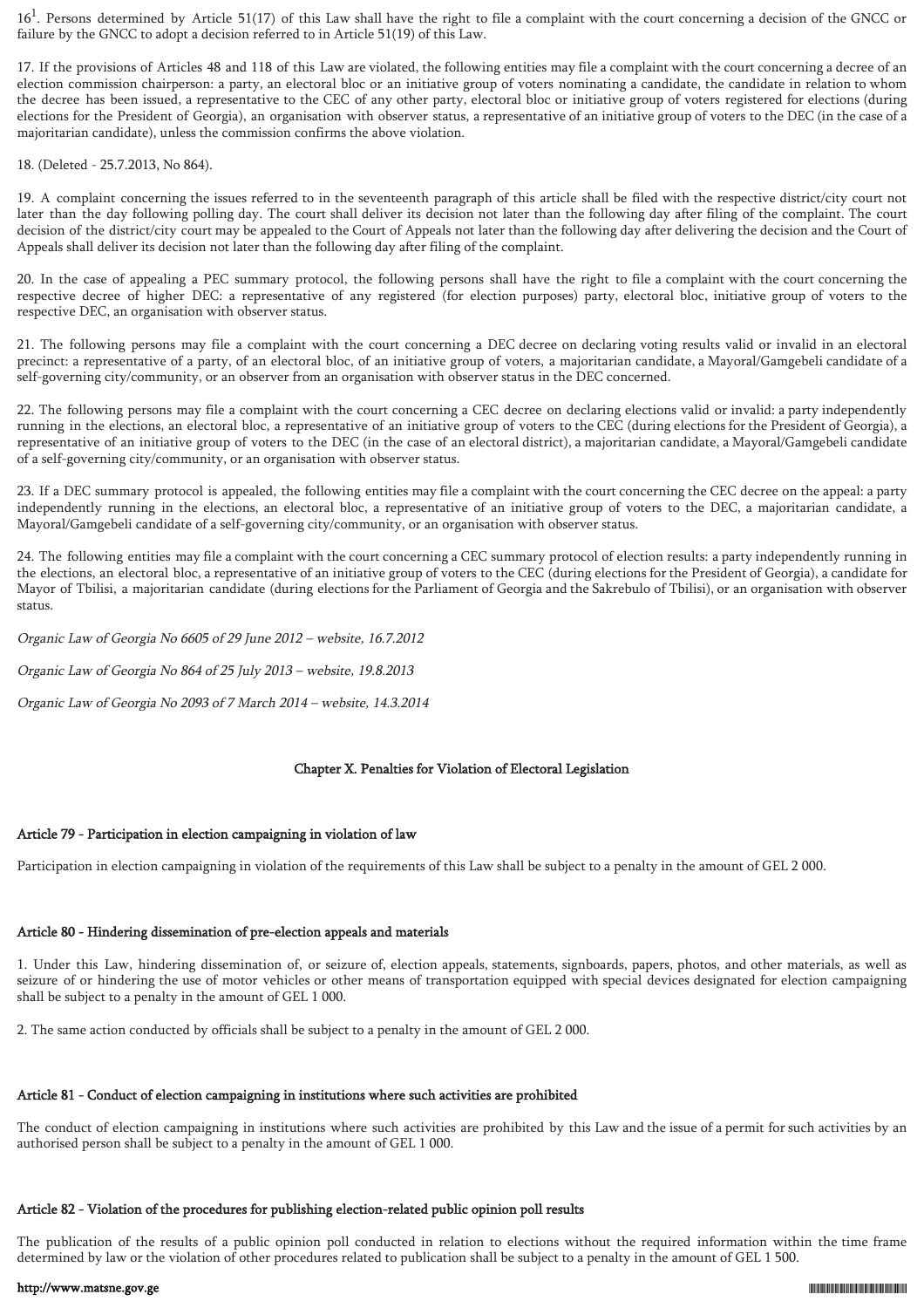### Article 83 - Placement of political/pre-election advertising in violation of law

1. The violation of the requirements under this Law related to election campaigning, placement of political/pre-election advertising and transmission or publication of information shall be subject to penalty imposed on electronic media in the amount of GEL 1 500, and on printed media - in the amount of GEL 500.

2. The same action repeated during one year after the imposition of an administrative penalty shall be subject to penalty imposed on electronic media in the amount of GEL 5 000, and on printed media - in the amount of GEL 1 500.

#### Article 84 - Liability of electoral subjects for violation of the Organic Law of Georgia on Political Unions of Citizens

1. Electoral subjects, including electoral blocs, political unions within an electoral bloc, initiative groups of voters and candidates nominated by an initiative group shall be liable for violations of the Organic Law of Georgia on Political Unions of Citizens, as well as for actions aimed at avoiding the requirements of law for funding political activities.

2. The liability referred to in the first paragraph of this article shall be imposed by the Organic Law of Georgia on Political Unions of Citizens and under procedures defined by this Law.

#### Article 85 - Failure to submit a report for election campaign fund

1. Failure to comply with the statutory obligation to submit a report for election campaign fund and/or submitting a report for election campaign fund with inaccurate data shall be subject to a penalty imposed on a political union of citizens in the amount of GEL 1 500.

2. The same action conducted by a political union of citizens receiving state funding shall be subject to a penalty imposed on a political union of citizens in the amount of GEL 3 000.

#### Article 86 - Refusal to submit materials to the election, referendum, or plebiscite commissions or failure to comply with their decisions

A refusal to submit all required materials to election, referendum, or plebiscite commissions or the failure to comply with their decisions shall be subject to a penalty imposed on the respective officials in the amount of GEL 1 000.

### Article 87 - Altering data entered into summary protocols of polling and election results

If any alteration of the data entered into summary protocols of polling and election results is not confirmed by the correction report drawn up by the election commission concerned, the chairperson and/or secretary of the election commission shall each be penalised in the amount of GEL 500.

Organic Law of Georgia No 2093 of 7 March 2014 – website, 14.3.2014

### Article 88 - Prohibition on the use of administrative resources and the abuse of power or office during canvassing and election campaign

Any violation of the requirements of this Law in the course of using administrative resources or exercising official duties or an official capacity during canvassing and election campaign shall be subject to a penalty in amount of GEL 2 000.

## Article 89 - Failure to issue copies of summary protocols of elections, referenda, or plebiscites

Any violation of the requirements of this Law for the issue of copies of summary protocols of elections, referenda, or plebiscites shall be subject to penalty imposed on the respective election commission chairperson and/or secretary in the amount of GEL 1 000.

### Article 90 - Hindering a person authorised to be present at a polling station in making notes in the log-book

Hindering a person authorised to be present at a polling station in making notes in the log-book shall be subject to a penalty imposed on the respective persons in the amount of GEL 500.

#### Article 91 - Restriction of rights for observers, electoral subjects, and media representatives

Any restriction of the rights referred to in this Law for domestic/international observers, electoral subjects, and media representatives, or for hindering their activities shall be subject to a penalty imposed on the respective persons in the amount of GEL 500.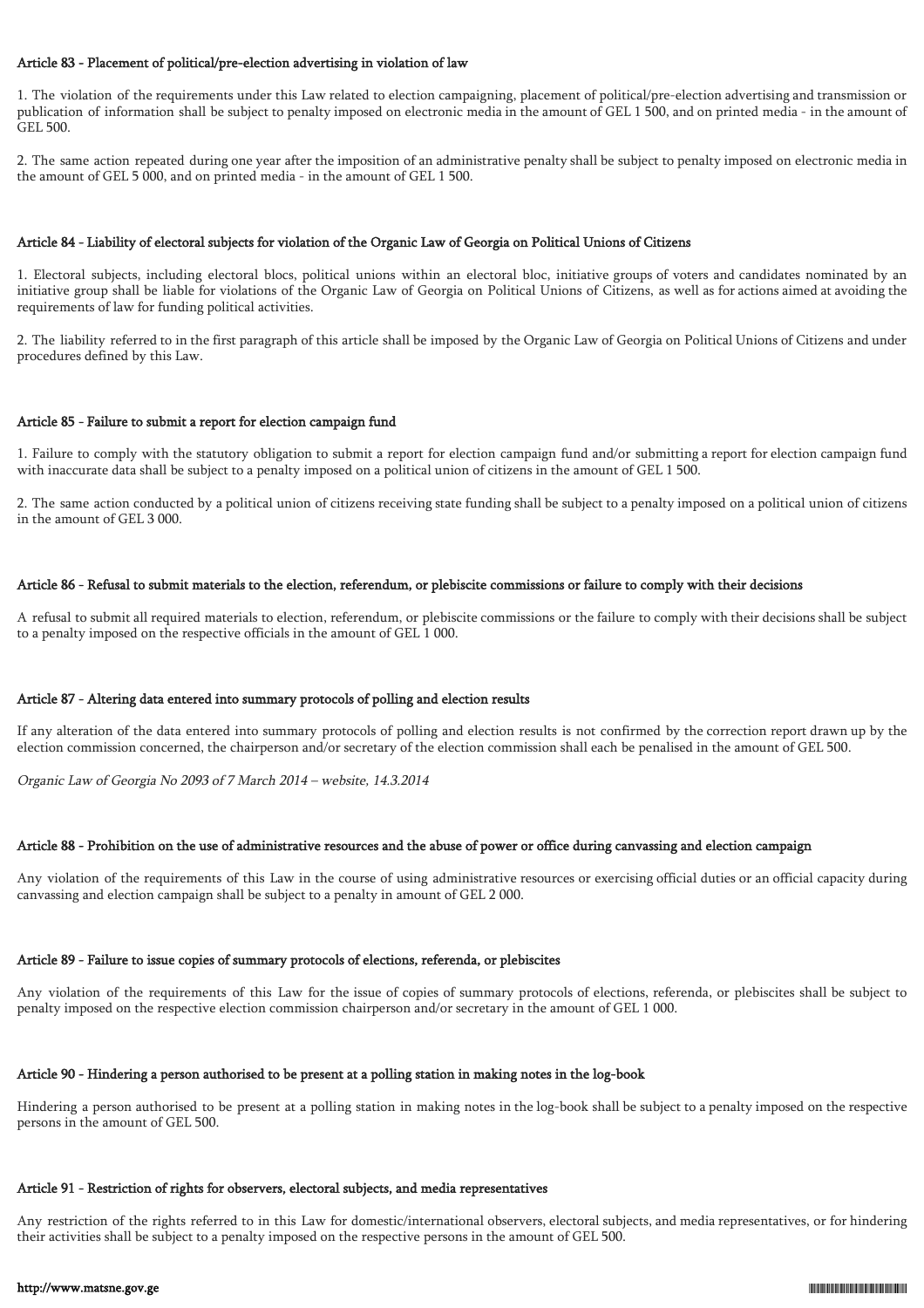#### Article 92 - Violation of duties and requirements by observers, electoral subjects, and media representatives

Any violation of the requirements referred to in Article 41(2)(b-d) of this Law by an observer, electoral subject, or media representative shall be subject to a penalty imposed on the respective persons in the amount of GEL 500.

## Article 93 - Legal proceedings

1. The CEC, as well as the persons authorised by the CEC and respective DECs (officials), shall draw up protocols of administrative offences referred to in Articles 79, 81 and 86-92 of this Law.

2. The GNCC shall draw up protocols of administrative offences referred to in Articles 82 and 83 of this Law.

3. The State Audit Office shall draw up protocols of administrative offences referred to in Articles 84 and 85 of this Law.

4. The relevant local self-government bodies shall draw up protocols of administrative offences concerning illegal removal, tearing off, covering, or damaging of election posters, in terms of the administrative offences referred to in Article 80 of this Law.

5. In the case of administrative offences provided for by this Chapter, legal proceedings shall be conducted according to the Code of Administrative Offences of Georgia, unless otherwise defined by this Law.

Organic Law of Georgia No 6551 of 22 June 2012 – website, 29.6.2012

## SECTION II. SPECIAL PART

### Chapter XI. Elections for the President of Georgia

### Article 94 - Elections for the President of Georgia

The President of Georgia shall be elected on the basis of universal, equal, and direct suffrage, by secret ballot, for a term of five years. The same person may be elected as the President of Georgia for only two consecutive terms.

## Article 95 - Conduct of regular elections for the President of Georgia

1. Regular elections for the President of Georgia shall be conducted in October of the calendar year in which the President's term expires. The President of Georgia shall, by the Prime Minister's countersignature, fix the date of elections not later than 60 days before the election.

2. No election shall be conducted during a state of emergency or martial law.

3. The information on the calling of elections for President of Georgia shall be published on the official CEC website and through the media not later than the day after the elections are called.

Organic Law of Georgia No 1019 of 6 September 2013 – website, 23.9.2013

Organic Law of Georgia No 2093 of 7 March 2014 – website, 14.3.2014

## Article 96 - Passive suffrage

Any citizen of Georgia having the right to vote, who has attained the age of 35, who lived in Georgia for at least five years, and who has lived in Georgia for the last three years before the day when the election is scheduled, may be elected President of Georgia.

#### Article 97 - Right to nominate a candidate for President of Georgia

1. A political union of citizens (a party) or an initiative group of 5 voters shall have the right to nominate a candidate for President of Georgia.

2. The nomination of a candidate for President of Georgia shall be approved by signatures of not less than 25 000 voters (0,75% of the total number of voters).

#### Article 98 - Procedures for nominating a candidate for President of Georgia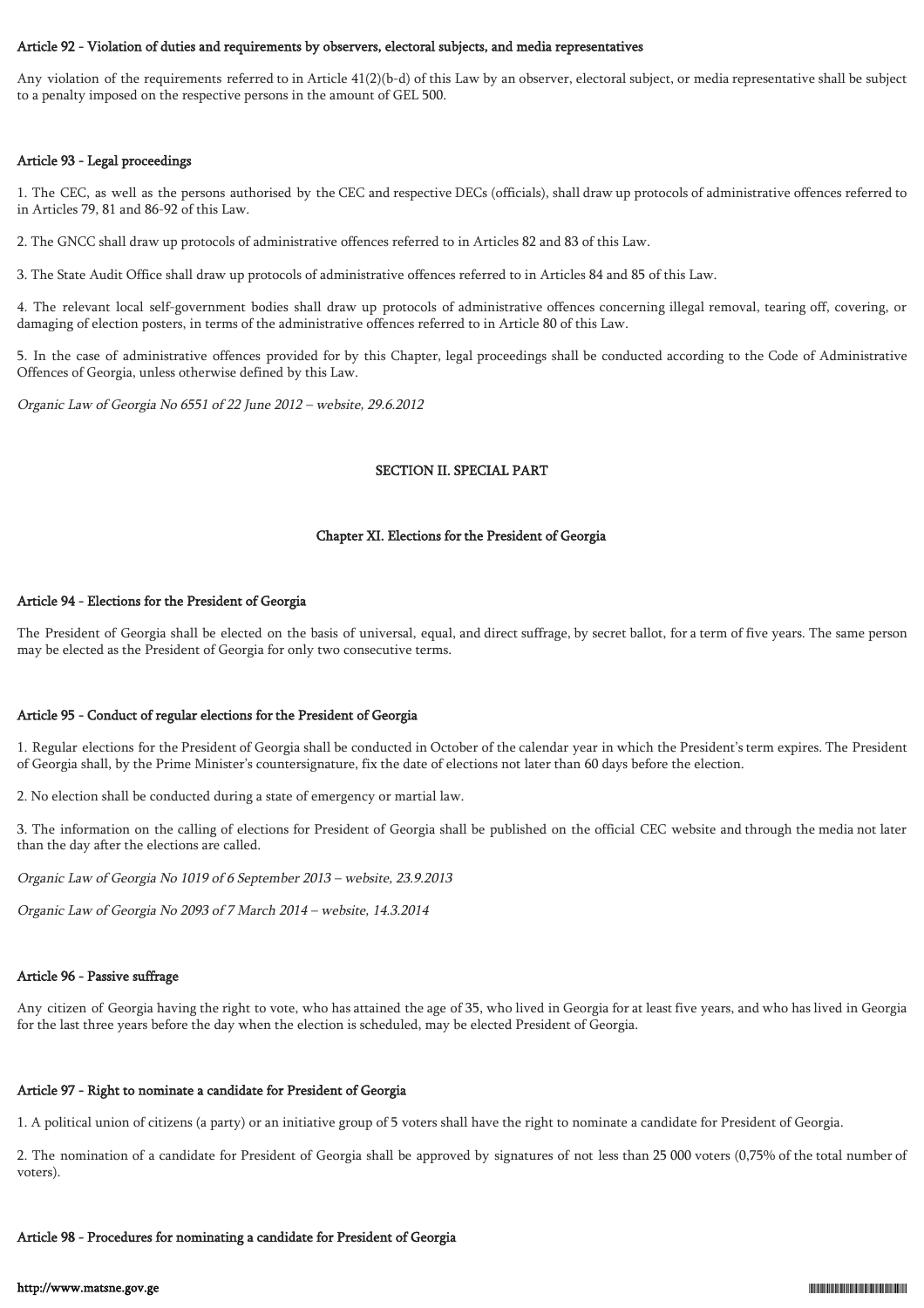1. A party registered with the CEC and an initiative group of voters shall have the right to nominate one candidate for President of Georgia.

2. In order to nominate a candidate for President of Georgia, a party and an initiative group of voters shall file an application to the CEC Chairperson not later than the 50<sup>th</sup> day before the polling day. After the filing of an application, the party and the initiative group of voters shall have the right to collect signatures of supporting voters.

3. The following information about a candidate for President of Georgia shall be specified in the application:

- a) first name and last name
- b) date of birth
- c) occupation
- d) position (activity)
- e) place of work
- f) place of registration
- g) party membership
- h) period of residence in Georgia

i) name of the nominating party, first and last names, numbers of identity cards of a citizen of Georgia (passports of a citizen of Georgia), place of registration, contact telephone numbers and other information (if any) of the members of the initiative group of voters and their representative.

4. A written consent to run in elections, a copy of birth certificate and three photos of the person nominated as a candidate for President of Georgia shall be attached to the application.

5. A party leader or all members of an initiative group of voters shall sign the application.

## Article 99 - Lists of supporters of a candidate for President of Georgia

1. In order to register a candidate for President of Georgia, a representative of a party or an initiative group of voters shall submit a list of supporting voters of the candidate to the CEC not later than 40 days before polling day.

2. The list of supporting voters of the candidate for President of Georgia shall include the signatures of not less than 25 000 voters (0,75% of the total number of voters).

# Article 99 $^1$  - Incompatibility of the status of a candidate for President of Georgia with his/her official capacity

1. The following officials shall resign from their positions not later than the second day after filing with the CEC an application for registration as a candidate for President of Georgia:

a) the Prime Minister of Georgia, as well as the Ministers of Georgia and the Autonomous Republics and their deputies, the heads of government and state departmental agencies and their deputies

- b) members of the National Security Council
- c) members of the Council of the National Bank of Georgia
- d) the Auditor General and his/her deputies
- e) state trustees governors and their deputies
- f) chairpersons of Sakrebulos, heads of district municipalities, mayors of cities

g) officers of the Ministry for Internal Affairs of Georgia, the Ministry for Defense of Georgia, the Intelligence Service of Georgia, and the Special State Protection Service of Georgia

- h) judges
- i) the Public Defender and his/her deputy
- j) advisors of the President of Georgia
- k) members of the High Council of Justice of Georgia
- l) the head of the Civil Service Bureau and his/her deputies
- m) prosecutors, their deputies and assistants, investigators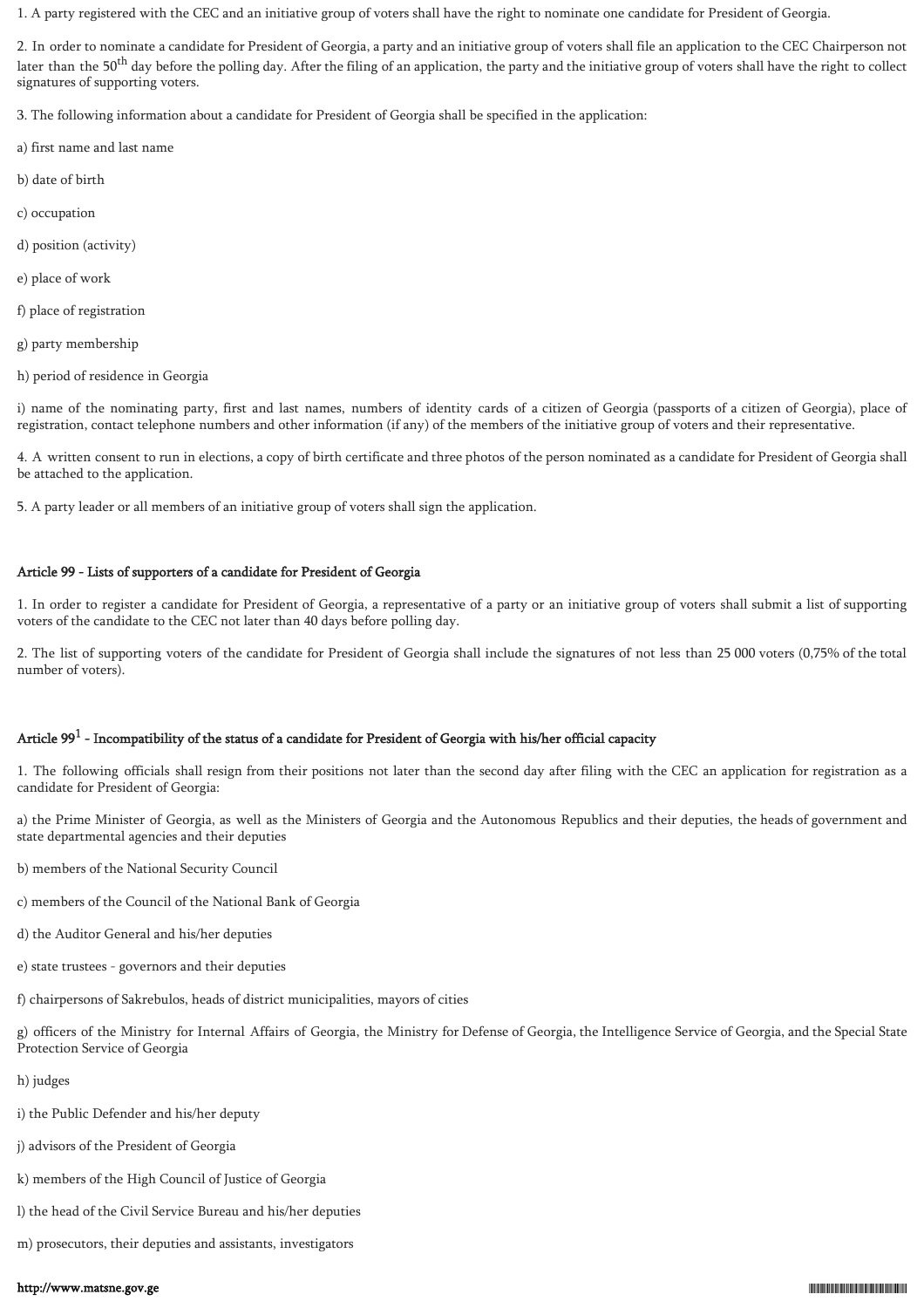n) members of the GNCC and the GNEWSRC.

2. A respective legal act about resignation/dismissal of an official referred to in the first paragraph of this article shall immediately be submitted to the CEC. Otherwise, the person shall be refused registration as a candidate for President of Georgia, and if registration has been completed, it shall be canceled.

Organic Law of Georgia No 878 of 27 July 2013 - website, 7.8.2013

### Article 100 - Registration of a candidate for President of Georgia

1. The CEC Chairperson shall register a candidate for President of Georgia by decree not later than the 30<sup>th</sup> day before Election Day.

2. The CEC Chairperson shall provide a candidate for President of Georgia with the respective certificate within three days after the registration.

3. The CEC Chairperson shall not register a candidate for President of Georgia if:

a) the data provided for by Article 98(3-5) of this Law are incomplete or inaccurate;

b) the list of supporting voters contains less than 25 000 signatures of voters (0,75% of total number of voters);

c) the time frame referred to by the first paragraph of Article 99 of this Law is not met.

4. The CEC shall announce on its official website the registration of a candidate for President of Georgia not later than the sixth day after the registration of a candidate for President of Georgia, specifying the first name, last name, date of birth, position (occupation), place of residence, and place of employment of the candidate.

5. A candidate for President of Georgia may withdraw his/her candidacy at any time not later than 10 days before polling day by filing a written application to the CEC.

Organic Law of Georgia No 2093 of 7 March 2014 – website, 14.3.2014

## Article 101 - Cancellation of electoral registration of political parties and initiative groups of voters

1. The CEC shall by decree cancel the registration of a party where:

- a) the party applies for cancellation;
- b) the Constitutional Court of Georgia prohibits operation of the party;

c) the party fails to present or to register a candidate for President of Georgia or the electoral registration of the candidate for President of Georgia nominated by the party is cancelled.

2. The CEC shall by decree cancel electoral registration of an initiative group of voters where:

a) the initiative group of voters applies for cancellation;

b) a candidate for President of Georgia nominated by the initiative group of voters is not registered or the electoral registration of a candidate for President of Georgia nominated by the initiative group of voters is cancelled.

3. A decision provided for by this article shall be deemed adopted if it is supported by at least two-thirds of the total members of the CEC.

Organic Law of Georgia No 901 of 29 July 2013 - website, 20.8.2013

# Article 102 - Determination of sequence numbers for candidates for President of Georgia

1. A sequence number shall be determined for a candidate for President of Georgia 25 days before elections as provided for by this article. In order to determine a sequence number, respective procedures shall be conducted in the CEC premises in the presence of persons authorised to be present at CEC sessions.

2. A candidate nominated by a political union that received the most votes during the previous parliamentary elections held under the proportional system shall be the first to choose a sequence number. A representative of a political union shall file an application to the CEC, whereby a candidate nominated by the political union shall choose the number assigned to the political union that nominated him/her during the previous parliamentary elections or shall take number 'one'. The candidates whose nominating parties took second and third places according to the results of the previous parliamentary elections shall have the right to successively choose a sequence number under the same procedure. The nominating parties shall have the right to maintain the number assigned to them during the previous parliamentary elections or to choose numbers 'two' or 'three' accordingly, except when the number assigned to them during the previous parliamentary elections has been assigned to a candidate nominated by the political union that placed higher in the previous parliamentary elections.

3. If a sequence number was assigned to an electoral bloc during the previous parliamentary elections, a candidate nominated by the party that is the first in the electoral bloc list shall have the right to use the same number.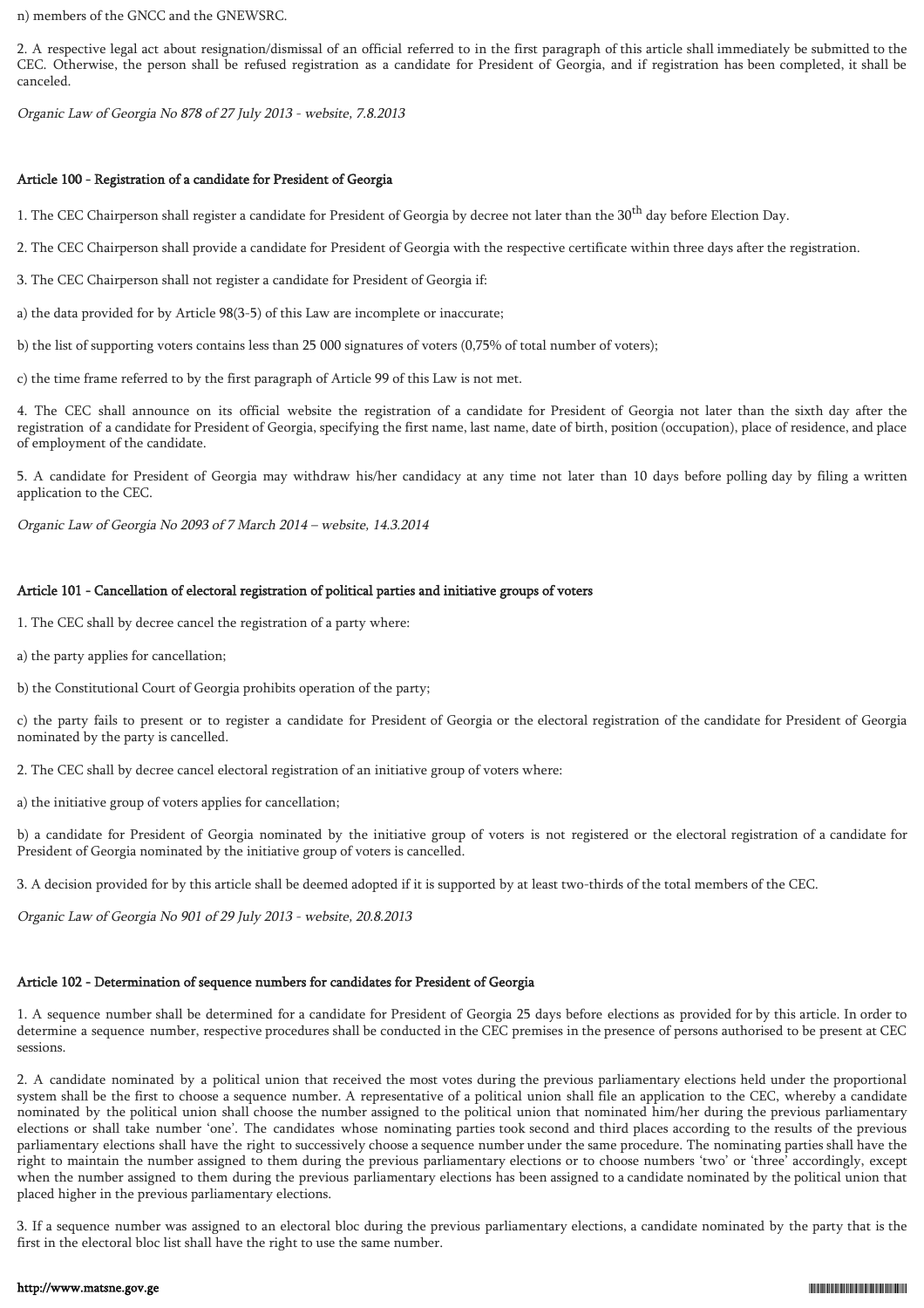4. Except for the cases referred to in the second and third paragraphs of this article, a sequence number shall be defined for a presidential candidate by casting lots.

5. In order to cast lots, the CEC Chairperson shall write numbers corresponding to the number of presidential candidates on sheets of paper of the same type, size and shape with the same pen. Each sheet of paper shall be certified by the CEC seal. Thereafter, the numbers chosen according to the second paragraph of this article shall be set aside. All remaining sheets of paper shall be folded so as to make it impossible to read the numbers written thereon. The CEC Chairperson shall put these sheets of paper in a transparent box and one representative of each presidential candidate shall take one sheet of paper out of the box. The number identified by casting lots shall be assigned to a presidential candidate.

6. If the electoral registration of a presidential candidate is cancelled, the remaining candidates shall maintain their assigned sequence numbers.

7. The CEC shall publish the list of registered presidential candidates on its official website not later than 24 days prior to the polling day.

Organic Law of Georgia No 2093 of 7 March 2014 – website, 14.3.2014

## Article 103 - Guarantees for the activities of presidential candidates of Georgia and their representatives

1. Candidates for President of Georgia shall participate on an equal basis in election campaign from the moment of registration with the CEC. Candidates for President of Georgia shall enjoy equal rights to use the press and other media throughout the territory of Georgia as defined in this Law.

2. Candidates for President of Georgia and their representatives may not be dismissed from office or transferred to another job or position during election campaign without their consent.

3. Candidates for President of Georgia shall not be detained, arrested, or searched until final results of elections are officially announced, unless the CEC gives its consent to an application of the Chief Prosecutor of Georgia. An exception shall be the case in which a candidate is caught in the act of committing a crime, which shall immediately be reported to the CEC. If the CEC issues the relevant decree the detained or arrested candidate for President of Georgia shall immediately be released.

4. The CEC decree about giving its consent referred to in this article shall be voted upon within three calendar days after receiving an application from the Chief Prosecutor of Georgia.

Organic Law of Georgia No 668 of 30 May 2013 - website, 24.6.2013

## Article 104 - Summarisation of election results

1. The candidate for President of Georgia who receives more than one half of the votes cast during an election shall be deemed elected. The number of votes cast by invalid ballots may not be included in the number of votes cast by voters participating in elections.

2. If none of candidates obtain the necessary amount of votes in the first round of elections, the second round of elections shall be called.

3. The CEC shall, not later than the 20<sup>th</sup> day after polling, summarize election results at its session according to electoral districts and draw up a relevant summary protocol to be approved by CEC decree.

4. The CEC shall summarize election results according to DEC summary protocols, while in the case of a complaint/application or any dissenting opinion of a commission member, the results of separate districts shall be summarised on the basis of PEC summary protocols.

5. PECs, and then DECs, shall be required to transfer sealed packages of the lists of voters to the CEC along with summary protocols of polling and election results.

6. The CEC shall publish the results of the elections on its official website within two days after summarising the results of the elections.

Organic Law of Georgia No 2093 of 7 March 2014 – website, 14.3.2014

## Article 105 - Second round of elections

1. If no candidate gets the necessary amount of votes in the first round of elections, the second round of elections shall be called.

2. The second round of elections shall be called by a decree of the CEC. The second round of elections shall be held two weeks after the official announcement of the first round election results.

3. The two candidates with the best results in the first round of elections shall be authorised to run in the second round. If the candidates in second place receive an equal number of votes during the first round, the candidate who is permitted to run in the second round shall be decided by casting lots.

4. The candidate who receives the most votes in the second round of elections shall be deemed elected.

5. If candidates receive an equal number of votes in the second round, the candidate who received more votes in the first round of elections shall be considered elected.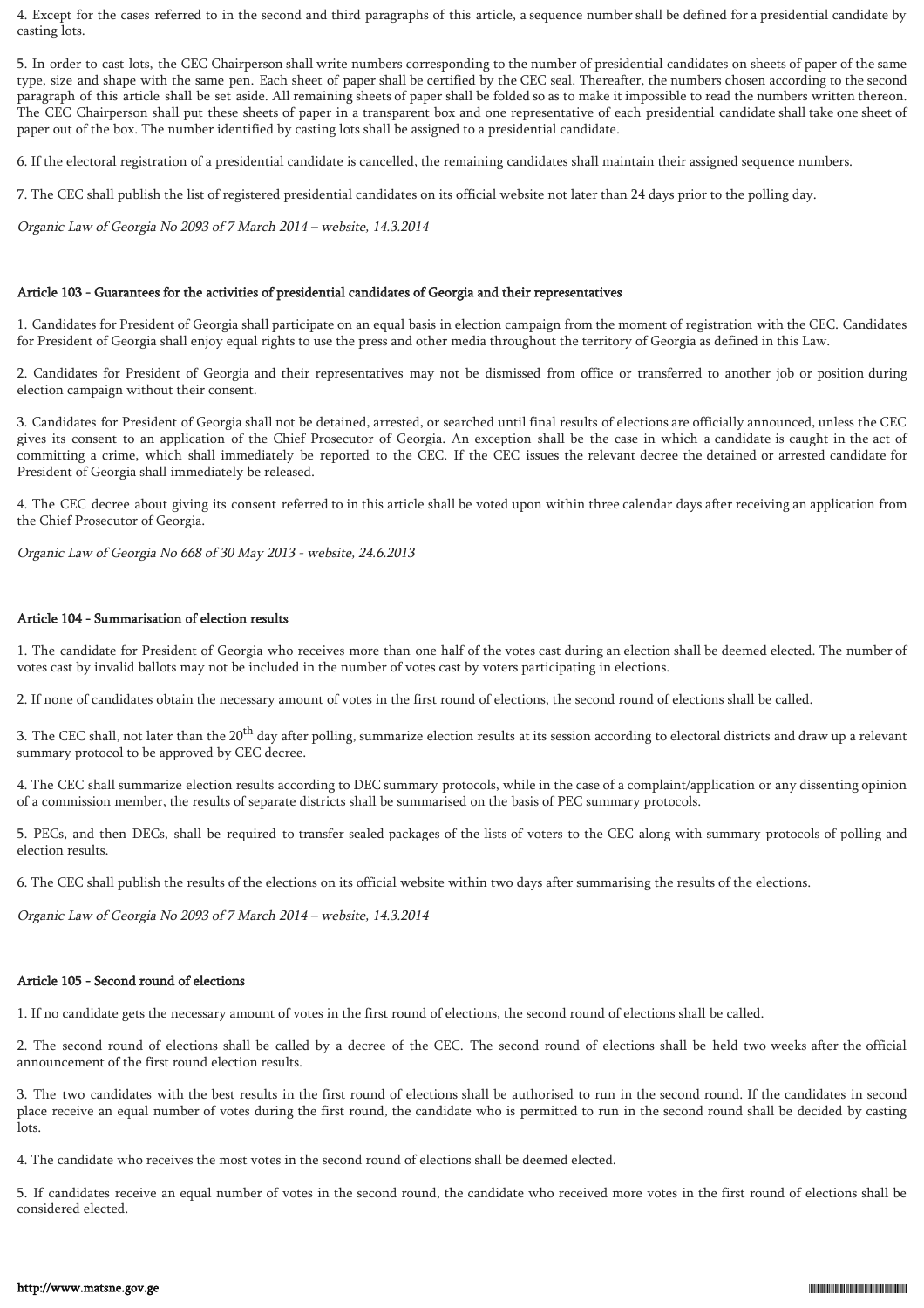## Article 106 - Re-run elections

1. Re-run elections shall be held if all participating candidates withdraw their candidacies in the first or the second round of elections.

2. Re-run elections shall be held within two months after the summarisation of the results of general elections.

3. The Parliament of Georgia shall call re-run elections.

4. The information about calling re-run elections shall be published in the press and other media.

5. Re-run elections shall be held under the procedure defined in this Law for general elections and within the time frame determined by the CEC, but not later than two months after the summarisation of the results of general elections.

#### Article 107 - Extraordinary elections for President of Georgia

1. If the tenure of the President of Georgia is terminated prior to expiration of his/her term, an extraordinary election shall be held not later than the 45 <sup>th</sup> day after the termination of the tenure of the President of Georgia.

2. If pre-term termination of the tenure of the President of Georgia coincides with Parliamentary holidays or a non-session week, the Parliament of Georgia shall be convened not later than 48 hours after termination of the tenure of the President of Georgia.

3. The Parliament of Georgia shall call an extraordinary election for the President of Georgia not later than 72 hours after termination of the tenure of the President of Georgia.

4. The Parliament of Georgia shall ensure the conduct of extraordinary election for the President of Georgia through the CEC.

5. In order to nominate a candidate for President of Georgia, a party or an initiative group of voters shall file an application to the CEC not later than the 40<sup>th</sup> day before the extraordinary election.

6. In order to register a candidate for President of Georgia, a representative of a party, or of an initiative group of voters shall submit a list of not less than 25 000 supporting voters (0,75% of the total number of voters) to the CEC not later than the  $30<sup>th</sup>$  day before the extraordinary election.

7. The CEC shall register candidates for President of Georgia not later than the 25<sup>th</sup> day prior to the extraordinary election.

8. In the case of an extraordinary election for President of Georgia, the extraordinary election shall be held within 45 days after the pre-term termination of the tenure of the President of Georgia as defined in this Law for general elections.

#### Chapter XII. Elections for the Parliament of Georgia

#### Article 108 - Calling of parliamentary elections of Georgia

1. Regular elections for Parliament of Georgia shall be held in October of the calendar year in which the term of office of the Parliament expires.

2. The President of Georgia shall announce an election date, by the Prime Minister's countersignature, not later than 60 days prior to the election.

3. If the time frame for an election coincides with a state of emergency or martial law, the election shall be held not later than 60 days after lifting the state of emergency or martial law.

4. The information on the calling of Parliamentary elections of Georgia shall be published on the official CEC website and through the media not later than the day following the day of calling the elections.

Organic Law of Georgia No 1019 of 6 September 2013 – website, 23.9.2013

Organic Law of Georgia No 2093 of 7 March 2014 – website, 14.3.2014

# Article 109 - Procedure for election and terms of powers of the Parliament of Georgia

1. The Parliament of Georgia shall have 77 members elected through the proportional electoral system and 73 members elected through the majoritarian electoral system.

2. The term of the elected Parliament of Georgia shall be four years.

# Article 110 - Majoritarian electoral districts during elections for the Parliament of Georgia

1. For the purposes of parliamentary elections of Georgia, 73 single-seat majoritarian electoral districts, including 10 majoritarian electoral districts in Tbilisi, shall be established.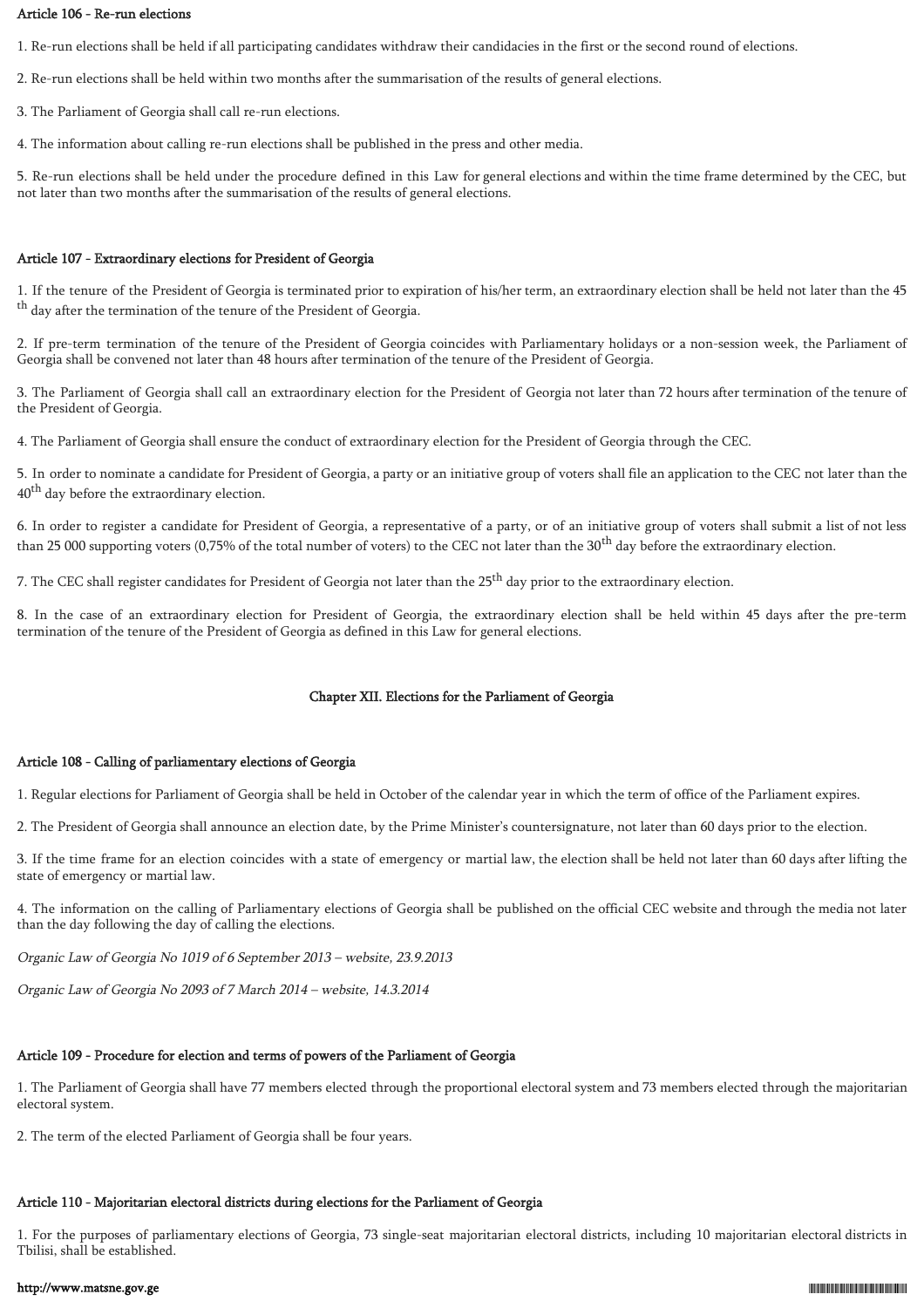2. For the parliamentary elections of Georgia, the CEC shall set up single-seat majoritarian electoral districts and determine their borders by a decree not later than 1 July of the year of the regular Parliamentary elections of Georgia.

3. For the purposes of parliamentary elections, majoritarian districts may not be established within the occupied territories of Georgia.

Organic Law of Georgia No 2093 of 7 March 2014 – website, 14.3.2014

## Article 111 - Passive suffrage

1. Any citizen of Georgia having the right to vote, who has attained the age of 21 and speaks Georgian, may be elected as an MP of Georgia.

2. A citizen who has not resided in Georgia for the last two years and who is not on a consular registry of Georgia in any other country, may not be elected as an MP of Georgia.

3. A citizen who is a drug addict or a drug user may not be elected as an MP of Georgia. If the respective election commission declares such a person elected, the Parliament of Georgia may not recognize his/her authority.

4. A party, electoral bloc, and majoritarian candidate registered with the respective election commission shall have the right to run in elections for the Parliament of Georgia.

Organic Law of Georgia No 6571 of 28 June 2012 – website, 28.6.2012

### Article 112 - Incompatibility of the status of a candidate for MP of Georgia with his/her official capacity

1. The following officials shall resign and shall be dismissed from their positions not later than the second day after filing an application to the CEC for registration as a candidate for MP of Georgia:

a) the President of Georgia

b) ministers of Georgia, as well as ministers of the Autonomous Republics, heads of government and state departmental agencies and their deputies

c) members of the Security Council of Georgia (except for MPs)

d) members of the Council of the National Bank of Georgia

e) the Auditor General and his/her deputies

f) state trustees - governors and their deputies

g) chairpersons of Sakrebulos, heads of district municipalities (Gamgebeli), mayors of cities

g) officers of the Ministry for Internal Affairs of Georgia, the Ministry for Defense of Georgia, the Intelligence Service of Georgia, and the Special State Protection Service of Georgia

i) judges

j) the Public Defender of Georgia and his/her deputy

k) advisors to the President of Georgia

l) members of the High Council of Justice of Georgia (who are not MPs of Georgia)

m) the head of the Public Service Bureau and his/her deputies

n) prosecutors, their deputies, assistants, and investigators

o) members of the GNCC and the GNEWSRC.

2. A respective legal act about resignation and dismissal of an official referred to in the first paragraph of this article shall be immediately submitted to the respective election commission. Otherwise, the person shall be refused to be registered as a candidate for MP of Georgia, and if registration has been completed, it shall be canceled.

Organic Law of Georgia No 6551 of 22 June 2012 – website, 29.6.2012

## Chapter XIII. Registration of Electoral subjects Running in Elections for the Parliament of Georgia

## Article 113 - Registration of parties/cancellation of registration

1. To obtain the right to run in the Parliamentary elections of Georgia, a party shall file an application, signed by its leader(s), to the CEC chairperson: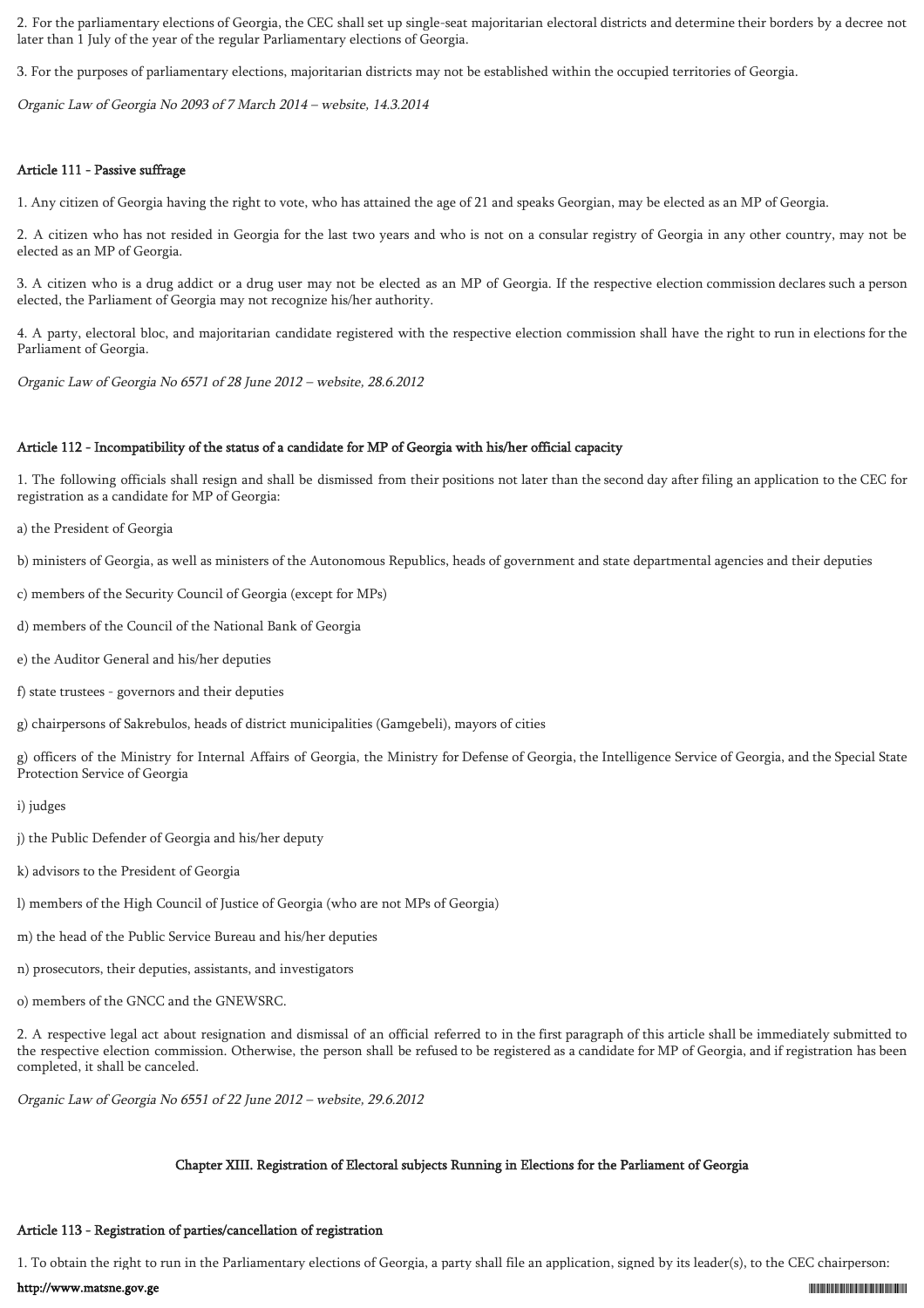a) after the parliamentary elections are called, but not later than the  $57<sup>th</sup>$  day before Election Day if the party has a representative in the Parliament of Georgia on the day the elections are called. An MP shall be deemed a party representative if he/she is elected after being nominated by the respective party or electoral bloc (in which the party was united);

b) from 1 January to 1 August of the year of the parliamentary elections if the party does not meet the conditions under subparagraph (a) of this paragraph.

2. An application for registration shall be accompanied with a registration certificate and statutes of the party or notarized copies thereof and a document evidencing that the party has a representative in the Parliament of Georgia (if any);

3. An application for registration shall include the following information about a party:

a) the name of the party in full and in short, if any, and/or the abbreviated name under which the party runs in elections;

b) the first and last name, address (according to the place of registration), telephone number and specimen of signature of a leader(s) of the party;

c) the first and last name, address (according to the place of registration), telephone number, and scope of powers of a representative of the party;

d) if there are several leaders, the scope of powers of each leader in relation to the party's electoral process.

4. The name, in full or in short, and/or the abbreviated name of a party referred to in paragraph 3(a) of this article shall not coincide with:

a) the official name, in full or in short, and/or the abbreviated name of another party already registered by the Ministry for Justice of Georgia (in the case of coincidence, the party may not use the name);

b) the name, in full or in short, and/or the abbreviated name of an electoral bloc running in elections if the bloc filed the application to the CEC earlier (in the case of coincidence, the party may not use the name);

c) the name, in full or in short, and/or the abbreviated name used by another party/electoral bloc during the previous parliamentary elections, unless the consent thereto of the party/electoral bloc is obtained.

5. In the case provided for by paragraph 1(b) of this article, the respective CEC office shall provide a party representative with a sample of the list of supporting voters. The respective CEC office shall check the application and documents attached thereto and shall submit its report to the CEC Chairperson not later than the day after the filing of the application.

6. In the case provided for by paragraph 1(a) of this article, the CEC Chairperson shall, not later than the day after filing of the report referred to in the fifth paragraph of this article:

a) register the party and its representative for election purposes if the application filed and the documents attached meet the requirements of this Law;

b) submit a written notification to a representative of the party about any non-compliance of the filed application and the attached documents with the provisions of this Law (specifying the details of non-compliance) and give the party three days after receipt of notice for correction of the application and documents.

7. A corrected application and documents referred to in paragraph 6(b) of this article shall be verified and the decision about electoral registration shall be made within two days after submission of the application and documents. If the corrected application and documents meet the requirements of this Law, the CEC Chairperson shall register the party and its representative for election purposes. Otherwise, the CEC Chairperson shall, within the same time frame, issue a decree refusing to provide electoral registration (the decree shall specify the reasons for the refusal to provide electoral registration and the applicable provisions of Law that are the basis for refusal). A representative of the party shall immediately be notified about the decree and shall be provided with a copy of the decree upon request.

8. In the case provided for by paragraph 1(b) of this article, the CEC Chairperson shall, not later than the third day after the provision of the report referred to in the fifth paragraph of this article, notify the party representative in writing about any non-compliance of the application and attached documents with the provisions of this Law (specifying the details of non-compliance). The corrected application and documents shall be returned to the CEC within three days.

9. A party failing to meet the conditions under paragraph (1)(a) of this article shall, within 60 days of receiving a sample form of the list of supporting voters, but not later than 15 August, submit to the CEC a list of at least 1 000 voters, if the party is a qualified electoral subject, and if it is not a qualified electoral subject, a list of at least 25 000 (the number may not exceed 1% of the total number of voters) voters supporting the party's participation in the Parliamentary elections of Georgia. A relevant CEC office shall verify the list of supporting voters under the procedure and within the time frame defined in Article 38 of this Law. During the election period, a relevant CEC office shall verify the lists of supporting voters and present the report to the CEC Chairperson within two days after the lists are submitted.

10. If an application, attached documents (or a corrected application and documents), and the list of supporting voters under this article are submitted within the time frame defined in this Law and meet the requirements thereof, the CEC Chairperson shall, based on a report of the respective CEC office, register the party and its representative for election purposes within ten days after receipt of the report, but not later than the 59<sup>th</sup> day before Election Day. Otherwise, the CEC Chairperson shall issue a decree within the same time frame about the refusal to provide electoral registration (the decree shall specify the reasons for the refusal to provide electoral registration and the applicable provisions of this Law that are the basis for refusal). A representative of the party shall immediately be notified about the decree and shall be provided with a copy of the decree upon request.

11. The CEC shall publish the list of registered parties on its official website in the order of submitting applications, not later than the 30<sup>th</sup> day before Election Day. It shall also publish the list of the parties that have been denied registration or the registration of which has been cancelled, specifying the reasons for the denial or cancellation.

12. The CEC Chairperson shall by decree cancel the registration of a party where: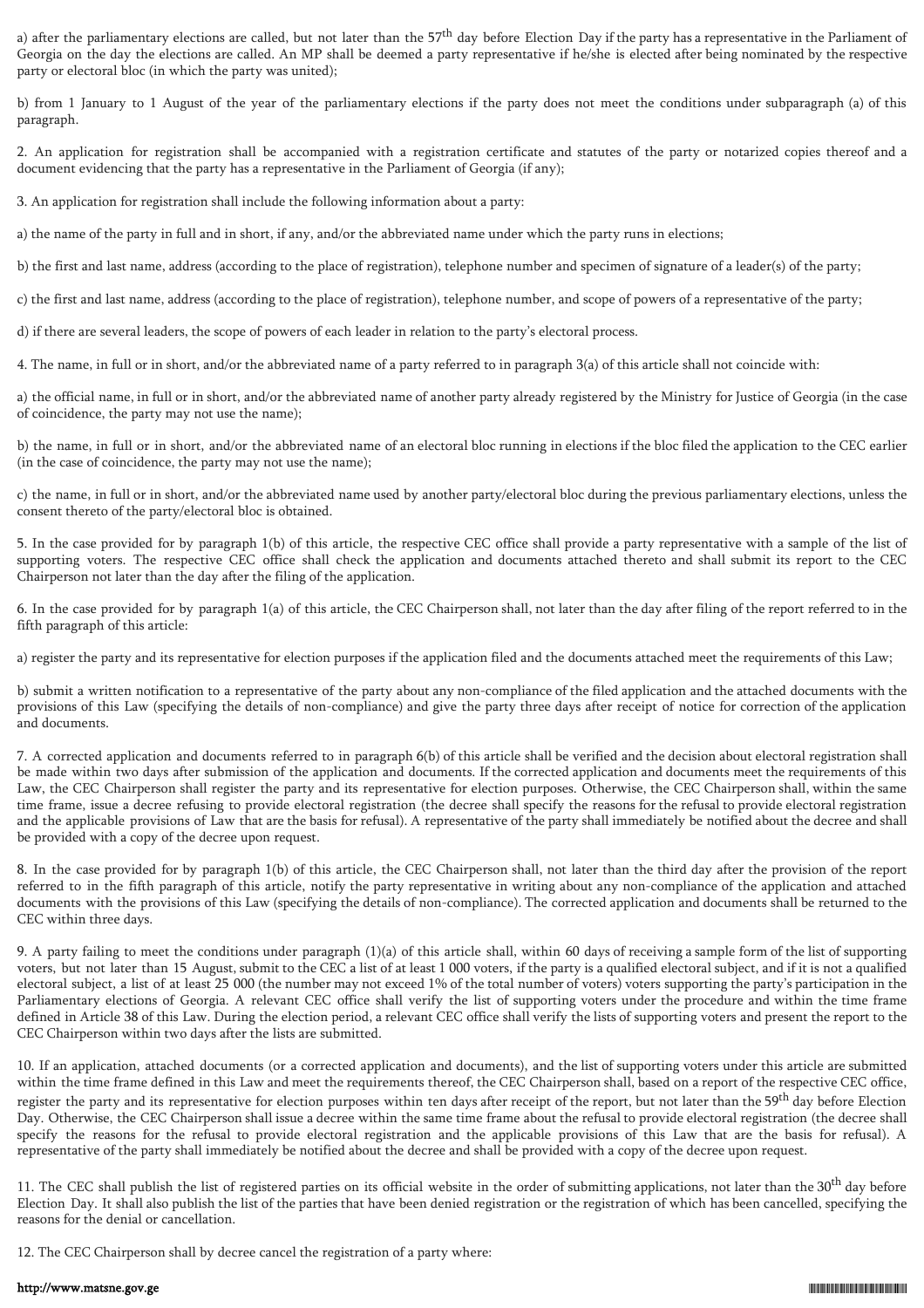a) the party applies for cancellation;

b) the Constitutional Court of Georgia prohibits operation of the party;

c) the electoral registration of the electoral bloc, to which the party is a member, is cancelled according to paragraph  $14(c)$  or (d) of Article 114 of this Law;

d) the party leaves or is expelled from the electoral bloc before the summarisation of parliamentary election results after the expiration of the deadline for the submission of party lists by the bloc;

e) the party fails to submit a party list or the submitted party list has not been registered;

f) the number of candidates in the party list, not later than the  $2<sup>nd</sup>$  day before Election Day, is less than the minimum number defined in this Law.

Organic Law of Georgia No 2093 of 7 March 2014 – website, 14.3.2014

## Article 114 - Registration of electoral blocs/cancellation of registration

1. Parties registered by the CEC Chairperson shall have the right to establish an electoral bloc and to leave an electoral bloc. In order to register an electoral bloc, an application signed by authorised leaders of all parties united in the bloc and a copy of the statutes of the bloc shall be submitted to the CEC not later than the 43rd day before the day of a regular election.

2. An application shall include the following information about an electoral bloc:

a) name, in full or in short, and/or abbreviated name (if any) under which the bloc runs in the election, and the list of parties united in the bloc

b) first and last name, and address (according to the place of registration) of a leader(s)

c) first and last name, address (according to the place of registration), telephone number, and scope of powers of a representative

d) if there are several leaders, the scope of powers of each leader with relation to the electoral process.

3. The name, in full or in short, and/or the abbreviated name of an electoral bloc referred to in paragraph 2(a) of this article may not coincide with:

a) official name, in full or in short, and/or the abbreviated name of another party already registered by the Ministry for Justice of Georgia (in the case of coincidence, the bloc may not use the name);

b) name, in full or in short, and/or the abbreviated name of another electoral bloc running in elections if the bloc filed the application to the CEC earlier (in the case of coincidence, the bloc may not use the name);

c) name, in full or in short, and/or the abbreviated name used by another electoral bloc during the previous parliamentary elections, unless the consent thereto of the previously registered bloc is obtained.

4. The statutes of an electoral bloc, signed by the leaders of all parties united in the bloc, shall include:

a) name, in full or in short, and/or the abbreviated name (if any) of the electoral bloc under which the bloc runs in the election

b) list of the parties united in the electoral bloc

c) governing body (if any) of the electoral bloc, leaders and their powers

d) procedure for decision-making within the electoral bloc, including the procedures for acceptance, withdrawal or exclusion of a party from the bloc, nomination of candidates for a representative body by the bloc, and cancellation of such nomination

e) person(s) authorised to sign electoral bloc documents on behalf of the electoral bloc

f) procedure for using the seal of one of the electoral bloc member parties during election activities

g) procedure for appointment of the persons in charge of election campaign expense, the manager, and the accountant

h) procedure for making amendments to the electoral bloc statutes.

5. A party member of one electoral bloc may not be a member of another electoral bloc, or may not run independently in the same election.

6. The CEC Chairperson shall, upon the acceptance of an application and statutes as referred to in the first paragraph of this article, give to the representative of an electoral bloc a document evidencing the submission of the above application and statutes.

7. The respective CEC office shall verify an application and statutes submitted as referred to in the first paragraph of this article and shall submit its report to the CEC Chairperson not later than the day after the filing of an application. The CEC Chairperson shall, not later than the day after the receipt of the report, provide electoral registration of an electoral bloc and its representative if the submitted documents meet the requirements defined in paragraphs 1-5 of this article. If the submitted documents do not meet the above requirements, the CEC Chairperson shall notify the electoral bloc representative, in writing, about non-compliance of the documents with the provisions of this Law (specifying the details of non-compliance). Corrected documents shall be re-submitted to the CEC not later than the second day after notification. The CEC Chairperson shall make a final decision on registration within two days after acceptance of the corrected documents. If the corrected documents meet the requirements of this Law, the CEC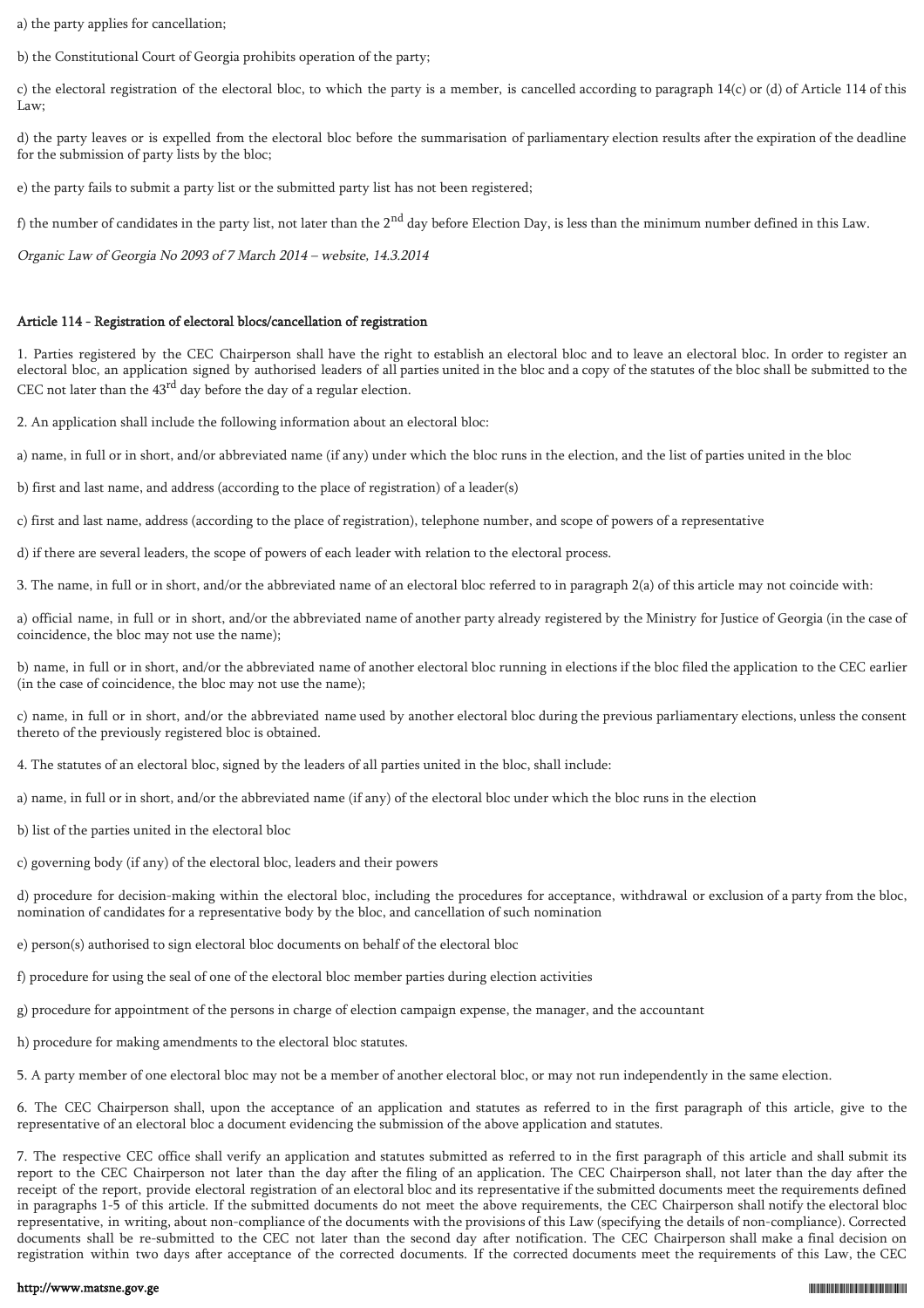Chairperson shall register the electoral bloc and its representative. Otherwise, the CEC Chairperson shall issue a decree refusing registration (the decree shall specify the reasons for the refusal to provide electoral registration and the applicable provisions of this Law that are the basis for refusal). A representative of the electoral bloc shall immediately be notified about the decree and a copy of the decree shall be provided to the representative upon request. The registration procedure referred to in this paragraph shall end on the 37<sup>th</sup> day before Election Day.

8. A party having gone through electoral registration may join a registered electoral bloc prior to the expiration of the term for registration of electoral blocs. For these purposes, the party shall, with consent of the bloc, file an application with the CEC Chairperson.

9. The CEC Chairperson by a decree shall, upon registration of an electoral bloc, cease the powers of representatives of the parties united in the bloc to all election commissions. The electoral bloc may appoint 2 representatives to each election commission.

10. If a party (parties) withdraws or is expelled from an electoral bloc before the expiration of the deadline for nomination of party lists/candidates, each of them may continue running in elections. If only one party remains in an electoral bloc for the above reason, the CEC shall by decree cancel the electoral registration of the electoral bloc, and the parties previously united in the bloc may continue running in elections.

11. If a party withdraws or is expelled from an electoral bloc after the expiration of the deadline for nomination of party lists/candidates, the CEC Chairperson shall by decree cancel the electoral registration of the party. If only one party remains in the bloc for the above reason, the CEC shall by decree cancel electoral registration of the electoral bloc and the party remaining shall be the legal successor of the bloc.

12. The CEC shall publish the list of registered electoral blocs on its official website in the order of submitting applications, not later than the 30<sup>th</sup> day before Election Day, as well as the list of the electoral blocs that have been denied registration or the registration of which has been cancelled, specifying the reasons for the denial or cancellation.

13. A party/electoral bloc registered according to this Law may, on the basis of its application, take part in elections at all levels to be held until the following parliamentary elections. A party united in an electoral bloc shall have the right to run, either independently or as a part of another electoral bloc, in elections at all levels to be held until the following parliamentary elections.

14. The CEC Chairperson shall by decree cancel the registration of an electoral bloc provided that:

a) the bloc applies for cancellation;

b) the electoral bloc dissolves or only one party remains in the bloc due to abandoning the bloc by a member party (parties), or because of its (their) expulsion, or cancellation of electoral registration;

e) the electoral bloc fails to submit a party list or the submitted party list is not registered;

f) the number of candidates in the bloc party list, not later than the second day before Election Day, is less than the minimum number defined in this Law.

Organic Law of Georgia No 2093 of 7 March 2014 – website, 14.3.2014

## Article 115 - Submission of party lists

1. Parties running in elections independently and electoral blocs may submit party lists.

2. Each party running in elections independently and electoral bloc may submit one party list.

3. The number of candidates for MP of Georgia in a submitted party list may not be less than 100 and more than 200.

4. A candidate nominated in a majoritarian electoral district may also be on the party list. In such a case, the party list shall specify that the candidate is nominated in a majoritarian electoral district.

5. One and the same person may not be on different party lists.

6. Parties and electoral blocs shall lay down the procedure for drawing up party lists. When drawing up party lists, consideration shall be given to maintaining balance between the sexes with respect to additional funding as defined by the Organic Law of Georgia on Political Unions of Citizens.

7. After the electoral registration, a party/electoral bloc shall, not later than the 30<sup>th</sup> day before Election Day, submit a party list to the CEC Chairperson Attached to the party list shall be a registration card filled out and signed by each candidate for MP of Georgia and with photos of the candidates.

8. If a candidate is simultaneously nominated for a majoritarian electoral district, a certificate of drug test shall be submitted together with the registration card and photo. Those documents shall be submitted in 2 copies, one copy of which shall be given to the respective election commission within two days after receipt.

9. A party list shall specify the following information for each candidate:

- a) first and last name
- b date of birth (day/month/year)
- c) address (according to the place of registration)
- d) personal number of a citizen of Georgia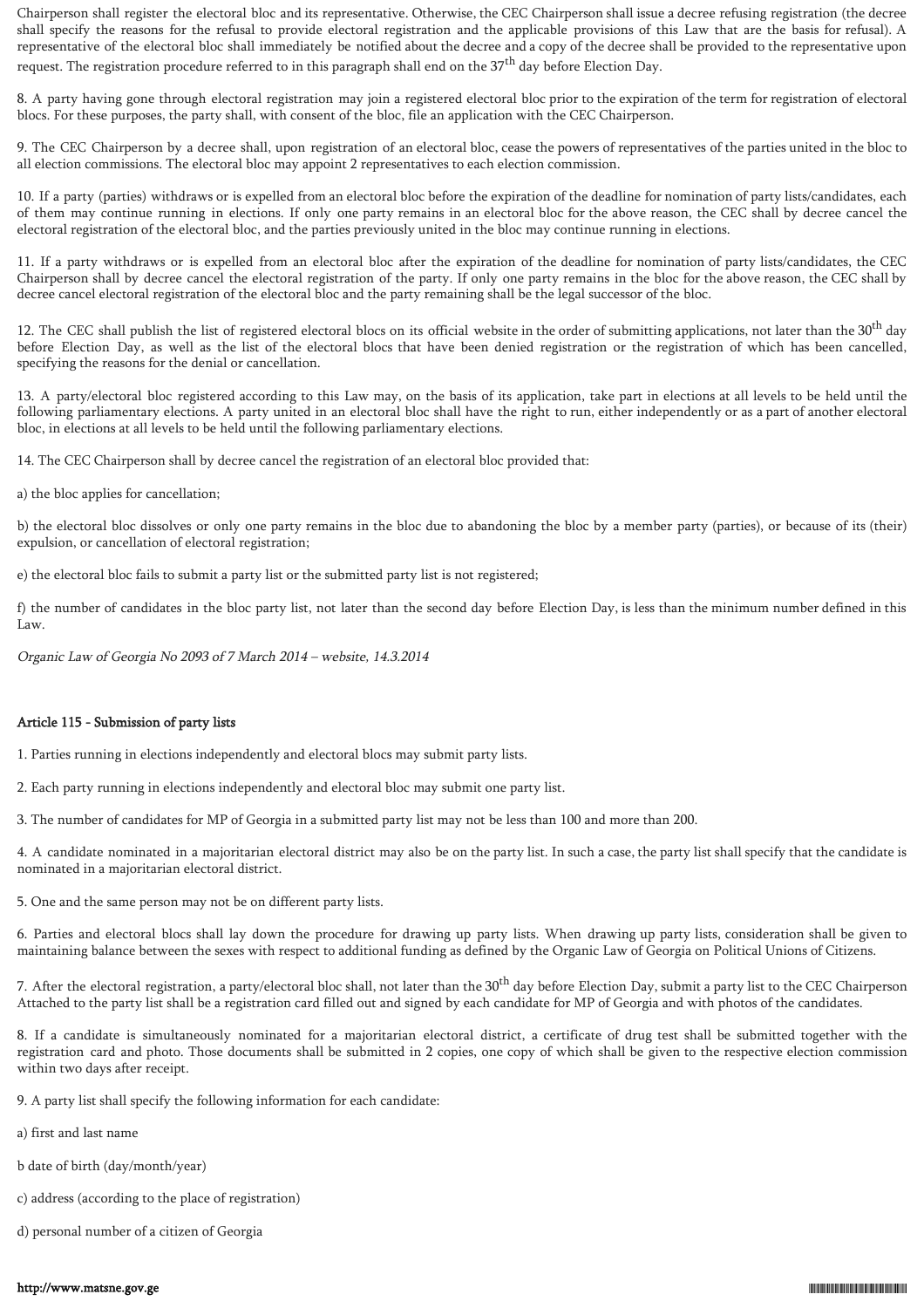- e) place of work (name of institution, organisation, enterprise, etc.)
- f) position (if unemployed, specify 'unemployed')
- g) party membership (if not a party member, specify 'non-partisan')
- h) in the case of nomination for a majoritarian electoral district, the name and number of the district.
- 10. A registration form shall specify the following information for each candidate:
- a) first and last name
- b) date of birth (day/month/year)
- c) sex
- d) address (according to the place of registration)
- e) personal number of a citizen of Georgia
- f) place of work (name of institution, organisation, enterprise, etc.)
- g) position (if unemployed, specify 'unemployed')
- h) party membership (if not a party member, specify 'non-partisan')
- i) the fact of residence in Georgia for at least last two years before calling elections, or the fact of being on a consular registry of Georgia
- j) in the case of nomination for a majoritarian electoral district, the name and number of the district
- k) consent to run in elections under the given party list and/or to run in that majoritarian district
- l) the fact that a candidate was an MP of Georgia after the previous election
- m) signature and date of signature.

11. The CEC shall issue registration cards provided for by the seventh and eighth paragraphs of this article to the representative of a party/electoral bloc in advance.

# Article 116 - Nomination of candidates in majoritarian electoral districts

1. The following entities shall have the right to nominate a candidate for MP of Georgia in a majoritarian electoral district:

- a) a party running in elections independently
- b) an electoral bloc
- c) an initiative group of 5 voters.

2. Any party running in elections independently/electoral bloc may nominate one candidate to be elected through the majoritarian system in every electoral district. An initiative group of voters may nominate one candidate in the respective majoritarian electoral district.

3. In order to nominate a candidate for MP of Georgia, an initiative group of voters shall file an application to the respective DEC not later than the  $57<sup>th</sup>$ day before polling, after which day the initiative group of voters may start collecting signatures of supporting voters.

4. The application shall specify the following information about a candidate for MP of Georgia:

- a) first and last name
- b) date of birth (day/month/year)
- c) occupation
- d) position (activity)
- e) place of work
- f) place of registration
- g) party membership
- h) duration of residence in Georgia

i) first and last name, number of identity card of a citizen of Georgia (passport number of a citizen of Georgia), place of registration, contact telephone number, and other information (if any) of members of the nominating initiative group of voters, and their representative.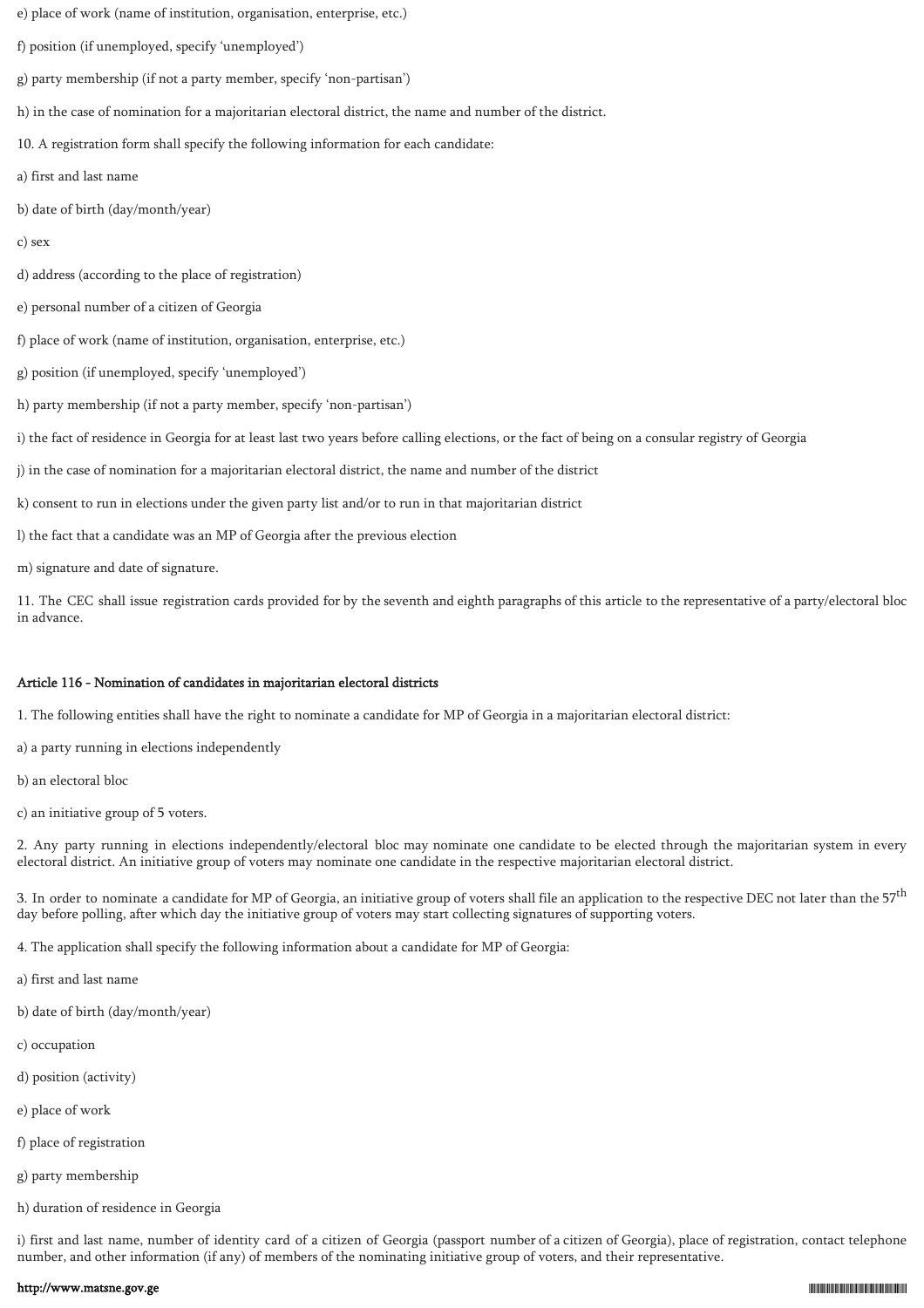5. The application signed by all members of the initiative group of voters shall be accompanied by written consent of any nominated candidate for MP of Georgia to run in elections, a copy of his/her identity card and two photos.

6. The DEC chairperson shall, not later than the day after filing an application, register an initiative group of voters. Unless the requirements determined by paragraphs 1-5 of this article are met, the DEC chairperson shall immediately notify the applicant about any error. Corrected documents shall be resubmitted to the DEC chairperson for registration not later than the following day.

7. In order to register a candidate for MP of Georgia, a representative of the initiative group of voters shall, not later than the 50<sup>th</sup> day before polling, submit a list of supporters of the candidate to the relevant DEC.

8. A party running independently in the election /electoral bloc/initiative group of voters shall nominate their majoritarian candidates to the electoral district as defined in Article 115(7-11) of this Law.

9. Nomination of a candidate by an initiative group of voters shall be endorsed by signatures of not less than one percent of supporting voters registered in the territory of the respective electoral district, except when the nominated candidate was elected as an MP of Georgia during the previous parliamentary elections.

10. The respective DEC chairperson shall, by decree, not later than the  $30<sup>th</sup>$  day before Election Day, register a candidate for MP of Georgia.

11. The DEC chairperson shall, within three days after the registration, issue a respective certificate to the candidate for MP of Georgia.

12. The DEC chairperson shall not register a candidate for MP of Georgia if:

a) the data referred to in the eighth paragraph of this article is not complete or accurate;

b) the number signatures in the list of supporting voters is less than required;

c) the requirements and the time frames defined in the seventh paragraph of this article are not met.

Judgment No 1/1/539 of the Constitutional Court of Georgia of 11 April 2013 - website, 19.4.2013

Organic Law of Georgia No 864 of 25 July 2013 - website, 19.8.2013

# Article 117 - Verification and electoral registration of party lists and documents of candidates for MPs nominated in majoritarian electoral districts

1. The CEC Chairperson shall by decree register a party list, while the respective DEC chairperson shall by decree register a majoritarian candidate nominated in an electoral district, provided that all documents under this Law comply with the requirements defined herein. Respective commissions may not consider the issue of electoral registration where the time frames for the submission of documents referred to in this Law are not met.

2. A designated office of the CEC shall verify the party list presented by a party/electoral bloc and shall submit its report to the CEC Chairperson within 10 days after submission of the list, but not later than the  $26<sup>th</sup>$  day before Election Day. The CEC Chairperson shall, within three days, but not later than the 25<sup>th</sup> day before Election Day:

a) register the party list and the candidates nominated by a party/electoral bloc only if the submitted party list and the documents attached thereto comply with the requirements defined by this Law;

b) give written notice to the representative of the party/electoral bloc of any discrepancy between the requirements defined by this Law and the data in the party list and documents attached thereto (specifying the details of the discrepancy), and the representative shall have three days to correct the discrepancy in the party list or other documents;

3. The corrected data referred to in paragraph 2(b) of this article shall be verified and the issue of electoral registration shall be resolved within five days after submission of corrected data, but not later than the  $20^{th}$  day before Election Day. If the corrected data complies with the requirements of this Law, the CEC Chairperson shall register the party list or the part of the list that complies with the requirements defined by this Law (if the number of candidates in that part is not less than the required minimum). The CEC Chairperson shall, within the same time frame, issue a decree regarding the refusal of electoral registration for other candidates (the decree shall specify the reasons for the refusal to provide electoral registration and the applicable provisions of this Law that are the basis for refusal). If the number of other candidates in the party list that comply with the requirements of this Law remains less than the required minimum, neither the party list nor the candidates nominated by the party/electoral bloc shall be registered and the CEC Chairperson shall, within the time frame referred to above, issue a decree regarding the refusal of registration (the decree shall specify the reasons for the refusal to provide electoral registration and the applicable provisions of this Law that are the basis for refusal). A representative of the party shall immediately be notified about the decree and shall be provided with a copy upon request.

4. The respective DEC chairperson shall register/refuse to register a majoritarian candidate nominated by a party/electoral bloc in an electoral district under the procedure and within the time frame referred to in the second and third paragraphs of this article. A party/electoral bloc shall be obliged to submit registration documents of a majoritarian candidate to the CEC within the time frame defined in this Law.

5. The electoral registration shall be denied to a candidate for MP of Georgia, and either a decree of the respective election commission chairperson (in the cases referred to in subparagraphs (a-e) and (g) of this paragraph) or a court decision (in the case referred to in subparagraph (f) of this paragraph) shall cancel the electoral registration of any registered candidate, provided that the applications and documents submitted to the election commission fail to comply with all the requirements defined by this Law or other provisions defined in the same Law are not met, namely, if:

a) the data referred to in applications and documents is incomplete or inaccurate;

b) the candidate entered in the party list is a member of another party running in the elections;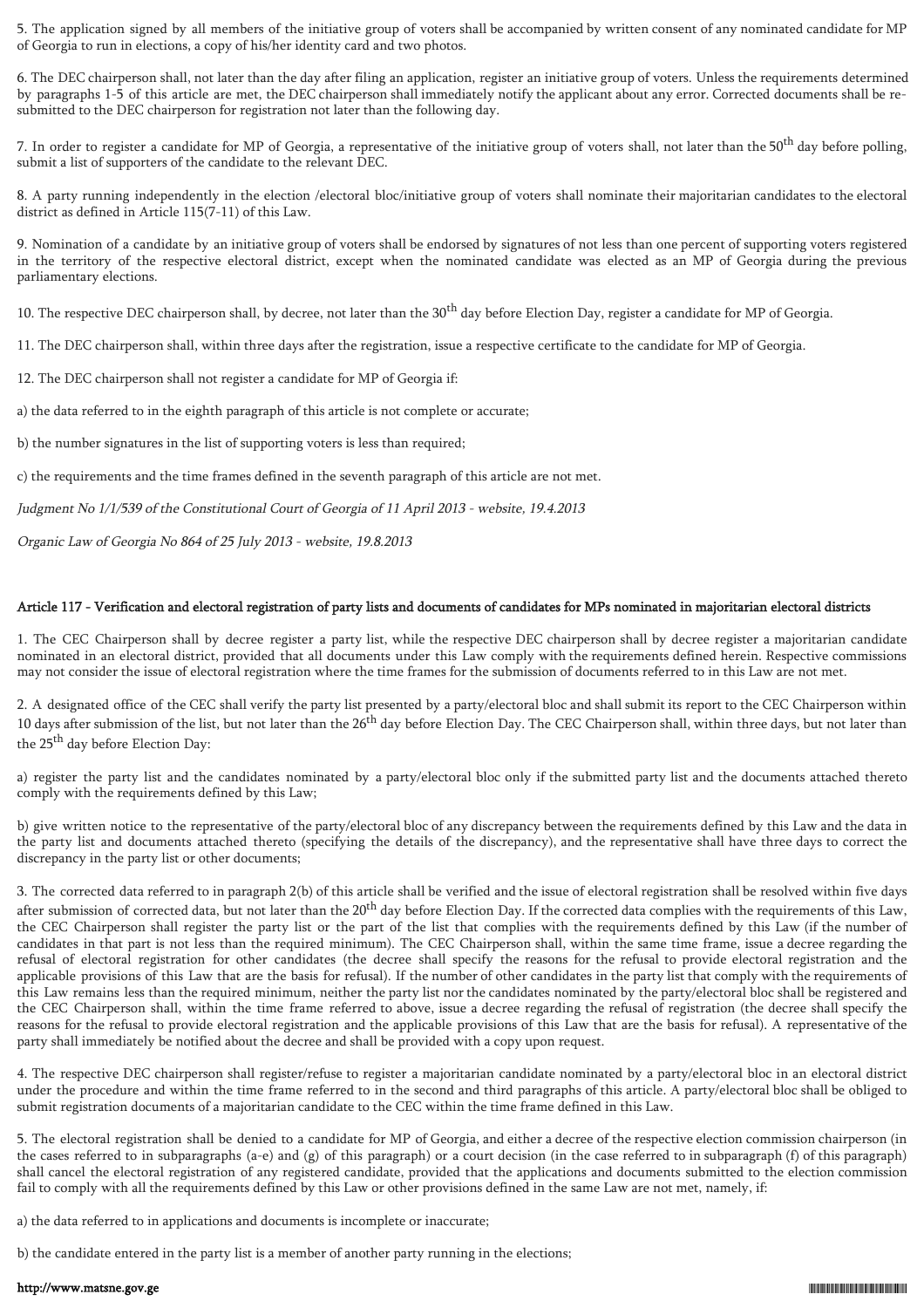c) the candidate is entered in more than one party list and he/she gives or gave his/her consent to be entered simultaneously into more than one party list;

d) the candidate entered in the party list gives his/her consent to be nominated for a majoritarian electoral district by another party/electoral bloc;

e) the other election is held during the parliamentary election of Georgia and the candidate for MP of Georgia gives or gave his/her consent to run in that election with the status of a candidate;

f) the requirements defined in Article 47(1) and/or Article 48 are not met.

g) the majoritarian candidate failed to take a drug test or the drug test proves that the candidate is a drug user.

6. A decree issued by the CEC/DEC chairperson regarding the refusal of electoral registration of a party list and candidates for MP of Georgia nominated by a political party/electoral bloc/initiative group of voters may be appealed under the procedure defined in Articles 77 and 78 of this Law.

## Article 118 - Cancelation of electoral registration for registered majoritarian candidates

The CEC Chairperson shall by decree cancel the electoral registration of any registered majoritarian candidate, provided:

a) the candidate applies for cancellation;

b) the Constitutional Court of Georgia prohibits operation of the party nominating the candidate;

c) the electoral registration of nominating party/electoral bloc/initiative group of voters is cancelled under Article 114(14) of this Law;

d) the person dies;

e) in other cases as defined by this Law.

### Article 119 - Determination of sequence numbers for electoral subjects

1. A sequence number shall be determined for an electoral subject 30 days before elections as defined in this article. In order to determine a sequence number, appropriate procedures shall be conducted in the respective election commission premises in the presence of persons authorised to be present at the session of the commission.

2. A political union that received the most votes during the previous parliamentary elections held under the proportional system may be the first to choose a sequence number. A representative of a political union shall file an application with the CEC, whereby the political union shall maintain the sequence number assigned to it during the previous parliamentary elections or shall take number 'one'. The political unions that were in second and third places according to the results of the previous parliamentary elections shall have the right to successively choose a sequence number under the same procedure. Those political unions may maintain the number assigned to them during the previous parliamentary elections or may choose numbers 'two' or 'three' accordingly, except when the number assigned to them during the previous parliamentary elections has been assigned to a political union that placed higher in the previous parliamentary elections.

3. If a sequence number was assigned to an electoral bloc during the previous parliamentary elections, a party nominated first in the electoral bloc list may use the same number.

4. If political parties having run in the previous parliamentary elections create an electoral bloc for elections, they shall specify in the statute of the bloc the sequence number that they will use for the party.

5. A sequence number for all electoral subjects shall, except for the political unions referred to in the second paragraph of this article, be determined by casting lots.

6. In order to cast lots, the commission chairperson shall write numbers corresponding to the number of parties and electoral blocs on sheets of paper of the same type, size, and shape with the same pen. Each sheet of paper shall be certified by the commission seal. Thereafter, the numbers chosen according to the second paragraph of this article shall be set aside. All remaining sheets of paper shall be folded so as to make it impossible to read the numbers written thereon. The CEC Chairperson shall put the sheets of paper in a transparent box and one representative of each party and electoral bloc shall take one sheet of paper out of the box. The number identified by casting lots shall be assigned to an electoral subject.

7. Majoritarian candidates nominated by a party/electoral bloc shall have the same sequence number assigned to the nominating political party/electoral bloc.

8. The respective DEC shall assign a sequence number, by casting lots, to the candidate nominated by an initiative group of voters. In order to cast lots, the commission chairperson shall write numbers corresponding to the number of majoritarian candidates nominated by the initiative group of voters in the electoral district on sheets of paper of the same type, size, and shape with the same pen. The numbers shall start from the number following the highest sequence number assigned to parties/electoral blocs running in elections. Each sheet of paper shall be endorsed by the commission seal. All sheets of paper shall be folded so as to make it impossible to read the numbers written thereon. The commission chairperson shall put the sheets of paper in a transparent box and one representative of each initiative group of voters shall take one sheet of paper out of the box. The number identified by casting lots shall be assigned to an electoral subject.

9. If electoral registration of an electoral subject is cancelled, the remaining electoral subjects shall maintain their assigned sequence numbers.

10. Not later than the 25<sup>th</sup> day before the polling day the CEC shall publish on its official website the lists of registered parties, including the data of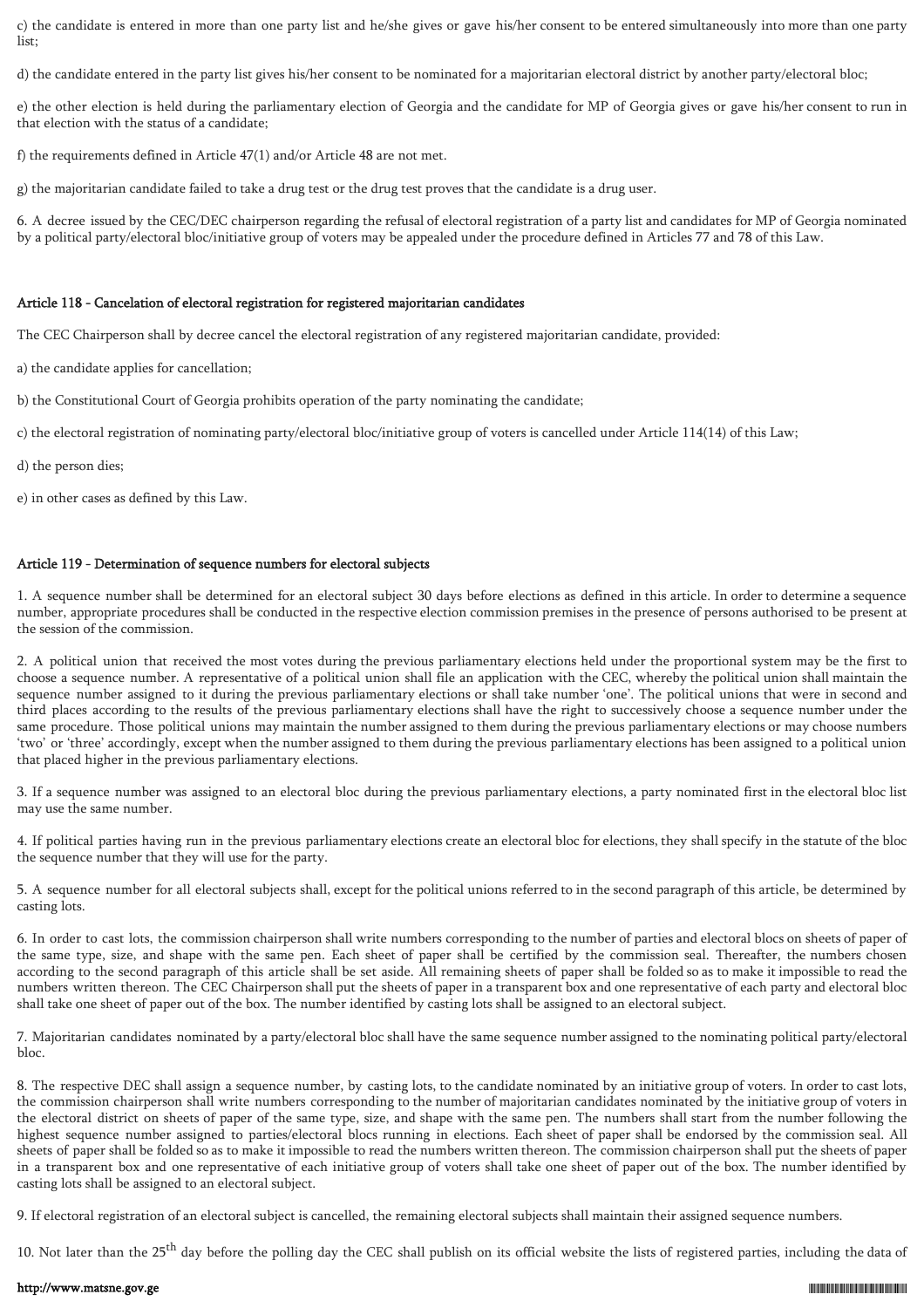candidates registered in a majoritarian electoral district that are entered onto a ballot paper.

Organic Law of Georgia No 2093 of 7 March 2014 – website, 14.3.2014

# Article 120 - Revocation of decisions on nomination of candidates for MP of Georgia

1. A candidate for MP of Georgia, as well as the nominating party or electoral bloc, shall have the right to refuse, at any time, but not later than 10 days before polling day, to run in the election or to accept the nominated candidate, in which case they shall file an application with the respective election commission.

2. A party running independently in elections or an electoral bloc may, after the recognition of authority of the elected members of Parliament/Sakrebulo, revoke its decision about nominating a candidate for member of Parliament/Sakrebulo remaining in the party list. A party/electoral bloc may not revoke its decision about nominating a candidate for member of Parliament/Sakrebulo remaining in the party list when the authority of the member of Parliament/Sakrebulo elected under the same list ceases, until the authority of his/her successor is recognized. The candidacy nominated by the party, electoral bloc shall be withdrawn by CEC decree, based on an application signed by the party leader (the person determined by the statutes of the party/electoral bloc), within three days after submission of the application. Unless the application is satisfied within this time, the candidate for member of Parliament/Sakrebulo shall be deemed withdrawn from the party list on the day following the end of the third day.

3. A candidate for MP of Georgia may withdraw his/her candidacy from a party list after the recognition of authority of the elected MPs by filing an application with the CEC. The candidacy shall be withdrawn by a decree of CEC Chairperson within three days after filing the application. If the application is not satisfied within this time, the candidate for MP shall be deemed withdrawn from the party list on the day following the end of the third day.

4. The CEC shall immediately publish on its official website the information about removal of an electoral subject or individual candidate from elections.

Organic Law of Georgia No 2093 of 7 March 2014 – website, 14.3.2014

## Article 121 - Release of candidates for MP of Georgia from official duties

A candidate for MP of Georgia shall be granted unpaid leave for the election campaign period based on his/her application and an appropriate certificate.

## Article 122 - Immunity of candidates for MP of Georgia

1. A candidate for MP of Georgia shall not be detained, arrested, or searched until the CEC officially publishes final election results, while a person announced by the CEC as an elected MP of Georgia shall not be detained, arrested, or searched until the final decision is made about the recognition of his/her authority, unless the CEC approves an application filed by the Chief Prosecutor of Georgia. An exception shall be the case in which a candidate is caught in the act of committing a crime, which shall be immediately reported to the CEC. If the CEC issues a decree, the detained or arrested candidate for MP of Georgia shall be released immediately.

2. The CEC decree for giving its approval as referred to in this article shall be put to vote within three calendar days after filing of an application by the Chief Prosecutor of Georgia.

Organic Law of Georgia No 668 of 30 May 2013 - website, 24.6.2013

## Chapter XIV. Summarising Results of Parliamentary Elections of Georgia

## Article 123 - Counting of votes at PECs

1. A PEC shall summarize the polling results and shall enter them into summary protocols of the final results of elections held through the majoritarian and proportional systems.

2. A summary protocol of the results of elections held through the proportional electoral system shall be drawn up according to party lists, while a summary protocol of the results of elections held through the majoritarian electoral system shall be drawn up according to the candidates nominated in the majoritarian electoral district.

## Article 124 - Summarisation of polling results at DECs

1. A DEC shall, based on protocols of PECs and decisions of district/city courts, summarize polling results at its session and shall enter them into summary protocols of final results of elections held through the majoritarian and proportional systems.

2. The DEC shall, based on an application/complaint, decide by decree to open packages received from PECs and to re-count ballot papers.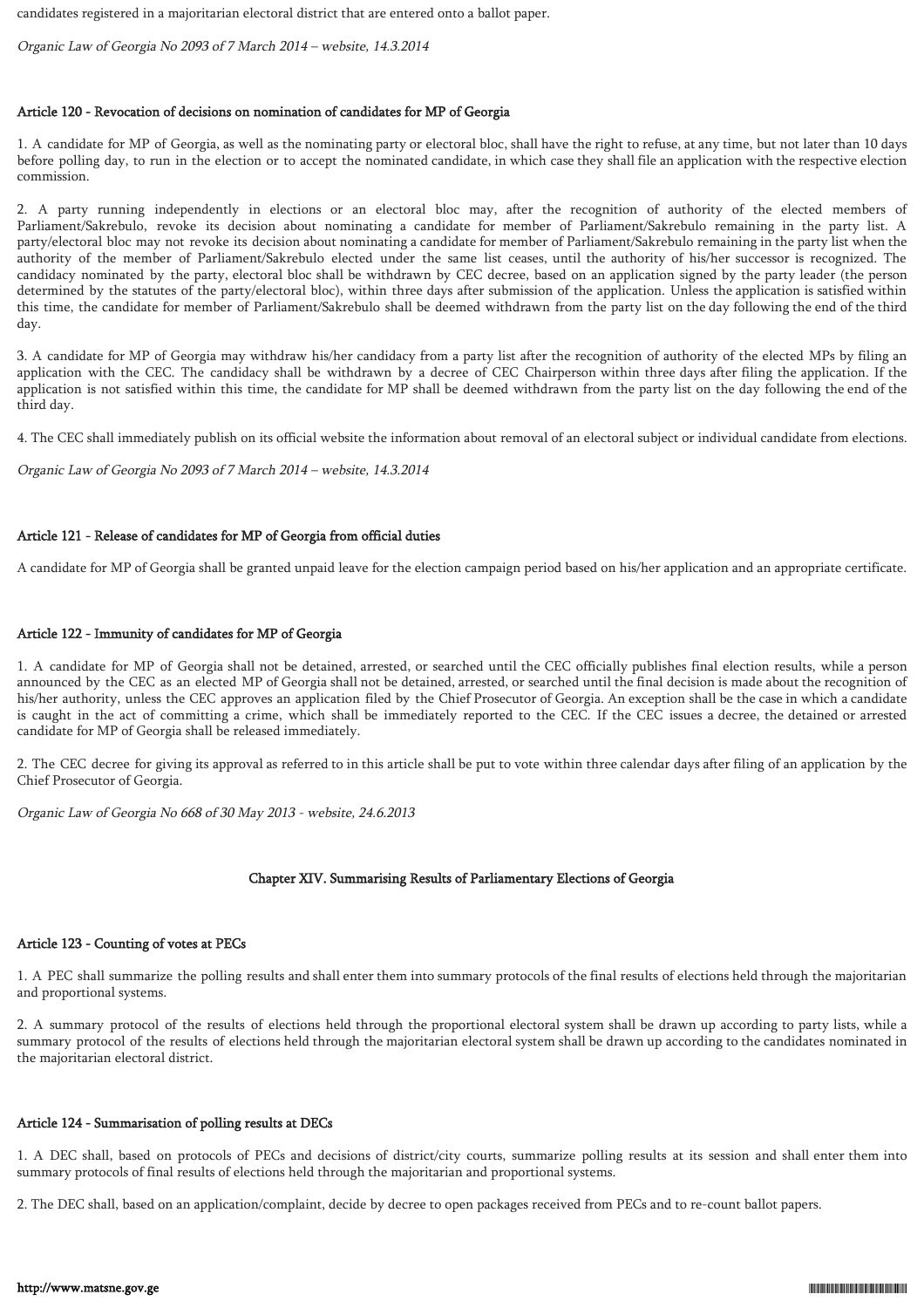#### Article 125 - Summarisation of election results at the CEC

1. The CEC shall, based on protocols received from DECs, PECs and on final court decisions, summarize the election results for the Parliament of Georgia at its sessions and shall draw up protocols not later than the 19<sup>th</sup> day after Election Day.

2. One counterpart of the protocol shall be kept with the CEC, the second counterpart shall be delivered to the Parliament of Georgia, while the copies endorsed by the CEC seal shall be delivered to the representatives of electoral subjects.

3. A candidate for MP of Georgia, who receives more votes than others, but not less than 30% of the total number of votes cast in elections in the respective majoritarian electoral district, shall be deemed elected in the majoritarian electoral district. The number of votes cast in the election may not include the number of votes recorded on invalid ballot papers.

4. Seats of MPs of Georgia shall be granted only to the party list that receives not less than 5% of the votes cast in the election. The number of votes cast in the election shall not include the number of votes recorded on invalid ballot papers.

5. In order to determine the number of seats obtained by a party list, the number of votes obtained by that list shall be multiplied by 77 and divided by the total number of the votes cast for electoral subjects. The integer part of the number thus received shall represent the number of the seats obtained by the party list.

6. If the total number of the seats obtained by a party/electoral bloc is less than 77, undistributed seats shall, first of all, be added in succession to the electoral subjects who have passed the electoral threshold but obtained less than 6 seats, in order to increase the number of seats to 6.

7. If the number of seats obtained by any electoral subject still is less than 6 after the distribution of seats as defined in the sixth paragraph of this article, in order to increase the number of seats to 6, one seat shall be deducted in succession from the electoral subjects that have obtained more than 6 seats so that the number of seats remaining with the electoral subject is not less than 7 as a result of the deduction.

8. If there are still undistributed seats remained after the procedures provided for by the sixth paragraph of this article, they shall be distributed in succession, until no seats are left, to the electoral subjects that have obtained not less than 6 seats without a supplement.

9. If the number of votes received by 2 or more party lists turns out to be equal, the seat shall be awarded to the list that was registered with the CEC earlier.

10. If a candidate for MP of Georgia is elected both through the majoritarian electoral system and under the party list, he/she shall be deemed elected through the majoritarian electoral system. The place of the candidate in the party list shall be taken by another candidate as defined in Article 130(2) of this Law.

11. The candidates for MP of Georgia whose sequence numbers in the party list are less than or equal to the number of seats obtained by the list shall be deemed elected under the party list. The number of MPs elected under that list shall remain unchanged.

12. If polling results of more than half of electoral precincts in any electoral district are declared void as a consequence of gross violations of this Law and that affects the election results, or if polling results of several electoral precincts, in which the total number of voters is more than half of the total number of voters in the electoral district, are declared void and that affects the election results, the majoritarian election results in the electoral district shall be deemed void and the CEC shall call for a re-run election in the electoral district.

13. If polling results are declared void during elections held under the proportional electoral system as a consequence of gross violations of this Law in more than half of or in several electoral districts, in which the total number of voters is more than half of the total number of voters in Georgia, the election results shall be declared void and the CEC shall call for re-run elections.

14. If an application/complaint is filed for the verification or invalidation of polling results, the CEC shall by decree decide on opening the sealed packages and re-counting the ballot papers received from the respective PEC, or the CEC shall assign that activity to the respective DEC/special group. If necessary, the CEC may summarize election results based on protocols drawn up by PECs.

15. In an electoral precinct in which the polling results have been declared void, the CEC shall call a repeat vote in that precinct, provided that the difference between the votes cast for the candidates with the best results in the electoral district is less than the total number of voters in the electoral precinct. If the polling results of the repeat vote are also declared void, the election results shall be summarised without giving consideration to the results from that precinct.

16. A repeat vote may be called either after the first round or after the second round of elections. If necessary, the CEC shall have the right to assign the same or a different composition of the PEC to hold a repeat vote. A repeat vote shall be held within two weeks after the first or second round of elections.

17. A repeat vote during elections held through the proportional electoral system shall be called if the total number of voters in those precincts, in which the results have been declared void, is more than 10% of the total number of voters in Georgia. In this case, the repeat vote shall be held not later than two weeks after general election day.

18. Summary protocols of the final election results shall include the names and numbers of the electoral districts and precincts in which elections were declared void. Further, the protocols shall indicate the number of voters in the districts and precincts, the reasons for declaring the elections void, the total number of voters in each electoral district, the number of voters participating in election, the number of MPs elected, and the list of elected MPs in alphabetical order.

19. The CEC shall publish the summary protocol of election results on its official website within five days after the final results of the election are summarised.

Organic Law of Georgia No 2093 of 7 March 2014 – website, 14.3.2014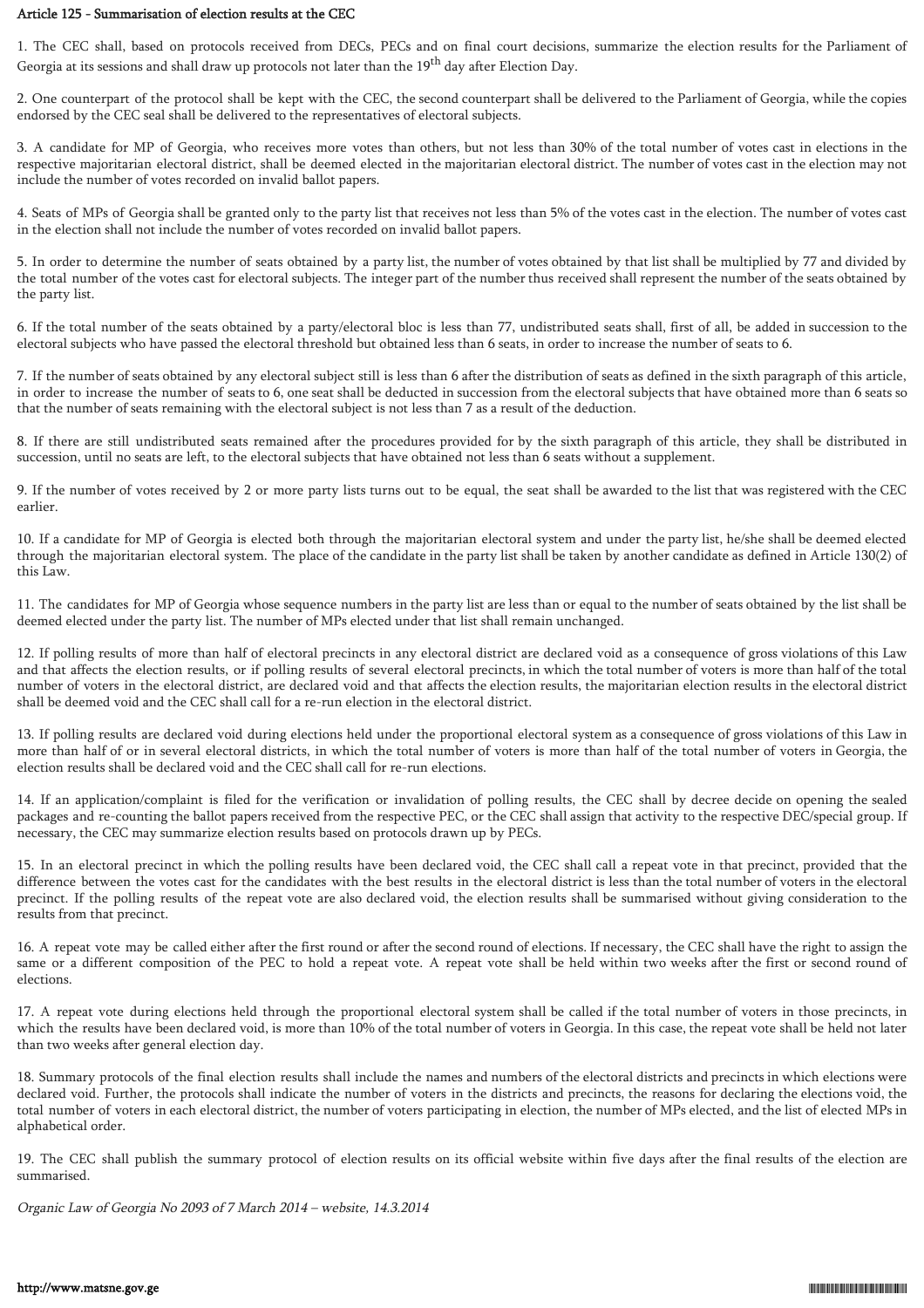#### Article 126 - Second round of parliamentary elections of Georgia

1. If no MP of Georgia is elected in the first round of majoritarian elections, the CEC shall call a second round of elections along with summarising the first round results. The second round of elections shall be held not later than the  $14<sup>th</sup>$  day after the first round. The two candidates having the best results in the first round shall run in the second round of the election. If more than 2 candidates obtained the same results or several majoritarian candidates who were in second place coming after the one with the best results received an equal number of votes, all of the candidates shall run in the second round of elections.

2. A candidate who receives the most votes in the second round of elections shall be deemed elected. If candidates receive an equal number of votes, the candidate with more votes in the first round elections shall be deemed elected. If the votes received in the first round are also equal, re-run elections shall be called.

### Article 127 - Re-run elections for the Parliament of Georgia

1. If elections are declared failed and if election results in the majoritarian electoral district are declared void, re-run elections shall be held.

2. Re-run elections shall be held within two months after the failure of elections is declared, as well as after election results are declared void. The CEC shall by decree announce an Election Day and determine time frames for electoral events not later than seven days after declaring failure of elections or after declaring election results void.

3. The CEC shall by decree announce the date for re-run elections to be held in majoritarian electoral districts along with the time frames for electoral events not later than two months before Election Day.

4. If elections held through the proportional electoral system are declared conducted but none of the parties and electoral blocs have received at least 5% of the votes cast in the elections, re-run elections shall be held under CEC decree within two weeks after summarising the election results.

5. Only the parties and electoral blocs that received at least 2% of the votes cast in the general elections shall have the right to participate in re-run elections. The party lists of the parties and electoral blocs participating in re-run elections shall remain unchanged. Changes in the lists shall be made only under the procedure defined in this Law.

## Article 128 - Extraordinary elections for the Parliament of Georgia

In the case of pre-term dissolution of the Parliament of Georgia, extraordinary elections for the Parliament of Georgia shall be held on the 60<sup>th</sup> day after the issuance of a presidential edict on pre-term dissolution of the Parliament, and the President of Georgia shall set the date for the extraordinary elections as soon as the edict on pre-term dissolution of the Parliament comes into effect.

## Article 129 - By-elections for the Parliament of Georgia

1. By-elections for the Parliament of Georgia shall be held in April or October as defined in this Law if any MP elected from a majoritarian electoral district is withdrawn. If the term of office of an MP terminates between February 15 and July 15, by-elections for the Parliament of Georgia shall be held in October of the same year, while by-elections for the Parliament of Georgia shall be held in the nearest April if an MP's term of office terminates between July 15 and February 15. By-elections may not be held during the year of regular elections for the Parliament of Georgia.

2. CEC decree shall, not later than two months before Election Day, set a date of by-elections for the Parliament of Georgia and time frames for electoral events.

3. With the purpose of running in parliamentary elections of Georgia, a party/electoral bloc that was registered with the CEC during the previous parliamentary elections shall, after by-elections are called, but not later than the  $57<sup>th</sup>$  day before Election Day, file an application with CEC, signed by the leader(s), in order to obtain the right to run in by-elections.

Organic Law of Georgia No 154 of 21 December 2012 - website, 8.1.2013

# Article 130 - Procedure for replacing an MP of Georgia who withdraws

1. If an MP of Georgia who was elected under the party list of party independently running in the elections withdraws, his/her seat shall be occupied by the next successful candidate for MP in the party list within one month, provided that the candidate gives his/her consent within 15 days after the vacancy. Otherwise, the vacancy shall be taken by the next successful candidate in the list, etc. If there is no candidate remaining in the party list, the seat of the MP of Georgia shall be cancelled.

2. If an MP of Georgia who was elected under the party list of an electoral bloc withdraws and the party list specifies that he/she was a member of one of the parties of an electoral bloc, the seat of the member who withdraws shall be occupied within one month by the next successful candidate of the same party in the list, if the candidate gives his/her consent to become an MP of Georgia within 15 days after the vacancy. Otherwise, the vacant seat shall be occupied by the candidate of the same party named next in the list, etc. Unless the party list specifies that the person is a member of one of the parties of the electoral bloc, his/her successor shall be appointed as defined in the first paragraph of this article.

3. After the Parliament of Georgia recognizes the authority of MPs, the status of a candidate for MP shall be suspended for the persons remaining in the party lists. Immediately after the pre-term termination of powers of an MP elected under the party list, the status of a candidate for MP shall be reinstated to the person who is the successor of that MP according to this article.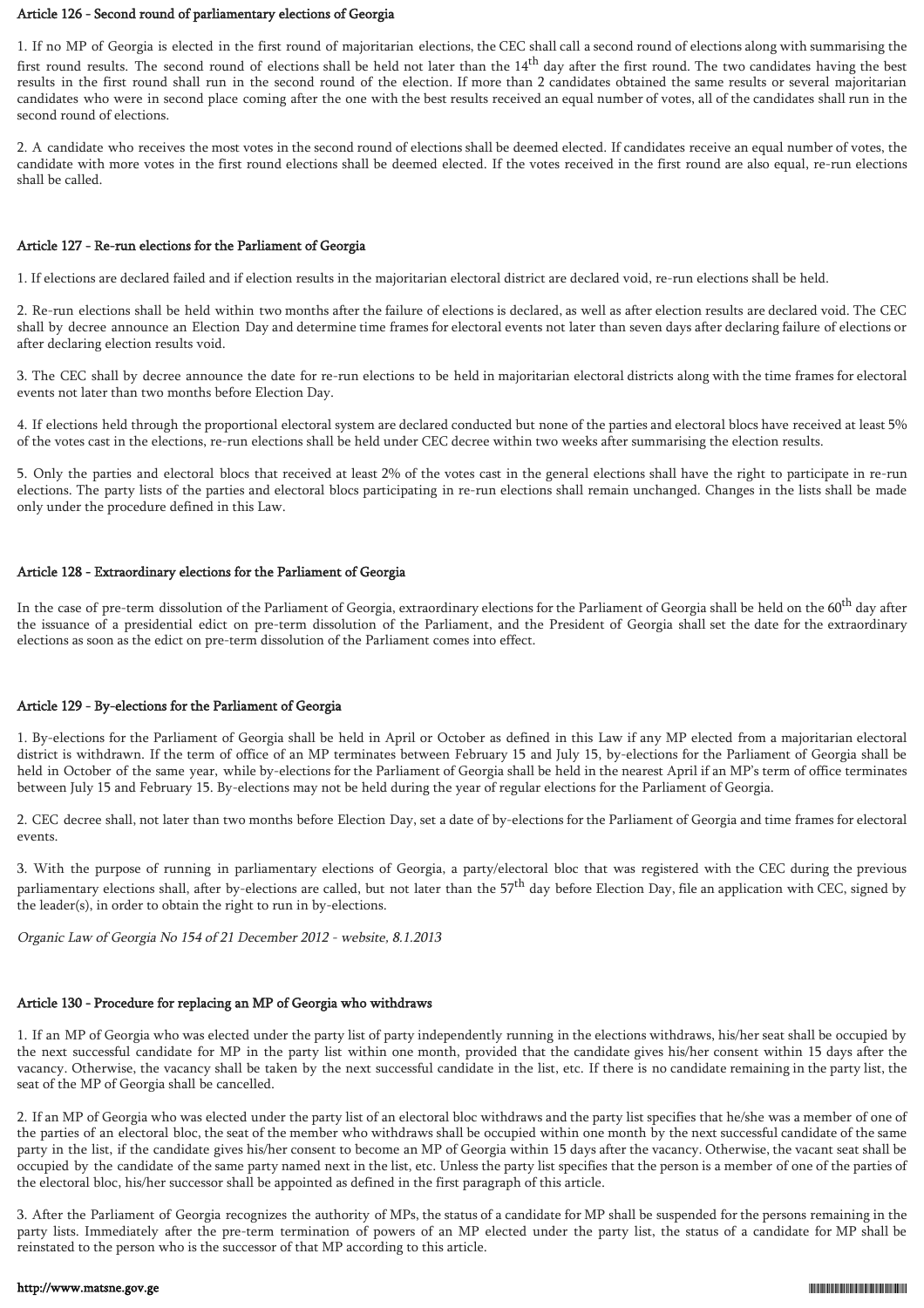## Article 131 - Registration of elected MPs of Georgia

The CEC shall, within two days after summarising the final results of elections, register the elected MPs of Georgia and give them temporary certificates as MPs of Georgia.

## Article 132 - Drug testing of elected MPs of Georgia

1. All candidates for MP of Georgia supposedly elected under the party list of the parties/electoral blocs, which have passed the electoral threshold according to preliminary results, shall not later than the 7<sup>th</sup> day after polling day pass a drug test and an appropriate certificate shall be completed stating that the candidate for MP either is or is not a drug user.

2. If a person who is elected an MP under the party list fails to pass a drug test within the time frame referred to in the first paragraph of this article and/or refuses to take the drug test, the Parliament of Georgia shall adopt a resolution denying recognition of authority of the MP.

3. The institution authorised to conduct drug testing shall, not later than the  $14<sup>th</sup>$  day after elections, submit to the CEC the certificate of drug testing and the list of elected MPs who have passed the drug test.

4. In the case described in the second paragraph of this article, the CEC shall determine a successor for an MP according to the first and second paragraphs of Article 130 of this Law.

5. A drug test shall be carried out by an authorised institution. The CEC shall draw up a list of such institutions by decree, not later than the 57<sup>th</sup> day before Election Day.

## Chapter XV. Elections for Local Self-Government Bodies

Organic Law of Georgia No 2093 of 7 March 2014 – website, 14.3.2014

## Article 133 - Calling elections for a local self-government representative body - Sakrebulo, Mayor of a self-governing city and Gamgebeli of a selfgoverning community

1. Elections for a Sakrebulo, or Mayoral/Gamgebeli elections of a self-governing city/community shall be conducted after the lapse of a full three years from the last respective elections, in October of the fourth year.

2. The President of Georgia shall, with the Prime Minister's countersignature, call regular elections for a Sakrebulo, for a Mayor/Gamgebeli of a selfgoverning city/community, not later than 60 days before expiration of the term of office the Sakrebulo, Mayor or Gamgebeli.

3. Elections for a Sakrebulo, a Mayor/Gamgebeli of a self-governing city/community may not be conducted during a state of emergency or martial law. If an election due date coincides with a state of emergency or martial law, the election shall be held not later than 60 days after the state of emergency or martial law has been lifted.

4. Information about calling elections for a Sakrebulo, a Mayor/Gamgebeli of a self-governing city community shall be published on the official CEC website and through the media not later than the next day after the elections are called.

Organic Law of Georgia No 1019 of 6 September 2013 – website, 23.9.2013

Organic Law of Georgia No 2093 of 7 March 2014 – website, 14.3.2014

## Article 134 - Active and passive suffrage

1. Any citizen of Georgia who has attained the age of 21 by polling day and has permanently resided in Georgia for at least five years, including at least the last two years up to and including the day of calling the elections, may be elected a Sakrebulo member.

2. Any citizen of Georgia having the right to vote and who has attained the age of 21 by polling day and has permanently resided in Georgia for at least five years, including at least the last two years up to and including the day of calling the elections, may be elected as a Mayor/Gamgebeli of a selfgoverning city/community.

3. A citizen of Georgia may not simultaneously be a member of another representative body and a Mayor/Gamgebeli of a self-governing city/community.

4. Voters of the respective electoral district and local majoritarian electoral district shall participate in the elections for a Sakrebulo, a Mayor/Gamgebeli of a self-governing city/community by active suffrage.

5. The voters of the Ministry for Defence of Georgia and the Ministry for Internal Affairs of Georgia shall participate in the elections for a Sakrebulo, a Mayor/Gamgebeli of a self-governing city/community by active suffrage under Article 32(6) of this Law.

6. Voters permanently residing abroad on the day the elections are called, or voters temporarily staying outside Georgia on Election Day, shall not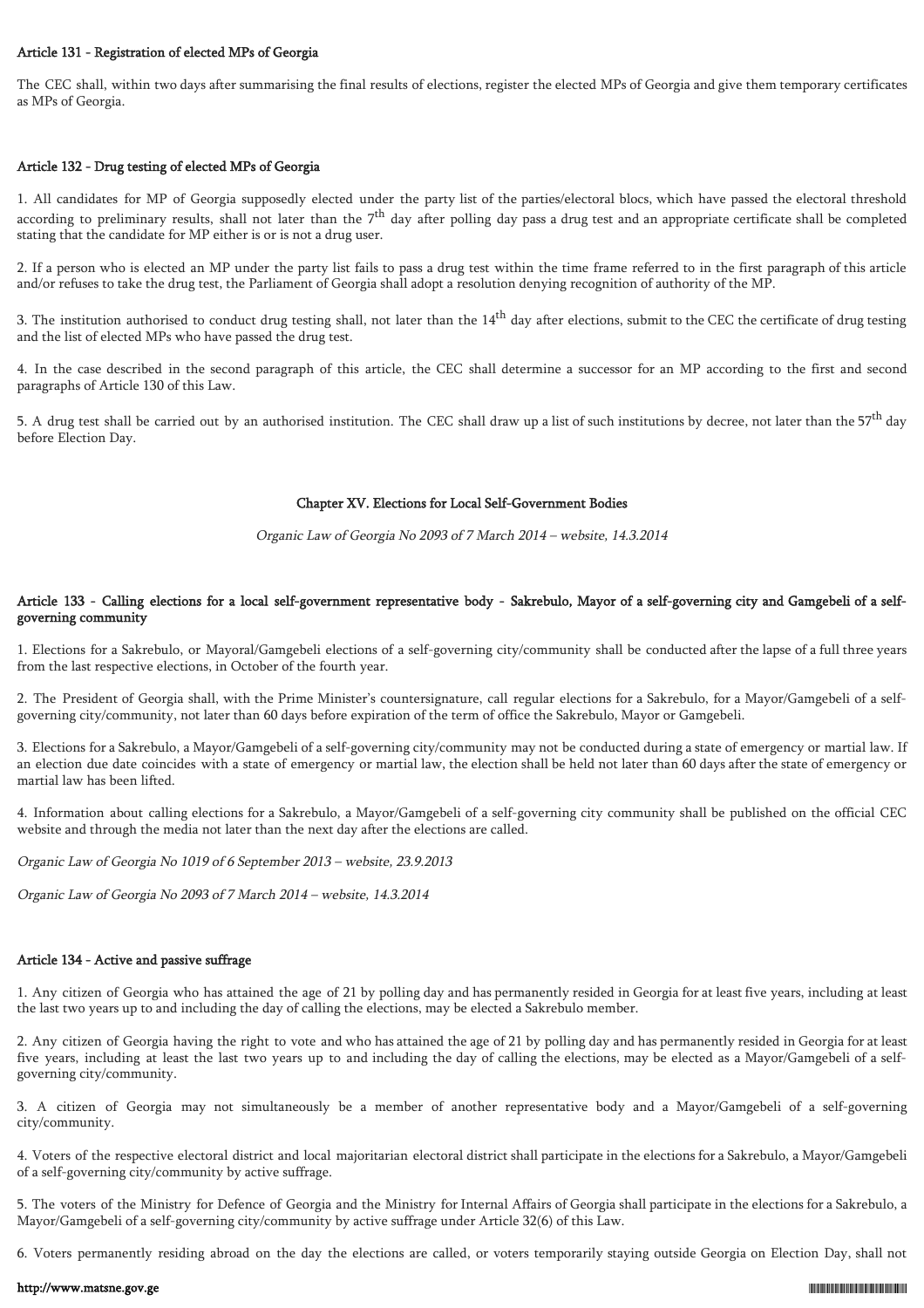participate in the elections for a Sakrebulo or Mayor/Gamgebeli of a self-governing city/community.

Organic Law of Georgia No 2093 of 7 March 2014 – website, 14.3.2014

### Article 135 - Term of office of the local self-government representative body - Sakrebulo, Mayor/Gamgebeli of a self-governing city/community

1. The term of office of a Sakrebulo or a Mayor/Gamgebeli of a self-governing city/community elected in the regular elections shall be four years.

2. The term of office of the new composition of the Sakrebulo shall commence and that of the previous one shall end upon the first meeting of the newly elected Sakrebulo.

3. If the term of office of the Sakrebulo is prematurely terminated, the term of office of the newly elected Sakrebulo shall commence upon its first meeting.

4. The term of office of the newly elected Mayor/Gamgebeli of a self-governing city/community shall commence and that of the previous one shall end on the 11<sup>th</sup> day after the respective election commission draws up a summary protocol of the election results (after the Mayor/Gamgebeli is announced as elected).

5. If the term of office of the Mayor/Gamgebeli of a self-governing city/community is prematurely terminated, the term of office of the newly elected Mayor/Gamgebeli shall commence on the  $11<sup>th</sup>$  day after the respective election commission draws up a summary protocol of the election results (after the Mayor/Gamgebeli is announced as elected).

Organic Law of Georgia No 2093 of 7 March 2014 – website, 14.3.2014

## Article 136 - Incompatibility of the status of Sakrebulo candidates, or of Mayoral/Gamgebeli candidates of a self-governing city/community with their office

1. The term of office of the following officials shall be terminated after being nominated as Sakrebulo candidates, or as Mayoral/Gamgebeli candidates of a self-governing city/community:

- a) the President of Georgia
- b) Ministers of Georgia and of the Autonomous Republics of Abkhazia and Ajara, heads of state and government subordinate agencies and their deputies
- c) members of the National Security Council of Georgia
- d) members of the Council of the National Bank of Georgia
- e) the Auditor General and his/her deputies
- f) the head of administration of the Parliament of Georgia
- g) state trustees governors and their deputies

h) officers of the Ministry for Internal Affairs of Georgia, the Ministry for Defence of Georgia, the Intelligence Service of Georgia, and the Special State Protection Service of Georgia

i) judges

- j) the Public Defender of Georgia and his/her deputy
- k) members of the advisory body of the President of Georgia (not being the MPs)
- l) assistants to the President of Georgia
- m) members of the Georgian National Energy and Water Supply Regulatory Commission (GNEWSRC) and other national regulatory commissions
- n) the head of the Civil Service Bureau and his/her deputies
- o) prosecutors, their deputies, assistants, and investigators.

2. The powers of the officials referred to in the first paragraph of this article shall terminate before their nomination as candidates in the respective election commission.

Organic Law of Georgia No 6551 of 22 June 2012 – website, 29.6.2012

Organic Law of Georgia No 6601 of 29 June 2012 – website, 13.7.2012

Organic Law of Georgia No 2093 of 7 March 2014 – website, 14.3.2014

#### Article 137 - Electoral districts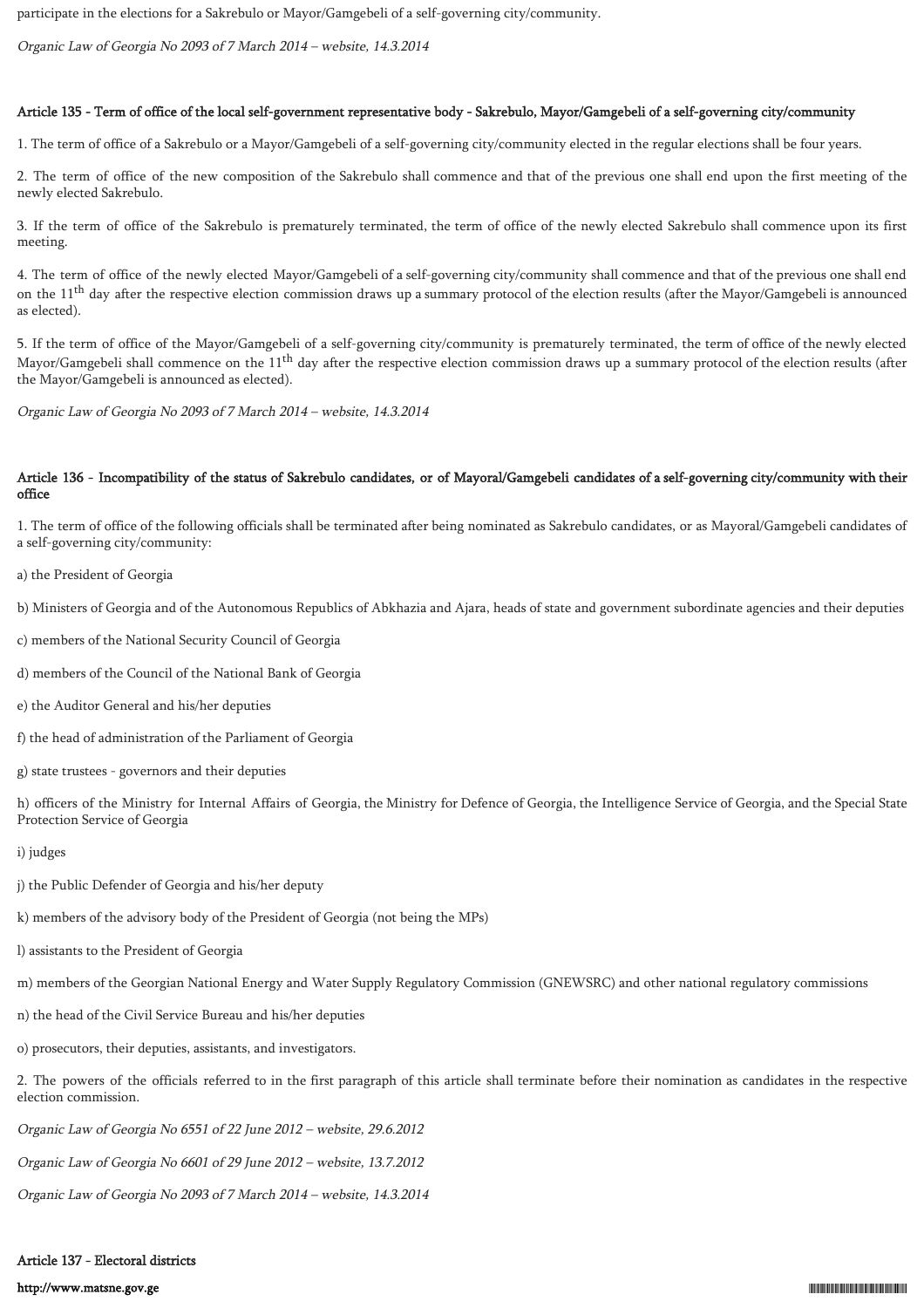1. Each independent self-governing unit constitutes one electoral district for the elections of a Sakrebulo or a Mayor/Gamgebeli of a self-governing city/community.

2. The CEC shall determine by a decree the list of the DECs whose territorial jurisdiction comprises more than one self-governing unit.

3. Within two days after calling elections, the CEC shall publish on its official website information about the electoral districts, indicating their boundaries.

4. For Sakrebulo elections, the appropriate DECs shall establish local majoritarian electoral districts and define their boundaries. For Tbilisi Sakrebulo elections, the CEC shall establish such electoral districts and define their boundaries within two days after the elections are called, taking into consideration the territorial and administrative peculiarities of the self-governing unit concerned.

5. DECs shall, within three days after elections are called, publish on the official CEC website, information about the local majoritarian electoral districts, indicating their boundaries.

Organic Law of Georgia No 2093 of 7 March 2014 – website, 14.3.2014

#### Chapter XVI. Sakrebulo Elections of Self-Governing Communities and Self-Governing Cities (other than Tbilisi)

Organic Law of Georgia No 2093 of 7 March 2014 – website, 14.3.2014

## Article 138 - Electoral system

Elections of a Sakrebulo shall be held through the proportional and majoritarian electoral systems.

## Article 139 - Right to vote

In the elections to a Sakrebulo of a self-governing community or of a self-governing city, a voter shall have one vote under the proportional electoral system and one vote under the majoritarian electoral system.

Organic Law of Georgia No 2093 of 7 March 2014 – website, 14.3.2014

#### Article 140 - Composition of Sakrebulo

1. The Sakrebulo of a self-governing community shall be composed of 15 members elected through the proportional electoral system and 1 member elected through the majoritarian electoral system from each community and city comprised by that self-governing community.

2. The Sakrebulo of a self-governing city (other than Tbilisi) shall be composed of:

a) 15 members elected through the proportional system and 10 members elected through the majoritarian system, if the number of voters exceeds 75 000;

b) 10 members elected through the proportional system and 5 members elected through the majoritarian system, if the number of voters does not exceed 75 000.

Organic Law of Georgia No 2093 of 7 March 2014 – website, 14.3.2014

#### Article 141 - The right to run for a Sakrebulo

1. A party, an electoral bloc, a candidate nominated by a party, an electoral bloc, and an initiative group voters composed of 5 people, registered with the respective election commission, shall be authorised to run for a Sakrebulo.

2. The nomination of a candidate by an initiative group of voters shall be endorsed by the signatures of 1% (not less than 50 voters) of supporting voters, registered in the territory of a corresponding local electoral district.

3. An initiative group of voters and a candidate nominated by such group shall be registered according to the requirements of Article 116 (other than paragraphs (8) and (9) of the same article) of this Law.

Organic Law of Georgia No 2093 of 7 March 2014 – website, 14.3.2014

# Article 141 $^{\rm 1}$  - Guarantees of participation in the elections to local self-government bodies

No employer may limit an employee's right to run in elections for local self-government bodies, to become a Sakrebulo member or a Mayor/Gamgebeli. Any labour contract containing an agreement limiting an employee's right to exercise the above right shall be void. No employee may be discharged,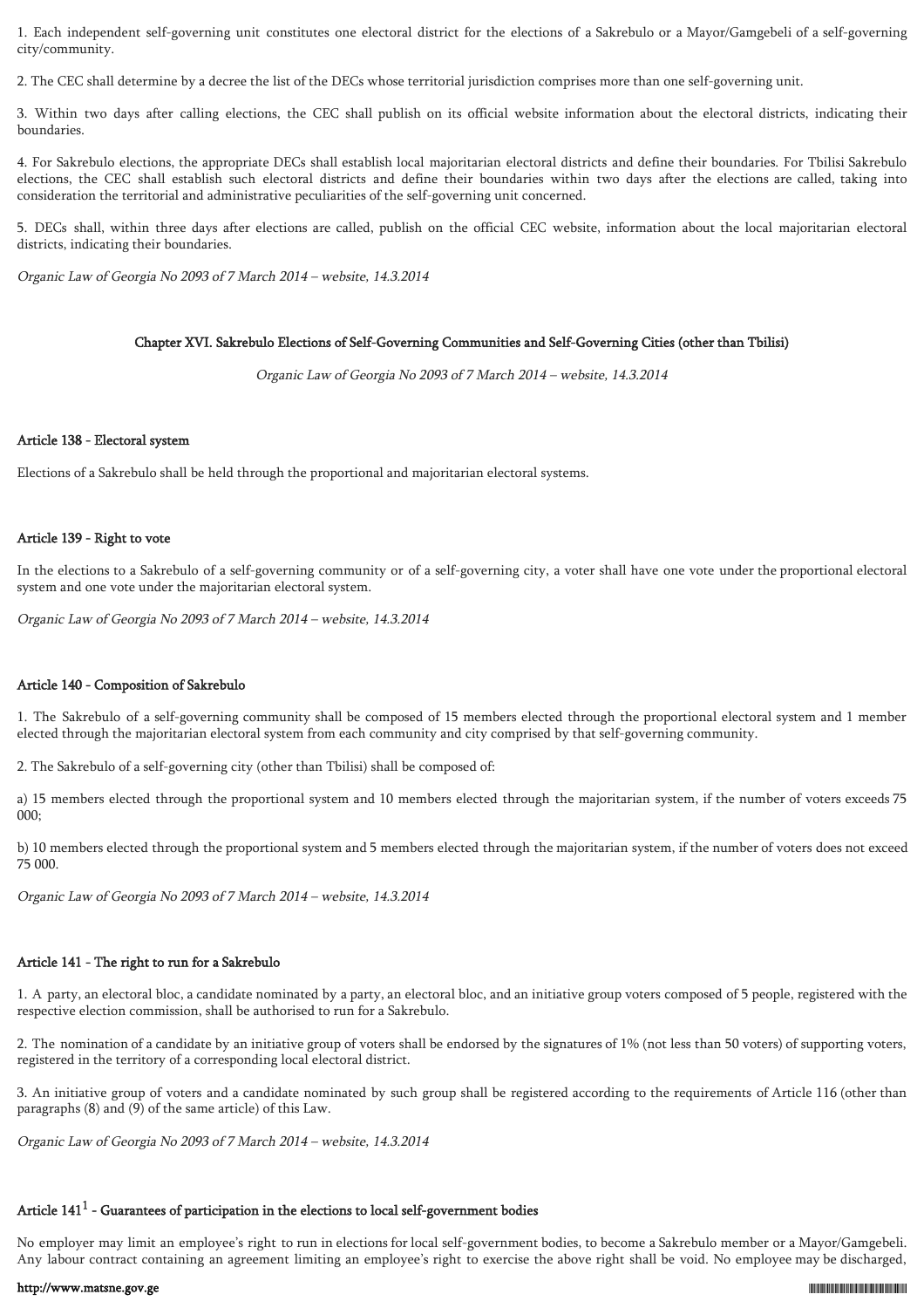transferred to a lower-paying job or otherwise discriminated on the above grounds.

Organic Law of Georgia No 2093 of 7 March 2014 – website, 14.3.2014

## Article 142 - Registration of parties/electoral blocs

1. To obtain the right to run for a Sakrebulo, a party/electoral bloc shall apply to the CEC chairperson with an appropriate application signed by its leader(s):

a) after the Sakrebulo elections are called, but not later than the 57<sup>th</sup> day before Election Day, provided the party/electoral bloc meets one of the following conditions:

a.a) was registered in the last parliamentary election;

a.b) has a representative in the Parliament of Georgia on the day of calling the elections. An MP elected after being nominated by the respective party or electoral bloc (within which the party was united) shall be deemed as the representative of the party;

b) from 1 January to 1 August of the year of the elections for local self-government bodies, if the party fails to meet any of the conditions under subparagraph (a) of this paragraph.

2. A party failing to meet any of the conditions under paragraph (1)(a) of this article shall, within 60 days after receiving a sample form of the list of supporting voters, but not later than 15 August, submit to the CEC a list of at least 1 000 voters, provided such party is a qualified electoral subject, but if it is not a qualified electoral subject, a list of at least 25 000 (the number shall not exceed 1% of the total number of voters) voters supporting the party's participation in the Sakrebulo elections. The appropriate CEC office shall verify the list of supporting voters under the procedure and within the time frame provided for in Article 38 of this Law. During the election period, the appropriate CEC office shall verify the lists of supporting voters and present a report to the CEC chairperson within two days after the list is submitted.

3. (Deleted – 7.3.2014, No 2093).

4. The application shall have attached either a certificate of registration of the party and its statutes, or copies of these documents attested by a notary.

5. The application shall include the following information about the party:

a) the name, in full or in short, and/or abbreviation, under which it runs in the election

b) first name, last name, address (according to the identity card of a citizen of Georgia or the Agency database), telephone number and a specimen signature of the leader(s)

c) the last name, first name, address (according to the identity card of a citizen of Georgia or the Agency database), telephone number and scope of authority of the representative

d) in case there are several heads – the scope of powers for each head with respect to the election process.

6. The name, in full or in short, and the abbreviation referred to in paragraph 5(a) of this article shall not coincide with:

a) the official name, short title or abbreviation of another party registered by the Ministry for Justice of Georgia (if it coincides, the party may not use it)

b) the title, short title or abbreviated name of the electoral bloc under which it participates in the elections, if this bloc has applied to the CEC earlier (if it coincides, the party may not use it)

c) the name, short title or abbreviation used by another party/electoral bloc during the previous parliamentary elections, unless that party/bloc gives its consent.

7. The designated office of the CEC shall verify the application and its attached documents and shall submit its report to the CEC Chairperson not later than the day following submission of the application.

8. Not later than the day following submission of the report referred to in the seventh paragraph of this article, the CEC Chairperson shall:

a) register the party and its representative for election purposes if the application filed and the documents attached meet the requirements of this Law;

b) submit a written notification to a representative of the party about any non-compliance of the filed application and the attached documents with the provisions of this Law (specifying the details of non-compliance) and give the party two days after receipt of notice for correction of the application and documents.

c) in the case provided for by the third paragraph of this article, decide on the final registration of the party only after verifying the list of supporters.

9. A corrected application and documents referred to in paragraph 8(b) of this article shall be verified and the decision about electoral registration shall be made not later than the following day after their submission. If the corrected application and documents meet the requirements of this Law, the CEC Chairperson shall register the party and its representative for election purposes (except for cases provided for by the third paragraph of this article). Otherwise, the CEC Chairperson shall, within the same time frame, issue a decree refusing to provide electoral registration (the decree shall specify the reasons for the refusal to provide electoral registration and the applicable provisions of this Law that are the basis for refusal). A representative of the party shall immediately be notified about the decree and shall be provided with a copy of the decree upon request. These procedures shall be completed not later than the 37<sup>th</sup> day before Election Day.

10. If an application, attached documents (or a corrected application and documents), and the list of supporting voters under this article are submitted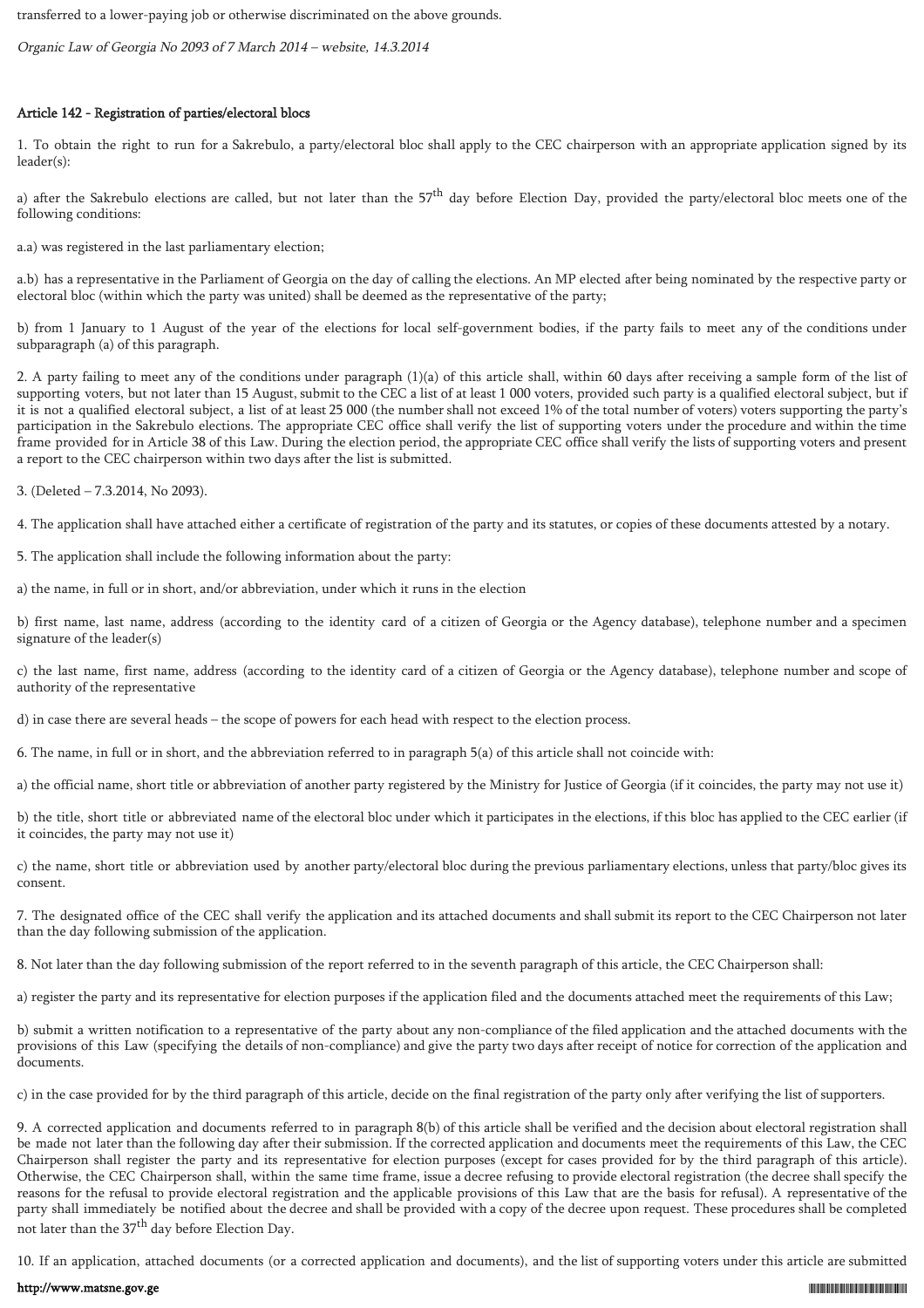within the time frame defined in this Law and meet the requirements thereof, the CEC Chairperson shall, based on a report of the respective CEC office, register the party and its representative for election purposes not later than the day following submission of the report. Otherwise, the CEC Chairperson shall issue a decree within the same time frame about the refusal to provide electoral registration (the decree shall specify the reasons for the refusal to provide electoral registration and the provisions of this Law that are the basis for refusal). A representative of the party shall immediately be notified about the decree and shall be provided with a copy of the decree upon request.

11. Parties registered by the CEC may establish and abandon from an electoral bloc. In order to register an electoral bloc, not later than the  $43<sup>rd</sup>$  day before Election Day, the CEC Chairperson shall be provided with the application signed by all authorised heads of all parties united in the bloc and the electoral bloc's statute.

12. The application shall include the following information concerning the electoral bloc:

a) the name and, if applicable, short title and/or abbreviation of the bloc, under which it participates in the elections, as well as the list of the parties united in the bloc

b) first name, last name, address (according to the identity card of a citizen of Georgia or the Agency database) of the leader(s)

c) the last name, first name, address (according to the identity card of a citizen of Georgia or the Agency database), telephone number and scope of authority of the representative

d) in case there are several head(s) – the scope of powers of each head with respect to the election process.

13. Name of the electoral bloc, its short title and abbreviation referred to in paragraph 12(a) of this article shall not coincide with:

a) an official name, short title or the abbreviation of another party (except for the party united in the same bloc), registered by the Ministry for Justice of Georgia (if it coincides, the party shall have no right to use it)

b) a name, short title and abbreviation of another electoral bloc, under which it participates in the elections, if this bloc has applied to the CEC earlier (if it coincides, the bloc shall have no right to use it)

c) a name, short title and abbreviation used by another electoral bloc during the previous parliamentary elections, unless the other electoral bloc give its consent.

14. The statutes of the electoral bloc signed by the heads of all parties united in the electoral bloc shall include:

a) the name and, if applicable, short title and/or abbreviation of the electoral bloc, under which the bloc participates in the elections

b) a list of parties united in the electoral bloc

c) the management body (if any) of the electoral bloc, head officials and their powers

d) the decision-making procedure of the electoral bloc, including the rules for admission, withdrawal and exclusion of a party from the bloc, and nomination and cancellation of nomination of candidates for membership of the representative body by the bloc

e) a person authorised to sign bloc documentation

f) the procedure for using the stamp of one of the parties united in the bloc in relation to election activities

g) the procedure for appointing persons responsible for election campaign expense, a manager and an accountant

h) the procedure for amending the statutes of the electoral bloc.

15. A party united in the electoral bloc shall not join another electoral bloc or independently participate in one and the same elections.

16. Upon receipt of the application and statutes referred to in the eleventh paragraph of this article, the CEC shall provide the representative of the bloc with a document confirming their receipt.

17. The respective CEC office shall verify the application and statutes referred to in the eleventh paragraph of this article, and shall submit its report to the CEC not later than the day following the filing of the application with the CEC Chairperson. The CEC Chairperson shall immediately register the electoral bloc and its representative if the submitted documents meet the requirements under paragraphs 12-15 of this article. If the submitted documents fail to meet the above requirements, the CEC Chairperson shall notify in writing the representative of the electoral bloc of the noncompliance of the documents with the provisions of this Law (detailing the non-compliance). Corrected documents shall be returned to the CEC not later than the next day following notification. Final decision on registration shall be made by the CEC Chairperson immediately after the receipt of the corrected documents. If the corrected documents meet the requirements of this Law, the CEC Chairperson shall register the electoral bloc and its representative. Otherwise, the CEC Chairperson shall issue a decree denying registration (the decree shall specify the reasons for the refusal to provide electoral registration and the applicable provisions of this Law that are the basis for refusal). The representative of the electoral bloc shall immediately be informed of this decree and upon his/her request provided with a copy of the decree. These procedures shall be completed by the 37<sup>th</sup> day before Election Day.

18. A party that has been registered shall be authorised to join a registered electoral bloc before the expiration of the term for registration of electoral blocs. To that effect, the party shall submit to the CEC Chairperson an appropriate application along with the consent of the electoral bloc.

19. Upon completion of registration of the electoral bloc the powers of representatives of party members united in the bloc in every election commission shall, by CEC Chairperson decree, be terminated and the bloc shall be authorised to appoint 2 representatives to each election commission.

20. In the case of withdrawal or exclusion of the party/parties from the electoral bloc before the expiration of the term for submission of party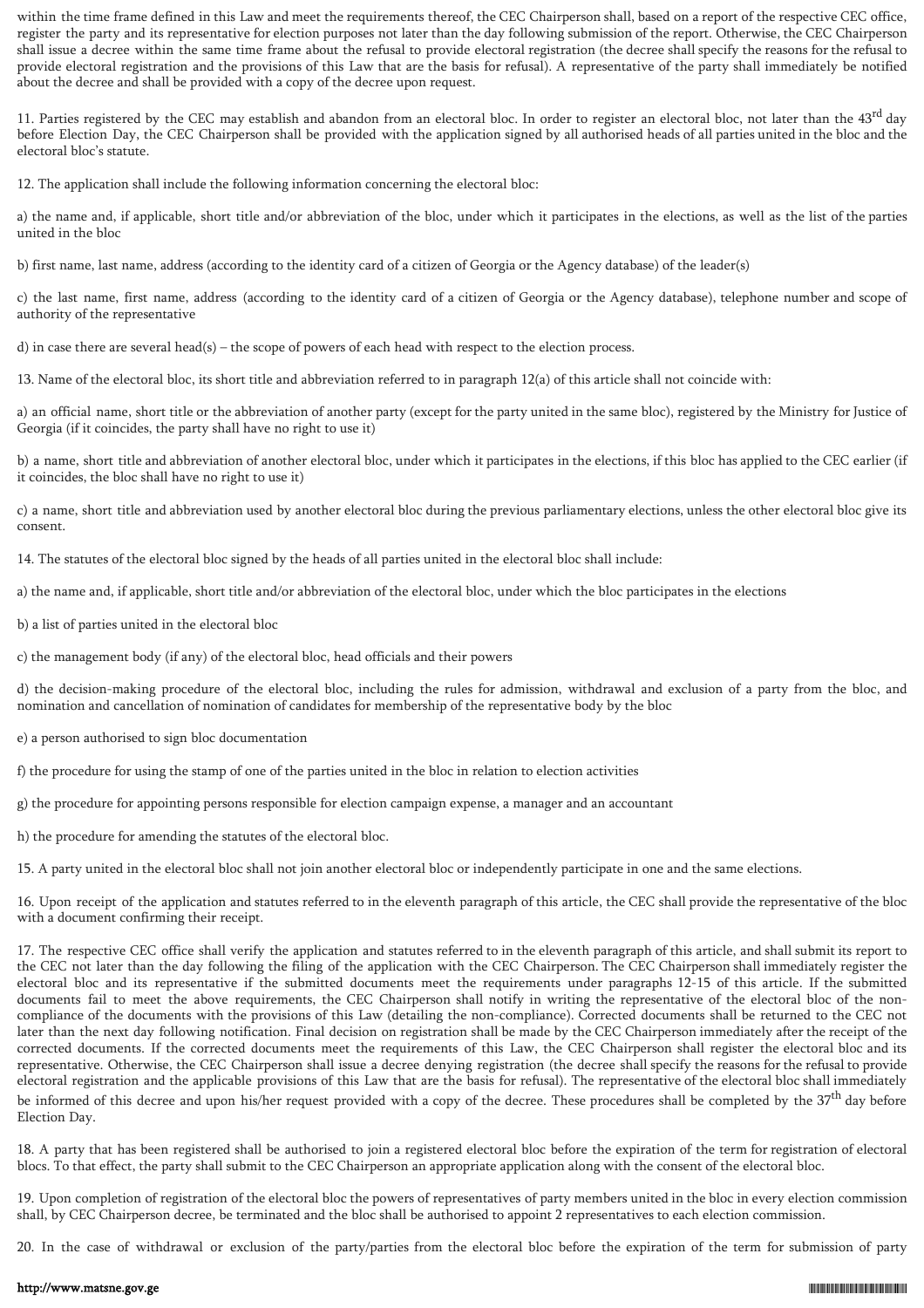lists/candidates, each party shall be authorised to continue to participate in the elections. If, for this reason, only one party remains in the bloc, the electoral registration of the bloc shall be cancelled under the CEC Chairperson's decree and the parties previously united in this bloc shall have the right to continue to participate in the elections.

21. In the case of withdrawal or exclusion of a party from an electoral bloc after expiration of the term for submission of party lists/candidates, registration of the party shall be cancelled by CEC Chairperson's decree. If, for this reason, only one party remains in the bloc, the registration of the bloc shall be cancelled by CEC Chairperson's decree and the remaining party shall become the successor of the bloc.

22. Not later than the 30<sup>th</sup> day before Election Day, the CEC shall publish on its official website the list of registered parties and electoral blocs listed in the order of submitted applications, as well as the list of the parties and electoral blocs that have been denied registration or whose registration has been cancelled, indicating the reasons for denial or cancellation.

Organic Law of Georgia No 2093 of 7 March 2014 – website, 14.3.2014

### Article 143 - Submission of party lists

1. In order to run for a Sakrebulo through the proportional electoral system, parties and electoral blocs independently participating in the elections shall submit their party lists to the corresponding DEC chairperson following the registration, but not later than 30 days before Election Day.

2. All parties and electoral blocs independently participating in the elections shall be authorised to submit only one party list.

3. The number of Sakrebulo candidates in the presented party list shall not be less than the number of members to be elected under the proportional system and shall not exceed triple that number.

4. A party list may include only a member of the given party or a person who is not a member of another party participating in the elections. A party list submitted by an electoral bloc may include only a member of a party united in the given bloc or a person not being a member of another party participating in the elections.

5. The procedure for drawing up a party list shall be determined by parties and electoral blocs, taking into account that the seats acquired by the party or the electoral bloc on the basis of the election results shall be distributed sequentially from the beginning of the list onwards and shall ensure gender balance with respect to additional funding as envisaged by the Organic Law of Georgia on Political Unions of Citizens.

6. The party list shall provide the following data for each candidate:

- a) first and last names
- b) date of birth
- c) occupation
- d) position (activity)
- e) place of work (if unemployed, indicate 'unemployed')

f) party affiliation (in the case of being a party member; and if not, indicate 'nonpartisan')

- g) personal number of a citizen of Georgia
- h) place of registration

i) title and number of the local majoritarian electoral district, if nominated.

7. The party list shall be verified by the signature of the leader of the party independently participating in the elections. A party list of an electoral bloc shall be endorsed by the signatures of the leaders of all parties united in the bloc.

8. Two photos of each candidate and a registration card (two copies) signed by them, indicating the date of its completion, shall be attached to the party list. In addition to the candidate's personal data (first name, last name, personal number of a Georgian citizen, address (according to the identity card of a citizen of Georgia or the Agency database), date of birth), the party list shall indicate the fact that the candidate has permanently resided in Georgia for five years, including for the last two years; it shall also contain the candidate's consent to run for office on the party list.

9. The corresponding DEC shall forward the registration cards for Sakrebulo elections in advance to the representative of a party/electoral bloc. Upon the receipt of the documents, the representative of a party, electoral bloc shall be provided with the dated certificate confirming the receipt of the documents.

Organic Law of Georgia No 2093 of 7 March 2014 – website, 14.3.2014

Organic Law of Georgia No 2289 of 17 April 2014 – website, 17.4.2014

# Article 144 - Nomination of candidates for member of a Sakrebulo in majoritarian electoral districts

1. The following entities shall have the right to nominate a candidate for member of a local self-government representative body Sakrebulo in the respective electoral district: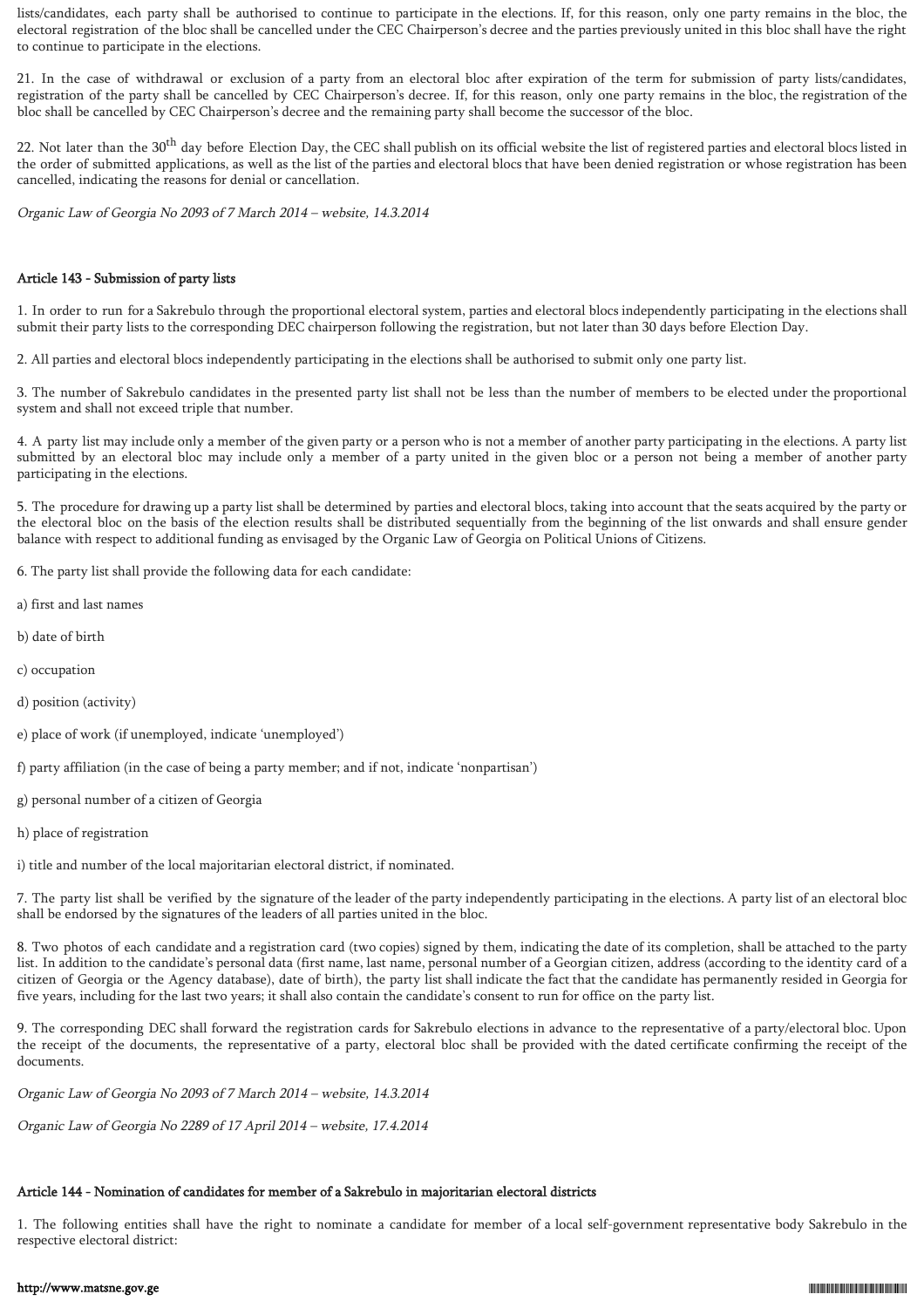a) a party running in elections independently

b) an electoral bloc

c) an initiative group of 5 voters.

2. To nominate a majoritarian candidate in an electoral district, a party/an election bloc, participating independently in the elections, shall apply to the relevant DEC not later than the  $30<sup>th</sup>$  day before polling day. An initiative group of voters shall apply to the relevant DEC under Article 141(3) of this Law.

3. The application shall specify the following information about a majoritarian candidate:

a) first and last name

b) date of birth (day/month/year)

c) occupation

d) position (activity)

e) place of work (if unemployed, specify 'unemployed')

f) personal number of a citizen of Georgia

g) place of registration

h) name of the electoral district, in which he/she is nominated as a majoritarian candidate

i) party membership (if a party member, but if not, specify 'non-partisan').

4. An application for nomination of a candidate for member of a local self-government representative body Sakrebulo shall be submitted to the respective election commission. The application shall be endorsed by signatures of authorised representatives of the party or all parties incorporated in the electoral bloc.

5. Two photos of a candidate and a registration card (two copies) signed by him/her shall be attached to the application. In addition to the candidate's personal data (first name, last name, personal number of a Georgian citizen, address (according to the identity card of a citizen of Georgia or the Agency database), date of registration, date of birth), the application shall indicate the fact that such candidate has permanently resided in Georgia for five years, including the last two years; it shall also contain the candidate's consent to run in the given electoral district.

6. A majoritarian candidate nominated in an electoral district by a party/election bloc participating independently in the elections may simultaneously be on the party list of a respective party/electoral bloc.

Organic Law of Georgia No 2093 of 7 March 2014 – website, 14.3.2014

Organic Law of Georgia No 2289 of 17 April 2014 – website, 17.4.2014

# Article 145 - Registration of party lists and candidates for members of a Sakrebulo nominated in a local majoritarian electoral district

1. During the Sakrebulo elections, the appropriate DEC chairperson shall examine the documents of the party list submitted by a party/electoral bloc and the documents submitted for the registration of a Sakrebulo nominee in the local majoritarian electoral district. The respective DEC chairperson shall, within two days of receiving the documents, but not later than 28th day before Election Day:

a) register for the elections a party list, Sakrebulo candidates nominated by the electoral subject, provided the submitted party list and the accompanying documents, as well as the registration documents of a Sakrebulo majoritarian candidate meet the requirements referred to by this Law;

b) notify the representative of an electoral subject in writing of the non-conformity (if any) of the data in the party list and in its accompanying documents , as well as the non-conformity of the data in the registration documents of a Sakrebulo majoritarian candidate with the requirements referred to by this Law (specifying the details of non-conformity); a representative of the party/electoral bloc/initiative group of voters shall be given two days to bring the above list and documents in compliance with the requirements.

2. The corrected details referred to in paragraph (1)(b) of this article shall be verified and the question of registration for elections shall be decided within three days after such details are submitted.

3. If the corrected details meet the requirements referred to by this Law, the respective DEC chairperson shall register for elections a Sakrebulo majoritarian candidate if a party list or that part of the party list that meets the requirements referred to by this Law (if the number of candidates in that part of the list is not less than the statutory minimum) and issue, within the same time frame, a decree on refusing electoral registration to the rest of the candidates (the decree shall specify the reasons for refusal of registration and those legal provisions upon which the noncompliance is based). The decree shall be immediately communicated to a representative of a party/electoral bloc/initiative group of voters and delivered to him/her upon request.

4. The respective DEC chairperson shall issue certificates to candidates for members of a Sakrebulo within three days after registration of candidates.

5. A candidate nominated in an electoral district shall be registered if the following documents are submitted:

a) a candidate's registration card specifying that the candidate has permanently resided in Georgia for five years, including the last two years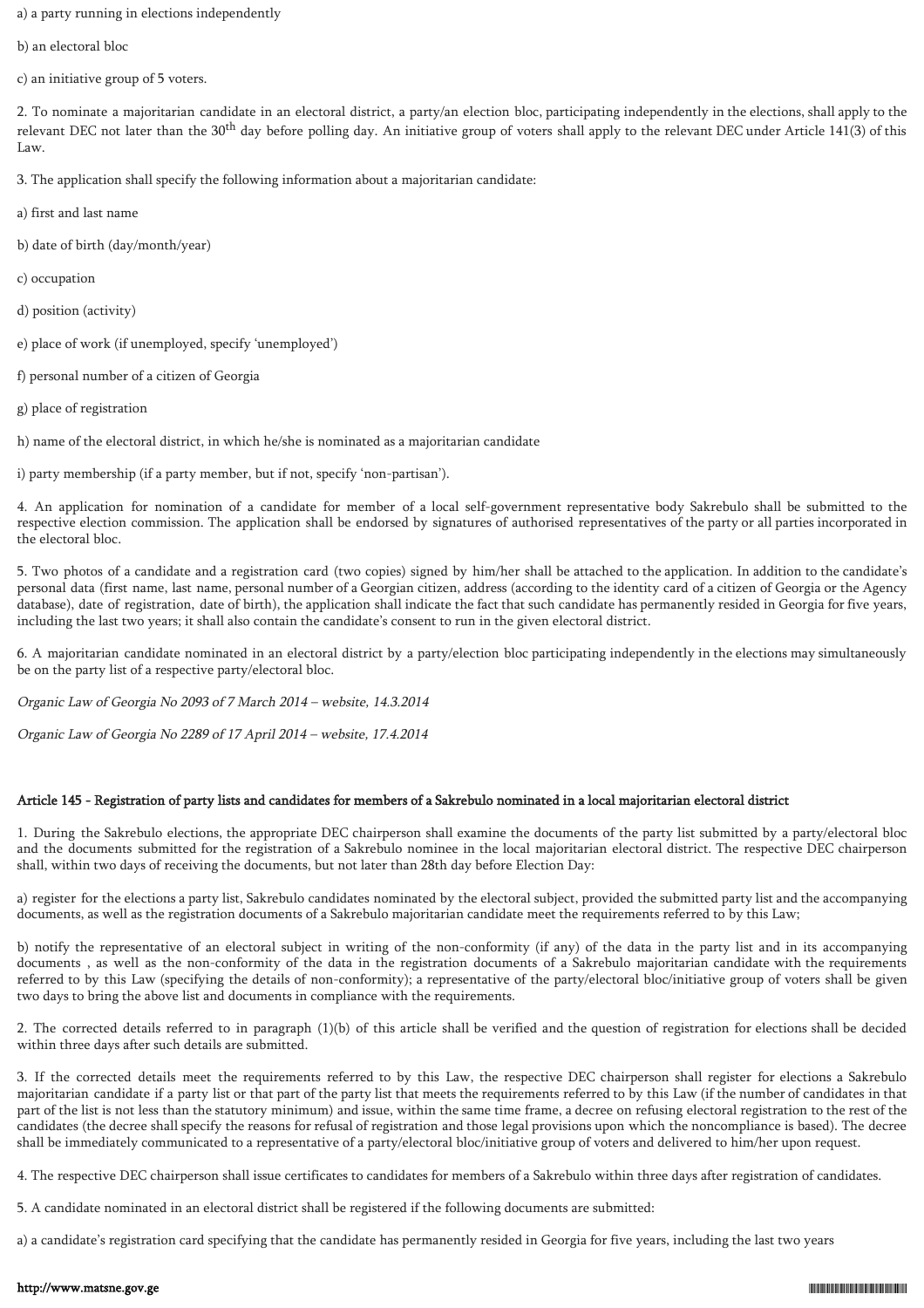b) an application for nomination of the candidate endorsed by signatures of the leaders of the respective parties/electoral blocs

c) two photos of the candidate

d) the candidate's consent to run in the polling.

6. A party list or a Sakrebulo candidate nominated by an electoral subject shall not be registered taking into account the requirement of the first, second and third paragraphs of this article, or their electoral registration shall be cancelled by a decree of the respective election commission chairperson or by court decision (in the case provided for in subparagraph (g) of this paragraph):

a) if the registration card does not indicate:

- a.a) the candidate's first name, last name
- a.b) the candidate's personal number of a citizen of Georgia
- a.c) the candidate's date of birth (day, month, year)

a.d) the candidate's address (according to a Georgian citizen's identity card or the Agency database)

a.e) the candidate's party affiliation (in the case of party membership), and if the candidate has no party affiliation, the word 'non-partisan' shall be indicated

a.f) the candidate's position and work place; if unemployed, 'unemployed' shall be indicated

a.g) the fact of a candidate's permanent residence in Georgia for five years, including the last two years

a.h) the candidate's consent to run for the Sakrebulo

a.i) the name and number of the local majoritarian electoral district, in which the candidate is nominated as a majoritarian candidate;

a.j) the date of the completion of the registration card;

b) if the candidate entered on the party list is a member of any other party participating in the elections;

c) if the candidate is entered on more than one party list and there is or was his/her consent to be simultaneously included in more than one party list;

d) if the candidate entered on a party list gives a written consent to be nominated as a candidate by any other party/electoral group/initiative group of voters;

e) if there is or was a consent of a Sakrebulo candidate to be simultaneously nominated as a candidate for another Sakrebulo or Mayor/Gamgebeli;

f) if, not later than on the second day before Election Day, the number of candidates on a registered party list is lower than the minimum number established by this Law;

g) if the requirements of Article 47 of this Law have been violated.

7. The DEC chairperson shall not register a candidate if the requirements listed in the fifth and sixth paragraphs of this article are not met.

8. A party/electoral bloc shall have the right to request to run in elections under the number assigned to it during the previous parliamentary elections. The party/electoral bloc shall submit an application to this effect to the CEC not later than the  $40<sup>th</sup>$  day before Election Day. If during the previous parliamentary election the sequence number was assigned to an electoral bloc, the first party in the list of the bloc members shall have the right to use this number. Unless the right under this paragraph is exercised in the election to be held through the proportional electoral system, the sequence of parties and electoral blocs independently running in the election for a local self-government representative body Sakrebulo shall be determined according to the appropriate sequence of results of the previous parliamentary elections. Unless an electoral bloc that ran in the previous parliamentary elections runs in the Sakrebulo elections, the first party in the list of the bloc members shall have the right to use the sequence number assigned to the electoral bloc. If the first party in the list waives the right, the following party in the list shall have the right to use the number, etc. If the parties that ran in the previous parliamentary elections create a bloc for Sakrebulo elections, they shall specify in the bloc statutes which party's sequence number they intend to use. If any party/electoral bloc fails to exercise the right to use the sequence number, the parties/electoral blocs standing next in the list shall move up.

9. The sequence order of electoral subjects shall be determined by lot under Article 119(2-6) of this Law not later than the  $30<sup>th</sup>$  day before Election Day. The serial numbers of these electoral subjects shall start with the number which is greater by one than the last serial number assigned to the electoral subjects provided for in the eighth paragraph of this article.

10. For elections held under the majoritarian electoral system, candidates nominated by electoral subjects shall be assigned the serial numbers of their nominating electoral subjects.

11. If the registration of an electoral subject is cancelled after it has been assigned a serial number, the remaining electoral subjects shall maintain their previously assigned serial numbers.

12. Information regarding the sequential order of electoral subjects shall be published on the official CEC website not later than three days after the registration deadline expires. A list of the subjects that have been denied registration shall also be published within the same time frame.

Organic Law of Georgia No 2093 of 7 March 2014 – website, 14.3.2014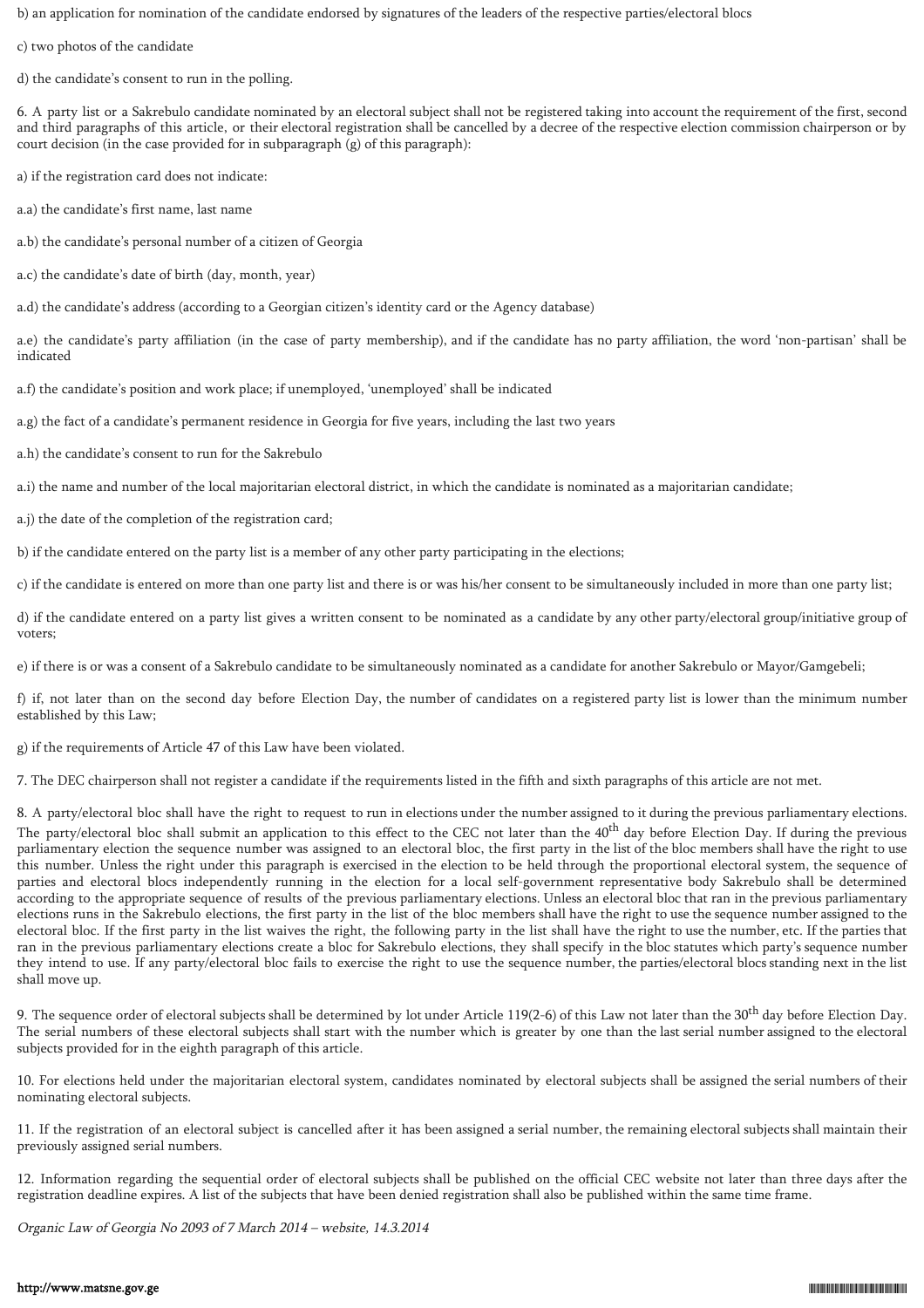### Article 146 - Revocation of decisions on nomination of candidates

1. After registration, a party/electoral bloc/initiative group of voters may revoke its decision to nominate a candidate not later than 10 days before polling day.

2. A candidate may withdraw his/her candidacy not later than 10 days before Election Day by filing an application with the respective DEC.

 $2<sup>1</sup>$ . The procedures under the first and second paragraphs of this article shall not apply to the second round of elections.

3. The DEC concerned shall immediately publish on the official CEC website the information on cancellation of a candidate's registration or on revocation of a decision to nominate a candidate.

Organic Law of Georgia No 2093 of 7 March 2014 – website, 14.3.2014

### Article 147 - Ballots

1. Two types of ballots shall be produced for the elections of local self-government representative bodies Sakrebulos.

2. Ballot papers designed for local self-government representative body Sakrebulo elections held through the proportional electoral system shall include the names of parties/electoral blocs (the bloc name shall be followed by the names of parties incorporated in the bloc), listed in number sequence.

3. A ballot paper for Sakrebulo elections held under the majoritarian electoral system shall include serial numbers, and first and last names of all candidates nominated in the respective local majoritarian electoral district. The name of the respective party or electoral bloc shall be indicated next to the last name of the candidate nominated by a party or an electoral bloc, and the word 'independent' shall be indicated next to the last name of the candidate nominated by an initiative group of voters. Information about a candidate shall be entered into the ballot paper in the order determined by lot by the relevant DEC not later than the 10<sup>th</sup> day before Election Day.

4. In the ballot paper designed for local self-government representative body Sakrebulo elections held through the proportional electoral system, voters shall mark the sequence number of not more than 1 party/electoral bloc.

5. In the ballot paper designed for local self-government representative body Sakrebulo elections held through the majoritarian electoral system that includes the data of candidates, voters shall mark the sequence number of not more than 1 candidate.

Organic Law of Georgia No 2093 of 7 March 2014 – website, 14.3.2014

### Article 148 - Determination of election results held through the proportional electoral system

1. To determine the number of seats obtained by a party list, the number of votes received by the party list shall be multiplied by the number of the seats to be allocated under the proportional system in the electoral district and divided by the sum of the votes received by those parties/electoral blocs that received at least 4% of the votes cast in the elections. The integer part of the number thus determined shall be the number of seats obtained by the party list. The number of votes cast in the election shall not include the number of votes recorded on invalid ballot papers.

2. If the total number of seats obtained by party lists in an electoral district is less than the total number of seats, each unallocated seat shall first be allocated in sequence to the better polling party lists that failed to obtain a seat under the first paragraph of this article, but received at least 4% of the votes cast in the election. If any undistributed seat(s) is/are still left, each seat shall be allocated in sequence to the party lists that acquired at least one seat and have the largest fractional remainder. The number of votes cast in the election shall not include the number of votes recorded on invalid ballot papers.

3. If none of the party lists obtain a seat under the first paragraph of this article, one seat out of the number of seats to be allocated under the proportional system, shall be assigned to each of those subjects that received more votes than others. The number of votes cast in the election shall not include the number of votes recorded on invalid ballot papers.

4. If those two or more than two party lists to which one seat is to be assigned under the second or third paragraph of this article receive equal number of votes, the seat shall be assigned to the party list that was registered earlier for Sakrebulo elections with the respective DEC.

5. Candidates whose sequence numbers in a party list are less or equal to the number of seats obtained by the given party shall be deemed elected to Sakrebulo through the proportional electoral system.

6. If a candidate for member of a Sakrebulo is elected either from a single-seat majoritarian district or on a party list, he/she shall be deemed elected from the single-seat majoritarian electoral district and shall be removed from the party list, while the next candidate on the list shall move up under the procedure provided for by this Law.

Organic Law of Georgia No 2093 of 7 March 2014 – website, 14.3.2014

### Article 149 - Determination of election results held through the majoritarian electoral system

1. A candidate receiving more votes than other candidates shall be deemed elected to a Sakrebulo through the majoritarian electoral system.

2. If two candidates receive an equal number of votes, the candidate who was registered first with the respective DEC shall be deemed elected.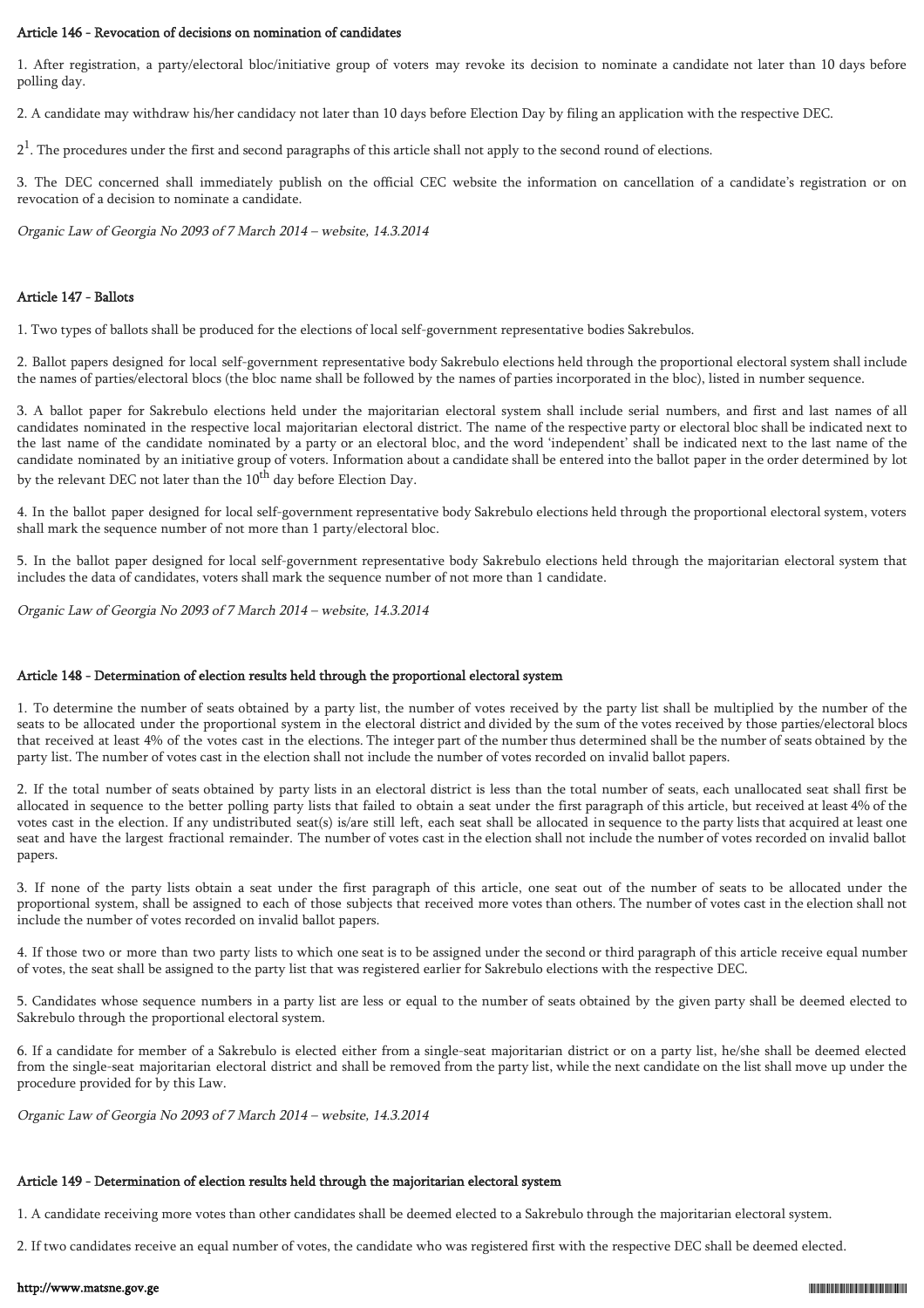### Article 150 - Summarising of Sakrebulo election results in DECs

1. A DEC may annul polling results in the electoral precinct where the law is grossly violated. Polling results may not be summarised in the DEC until a decision is made on complaints that could annul polling results in the precinct.

2. Elections shall be declared invalid in an electoral district if the number of invalid ballots in the district is more than half of the total number of voters participating in the election in that district and the results would affect the results of the election.

3. A DEC shall determine election results and draw up a protocol at its session.

4. During elections for a local self-government representative body Sakrebulo, a DEC shall, based on protocols received from PECs, determine the following:

a) total number of voters

b) number of participants in the election

c) number of invalid ballot papers

d) number of votes cast for each electoral subject.

5. A DEC summary protocol of election results shall be drawn up in three copies, one of which shall be transferred to the CEC, the second one shall be maintained with the respective DEC, and the third one shall be transferred to the seat commission of the respective Sakrebulo.

6. One copy of a summary protocol of the election results shall be forwarded to the CEC not later than the day following the day of summarising election results, a second copy shall be kept at the relevant DEC, a third copy shall be forwarded to the credentials committee of the Sakrebulo, and certified copies of the protocol shall be forwarded to representatives of parties/electoral blocs.

7. A DEC shall, after summarising results, immediately post a copy of the summary protocol of election results in a visible place for public availability.

8. A DEC shall publish information on the official CEC website of the results of Sakrebulo elections in the respective districts within 10 days after election results are summarised. The information shall also include party affiliation (if a Sakrebulo member has no party affiliation, the word 'nonpartisan' shall be indicated), date of birth, occupation, position, and place of work of elected Sakrebulo members.

Organic Law of Georgia No 2093 of 7 March 2014 – website, 14.3.2014

Organic Law of Georgia No 2289 of 17 April 2014 – website, 17.4.2014

# Article 151 - Convening of the first session of a local self-government representative body Sakrebulo

The CEC shall convene the first session of a local self-government representative body Sakrebulo throughout the territory of Georgia within 30 days after the final results of elections are summarised.

Organic Law of Georgia No 1019 of 6 September 2013 – website, 23.9.2013

### Article 152 - Repeat and re-run voting

1. If polling is declared void in an electoral precinct, the respective DEC shall call repeat voting that shall be conducted within two weeks after the polling day. Repeat voting shall be held only if the difference between the candidate with the best results and the following candidate with the best results out of the candidates to be elected to the Sakrebulo is less than the total number of voters in the same precinct or in invalidated precincts.

2. If polling results are annulled in electoral precincts during repeat voting, the respective DEC shall summarize the election results held in the electoral district without considering results from those precincts.

3. If elections are declared invalid in an electoral district, re-run voting shall be held within two weeks.

### Article 153 - Registration of elected members of the local self-government representative body Sakrebulo

The respective DEC chairperson shall, within five days after summarisation of final results of elections, register persons elected as members of the local self-government representative body Sakrebulo and shall provide them with appropriate certificates of election.

#### Article 154 - Procedure for filling vacancies of Sakrebulo members

1. If the term of office of a Sakrebulo member elected through the proportional system terminates early, his/her successor, the next candidate on the same party list, shall take his/her place in the Sakrebulo within two weeks, provided that the candidate accepts membership in the Sakrebulo within ten days after being notified by the CEC. If no candidate is left in the submitted party list, the seat shall be eliminated.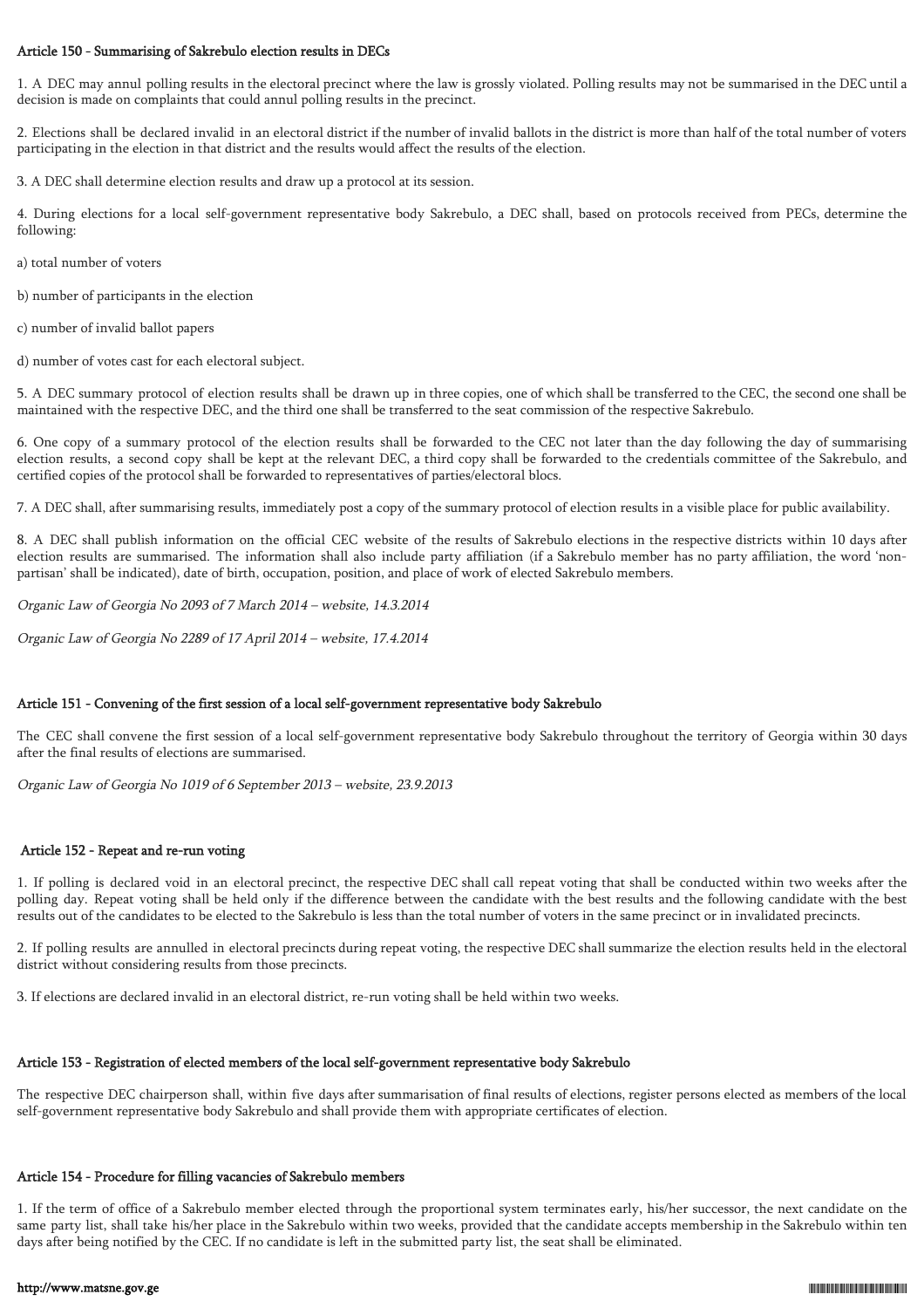2. If the Sakrebulo member who last held the vacant seat was elected through the party list of an electoral bloc and the party list specified that the member was a member of one of the parties in the electoral bloc, the next candidate on the same party list for Sakrebulo membership shall replace him/her within two weeks, provided that the candidate accepts membership in the Sakrebulo within ten days after the vacancy occurs. Otherwise, the vacancy shall be filled by the next candidate on the same party list, etc. If the party list did not specify that the Sakrebulo member who last held the vacant seat is a member of one of the parties in the electoral bloc, his/her successor shall be determined under the first paragraph of this article.

3. If the term of office of a Sakrebulo member elected through the majoritarian system terminates early, by-elections shall be held under this Law. Byelections shall be held in the nearest May or October, provided that at least 60 days remain until the end of the respective month. By-elections shall not be held if less than one year remains until expiration of the Sakrebulo term.

4. Not later than the 50<sup>th</sup> day before Election Day, the CEC shall set the date for by-elections and the time frames for election events by a decree, taking into account the time frames specified in the fifth and sixth paragraphs of this article.

5. To participate in Sakrebulo by-elections, a party/electoral bloc indicated in Article 142(1)(a) of this Law, as well as a party registered for the last local self-government elections, shall apply to the CEC not later than the 47<sup>th</sup> day before Election Day. A party failing to meet this condition shall apply to the CEC within the same time frame. Upon receipt of the application, the CEC shall give such party a sample form of the list of party supporters to collect supporter signatures. An initiative group of voters shall apply to the CEC within the same time frame. The initiative group of voters as well as the candidate nominated by such group shall be registered under Article 141(3) of this Law.

6. The party, the registration of which under the fifth paragraph of this article requires presentation of the list of party supporters, shall present to the CEC the list of voters supporting the party's participation in Sakrebulo elections not later than the 40<sup>th</sup> day before Election Day.

7. The candidate winning by-elections shall replace the Sakrebulo member elected through the majoritarian system for the remaining term of office.

Organic Law of Georgia No 2093 of 7 March 2014 – website, 14.3.2014

# Article  $154^1$  – Extraordinary Sakrebulo elections

1. In the event of early dissolution/termination of the term of office of the Sakrebulo, extraordinary elections shall be held for the Sakrebulo concerned. No extraordinary elections shall be held if at the moment the Sakrebulo is dissolved, or its term of office is terminated, less than one year remains until the expiration of the term of office of the Sakrebulo concerned.

2. Extraordinary Sakrebulo elections shall be called by the President of Georgia with the countersignature of the Prime Minister of Georgia not earlier than the 8th and not later than the 10<sup>th</sup> day from the entry into force of the relevant legal act on early dissolution/termination of the term of office of the Sakrebulo. The elections shall be held not later than the 50<sup>th</sup> day after the elections are called.

3. In extraordinary elections, the Sakrebulo shall be elected for the remaining term of office of the Sakrebulo.

4. A party/an electoral bloc, or an initiative group of voters shall run in extraordinary Sakrebulo elections under Article 154(5),(6) of this Law. The CEC shall determine, by decree, the time frames for holding extraordinary Sakrebulo elections not later than the 49<sup>th</sup> day before Election Day.

Organic Law of Georgia No 2093 of 7 March 2014 – website, 14.3.2014

### Chapter XVII. Elections for the Sakrebulo of the Capital of Georgia – Tbilisi

### Article 155 - Elections of the self-government body Sakrebulo of the capital of Georgia - Tbilisi

1. During elections of the Sakrebulo of the capital of Georgia – Tbilisi ('Tbilisi Sakrebulo'), the norms determined by this Law shall be applied unless otherwise referred to in this Chapter.

2. During a state of emergency or martial law, elections of the Tbilisi Sakrebulo shall not be conducted. If the term of an the election coincides with a state of emergency or martial law, elections shall be held within 60 days after the lifting of the state of emergency or martial law.

3. Elections of the Tbilisi Sakrebulo are held under the majoritarian and proportional electoral systems.

4. The Tbilisi Sakrebulo is composed of 50 members, out of which 25 members are elected in the territory of local single-seat majoritarian electoral districts, and 25 – through the proportional electoral system in the whole territory of Tbilisi.

5. Considering the number of voters and existing boundaries of territorial units, the CEC shall by decree, within five days after calling of elections, set up local single-seat majoritarian electoral districts of Tbilisi and shall define their boundaries.

#### Article 156 - Electoral districts

1. There are ten electoral districts set up for Tbilisi Sakrebulo elections, held under the proportional electoral system:

a) Mtatsminda

b) Vake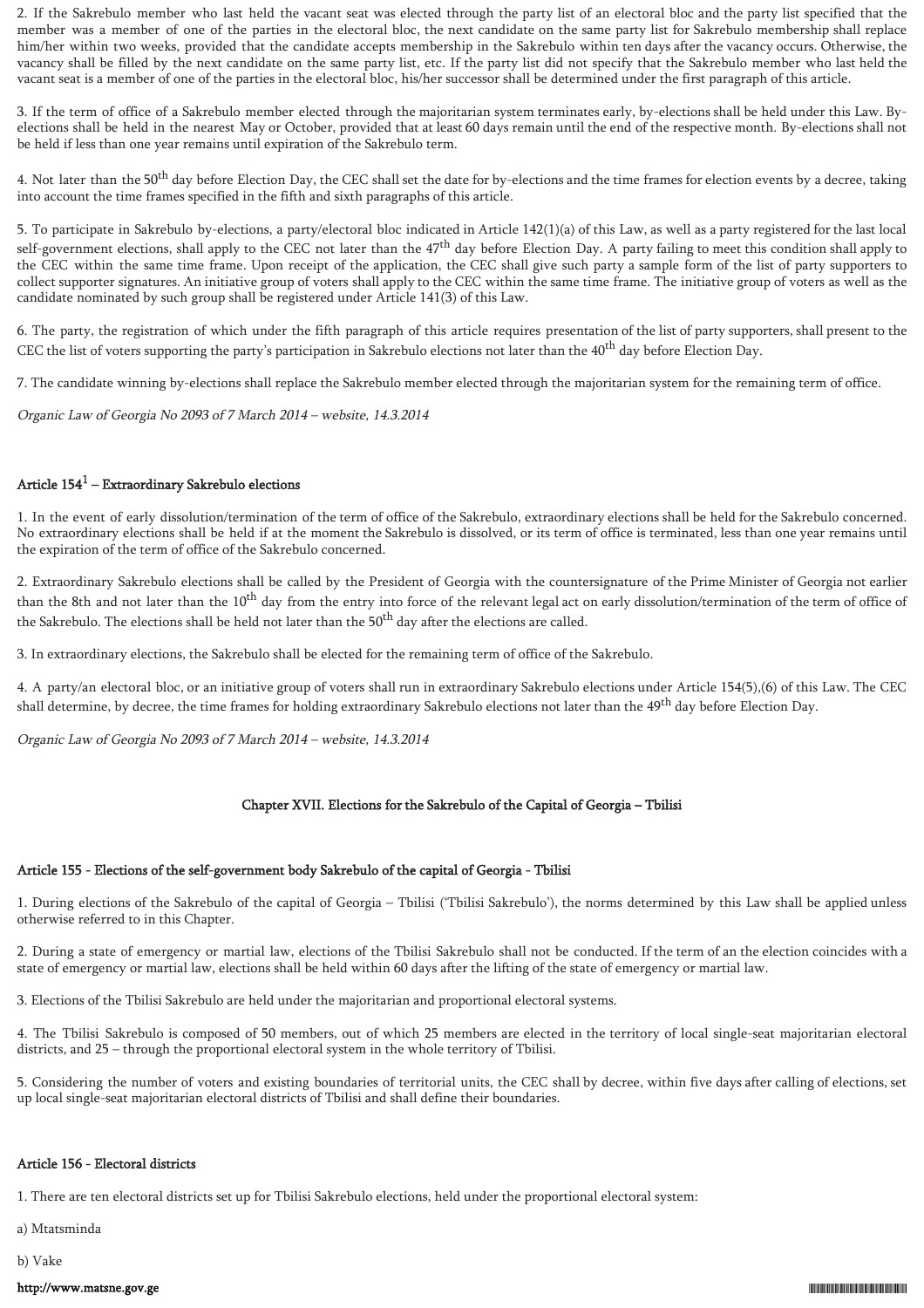- c) Saburtalo
- d) Krtsanisi
- e) Isani
- f) Samgori
- g) Chughureti
- h) Didube
- i) Nadzaladevi
- j) Gldani.

2. The CEC shall exercise the functions of an election commission in summarising the election results of the Tbilisi Sakrebulo held through the proportional system.

3. Election results of the Tbilisi Sakrebulo held under the majoritarian electoral system shall be summarised and determined by the relevant DEC.

# Article 157 - Right to participate in Tbilisi Sakrebulo elections

1. A party, electoral bloc, candidates nominated by the party, electoral bloc and an initiative group of voters composed of at least 5 persons, if registered by the election commission as determined by this Law, shall have the right to take part in Tbilisi Sakrebulo elections.

2. Only parties and electoral blocs shall be authorised to participate in the elections held through the proportional electoral system and to acquire the seat of the Tbilisi Sakrebulo.

3. Candidates nominated by parties/electoral blocs/initiative group of voters shall have the right to run for the local single-seat majoritarian elections of Tbilisi Sakrebulo. An individual may not be nominated in more than one single-seat majoritarian electoral district.

4. A person nominated as a candidate in the Tbilisi Sakrebulo elections may not be simultaneously nominated as a candidate in the elections for the Mayor of Tbilisi, or for the Sakrebulo or Mayor/Gamgebeli of any other self-governing unit.

5. Incompatibility of the status of a candidate in the Tbilisi Sakrebulo election with his/her official capacity shall be determined by Article 136 of this Law. Paragraph 5(e) of Article 117 of this Law shall not apply to the incompatibility of the status of a candidate.

Organic Law of Georgia No 2093 of 7 March 2014 – website, 14.3.2014

# Article 158 - Submission of party lists

1. For obtaining seats of the Tbilisi Sakrebulo through the proportional electoral system, party lists shall be submitted to the CEC by the parties and electoral blocs not later than 30 days prior to the polling day.

2. Party lists of candidates to be elected in the Tbilisi Sakrebulo through the proportional electoral system shall include not less than 50 and not more than 100 candidates.

3. A party list may include a candidate nominated in the majoritarian electoral district. In such a case, a party list shall make a note of the nomination of the candidate for a single-seat majoritarian electoral district.

4. Party list may include members of the party and those individuals who are not members of other parties participating in the elections, while the party list of an electoral bloc may include members of parties united in the bloc or those individuals who are not members of other parties running in elections. A party/electoral bloc may nominate any capable citizen of Georgia, who speaks the Georgian language and has attained 21 years of age by the polling day, as a candidate for Sakrebulo elections.

5. The procedure for drawing up of the party list shall be defined by the parties and electoral blocs. While drafting the party list, it should be taken into account that the seats acquired by a party/electoral bloc according to the election results, shall be distributed sequentially, from the top of the list.

- 6. Party list shall indicate the following information on each candidate:
- a) first and last name
- b) date of birth
- c) occupation
- d) position (activity)
- e) place of work (if unemployed, specify 'unemployed')

f) party affiliation (if not a party member, specify 'non-partisan')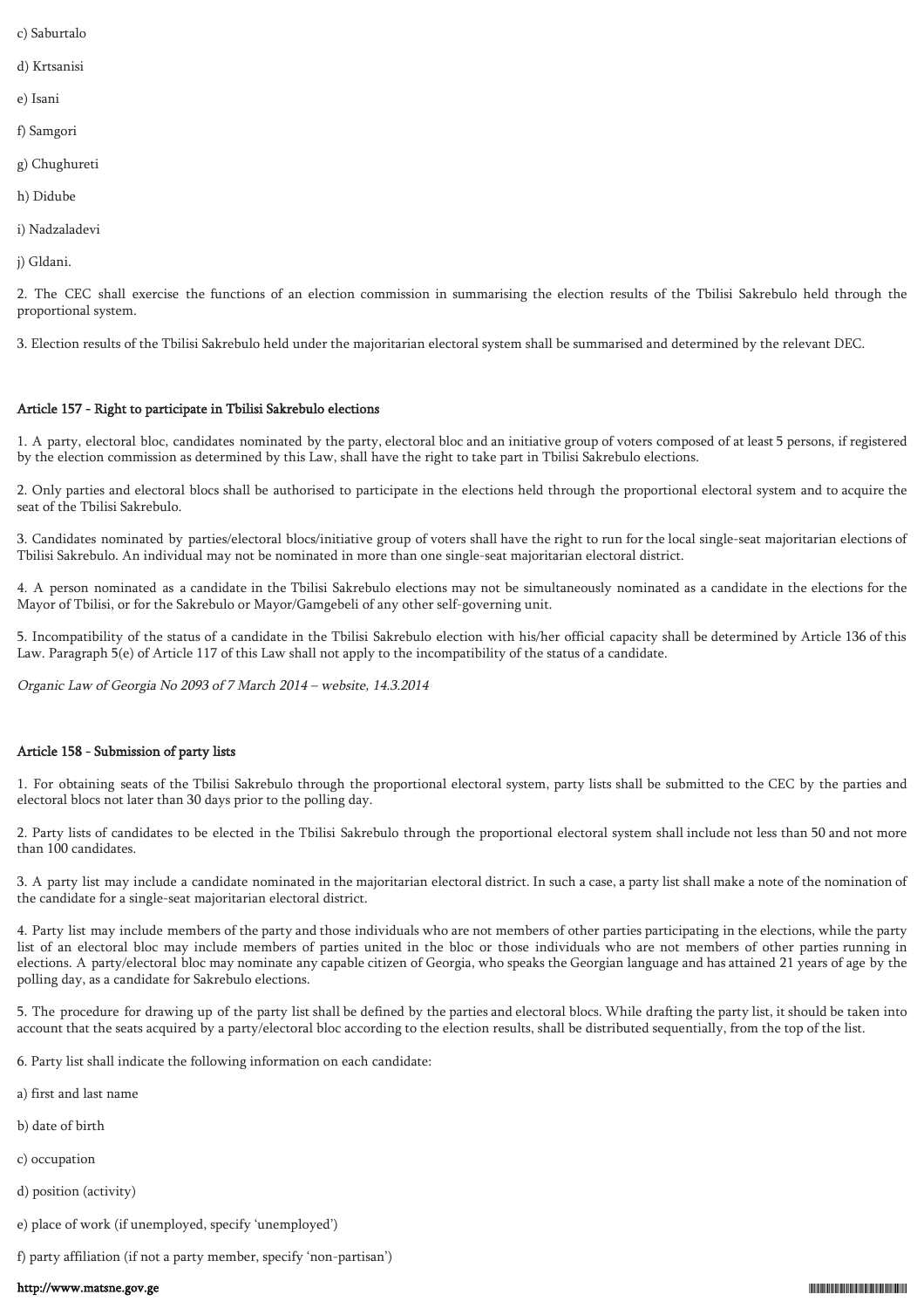g) personal number of a citizen of Georgia

h) address (according to a Georgian citizen's identity card or the Agency database)

i) name of the local single-seat majoritarian electoral district in the case of nomination as a majoritarian candidate.

7. The party list of a party independently participating in the elections shall be endorsed with the signatures of the leader; the party list of an electoral bloc shall be endorsed with the signatures of leaders of all parties in the bloc.

8. Two photos of a candidate and two copies of the registration card signed by the candidate, indicating the date of its completion, shall be attached to the party list. In addition to the candidate's personal data (first name, last name, personal number of a Georgian citizen, address (according to the identity card of a citizen of Georgia or the Agency database), date of birth), the registration card shall indicate the fact that the candidate has permanently resided in Georgia for five years, including the last two years. The registration card shall also contain the candidate's consent to run for office on the party list.

Organic Law of Georgia No 2093 of 7 March 2014 – website, 14.3.2014

# Article 159 - Nomination of majoritarian candidates for membership in the Tbilisi Sakrebulo

1. The following shall be authorised to nominate majoritarian candidates for membership of Tbilisi Sakrebulo:

a) a party independently participating in elections

b) an electoral bloc

c) an initiative group of voters composed of at least 5 persons.

2. A party, electoral bloc and an initiative group of voters may nominate any capable citizen of Georgia, who speaks an official language and has attained 21 years by the time of polling day, as a candidate in elections of the Tbilisi Sakrebulo.

# Article 160 - Ballot papers

1. During Tbilisi Sakrebulo elections, a voter shall be given one majoritarian ballot paper and one proportional ballot paper.

2. Voters participating in the elections shall mark only one assigned sequence number on the ballot paper.

# Article 161 - Ascertaining the results of majoritarian elections of the Tbilisi Sakrebulo

A majoritarian candidate receiving the most number of votes in a single-seat majoritarian electoral district shall be deemed elected to the Tbilisi Sakrebulo. If two candidates receive an equal number of votes, the candidate who was the first to file an application for registration with the relevant DEC, shall be deemed elected.

# Article 162 - Procedure for allocating seats in the Tbilisi Sakrebulo under the proportional system

1. Seats in the Tbilisi Sakrebulo shall be allocated under the proportional system only to electoral subjects that received at least 4% of votes cast in the election. Seats shall be allocated under this article.

2. To determine the number of seats received by a party list, the number of votes received by the party list shall be multiplied by 25 and divided by the sum of the votes received by those parties/electoral blocs that acquired at least 4% of the votes cast in the elections. The integer of the resulting number is the number of seats received by the party list. The number of votes cast in the elections shall not include the number of votes recorded on invalid ballot papers.

3. If the sum of the seats received by party lists is less than 25, each undistributed seat shall first be allocated, in sequence to the better polling party lists that failed to obtain a seat under the first paragraph of this article, but received at least 4% of the votes cast in the elections. If any undistributed seat(s) is/are still left, each seat shall be allocated in sequence to the party lists that obtained at least one seat and have the largest fractional remainder. The number of votes cast in the elections shall not include the number of votes recorded on invalid ballot papers.

4. If none of the party lists obtains a seat under the second paragraph of this article, each seat shall be awarded to those 25 subjects that received more votes than others. The number of votes cast in the elections shall not include the number of votes recorded on invalid ballot papers.

5. If those two or more than two party lists, to which one seat is to be allocated under the third or fourth paragraph of this article, receive an equal number of votes, the seat shall be awarded to the party list that was earlier registered for the elections with the CEC.

6. The candidates whose serial numbers on a party list are less than or equal to the number of seats acquired by the party list, shall be deemed to have been elected to the Sakrebulo through the proportional electoral system.

7. If a Sakrebulo candidate is elected both from a single-seat majoritarian district and through a party list, he/she shall be deemed to have been elected from the single-seat majoritarian electoral district, shall be removed from the party list, and the candidate shall be replaced in the list as provided for by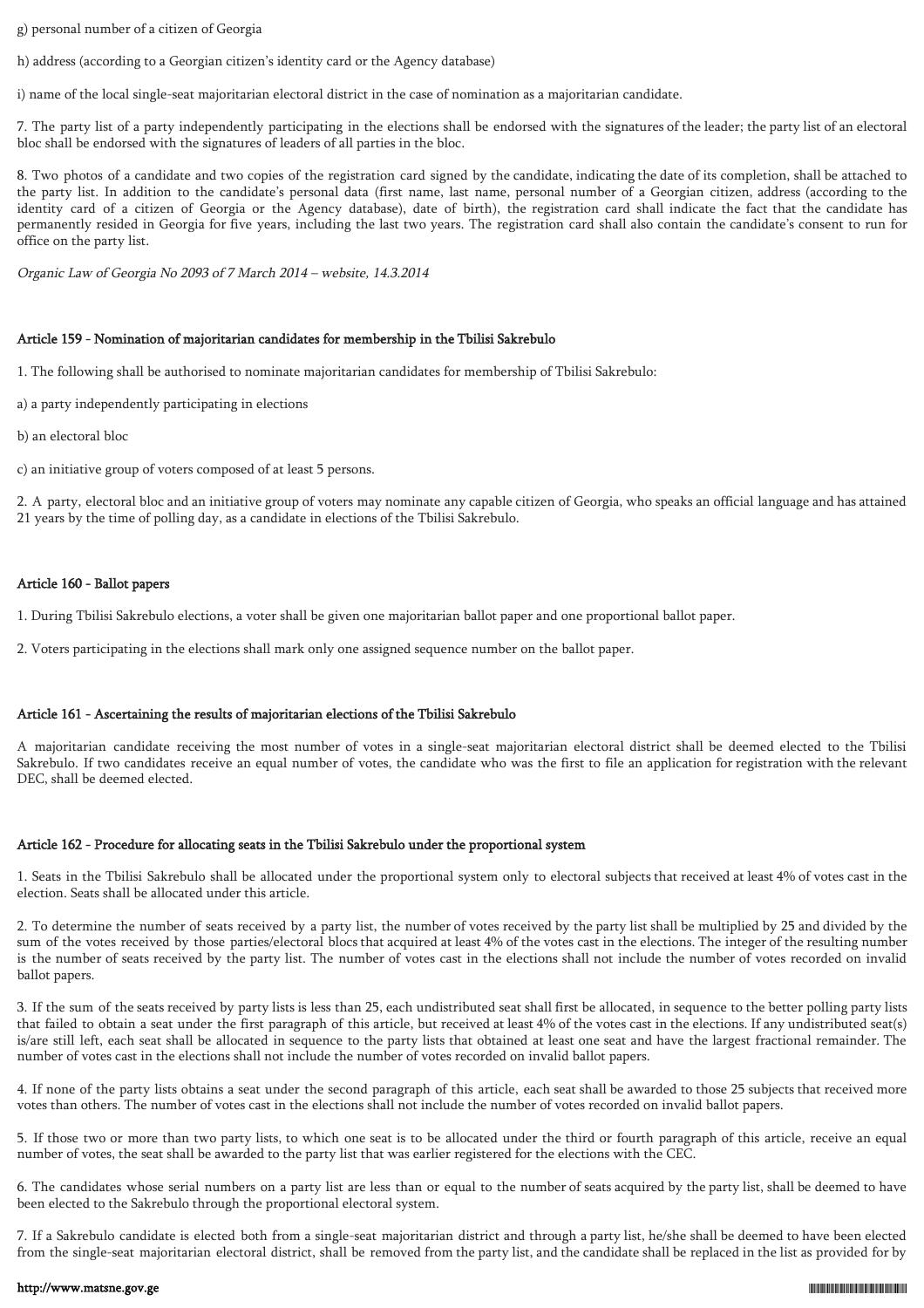Organic Law of Georgia No 2093 of 7 March 2014 – website, 14.3.2014

# Article 163 - Registration of members elected to Tbilisi Sakrebulo

Within five days of the summarisation of the final results of the elections, the CEC shall register the members of the Tbilisi Sakrebulo and issue appropriate certificates to them certifying their election.

# Article 164 - Procedure for replacement of a member who withdraws from the Tbilisi Sakrebulo

1. If the authority of a member of Tbilisi Sakrebulo elected through the proportional system terminates before its expiration, the candidate who received the next highest number of votes in the party list shall take his/her place in Sakrebulo within two weeks, if he/she accepts membership in the Sakrebulo within 10 days after being notified by the CEC. If no candidate appears in the party list, the seat shall be annulled.

2. If the Tbilisi Sakrebulo member who last held the vacant seat was elected through the party list of an electoral bloc and the party list indicated that he/she is a member of one of the parties in the electoral bloc, the next candidate for Sakrebulo membership on the same party list shall replace him/her within two weeks if, within ten days after the vacancy occurs, the new candidate consents to become a Tbilisi Sakrebulo member. Otherwise, the vacancy shall be filled by the next candidate on the same party list, etc. If the party list did not indicate that the Sakrebulo member who last held the vacant seat is a member of one of the parties in the electoral bloc, his/her successor shall be determined under the first paragraph of this article.

3. A successor of the withdrawn member of Tbilisi Sakrebulo elected through proportional system shall, within 10 days of having notified the CEC, consent to Sakrebulo membership. Otherwise, the vacancy will be filled by the candidate determined according to the second paragraph of this article. If no candidate appears in the party list, the seat shall be annulled.

4. If the term of office of a Tbilisi Sakrebulo member elected through the majoritarian electoral system terminates prematurely, a by-election shall be conducted as defined in this Law in the nearest May or October, provided that at least 60 days remain until the end of the respective month. Byelections shall not be held if less than one year remains until the term of office of the Sakrebulo expires.

5. The CEC shall set the date of by-elections by decree. The CEC shall set the time frames for election events by decree not later than the 50<sup>th</sup> day before Election Day.

6. Candidates, who have won the by-elections, shall take the places of withdrawn Tbilisi Sakrebulo members, elected through the majoritarian system for the remaining term of office of the Sakrebulo.

7. To run in Tbilisi Sakrebulo by-elections, the party/electoral bloc referred to in Article 142(1)(a) of this Law as well as the party registered for the last local self-government elections, shall apply to the CEC not later than the 47<sup>th</sup> day before Election Day. A party which fails to meet this condition shall apply to the CEC within the same time frame. Upon receipt of the application, the CEC shall give such party a sample form of a party supporter list to collect supporter signatures. An initiative group of voters shall apply to the CEC within the same time frame. The initiative group of voters, as well as the candidate nominated by such group shall be registered under Article 141(3) of this Law.

8. The party, the registration of which under the seventh paragraph of this article requires the presentation of the party supporter list, shall present to the CEC, not later than the 40<sup>th</sup> day before Election Day, the list of voters supporting the party to run in the Sakrebulo elections.

Organic Law of Georgia No 2093 of 7 March 2014 – website, 14.3.2014

# Chapter XVIII. Mayoral/Gamgebeli Elections of a Self-governing City/Community

Organic Law of Georgia No 2093 of 7 March 2014 – website, 14.3.2014

# Article 165 - Mayoral/Gamgebeli Elections of a Self-governing City/Community

1. Mayoral/Gamgebeli elections of a self-governing city/community shall be held according to the norms established by this Law, unless otherwise provided for in this Chapter.

2. A Mayor/Gamgebeli of a self-governing city/community shall be elected by universal, equal and direct suffrage by secret ballot.

Organic Law of Georgia No 1019 of 6 September 2013 – website, 23.9.2013

Organic Law of Georgia No 2093 of 7 March 2014 – website, 14.3.2014

# Article 166 – Electoral Districts

1. A self-governing unit shall constitute one electoral district for Mayoral/Gamgebeli elections.

2. For the election of the Mayor of the capital of Georgia – Tbilisi, Tbilisi shall be one electoral district comprising the electoral districts set up under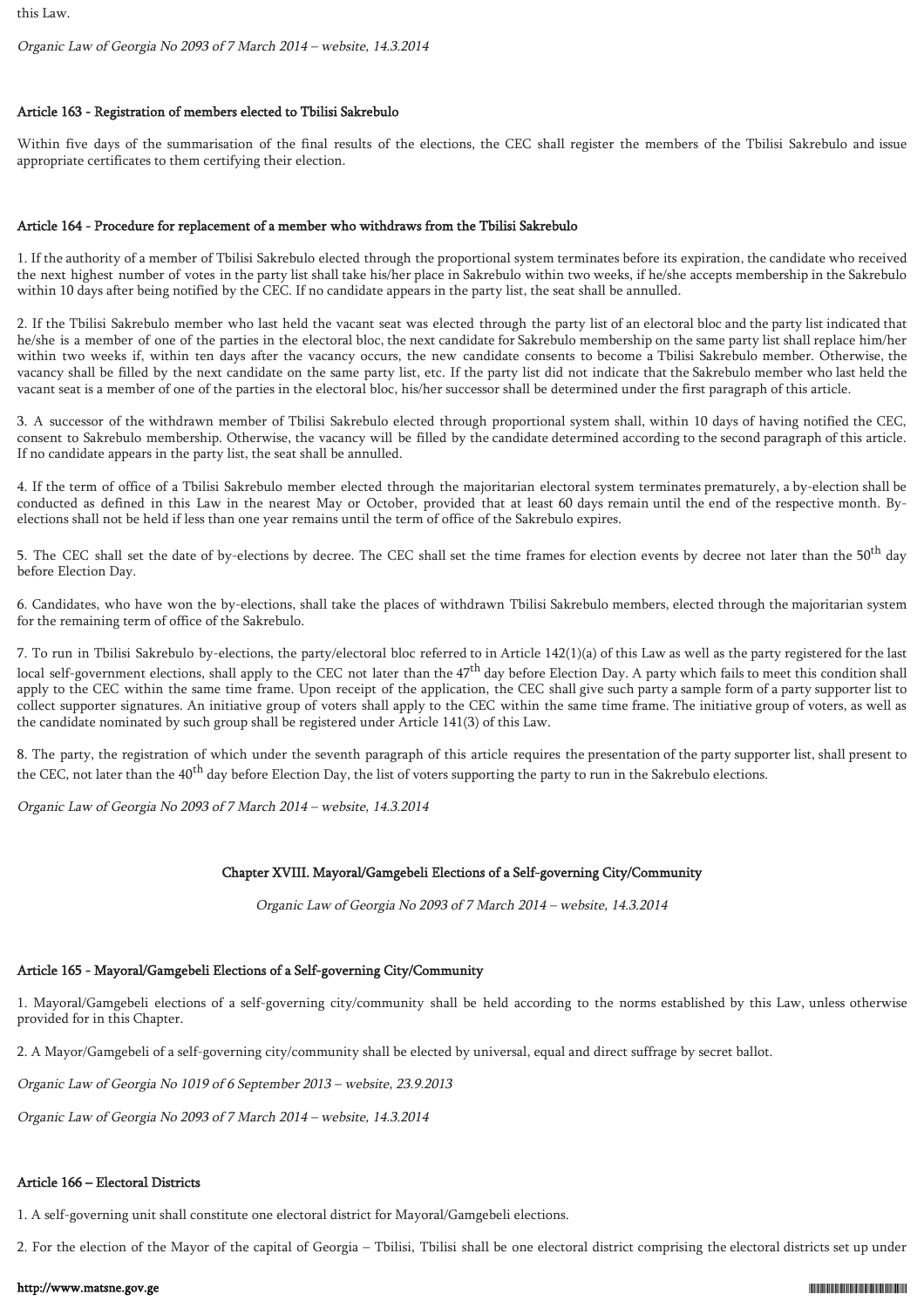Organic Law of Georgia No 2093 of 7 March 2014 – website, 14.3.2014

# Article 167- Registering Mayoral/Gamgebeli candidates and determining their serial numbers

1. A citizen of Georgia from the age of 25 who has the right to vote and has resided in Georgia for at least five years, including permanently for the last two years until the day the elections are called, may be elected as a Mayor/Gamgebeli.

2. A party/electoral bloc registered under Article 142 of this Law may nominate a Mayoral/Gamgebeli candidate not later than the 30<sup>th</sup> day before polling day.

3. The incompatibility of the Mayoral/Gamgebeli candidate's status with his/her office shall be determined under Article 136 of this Law. Article 117(5)(e) of this Law shall not apply to the incompatibility of the Mayoral/Gamgebeli candidate's status with his/her office.

4. A party/an electoral bloc shall submit the documents of a Mayoral/Gamgebeli candidate to the respective DEC. The documents of the candidate for Mayor of Tbilisi shall be submitted to the CEC. The chairperson of the respective election commission shall examine the documents submitted for the registration of Mayoral/Gamgebeli candidates and within two days from the submission of documents but not later than the twenty-eighth day before Election Day:

a) register a candidate for Mayoral/Gamgebeli elections if the candidate's registration documents meet the requirements defined by this Law;

b) notify the representative of the nominating party/electoral bloc in writing of the non-conformity (if any) of the data in the candidate's registration documents with the requirements contained in this Law (specifying the details of the non-conformity); the representative of the party/electoral bloc shall be given two days to bring those documents in compliance with the requirements.

5. The corrected data referred to in paragraph (4)(b) of this article shall be checked and the decision whether to register the candidate shall be made within two days after the data are submitted.

6. If the corrected data conform to the requirements contained in this Law, the chairperson of the election commission concerned shall register the candidate for Mayoral/Gamgebeli elections. In the case of nonconformity, the chairperson of the election commission shall issue a decree denying registration for the election (the decree shall specify the reasons for denial of registration, as well as the requirements of those legal provisions which form the basis for the refusal). The decree shall be immediately communicated to the nominating electoral subject and delivered to it upon request.

7. Within three days after registration of a Mayoral/Gamgebeli candidate, the chairperson of the appropriate electoral commission shall hand him/her a candidate's certificate.

8. A Mayoral/Gamgebeli candidate shall be registered if the following documents are submitted:

a) the candidate's registration card

b) the application for nominating the candidate, signed by the heads of parties/electoral blocs

c) two photos.

9. The decision of a nominating electoral subject on nominating a Mayoral/Gamgebeli candidate shall be accompanied by a registration card indicating the candidate's:

- a) first name, last name
- b) date of birth (day, month, year)

c) sex

d) address (according to a Georgian citizen's identity card or the Agency database)

- e) personal number of a citizen of Georgia
- f) place of work (name of the institution, organisation, enterprise, etc.;
- g) position; if unemployed, the word 'unemployed' shall be indicated
- h) party affiliation; if he/she is not a party member, the word 'nonpartisan' shall be indicated
- i) the fact that the candidate has permanently resided in Georgia for five years, including for the last two years
- j) the candidate's consent to run for Mayor of Tbilisi
- k) signature and date of signature.

10. A Mayoral/Gamgebeli candidate shall not be registered based on the requirements of paragraphs 4-6 of this article, and the registration of an already registered candidate shall be cancelled by a decree of the chairperson of the respective DEC, or for the elections of the Mayor of Tbilisi, by a decree of the CEC chairperson (in the cases specified in subparagraphs a-c of this paragraph), or by a court decision (in the case specified in subparagraph d of this paragraph), if the applications and documents submitted to the election commission fail to meet all the requirements of this Law or if any other conditions referred to by this Law are not met, in particular: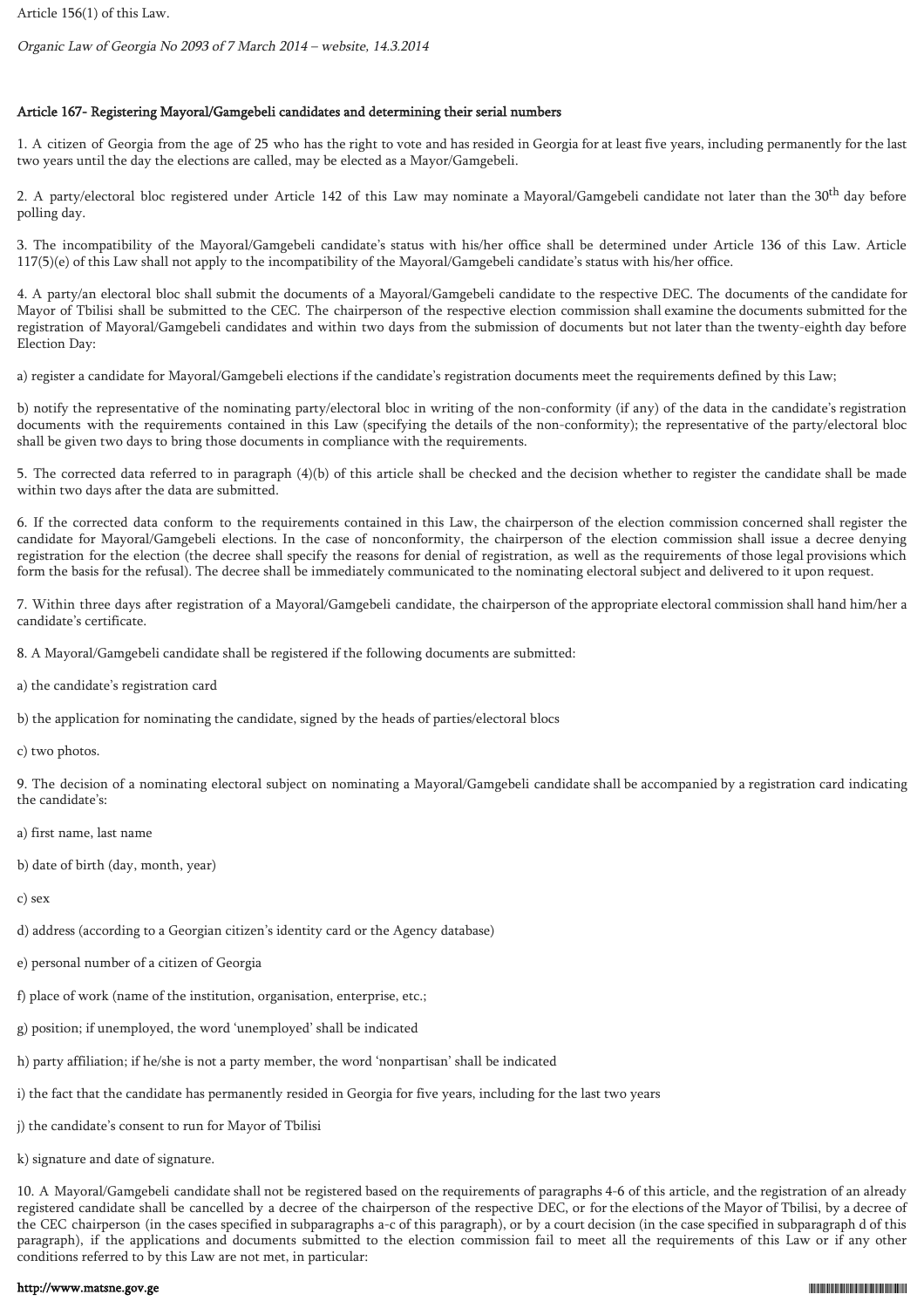a) if data in the applications and documents are incomplete or inaccurate;

b) if there is or was a Mayoral/Gamgebeli candidate's consent to run simultaneously for Mayor/Gamgebeli in another self-governing unit and/or for anther Sakrebulo;

c) if the requirements under the third paragraph of this article are not met;

d) if the requirements under Article 47(1) and/or Article 48 of this Law are not met.

11. A Mayoral/Gamgebeli candidate shall be assigned the serial number of the nominating electoral subject.

Organic Law of Georgia No 2093 of 7 March 2014 – website, 14.3.2014

### Article 168 – Cancelling a decision to nominate a Mayoral/Gamgebeli candidate

1. A party/an electoral bloc may cancel its decision to nominate a Mayoral/Gamgebeli candidate after registration, but not later than the 10<sup>th</sup> day before polling day.

2. A candidate may withdraw from the elections not later than the  $10<sup>th</sup>$  day before polling day by submitting the appropriate application with the respective DEC.

3. The rules referred to in the first and second paragraphs of this article shall not apply to the second round of elections.

4. The respective election commission shall immediately publish on the official CEC website information on a candidate's registration, as well as information on cancellation of the decision to nominate a candidate.

Organic Law of Georgia No 2093 of 7 March 2014 – website, 14.3.2014

### Article 169 - Summarising the results of Mayoral/Gamgebeli elections

1. The results of Mayoral/Gamgebeli elections shall be verified and summarised by the respective DEC, and the results of the elections for Mayor of Tbilisi shall be summarised by the respective DECs and verified by the CEC.

2. A candidate who receives more than 50% of votes cast shall be deemed to have been elected Mayor/Gamgebeli. The number of votes cast in the elections shall not include the number of votes recorded on invalid ballot papers.

Organic Law of Georgia No 1019 of 6 September 2013 – website, 23.9.2013

Organic Law of Georgia No 2093 of 7 March 2014 – website, 14.3.2014

# Article  $169^1$  - Second round of Mayoral/Gamgebeli elections and re-run elections

1. If a candidate fails to receive the necessary number of votes under Article 169 of this Law in the Mayoral/Gamgebeli elections, a second round of elections shall be called. The two candidates with the highest number of votes in the first round shall participate in the second round. If more than two candidates receive an equally high number of votes, or if several candidates following the top candidate receive an equal number of votes, all those candidates shall take part in the second round.

2. The CEC shall call the second round of Mayoral/Gamgebeli elections within three days after the expiry of the deadline for appealing a summary protocol of election results, provided the protocol is not appealed, but if the protocol is appealed, within three days after the court's final decision enters into force, taking into account the court decision. The second round of elections shall be held not later than the 14th day after the CEC issues a decree on calling the second round.

3. The candidate who received the highest number of votes shall be deemed elected in the second round of the elections. If the candidates receive an equal number of votes, the candidate who received more votes in the first round shall be deemed elected. If the number of those votes is equal as well, the candidate who was registered earlier shall be deemed the winner.

4. If the registration of one or both of the candidates proceeding to the second round of elections is cancelled or if a candidate dies, re-run elections shall be held two months from the cancellation/death. The CEC shall fix the date of elections within three days after the above fact occurs.

Organic Law of Georgia No 2093 of 7 March 2014 – website, 14.3.2014

# Article  $169^2$  - Mayoral/Gamgebeli Extraordinary elections

1. If a Mayor's/Gamgebeli's term of office terminates prematurely, the President of Georgia shall call extraordinary elections, with the Prime Minister's countersignature, not earlier than the 8th, but not later than the 10th day after the early termination of the Mayor's/Gamgebeli's term of office. The elections shall be held not later than the 50th day after elections are called. The CEC shall set the time frames for election events by decree not later than the 49<sup>th</sup> day before Election Day.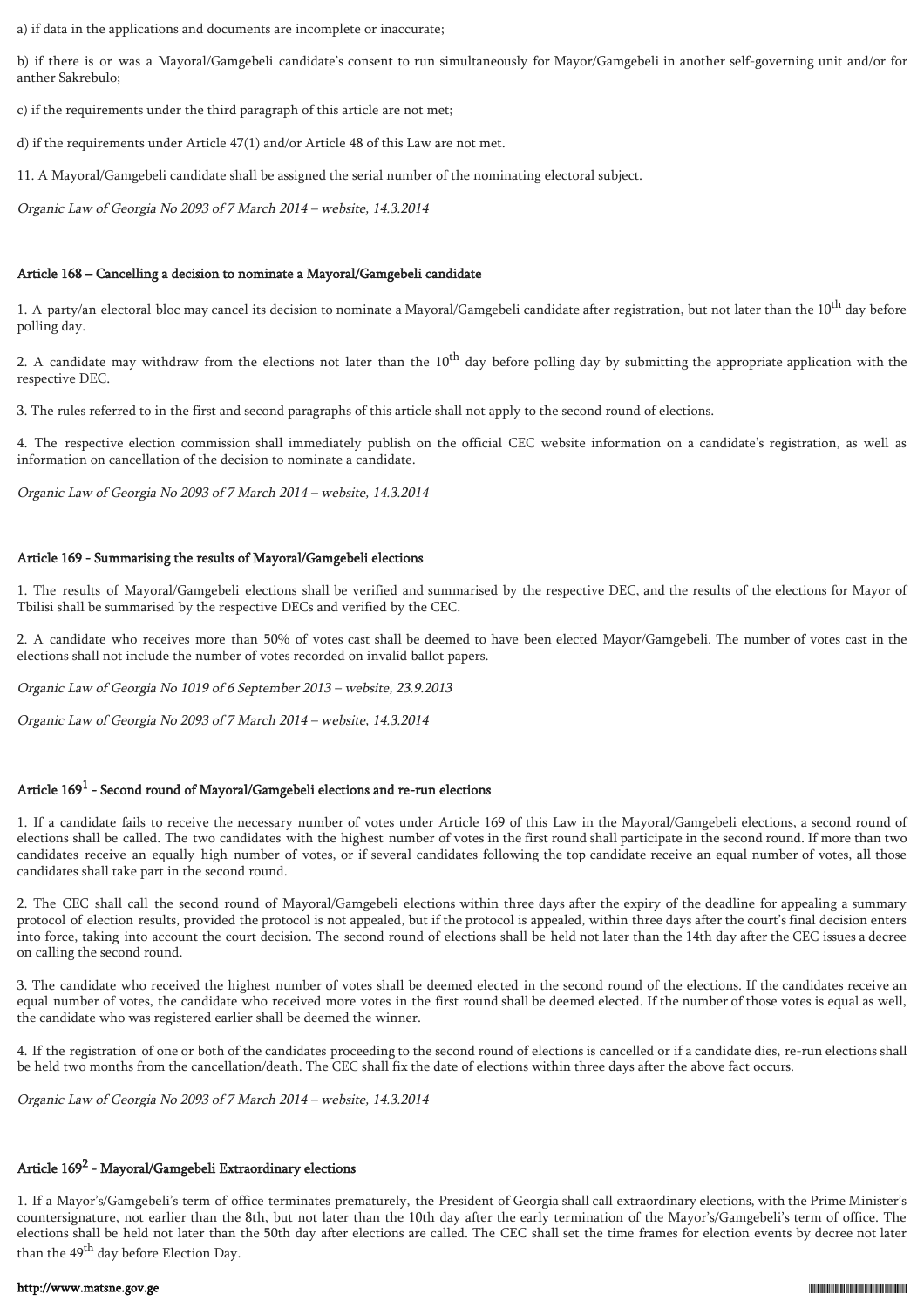2. If at the moment of an early termination of a Mayor's/Gamgebeli's term of office, less than one year remains before the general elections for local selfgovernment bodies, no extraordinary Mayoral/Gamgebeli elections shall be held.

3. In extraordinary elections, a Mayor/Gamgebeli shall be elected for the remaining term of office of the Sakrebulo of the respective municipality.

4. To participate in extraordinary elections, a party/an electoral bloc referred to in Article 142(1)(a) of this Law, as well as a party registered for the last local self-government elections, shall apply to the CEC not later than the 47<sup>th</sup> day before Election Day. A party which fails to meet this condition shall apply to the CEC within the same time frame. Upon receipt of the application, the CEC shall give such party a sample form of supporters list to collect supporters' signatures.

5. A party whose registration under the fourth paragraph of this article requires the presentation of a party supporters list, shall present to the CEC the list of voters supporting the party's participation in the Mayoral/Gamgebeli elections not later than the 40th day before Election Day.

Organic Law of Georgia No 2093 of 7 March 2014 – website, 14.3.2014

#### Chapter XIX. Referendum and Plebiscite

### Article 170 - General provisions

The regulatory norms for organizing, conducting and ascertaining election results provided for by the first chapter of this Law shall be used during the organisation, conduct and summarisation of the results for a referendum unless otherwise determined by this chapter.

### Article 171 - Conducting a referendum

1. The President of Georgia shall, upon the request of the Parliament of Georgia, the request of the Government of Georgia, the request of not less than 200 000 voters or on his/her own initiative, call a referendum within 30 days after the receipt of the request.

2. A Referendum cannot be held in the case of:

- a) an armed attack on Georgia
- b) martial law

c) public disorder, military takeover, armed rebellion, ecological disasters and epidemics or in other cases when state bodies are unable to duly apply their constitutional powers.

3. A Referendum cannot be appointed on the same issue within one year after the date when the results of a referendum conducted on the same issue were officially published.

4. Referenda shall be organized and held in the Georgian language in Georgia, and also in the Abkhazian language in Abkhazia.

Organic Law of Georgia No 1019 of 6 September 2013 – website, 23.9.2013

#### Article 172 - Referendum issues

1. A referendum can be held on especially important state issues, including issues and principles provided for by the Constitution of Georgia, Laws of Georgia, International Treaties and Agreements of Georgia.

- 2. Referenda cannot be held:
- a) for adoption or repeal of a law;
- b) for amnesty or pardon;
- c) on ratification and denunciation of International Treaties and Agreements;
- d) on issues that restrict the fundamental constitutional rights and freedoms of individuals.

#### Article 173 - Calling of a plebiscite and rules for its conduct

1. A plebiscite is a public opinion poll with the purpose of learning the opinion of the Georgian electorate or part of it, concerning particularly important state issues.

- 2. The Prime Minister of Georgia shall call a plebiscite.
- 3. The results of a plebiscite shall be recommendatory to state bodies.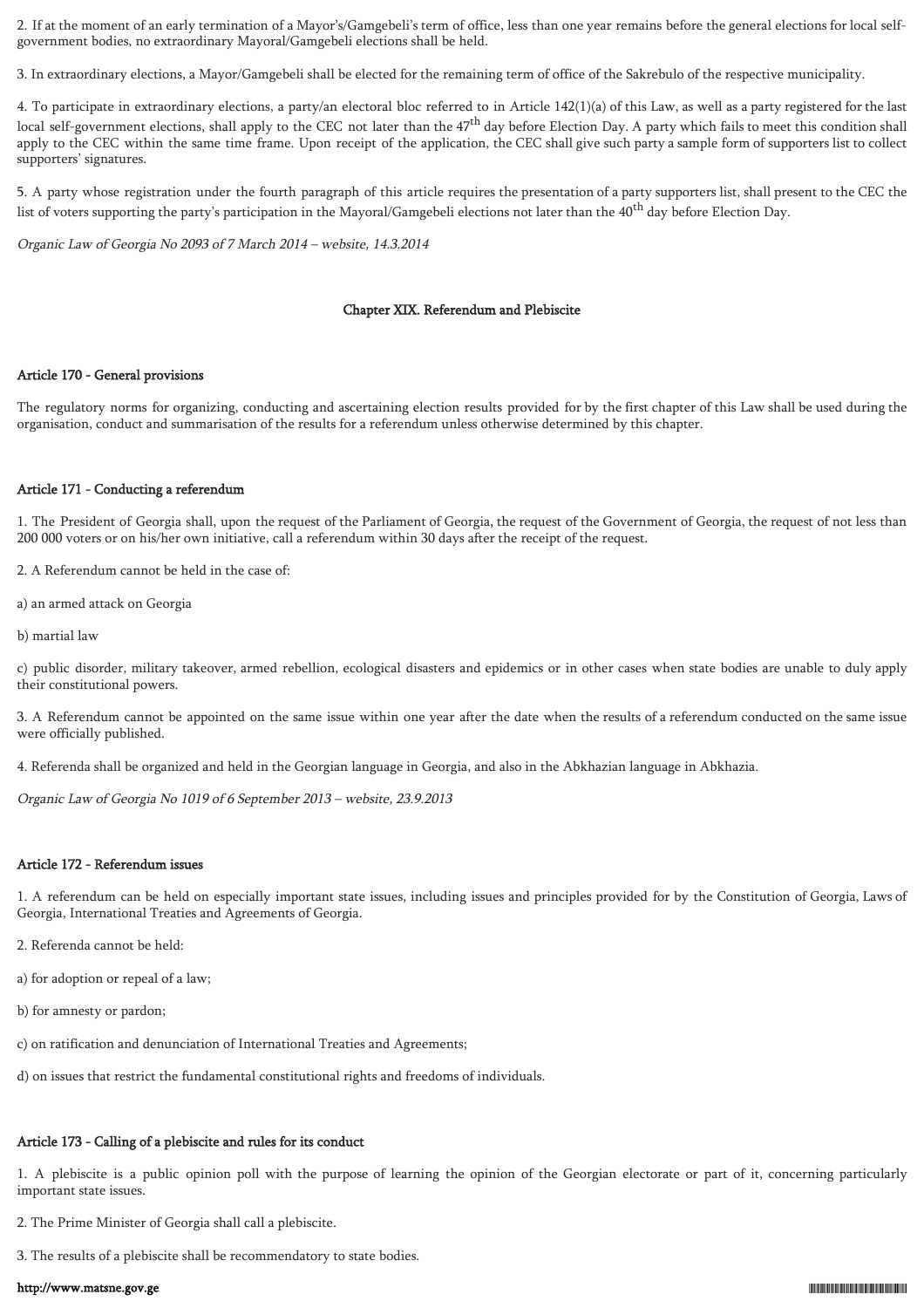4. The rules determined by this Law shall be applied to the conduct of a plebiscite except for provisions under Article 171.

Organic Law of Georgia No 1019 of 6 September 2013 – website, 23.9.2013

# Article 174 - Appointment of a referendum

1. The President of Georgia shall call a referendum by an edict that shall be countersigned by the Prime Minister of Georgia, except when a referendum is called at the request of the Government of Georgia.

2. The CEC shall organize and hold a referendum.

Organic Law of Georgia No 1019 of 6 September 2013 – website, 23.9.2013

### Article 175 - Initiative group for holding a referendum

1. If the initiative to hold a referendum comes from the voters, an initiative group shall be formed. The list of the initiative group shall include the first and last name and place of residence of each member of the group. An initiative group shall clearly and specifically formulate the issues proposed for the referendum.

2. An initiative group shall apply to the CEC with a request to register the issue to be submitted for the referendum by the initiative group. The issue should be formulated in agreement with the initiative group.

3. The CEC shall register the issue proposed for a referendum and the composition of the initiative group, and publish information about such registration and the address of the initiative group on its official website.

4. The issue proposed for a referendum shall be included in the papers of voter signatures.

5. A registration certificate shall be issued to the initiative group within a month after applying for registration. Registration may be denied if the requirements of this Law are not met.

6. An initiative group shall be authorised to appeal a registration denial to the corresponding district (city) court within five days after the decision. The court shall review the appeal and make a decision within five days, and that can be further appealed according to rules determined by Georgian legislation.

Organic Law of Georgia No 2093 of 7 March 2014 – website, 14.3.2014

### Article 176 - Rule and terms for collecting signatures

1. An initiative group shall start the collection of signatures from the day of receipt of the registration certificate.

2. Signatures shall be collected on a sample paper as determined by the CEC and agreed with the initiative group. Each such paper shall be signed by not more than 50 citizens; the signatories shall include their first and last name, date of birth, number of the personal identification card, address and the date of signature. A person responsible for collecting the signatures shall sign every paper filled out with the above data indicating his/her address. The signature of a person responsible for collecting the signatures shall be attested by a notary or by a local self-governing body.

### Article 177 - Review of the results for collecting signatures

1. The completed signature pages shall be forwarded to the initiative group that will summarize information about the results of collecting signatures, and together with the signature pages will forward it to the CEC not later than three months from the date of receipt of the registration certificate.

2. The CEC shall inspect the submitted materials and if it decides that they meet the requirements of this Law, the CEC shall submit its report and the request of the initiative group to conduct a referendum to the President of Georgia not later than one month after receipt of the materials.

3. If a citizen signs a statement on holding a referendum two or more times, all of his/her signatures shall be deemed invalid.

# Article 178 - Making decision with regard to the request on holding a referendum

1. The President of Georgia shall make one of the following decisions regarding the request for holding a referendum:

- a) appoint a referendum date;
- b) provide a well-grounded refusal to hold a referendum.

2. An edict of the President of Georgia regarding the appointment of a referendum date or the well-grounded refusal to hold a referendum shall be published within 30 days after the receipt of the request of the Parliament of Georgia/the Government of Georgia for holding a referendum, as well as after the receipt of the report referred to in Article 177 of this Law. The decree of the President of Georgia shall be countersigned by the Prime Minister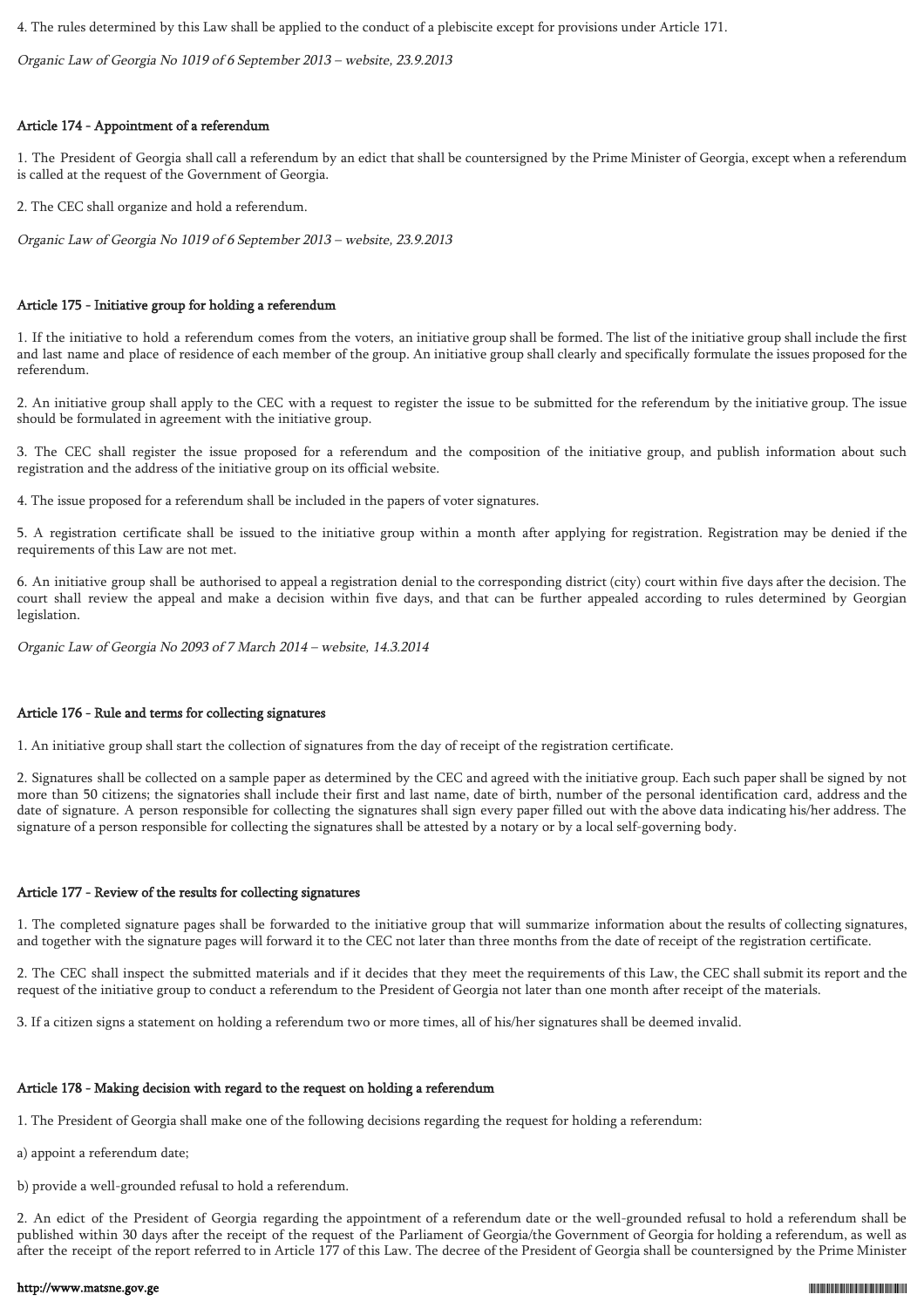of Georgia, except when a referendum is called at the request of the Government of Georgia.

3. An edict on holding a referendum shall specify the date of the referendum and the exact wording of the issue put up for referendum. The edict shall be published through the official press and other media for public availability within not later than three days after the issue of the decree.

4. The Government of Georgia shall, within seven days after the publication of the edict of the President of Georgia on appointment of a referendum date, adopt a resolution for the arrangement of the referendum, which shall determine the funding and other referendum-related issues.

Organic Law of Georgia No 1019 of 6 September 2013 – website, 23.9.2013

#### Article 179 - Terms for conducting a referendum

1. A referendum shall be held not earlier than two months and not later than six months from the date of a decision by the President of Georgia to hold the referendum.

2. In exceptional cases, the President of Georgia shall be authorised to define another date for holding a referendum.

#### Article 180 - Withdrawal of a request for holding a referendum

The Parliament of Georgia, the Government of Georgia, an initiative group of voters shall have the right to withdraw its request for holding a referendum before the President of Georgia makes a decision to hold the referendum.

Organic Law of Georgia No 1019 of 6 September 2013 – website, 23.9.2013

### Article 181 - Election commissions

The CED, DECs, and PECs shall ensure the organisation and conduct of a referendum.

### Article 182 - Participation of initiative group members in the work of referendum commissions

In case a referendum has been called at voter request, the initiative group shall be eligible to appoint its representative to the election commissions.

#### Article 183 - Summarising the referendum results and enforcement of the decision

1. A Referendum issue shall be deemed adopted if more than half of the referendum participants vote in favor of it. The number of votes cast in the election may not include the number of votes recorded on invalid ballot papers.

2. It is prohibited to make a decision on the referendum in the period between calling a referendum and publishing the referendum results.

3. The decision taken as a result of the referendum shall be enforced from the date of its publication; it shall have a legal force and is final. The results of a referendum have a direct effect.

4. Legislative and executive authorities of Georgia are obliged to harmonize Georgian legislation and other legal acts with the referendum results within one month.

5. A decision made as a result of the referendum may be changed or canceled only by holding another referendum.

6. The Constitutional Court of Georgia has the right to invalidate the referendum results under the procedures as provided for by the law.

#### Chapter XX. Transitional and Final Provisions

# Article 184 - Verification of lists of voters for the Parliamentary Elections of 2012

1. The Commission for Verification of the List of Voters is an independent administrative body that, within the limits of its powers, is independent from other state bodies.

2. Representatives of government, opposition parties and non-governmental organisations (NGOs) shall compose the Commission based on the principle of equal representation. The Commission shall be composed of not less than 15 members.

3. The President of Georgia shall establish and define the composition of the Commission on the proposal of parties and NGOs.

4. The Commission staff, according to procedures determined by Commission Regulation, shall provide organisational-technical and informational support to the Commission for Verification of the Lists of Voters.

#### http://www.matsne.gov.ge 01019002004001016032

.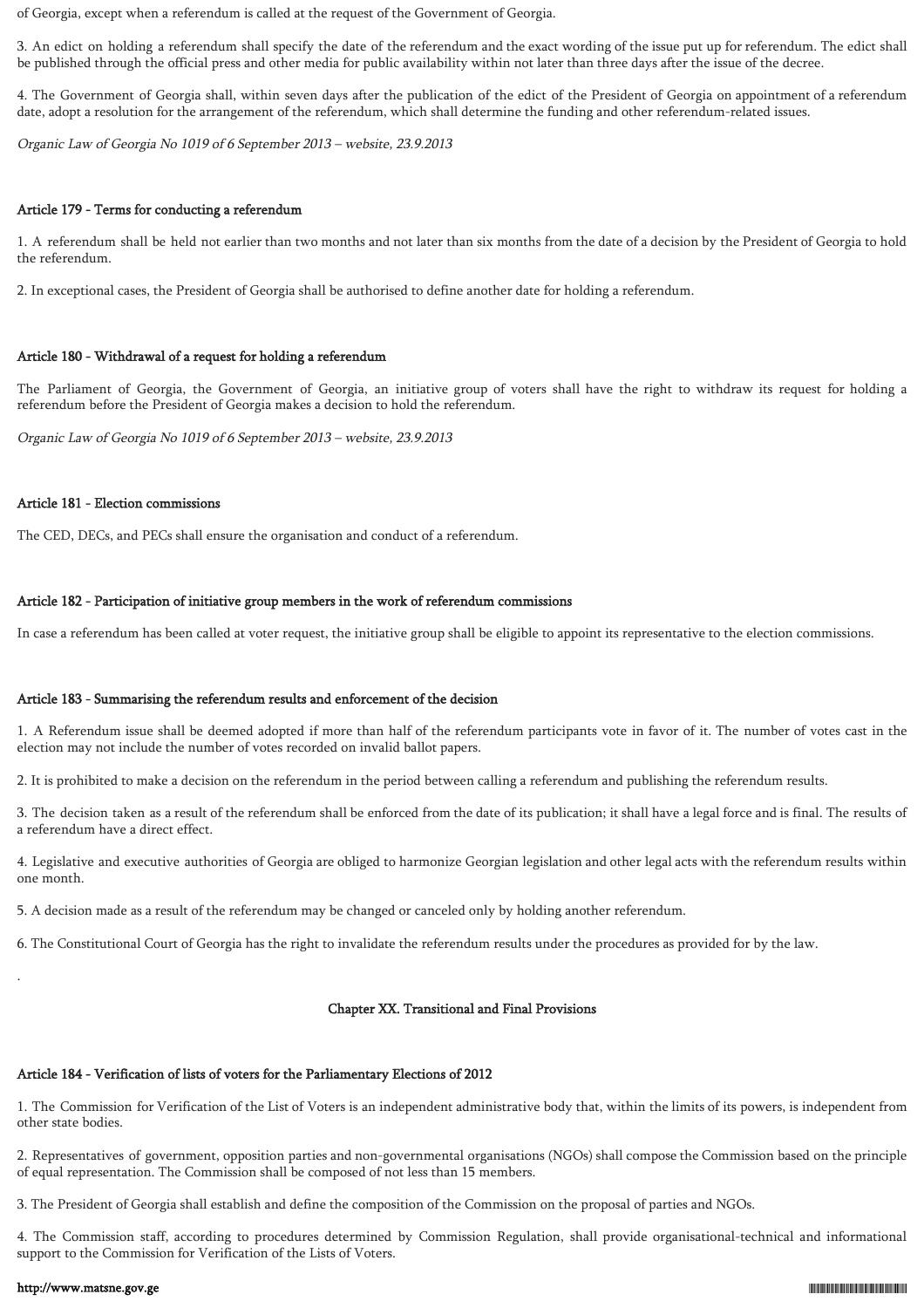5. The chairperson, deputy chairperson and the secretary of the Commission shall be elected from the members of the Commission for Verification of the Lists of Voters. The Commission chairperson shall be elected from the members nominated by the opposition parties.

6. Rules of operation of the Commission for Verification of the Lists of Voters shall be defined under Commission Regulation, approved by the President of Georgia on recommendation of the Commission.

7. The Commission session shall be authorised if attended by a majority of the total number of members of the Commission. The Commission shall make its decision by a majority vote of members present at the session, but not less than one-third of the total number of members of the Commission. The Commission decision may be appealed to the Tbilisi City Court within ten days of its adoption (except for cases provided for by the eleventh paragraph of this article).

8. The Commission for Verification of the Lists of Voters shall provide verification of voter lists on the whole territory of Georgia through various means, including door-to-door verification.

9. The following activities shall be implemented for the purpose of conducting the 2012 Parliamentary elections:

a) for the purpose of verification of the unified list of voters for the 2012 Parliamentary Elections, the Ministry for Corrections and Legal Assistance of Georgia and the Special State Protection Service of Georgia, as well as the institutions referred to in Article 31(5)(a-c) of this Law about the persons with one suffrage as of 15 July 2012 and institutions listed in subparagraphs 'f' and 'g' of the same paragraph shall, within the terms determined by this paragraph, forward to the Commission for Verification of the Lists of Voters updated or most recent data on persons without the right to vote.

b) not later than 1 July 2012, the Ministries of Defense and Internal Affairs of Georgia shall submit to the Commission for Verification of the Lists of Voters and the CEC, data on conscript and contract military servicemen of the Georgian military (paramilitary) forces and units with suffrage, whose work conditions require their presence at an address different from their place of registration and that are located in a different electoral district;

c) on 15 July 2012, the Ministry for Corrections and Legal Assistance of Georgia shall submit to the Commission for Verification of the Lists of Voters data on individuals with suffrage having committed crimes of minor gravity;

d) the heads of consular offices of Georgia shall submit to the Commission for Verification of the Lists of Voters and the CEC data determined by Article 32(1)(e) of this Law not later than the 20th day prior to polling.

 $9<sup>1</sup>$ . The list determined by the tenth paragraph of this article, based on amendments made within the time frame provided for by this Law, and under the decision of the Commission for Verification of the Lists of Voters, the box 'actual condition' next to the last name of a voter, whose presence abroad is confirmed by application of a person registered at the same address, shall include an entry 'is abroad'. A voter, so determined by this paragraph, shall participate in polling according to the general procedure referred to by this Law.

9<sup>2</sup>. The list determined by the tenth paragraph of this article, under the decision of the Commission for Verification of the Lists of Voters, shall include the following voters with the entry – 'removed from the address of registration':

a) whose residence at the registration address is not confirmed by application of a person registered at the same address;

b) whose registration was terminated by the legal entity under public Law within the Ministry for Justice of Georgia–State Services Development Agency.

 $9<sup>3</sup>$ . Voters determined by paragraph  $9<sup>2</sup>$  of this article shall vote according to their last place of registration during the 2012 Parliamentary Elections. Such voters shall be included in the lists of voters designated for election commissions and in public information, after arranging the lists in alphabetical order. Voters determined by this paragraph shall participate in elections held under the majoritarian, as well as the proportional electoral systems.

10. As provided for by this article (8-9), the Commission for Verification of the Lists of Voters shall ensure the verification and transmission of the lists of voters to the CEC prior to 1 August 2012. The list submitted to the CEC by the Commission is the unified list of voters for the parliamentary elections in 2012.

11. From 1 August 2012, not later than the 14th day prior to the elections, the Electoral Administration of Georgia shall immediately submit to the Commission for Verification of the Lists of Voters the applications filed with the Electoral Administration of Georgia on changes made to the lists of voters. The Commission is under a duty to adopt a relevant substantiated decision, within two calendar days of the submission of the application, regarding the application received from the Electoral Administration or filed directly with the Commission within the time frame referred to by this paragraph. The commission shall immediately notify the Electoral Administration on the above decision, based on which an appropriate DEC chairperson shall issue a relevant decree that may be appealed as defined in this Law (except for cases provided for by paragraph  $11^1$  of this article).

 $11<sup>1</sup>$ . From 1 August 2012, a person interested in making an entry in the unified list of voters as provided for by this article(91 and 92) shall file an application with the Electoral Administration of Georgia not later than 1 September 2012. The Electoral Administration shall immediately submit the application to the Commission for Verification of the List of Voters. The Commission shall make a substantiated decision about the application received from the Electoral Administration or filed directly with the Commission within 14 calendar days after submission of the application and shall immediately notify the Electoral Administration thereof.

11<sup>2</sup>. Members of the Commission for Verification of the Lists of Voters and heads of regional representative offices, not later than the 14th day before the elections, shall be authorised to conduct monitoring of the unified list of voters at any time based on the Commission decision, including on the polling day at the electoral precincts.

12. State agencies are obliged to cooperate with the Commission for Verification of the Lists of Voters in order to adjust the unified list of voters.

13. The activity of the Commission for Verification of the Lists of Voters shall be financed from the State Budget of Georgia.

14. Edict No 726 of 15 November 2011 concerning the Determination of the Establishment and Composition of the Commission for Verification of the Lists of Voters and edict No 791 of 5 December 2011 regarding the Approval of the Regulation of the Commission for Verification of the Lists of Voters,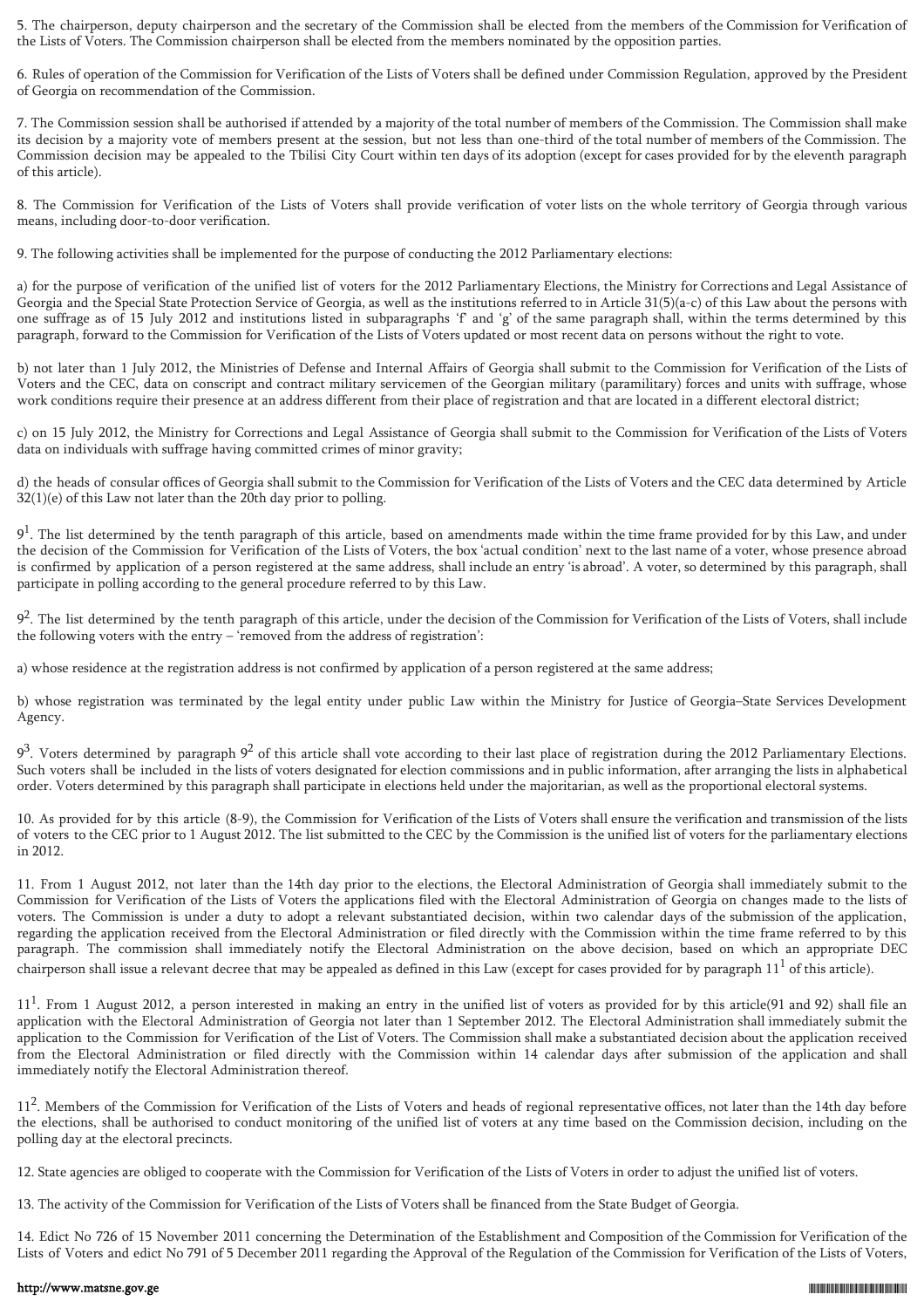issued by the President of Georgia, shall remain in legal force.

15. The term of office of the Commission for Verification of Lists of Voters shall be defined as including 31 December 2012.

Organic Law of Georgia No 6571 of 28 June 2012– website, 28.6.2012

### Article  $184^1$  - Procedure for drawing up a unified list of voters for 2014 elections of a Sakrebulo, of a municipal Gamgebeli, of the Mayor of Tbilisi and Mayors of other self-governing cities

1. A unified list of voters is a list of the persons registered according to their place of residence, as well as of those who indicate their place of actual residence under the third paragraph of this article.

2. For the 2014 elections of a Sakrebulo, of a municipal Gamgebeli, of the Mayor of Tbilisi and Mayors of other self-governing cities, the unified list of voters shall include the following information about a voter:

a) first name, last name

b) date of birth (day, month, year)

c) address (according to a Georgian citizen's identity card or the Agency database)

d) a Georgian citizen's personal number

e) the place of actual residence (for IDPs from the occupied territories of Georgia or for individuals registered without an indication of address, for individuals removed from registration according to the place of residence, as well as for individuals whose registration has been declared invalid by decision of the Agency, a temporary place of residence shall be indicated; for individuals staying abroad, the word 'on a consular registry' shall be indicated, and, if such persons are not registered in a consular registry of Georgia, the word 'staying abroad' shall be indicated)

f) date of registration in the unified list of voters

g) photo (the latest digital photo available in the electronic database of the Agency)

h) sex.

3. To take part in the 2014 elections for local self-government bodies, a citizen of Georgia having the right to vote and registered without an indication of address, also an individual removed from registration according to their place of residence and an individual whose registration has been declared invalid by decision of the Agency, must apply to the Agency before 28 May 2014 and get registered according to their place of residence or indicate their place of actual residence and take a digital photo.

4. The unified list of voters shall be compiled according to the procedure provided for in Article 31 of this Law for the compilation of the unified list of voters based on the data on persons with active suffrage available (entered) in the Civil Registry of the Agency and the data forwarded by the institutions referred to in Article 31(5) of this Law.

5. To verify the data on eligible voters to be provided by the Agency to the CEC, the latest photo of each person with the right to vote in the electronic database of the Agency shall be compared, using an appropriate software (photo search system), with the latest photos of all persons with the right to vote in the same database. If any possibly duplicate identity data of natural persons are detected as a result of photo comparison, the Agency shall study the identification data individually and establish the valid data. If the Agency detects any wrong details, it shall act according to the legislation of Georgia.

6. Local self-government bodies shall immediately inform the Agency of any changes made to the names/numbers of streets and houses. LEPL National Agency of Public Registry shall provide the Agency, on a continuing basis, with information on the numbering of geographic facilities, the numbering of their complexes and parts located in the territory of Tbilisi.

7. The Agency shall provide the CEC with the information on eligible voters not later than 1 May 2014 as defined in this article, and if requested by the CEC, the Agency shall provide the above information, current as of the day of its provision, within 3 calendar days after the request, but not later than the 11th day before Election Day.

8. For the 2014 elections of local self-government bodies, the commander of the relevant military (paramilitary) unit shall provide the list of the persons specified in Article 32(1)(d) of this Law to the relevant DEC not later than 1 May 2014.

Organic Law of Georgia No 864 of 25 July 2013 - website, 19.8.2013

Organic Law of Georgia No 1273 of 20 September 2013 - website, 2.10.2013

Organic Law of Georgia No 2093 of 7 March 2014 - website, 14.3.2014

# Article 184 $^2$  - Procedure for the publicity of the unified list of voters for the 2014 elections for local self-government bodies

1. The public domain version of the unified list of voters without photos shall be posted at a conspicuous place in the PEC building within the time frame provided for by this Law.

2. The public domain version of the unified list of voters with photos shall be released to the person specified in Article 31(7) of this Law only in electronic form. To obtain the list, the authorised person shall submit to the relevant commission an electronic storage device of appropriate storage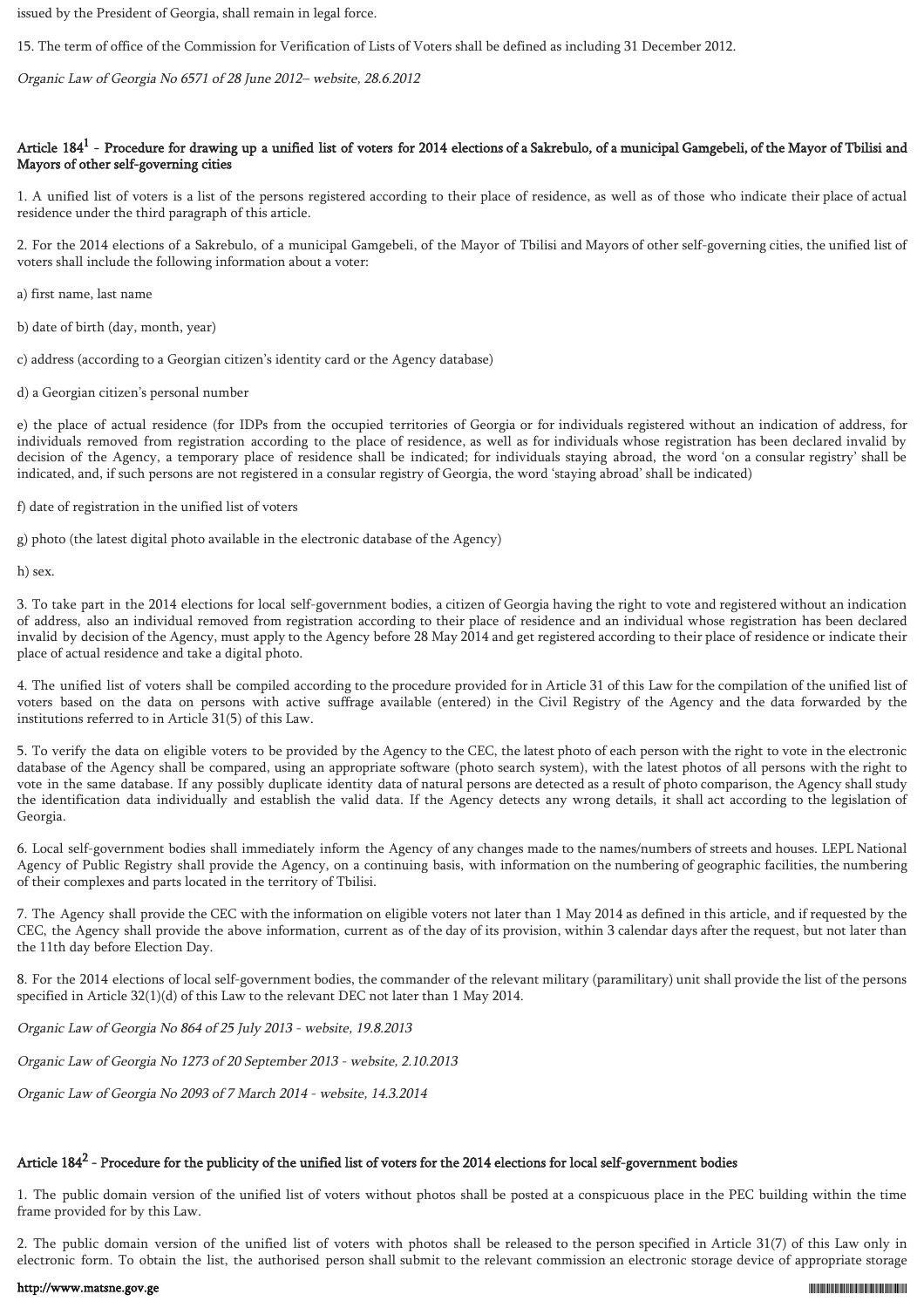capacity.

Organic Law of Georgia No 2093 of 7 March 2014 - website, 14.3.2014

# Article 184<sup>3</sup> – Deleted

Organic Law of Georgia No 2093 of 7 March 2014 - website, 14.3.2014

Organic Law of Georgia No 2289 of 17 April 2014 - website, 17.4.2014

### Article 185 - Transitional provisions

1. Legal acts adopted by the CEC before the effective date of this Law shall remain in legal force after the enactment of this Law.

2. The CEC shall ensure the harmonization of its legal acts with this Law within two months after the enactment of this Law.

3. The CEC shall ensure the implementation of this Law within six months after it is enacted.

# Article  $185^1$  - Suffrage during the transition period

1. Any person who is born and permanently lives for the most recent 5 years in Georgia, and by the time of enforcement of Article  $104<sup>4</sup>$  of the Constitution of Georgia, possesses citizenship of any member state of the European Union together with the citizenship of Georgia and from the relevant age, shall have the right to participate in Presidential and Parliamentary elections and to have the right of suffrage until 1 January 2014.

2. The rights and obligations of citizens of Georgia referred to in this Law and in the Organic Law of Georgia on Political Unions of Citizens shall apply fully to an individual determined in the first paragraph of this article.

3. An individual under this Law shall use a passport of a member state of the European Union instead of a passport and a personal identification card of a citizen Georgia as provided for by this Law.

4. The CEC/relevant DEC shall be authorised to register a person as a voter, who meets the requirements provided for in the first paragraph of this article. This person shall be registered in Georgia according to his/her actual place of residence based on the nomination by an administrative body or based on his/her own application.

Organic Law of Georgia No 6571 of 28 June 2012 – website, 28.6.2012

Organic Law of Georgia No 877 of 27 July 2013, website-20.8.2013

# Article  $185^2$  - Publicity of the military personnel list for the Presidential Elections in 2013

It is prohibited to give publicity to lists, determined by Articles 31(5)(d) and 32(1)(d) of this Law, of military servicemen of the Ministry for Defense of Georgia who participate in peacekeeping operations of the Armed Forces of Georgia and accompanying persons sent in a civilian personnel status (publication, copy, transmission, as well as photo and video recording in relevant precincts).

Organic Law of Georgia No 877 of 27 July 2013, website-20.8.2013

# Article 185 $^3$  - Right to nominate a presidential candidate of Georgia for the Presidential Elections in 2013

A party that fails to register with the CEC and that wishes to nominate a presidential candidate for the Presidential Elections in 2013, in compliance with the requirements of Article 98 of this Law, shall file an application with the CEC Chairperson after which it will have the right to collect supporting signatures as determined by this Law. This shall allow the party to be registered as an electoral subject and to register its presidential nominee one time only for this election.

Organic Law of Georgia No 877 of 27 July 2013, website-20.8.2013

# Article  $185^4$  - Suffrage for the election of the President of Georgia on 27 October 2013

1. A voter who has been removed from registration according to his/her place of residence or whose registration has been invalidated under the agency's decision shall vote for the President of Georgia on 27 October 2013 only in case he/she undergoes registration according to his/her place of residence within the period up to and including 10 October 2013. Such a voter shall be exempted from the payment of service fees for issuing a Georgian Citizen's electronic identity card and for taking a photo (except for accelerated service fees) established under the Resolution No 508 of 29 December 2011 of the Government of Georgia On the approval of the time frames, amount of service fees, and the method of payment for services rendered by the Public Service Development Agency, a legal entity under public law operating under the governance of the Ministry for Justice of Georgia, and for services rendered by a consular official within the framework of delegated authority, if submission of both requests for the registration according to the place of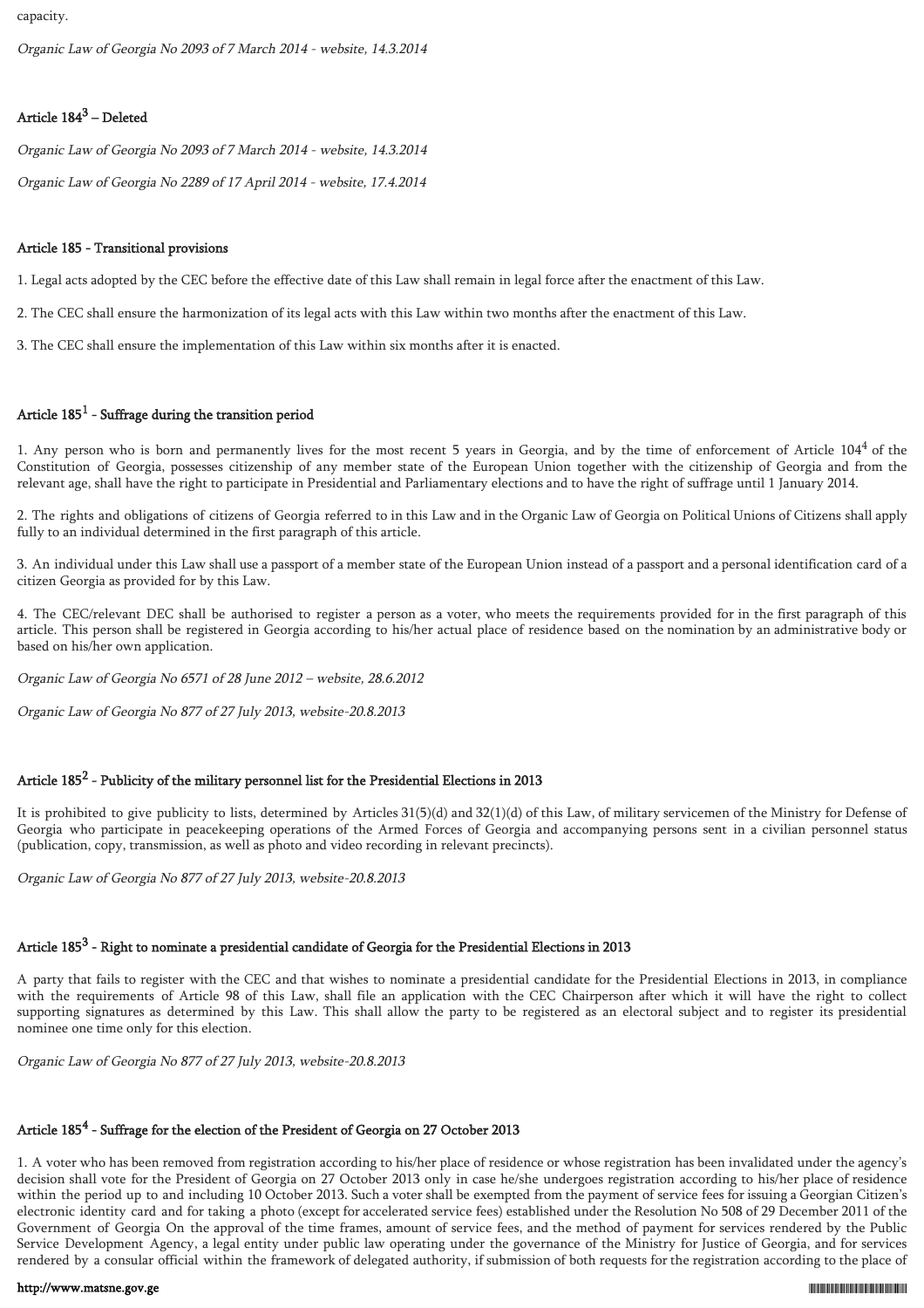residence and for issuance of an ID Card is established in compliance with the legislation of Georgia. A citizen of Georgia shall not be exempted from the payment of service fees for issuing a Georgian Citizen's electronic identity card if he/she has been removed from the registration according to his/her last place of residence due to loss of his/her citizenship of Georgia, as well as termination of the validity of a residence permit or the expiration of the date for a temporary residence permit.

2. A voter determined by the first paragraph of this article who undergoes registration according to his/her place of residence within the period up to and including 10 October 2013, shall be exempted from liability for an administrative offence provided for by Article 185 of the Administrative Offences Code of Georgia, committed within the stated period.

Organic Law of Georgia No 901 of 29 July 2013, website-20.8.2013

### Article 185<sup>5</sup> - Procedure for the participation in elections of local self-government bodies of voters removed from registration according to the place of residence, or of those whose registration has been declared invalid by decision of the Agency or for those registered without an indication of address

1. To participate in the 2014 elections for local self-government bodies, voters who have been removed from registration according to their place of residence, or whose registration has been declared invalid by decision of the Agency or who have been registered without an indication of address shall appear at the Agency before 28 My 2014 and be registered according to their place of residence or only indicate their place of actual residence and take a digital photo. A voter who is registered according to their place of residence shall be exempted from payment of service fees for issuing a Georgian Citizen's electronic identity card and for taking a photo (except for expedited service fees) required under Ordinance No 508 of 29 December 2011 of the Government of Georgia on the approval of the service time frames, amount of service fees, and the procedure for the payment for these services rendered by the LEPL Public Service Development Agency within the Ministry for Justice of Georgia, and for services rendered by a consular official within the delegated authority, if the submission of the request for the registration according to their place of residence together with the request for the issuance of an ID Card is required under the legislation of Georgia. A voter who only indicates his/her place of actual residence but does not get registered according to their place of residence, shall be exempted from payment of service fees for taking a photo and no identity card shall be issued to such voter. A voter shall not be exempted from service fees for issuing a Georgian Citizen's electronic identity card if he/she has been removed from the registration according to his/her last place of residence due to his/her loss or renunciation of Georgian citizenship, termination of a residence permit or the expiration of a temporary residence permit.

2. The voter referred to in the first paragraph of this article who gets registered by 27 May 2014 (inclusive) according to the place of residence or indicates the place of his/her actual place of residence shall be released from liability provided for by Article 185 of the Administrative Offences Code of Georgia for the administrative offence provided for in that article.

Organic Law of Georgia No 2093 of 7 March 2014 - website, 14.3.2014

# Article 185<sup>6</sup> – Implementing certain measures for the 2014 elections for local self-government bodies

For the 2014 elections for local self-government bodies:

a) the CEC shall ensure the setting up of electoral districts and establishment of their boundaries and publication of relevant information on its website, before 6 April 2014;

b) the CEC shall ensure the establishment of the boundaries of local single-seat majoritarian electoral districts of Tbilisi and other self-governing cities and publication of the relevant information on its website before 6 April 2014;

c) the DECs shall ensure, before 6 April 2014, the setting up of local majoritarian electoral districts taking into account the local single-seat majoritarian electoral districts set up by electoral commissions for the 2010 elections of local self-government bodies and the territorial changes made in selfgoverning units in 2014;

d) electoral precincts shall be created not later than 6 April 2014.

Organic Law of Georgia No 2093 of 7 March 2014 - website, 14.3.2014

# Article  $185^7$  – Setting certain new time frames for the 2014 elections of local self-government bodies

1. During the 2014 elections of local self-government bodies, if the decision of the lower election commission/head of the lower election commission is appealed to the CEC, the CEC shall review the application/complaint as provided for by this Law within two calendar days after receiving the application/complaint and shall draw up a summary protocol of final results of the election not later than the 24<sup>th</sup> day after polling day.

2. Instead of the time frames defined in Article 116(3)(7) of this Law, the following time frames shall be set for the 2014 elections of local selfgovernment bodies:

a) to nominate a Sakrebulo candidate, an initiative group of voters shall apply to the respective DEC not later than the 47<sup>th</sup> day before Election Day;

b) to register a Sakrebulo candidate, a representative of an initiative group of voters shall submit to the respective DEC the list of the voters who support the candidate, not later than the  $40<sup>th</sup>$  day before Election Day.

Organic Law of Georgia No 2093 of 7 March 2014 - website, 14.3.2014

Organic Law of Georgia No 2289 of 17 April 2014 - website, 17.4.2014